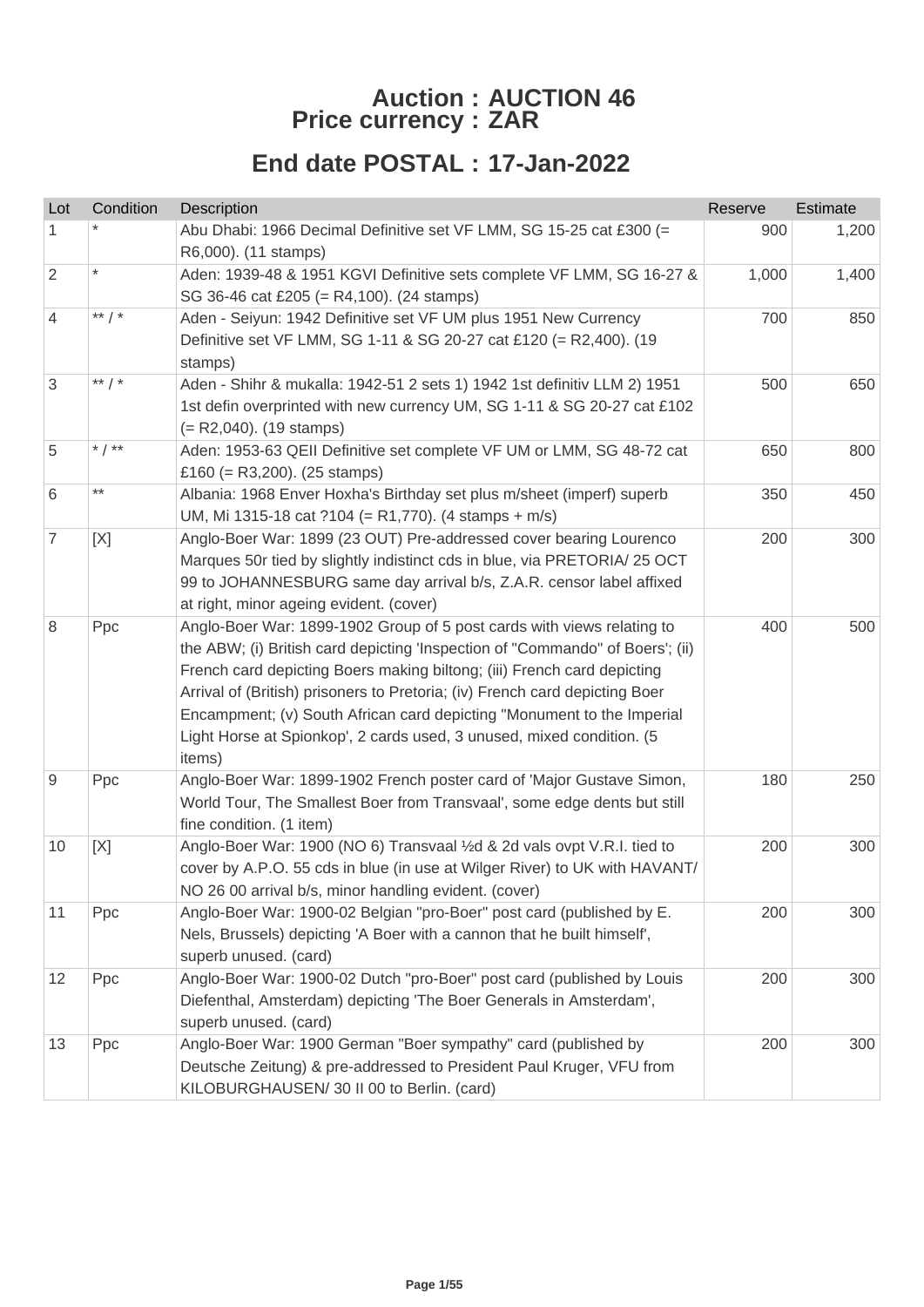| Lot | Condition       | Description                                                                                                                                                                                                                                                                                                                                                                                                                                                                                                                                                                        | Reserve | <b>Estimate</b> |
|-----|-----------------|------------------------------------------------------------------------------------------------------------------------------------------------------------------------------------------------------------------------------------------------------------------------------------------------------------------------------------------------------------------------------------------------------------------------------------------------------------------------------------------------------------------------------------------------------------------------------------|---------|-----------------|
| 14  | Ppc             | Anglo-Boer War: 1899-1902 French "Boer sympathy" post card depicting<br>ZAR President Paul Kruger (with country burning in background) carrying<br>his cross & inscribed 'To S.M. NICOLAS II, Promoter of the Hague<br>Convention' & pre-addressed to him, with poem apparently accusing him of                                                                                                                                                                                                                                                                                    | 200     | 300             |
|     |                 | failing to assist the Boers in their plight, VF condition. (card)                                                                                                                                                                                                                                                                                                                                                                                                                                                                                                                  |         |                 |
| 15  | Ppc             | Anglo-Boer War: 1800-1902 Pair of French "Boer sympathy" post cards<br>(published by Bergeret & Co) both taking a dig at the British, both in FU<br>condition. (2 items)                                                                                                                                                                                                                                                                                                                                                                                                           | 300     | 400             |
| 16  | [X]             | Anglo-Boer War: 1901 Original hand-written claim drawn up by R. Ranby &<br>signed by the claimant C.J.H. Thessner for "goods left behind on Dec 27th<br>1900 when he was taken prisoner" to the value of £840-10s, plus official<br>pre-printed form headed 'Register of Claims, Orange River Colony' relating<br>to this claim dated 29th July 1901 & signed by G. Hackert Pain, 'Lt Col<br>Commanding, Heilbron' (who had a most illustrious army & personal career<br>(see Wikipedia), a rare pair of surviving documents in fair condition all<br>things considered. (2 items) | 1,000   | 2,000           |
| 17  | $***$           | Angola: 1932 Ceres Definitive set (excl 1946 35c & 1.75A additional<br>values) fresh MM (only 60c is unused), Mi 233-51 cat ?100 (= R1,700). (19<br>stamps)                                                                                                                                                                                                                                                                                                                                                                                                                        | 400     | 500             |
| 18  | $\circ$         | Angola: 1938-74 Run of commem issues with a fair degree of completion<br>with odd value missing & mostly FU, between Mi 264-585 cat ?110+ (=<br>R2,000). (2 stockcards)                                                                                                                                                                                                                                                                                                                                                                                                            | 300     | 400             |
| 19  | $***$           | Angola: 1948 Maria Fatima set superb UM, Mi 315-18 cat ?120 (= R2,000).<br>(4 stamps)                                                                                                                                                                                                                                                                                                                                                                                                                                                                                              | 500     | 600             |
| 20  | O               | Angola: 1951 Birds set complete FU, Mi 339-62 cat ?125 (= R2,100). (24<br>stamps)                                                                                                                                                                                                                                                                                                                                                                                                                                                                                                  | 500     | 600             |
| 21  | O               | Angola: 1951 Birds top values 12.50Ags to 40Ags FU, Mi 356-61 cat ?70 (=<br>R1,200). (6 stamps)                                                                                                                                                                                                                                                                                                                                                                                                                                                                                    | 250     | 300             |
| 22  | $^{\star\star}$ | Angola: 1951 Birds top value 50Ags top marginal single superb UM, Mi 362<br>cat ?160 (= R2,700). (1 stamp)                                                                                                                                                                                                                                                                                                                                                                                                                                                                         | 700     | 1,000           |
| 23  | $***$           | Angola: 1954-65 Small group of complete commem sets UM, comprising<br>1954 & 1955 Map sets, 1959 Welwitschia, 1962 Sport & 1965<br>Airmails/Buildings, between Mi 390-523 cat ?50+ (= R850). (2 stockcards)                                                                                                                                                                                                                                                                                                                                                                        | 200     | 300             |
| 24  | $***$           | Angola: 1965 Airmails/ Civil Engineering set in blocks of 4 superb UM, Mi<br>514-32 cat $?80 (= R1,350)$ . (10 blocks)                                                                                                                                                                                                                                                                                                                                                                                                                                                             | 300     | 400             |
| 25  | $***$           | Angola: 1970 Geology, Minerals & Palaeontology set in blocks of 4 superb<br>UM, Mi 563-74 cat ?56 (= R950). (12 blocks)                                                                                                                                                                                                                                                                                                                                                                                                                                                            | 200     | 300             |
| 26  | $^{\star\star}$ | Angola: 1974 Shells set superb UM, Mi 586-605 cat ?28 (= R500). (20<br>stamps)                                                                                                                                                                                                                                                                                                                                                                                                                                                                                                     | 150     | 200             |
| 27  | [X]             | Antigua: 1905 (JY 12) 1d Badge issue SG 32 tied to small cover by light<br>ST. JOHNS/ ANTIGUA cds via LONDON TO EASTBOURNE/ JY 27 O5<br>arrival cds's (2 different), accompanied by a letter dated 29 July 05 from the<br>recipient to another party that relates to the cover etc, some handling<br>evident but still attractive. (2 items)                                                                                                                                                                                                                                       | 250     | 350             |
| 28  |                 | Antigua: 1921-29 KGV Script CA Definitive set complete VF LMM, SG<br>62-80 (incl 64a) cat £220 (= R4,400). (19 stamps)                                                                                                                                                                                                                                                                                                                                                                                                                                                             | 1,200   | 1,500           |
| 29  |                 | Antigua: 1938-51 KGVI definitive set complete VF LMM, SG 98-109 cat<br>£130 (= R2,600). $(12 \text{ stamps})$                                                                                                                                                                                                                                                                                                                                                                                                                                                                      | 650     | 800             |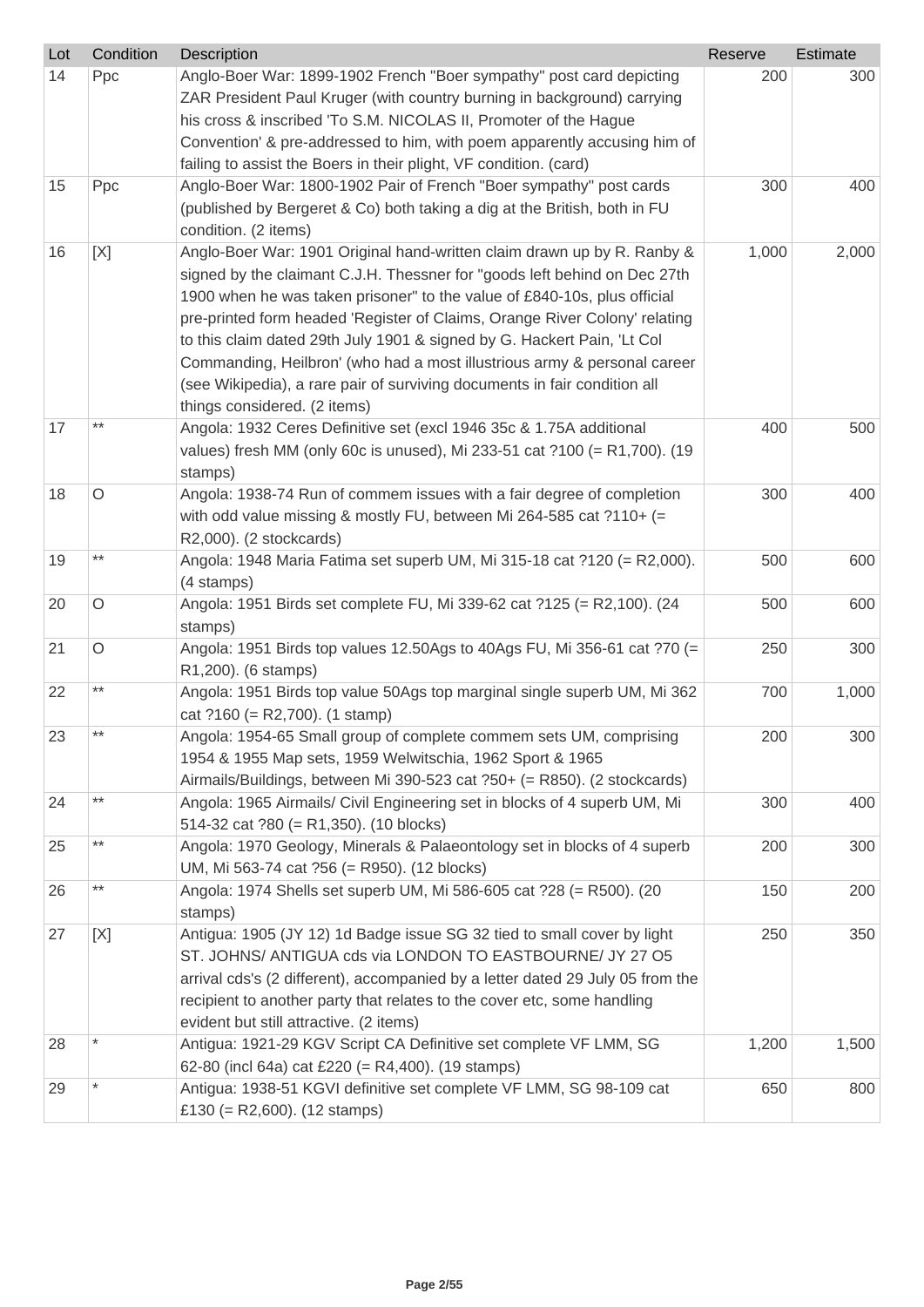| Lot | Condition | <b>Description</b>                                                           | Reserve | Estimate |
|-----|-----------|------------------------------------------------------------------------------|---------|----------|
| 30  |           | Antigua: 1938-51 KGVI Defin set complete including extra shades of 1d,       | 1,200   | 1,800    |
|     |           | 1½d, 2d, 1s & 2s/6d values VF LMM, SG 98-109 cat £260 (= R5,200). (18        |         |          |
|     |           | stamps)                                                                      |         |          |
| 31  |           | Antigua: 1953-62 QEII definitive set complete VF LMM, SG 120a-134 (incl      | 300     | 450      |
|     |           | 121a & 123a) cat £98 (= R2,000). (17 stamps)                                 |         |          |
| 32  | $***$     | Antigua: 1966-70 QEII definitive set including all printings on glossy &     | 500     | 650      |
|     |           | ordinary paper plus pef 111/2 x 11 & perf 131/2 superb UM, SG 180-195 &      |         |          |
|     |           | 256 cat £102 (= R2,050). (37 stamps)                                         |         |          |
| 33  |           | Ascension: 1922 KGV ovpt set complete VF LMM, cat £325 (= R6,500). (9        | 1,600   | 2,400    |
|     |           | stamps)                                                                      |         |          |
| 34  |           | Ascension 1924-33 Badge set complete VF LMM, SG 10-20 cat £350 (=            | 1,700   | 2,500    |
|     |           | R7,000). (12 stamps)                                                         |         |          |
| 35  |           | Ascension: 1934 KGV definitive set complete VF LMM, SG 21-30 cat £120        | 600     | 800      |
|     |           | $(= R2,400)$ . (10 stamps)                                                   |         |          |
| 36  |           | Ascension: 1938-53 KGVI definitive set complete including most perf 13 &     | 2,200   | 3,000    |
|     |           | 14 & colour variations VF LMM, SG 38-47 cat £425 (= R8,500). (32             |         |          |
|     |           | stamps)                                                                      |         |          |
| 37  |           | Ascension: 1956 QEII Defin set (Birds, Marine Life etc) plus1963 Birds       | 600     | 750      |
|     |           | Defin set complete VF LMM, SG 57-69 & SG 70-85 cat £200 (= R4,000).          |         |          |
|     |           | (27 stamps)                                                                  |         |          |
| 38  |           | Australia: 1915-27 Roos 9d & 1s values fresh MM, SG 39-40 cat £125 (=        | 350     | 450      |
|     |           | R2,500). (2 stamps)                                                          |         |          |
| 39  | O         | Australia Officials: 1915-28 Kangaroo 5s value with OS perfin (S has 11      | 300     | 400      |
|     |           | holes - Type O2) FU, SG O50 cat £70 (= R1,400). (1 stamp)                    |         |          |
| 40  | $\circ$   | Australia Officials: 1915-28 Kangaroo 10s value with OS perfin (S has 11     | 300     | 400      |
|     |           | holes - Type O2) FU, SG O51 cat £75 (= R1,500). (1 stamp)                    |         |          |
| 41  |           | Australia: 1928 3d Laughing Kookaburra fine LMM, SG 106 cat £120 (=          | 500     | 700      |
|     |           | R2,400). (1 stamp)                                                           |         |          |
| 42  | $\circ$   | Australia Officials: 1931 Kingsford Smith Flight issue with OS overprint FU, | 250     | 350      |
|     |           | SG O123-24 cat £54 (= R1,100). (2 stamps)                                    |         |          |
| 43  | $\Omega$  | Australia: 1935 Gallipoli Anniversary set FU, SG 154-55 cat £40 (= R800).    | 200     | 250      |
|     |           | (2 stamps)                                                                   |         |          |
| 44  |           | Australia: 1936 South Australia Centenary set, 2d & 3d in Ash gutter/        | 700     | 800      |
|     |           | imprint blocks of 4, 1s in Ash gutter/ imprint pair, fine MM. SG 161-63 cat  |         |          |
|     |           | £110+ (= $R2,200+$ ) as single stamps. (3 items)                             |         |          |
| 45  | $\circ$   | Australia: 1937-49 KGVI Definitive 5s (both papers), 10s (on thin paper) &   | 450     | 550      |
|     |           | £1 (both papers) G/FU, SG 176, 176a, 177a 178 & 178a cat £170 (=             |         |          |
|     |           | R3,400). (5 stamps)                                                          |         |          |
| 46  | $***$     | Australia: 1963-65 Navigators 10s & £1 values superb UM, SG 358-59 cat       | 300     | 400      |
|     |           | £63 (= R1,300). (2 stamps)                                                   |         |          |
| 47  | $***$     | Bahamas: 1930 Tercentenary set VF UM, SG 126-30 cat £70+ (=                  | 500     | 600      |
|     |           | R1,400+). (5 stamps)                                                         |         |          |
| 48  | $\star$   | Bahamas: 1938-52 KGVI Definitive set complete VF LMM, SG 149-57a cat         | 750     | 1,000    |
|     |           | £150 (= R3,000). $(17 \text{ stamps})$                                       |         |          |
| 49  | $\star$   | Bahamas: 1938-52 KGVI Definitive set to 1s (excl 3d violet) but incl extra   | 350     | 450      |
|     |           | shades of 1/2d, 11/2d & 1s plus 1938 additional values VF LMM, between SG    |         |          |
|     |           | 149-60 cat £120 (= R2,400). (20 stamps)                                      |         |          |
| 50  |           | Bahamas: 1948 KGVI Tercentenary set complete VF LMM, SG 178-93 cat           | 350     | 450      |
|     |           | £75 (= R1,500). (16 stamps)                                                  |         |          |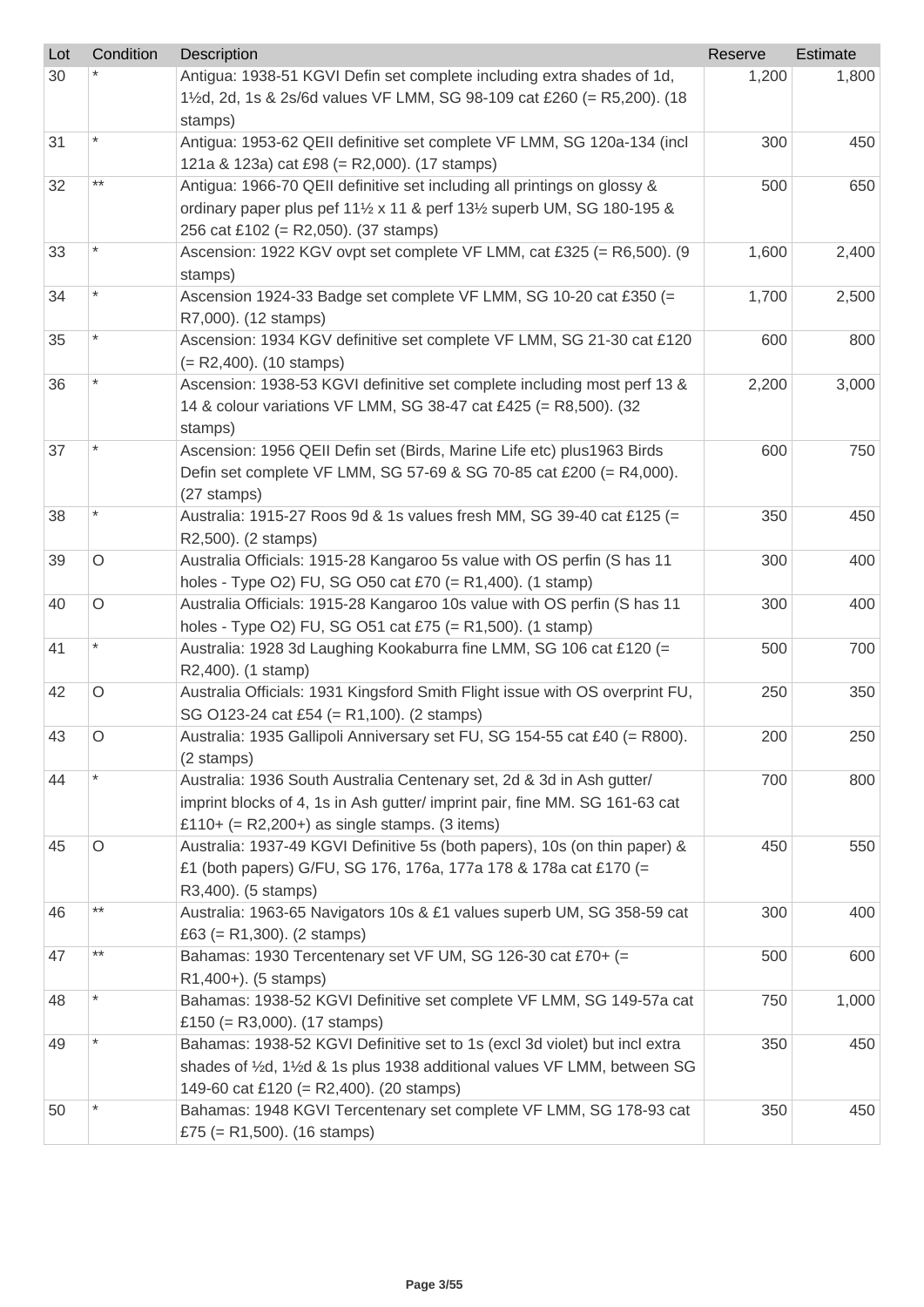| Lot | Condition | Description                                                                                                                                                                                   | Reserve | Estimate |
|-----|-----------|-----------------------------------------------------------------------------------------------------------------------------------------------------------------------------------------------|---------|----------|
| 51  | ** $/$ *  | Bahamas: 1954-63 QEII Definitive set complete superb UM (only 4d is<br>LMM), SG 201-216 cat £100 (= R2,000). (16 stamps)                                                                      | 450     | 600      |
| 52  | $\star$   | Bahrain: 1942-45 KGVI Definitive set complete VF LMM, SG 38-50 cat<br>£140 (= R2,800). (13 stamps)                                                                                            | 650     | 800      |
| 53  |           | Bahrain: 1948-49 KGVI Definitive set complete VF LMM, SG 51-60a cat<br>£100 (= R2,000). $(11 \text{ stamps})$                                                                                 | 500     | 650      |
| 54  |           | Bahrain: 1950-55 KGVI Defintive set complete VF LMM, SG 71-79 cat<br>£110 (= $R2,200$ ). (9 stamps)                                                                                           | 500     | 650      |
| 55  |           | Barbados: 1882-86 QV (Mult Crown CA) 21/2d fine LMM, SG 93 cat £120 (=<br>R2,400). (1 stamp)                                                                                                  | 500     | 650      |
| 56  |           | Barbados: 1892-1903 QV (Crown CA wmk) Seal of Colony 2/6d LMM, SG<br>114 cat £50 (= R1,000). (1 stamp)                                                                                        | 200     | 300      |
| 57  |           | Barbados: 1920-21 Victory set (Wmk Mult Crown CA) complete (incl<br>additional 1d Wmk Multi Script CA) VF LMM, SG 201-212 cat £150 (=<br>R3,000). (12 stamps)                                 | 750     | 1,000    |
| 58  |           | Barbados: 1938-47 KGVI Badge of Colony Definitive set complete VF<br>LMM, SG 248-256a cat £50 (= R1,000). (16 stamps)                                                                         | 250     | 350      |
| 59  |           | Barbados: 1938-47 Definitive set complete including 1d, 11/2d, 2d, 3d & 4d<br>perf 14's plus 2d & 1s shades VF LMM, SG 248-56a cat £65 (= R1,300).<br>(23 stamps)                             | 300     | 450      |
| 60  | $***$     | Basutoland: 1938 KGVI Crocodile Definitive set complete superb UM, cat<br>£130 (= R2,600). $(11 \text{ stamps})$                                                                              | 900     | 1,100    |
| 61  | $\star$   | Basutoland: 1954-58 QEII Definitive set complete LMM, SG 43-53 cat £110<br>$(= R2,200)$ . (11 stamps)                                                                                         | 300     | 400      |
| 62  | $\star$   | Basutoland: 1961 QEII Decimal surcharges set incl extra 50c SG 67a<br>(Type II) VF LMM, SG 58-68 etc cat £62 (= R1,250). (12 stamps)                                                          | 180     | 220      |
| 63  |           | Basutoland 1961-63 QEII Decimal definitive set complete VF LMM, cat<br>£100 (= R2,000). $(11 \text{ stamps})$                                                                                 | 300     | 400      |
| 64  | Forg      | British Bechuanaland: 1885-87 Ovpts on Cape 1d mint & used plus 2d<br>mint, all with FORGED "ritish" (missing B) varieties, useful specialist &<br>reference material. (3 stamps)             | 300     | 400      |
| 65  | $(*)$     | British Bechuanaland - Military Telegraph Stamps: 1885 Overprints on<br>Cape 6d & 1s G/F unused, slight surface rubbing at base of 6d, SG MT9-10<br>cat £75 as used $(= R1,500)$ . (2 stamps) | 300     | 400      |
| 66  | $\circ$   | British Bechuanaland - Revenues: 1918 £5 surch on QV 1s FU, Barefoot<br>38 cat £500 (= R10,000), A VERY SCARCE item with only 33 examples<br>recorded. (1 stamp)                              | 3,000   | 4,000    |
| 67  |           | Bechuanaland Protectorate: 1913-24 KGV Seahorses, 5s (B.W. printing)<br>fine LMM, SG 89 cat £110 (= R2,200). (1 stamp)                                                                        | 400     | 500      |
| 68  |           | Bechuanaland Protectorate: 1904 KEVII 1s deep-green & scarlet fine MM,<br>SG 70 cat £55 (= R1,100). (1 stamp)                                                                                 | 240     | 300      |
| 69  | $\star$   | Bechuanaland Protectorate: 1925-27 KGV (Block Cypher) set VF LMM, SG<br>91-98 cat £140 (= R2,800). (8 stamps)                                                                                 | 700     | 1,000    |
| 70  |           | Bechuanaland Protectorate: 1932 KGV Cattle & Baobab Definitive set<br>complete VF LMM, SG 99-110 cat £500 (= R10,000). (12 stamps)                                                            | 2,500   | 3,500    |
| 71  | $***$     | Bechuanaland Protectorate: 1938-52 KGVI Cattle & Baobab Definitive set<br>superb UM, SG 118-28 cat £110+ as LMM (= R2,200+). (11 stamps)                                                      | 800     | 1,000    |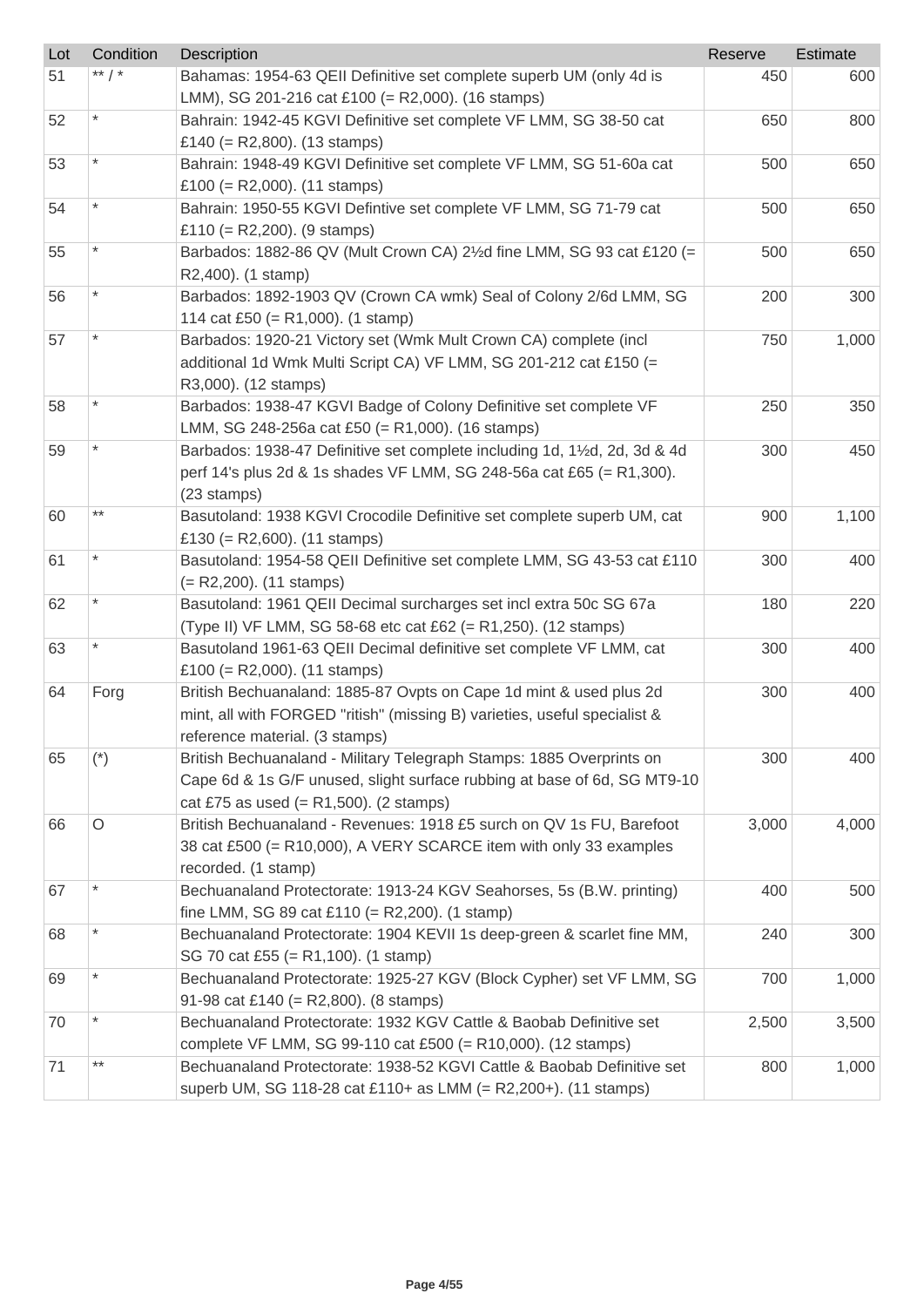| Lot | Condition       | Description                                                                                                                               | Reserve | Estimate |
|-----|-----------------|-------------------------------------------------------------------------------------------------------------------------------------------|---------|----------|
| 72  | $**/O$          | Bechuanaland Protectorate: 1940 War Fund Booklet with 2 stamps still                                                                      | 600     | 750      |
|     |                 | intact (the booklet contained 2 panes of 6 stamps & sold for 1s) plus single                                                              |         |          |
|     |                 | (with faults) used with large V (for Victory) h/s in violet, most unusual &                                                               |         |          |
|     |                 | scarce. (2 items)                                                                                                                         |         |          |
| 73  |                 | Bechuanaland Protectorate: 1955-58 QEII Cattle & Baobab Definitive set                                                                    | 400     | 600      |
|     |                 | complete VF LMM, SG 143-53 cat £100 (= R2,100). (12 stamps)                                                                               |         |          |
| 74  | $^{\star\star}$ | Bechuanaland Protectorate: 1961 QEII Decimal overprint set complete                                                                       | 500     | 700      |
|     |                 | superb UM, SG 157-67b cat £96 (= R2,000). (11 pairs)                                                                                      |         |          |
| 75  | $***$           | Bechuanaland Protectorate: 1961 QEII Pictorial Definitive set (Birds,                                                                     | 400     | 600      |
|     | $***$           | Animals etc) superb UM, SG 168-81 cat £85 (= R1,700). (14 stamps)                                                                         |         |          |
| 76  |                 | Bechuanaland Protectorate: 1961 Pictorial Defin 2½c Sunbird, SW corner                                                                    | 500     | 750      |
|     |                 | strip of 5 PRINTED ON CREASED PAPER (the crease starts in left margin                                                                     |         |          |
|     |                 | & extends through all 5 stamps, A UNIQUE ERROR & superb UM. (1 item)                                                                      |         |          |
| 77  |                 | Bechuanaland Protectorate: 1926 Postage Due set LMM, SG D1-3 cat £50                                                                      | 250     | 350      |
|     |                 | $(= R1,000)$ . (3 stamps)                                                                                                                 |         |          |
| 78  |                 | Belgium: 1919 King Albert Definitive 2 Fr value fresh MM, Mi 156 cat ?900                                                                 | 2,000   | 3,000    |
|     | $\star$         | $(= R15,000+).$ (1 stamp)                                                                                                                 |         |          |
| 79  |                 | Bermuda: 1921 KGV Tercentenary set (2nd issue) complete VF LMM, SG                                                                        | 500     | 650      |
|     | $\star$         | 68-76 cat £100 (= R2,000). (9 stamps)                                                                                                     |         |          |
| 80  |                 | Bermuda: 1938-52 KGVI Definitive set complete incl most perfs & shades                                                                    | 1,200   | 1,500    |
| 81  |                 | VF LMM, SG 110-115 plus SG 122 cat £265 (= R5,300). (21 stamps)<br>Bermuda: 1938-53 KGVI 2s & 2/6d vals (perf 14 & perf 13) LMM, SG 116c, | 300     | 400      |
|     |                 | 116e, 117b & 117c cat £60 (= R1,200). (4 stamps)                                                                                          |         |          |
| 82  | * $/$ **        | Bermuda: 1938-53 KGVI high values VF LMM (5s & £1 are UM), SG 116d,                                                                       | 1,500   | 2,000    |
|     |                 | 117d, 118f, 119e, 120e, 121d cat £290+ (= R6,000). (6 stamps)                                                                             |         |          |
| 83  |                 | Bermuda: 1938-53 KGVI 10s (perf 14) superb LMM, SG 119 cat £400 (=                                                                        | 1,800   | 2,500    |
|     |                 | R8,000), an excellent example. (1 stamp)                                                                                                  |         |          |
| 84  |                 | Bermuda: 1938-53 KGVI 10s (perf 13) superb LMM, SG 119e cat £40 (=                                                                        | 200     | 300      |
|     |                 | R800). (1 stamp)                                                                                                                          |         |          |
| 85  |                 | Bermuda: 1938-53 KGVI 12/6d (perf 13) VF LMM, SG 120e cat £100 (=                                                                         | 450     | 600      |
|     |                 | R2,000). (1 stamp)                                                                                                                        |         |          |
| 86  | $***$           | Bermuda: 1953-62 QEII Pictorial Definitive set complete superb UM, SG                                                                     | 650     | 800      |
|     |                 | 135-50 cat £130 (= R2,600). (18 stamps)                                                                                                   |         |          |
| 87  | $\star$         | Botswana: 1966 Independence Defin, 1967 Birds Defin & 1974 Minerals                                                                       | 300     | 400      |
|     |                 | Defin all VF LMM, SG 206-335 cat £105 (= R2,100). (42 stamps)                                                                             |         |          |
| 88  | $^{\star\star}$ | British Antarctic Territory: 1963-69 QEII Definitive set complete superb UM,                                                              | 1,200   | 1,600    |
|     |                 | SG 1-15a cat £250 (= R5,000). (16 stamps)                                                                                                 |         |          |
| 89  | $^{\star\star}$ | British Antarctic Territory: 1971 QEII Decimal Definitive set complete UM,                                                                | 600     | 800      |
|     |                 | SG 24-37 cat £130 (= R2,600). (14 stamps)                                                                                                 |         |          |
| 90  | $\star$         | British Guiana: 1907-10 Ship Definitive set plus 1c value ex 1905 set (all                                                                | 300     | 400      |
|     |                 | Wmk Mult Crown CA) VF LMM, SG 240 & 253-57 cat £60 (= R1,200). (6                                                                         |         |          |
|     |                 | stamps)                                                                                                                                   |         |          |
| 91  |                 | British Guiana: 1938-52 KGVI Definitive with 1c, 4c, 6c & 35c shades VF                                                                   | 500     | 650      |
|     |                 | LMM, SG 308-19 cat £120+ (= R2,400+). (16 stamps)                                                                                         |         |          |
| 92  |                 | British Guiana: 1954-63 QEII Definitive including 24c shade VF LMM, SG                                                                    | 350     | 450      |
|     |                 | 331-345 cat £120 (= R2,400). (16 stamps)                                                                                                  |         |          |
| 93  |                 | British Honduras: 1938-47 KGVI Definitive set complete VF LMM, SG                                                                         | 1,000   | 1,400    |
|     |                 | 150-61 cat £225 (= R4,500). (12 stamps)                                                                                                   |         |          |
| 94  |                 | British Honduras: 1938-47 KGVI Pictorial set complete incl shades of 1c,                                                                  | 1,100   | 1,500    |
|     |                 | 2c, 4c & 10c values VF LMM, SG 150-61 cat £240 (= R4,800). (18 stamps)                                                                    |         |          |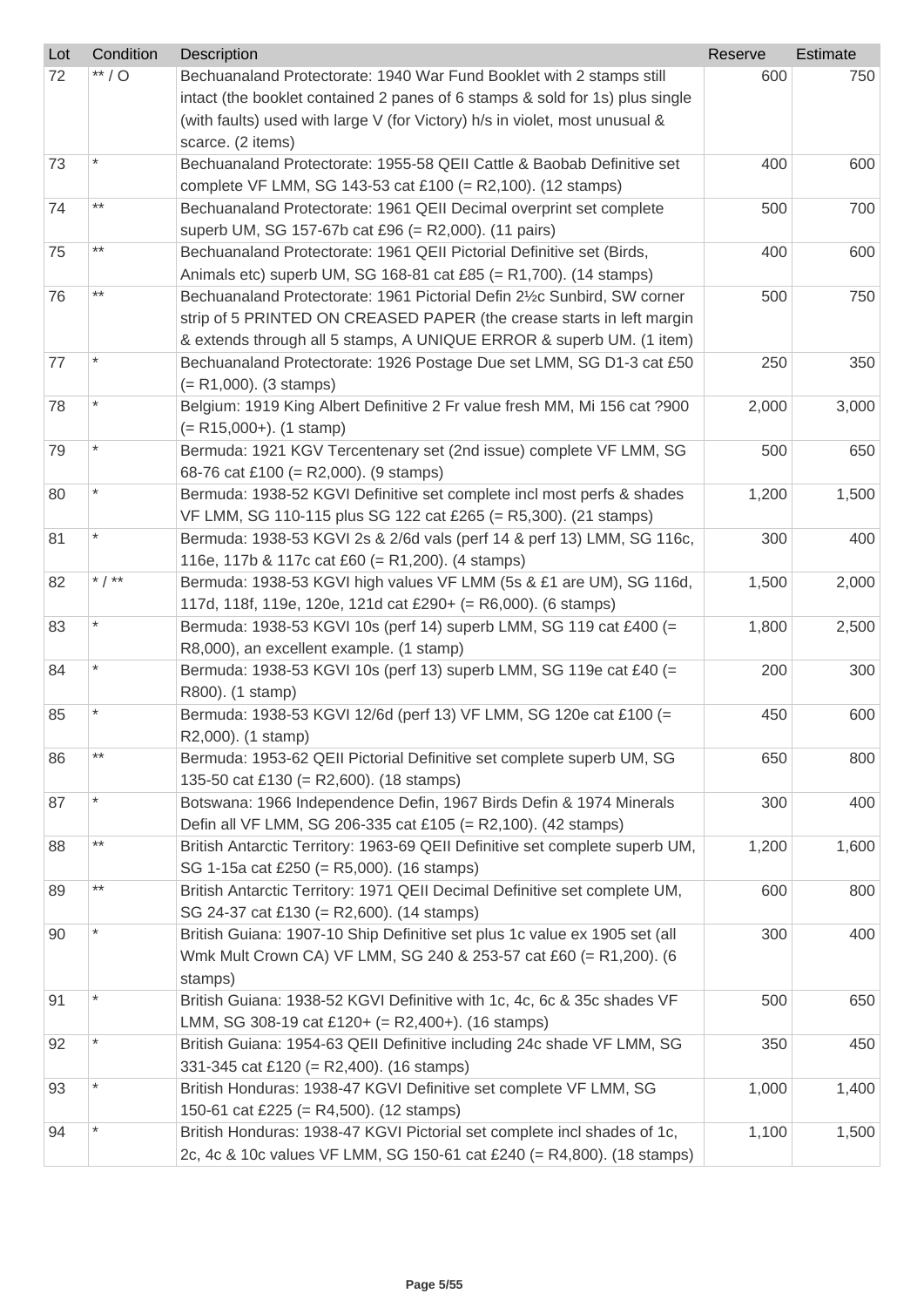| Lot | Condition | Description                                                                                                                                                                                                                                                                                                                                                                                                                                                                                          | Reserve | Estimate |
|-----|-----------|------------------------------------------------------------------------------------------------------------------------------------------------------------------------------------------------------------------------------------------------------------------------------------------------------------------------------------------------------------------------------------------------------------------------------------------------------------------------------------------------------|---------|----------|
| 95  |           | British Guiana: 1953-62 QEII Definitive set complete VF LMM, SG 179-190<br>cat £100 (= R2,000). (12 stamps)                                                                                                                                                                                                                                                                                                                                                                                          | 300     | 400      |
| 96  |           | British Honduras: 1962 QEII Birds Definitive set complete VF LMM, SG<br>202-13 cat £95 (= R1,900). (12 stamps)                                                                                                                                                                                                                                                                                                                                                                                       | 300     | 400      |
| 97  |           | British Levant: 1909 KEVII & 1913-14 KGV sets VF LMM, SG 16-21 & SG<br>35-40 cat £155 (= R3,100). (12 stamps)                                                                                                                                                                                                                                                                                                                                                                                        | 750     | 900      |
| 98  | $***$     | British Occupation of Italian Colonies - Eritrea: 1948-49 KGVI set complete<br>(ovpt B.M.A) superb UM, SG E1-E12 cat £75 (= R1,500). (13 stamps)                                                                                                                                                                                                                                                                                                                                                     | 450     | 600      |
| 99  | $***$     | British Occupation of Italian Colonies - Somalia: 1948 & 1950 KGVI sets<br>(ovpt B.M.A. & B.A.) superb UM, SG S10 - S31 cat £80 (= R1,600). (22<br>stamps)                                                                                                                                                                                                                                                                                                                                           | 500     | 750      |
| 100 | $***$     | British Occupation of Italian Colonies - Tripolitania: 1950 & 1951 KGVI sets<br>superb UM, SG T14-T34 cat £225 (= R4,500). (21 stamps)                                                                                                                                                                                                                                                                                                                                                               | 1,400   | 1,800    |
| 101 |           | British Postal Agencies in Eastern Arabia: 1948 & 1950 KGVI sets VF<br>LMM, SG 16-24 & 35-41 cat £120 (= R2,400). (17 stamps)                                                                                                                                                                                                                                                                                                                                                                        | 450     | 600      |
| 102 |           | British Postal Agencies in Eastern Arabia: 1955 QEII Castles SG 56-57b<br>(complete excl SG 57a) plus 1960 QEII Defin (Wmk Multi Crown) SG 79-93<br>VF LMM, cat £185 (= R3,700). (20 stamps)                                                                                                                                                                                                                                                                                                         | 600     | 800      |
| 103 |           | British Solomon Islands: 1914-23 KGV Defin set complete VF LMM, SG<br>22-38 cat £475 (= R9,500). (14 stamps)                                                                                                                                                                                                                                                                                                                                                                                         | 2,500   | 3,000    |
| 104 |           | British Solomon Islands: 1939-51 KGVI Defin set complete (incl 2d & 3d<br>perf 12) VF LMM, SG 60-72 cat £100+ (= R2,000+). (15 stamps)                                                                                                                                                                                                                                                                                                                                                               | 450     | 600      |
| 105 |           | British Solomon Islands: 1956-63 QEII Defin set complete VF LMM, SG<br>82-96 cat £120 (= R2,400). (17 stamps)                                                                                                                                                                                                                                                                                                                                                                                        | 400     | 500      |
| 106 | ** $/$ *  | British Solomon Islands: 1965 Definitive set SG 112-26 LMM, 1966<br>Decimal ovpt Definitive set SG 135A-52A UM, plus 1968 Local Scenes<br>Definitive set SG 166-80 UM, cat £90 (= R1,800). (45 stamps)                                                                                                                                                                                                                                                                                               | 400     | 550      |
| 107 |           | British Virgin Islands: 1952 KGVI Definitive set, 1956-62 QEII Definitive set,<br>plus 1962 QEII Decimal surch Definitive set all VF LMM, SG 136-173 cat<br>£185 (= R3,700). (37 stamps)                                                                                                                                                                                                                                                                                                             | 600     | 800      |
| 108 |           | Burma: 1946 KGVI Definitive set SG 51-63, plus 1947 Definitive set SG<br>68-82, both VF LMM, cat £110 (= R2,200). (30 stamps)                                                                                                                                                                                                                                                                                                                                                                        | 500     | 600      |
| 109 | $***$     | Burma: 1946 KGVI Official set superb UM, SG O28-40 cat £75 (= R1,500).<br>$(13 \text{ stamps})$                                                                                                                                                                                                                                                                                                                                                                                                      | 500     | 650      |
| 110 |           | Canada: 1898-1902 QV 2c reddish purple VF LMM, SG 154a cat £70 (=<br>R1,400). (1 stamp)                                                                                                                                                                                                                                                                                                                                                                                                              | 200     | 300      |
| 111 | $\circ$   | Canada: 1903-12 KEVII 50c deep violet FU, SG 187 cat £130 (= R2,600).<br>$(1$ stamp)                                                                                                                                                                                                                                                                                                                                                                                                                 | 400     | 500      |
| 112 |           | Canada: 1903-12 KEVII 2c TRIAL PRINTING on Dry Paper (see SG<br>footnote) crossed with a vertical line in black & a horizontal line in red,<br>inscribed on rev in light pencil "1906 Trial Printing cancelled in Ottawa",<br>LMM with full gum with the paper mesh showing clearly on reverse, natural<br>paper inclusion does not detract, a scarce & most unusual item for the<br>Canada or KEVII specialist, lot includes 1952 letter with some relevant<br>details plus owner's note. (3 items) | 600     | 1,200    |
| 113 |           | Canada: 1911-22 KGV Definitive set VF LMM, SG 196-215 cat £275 (=<br>R5,500). (8 stamps)                                                                                                                                                                                                                                                                                                                                                                                                             | 1,400   | 1,700    |
| 114 |           | Canada: 1930-31 KGV Definitive high values VF LMM, SG 300-03 cat £256<br>$(= R5, 100)$ . (4 stamps)                                                                                                                                                                                                                                                                                                                                                                                                  | 1,200   | 1,500    |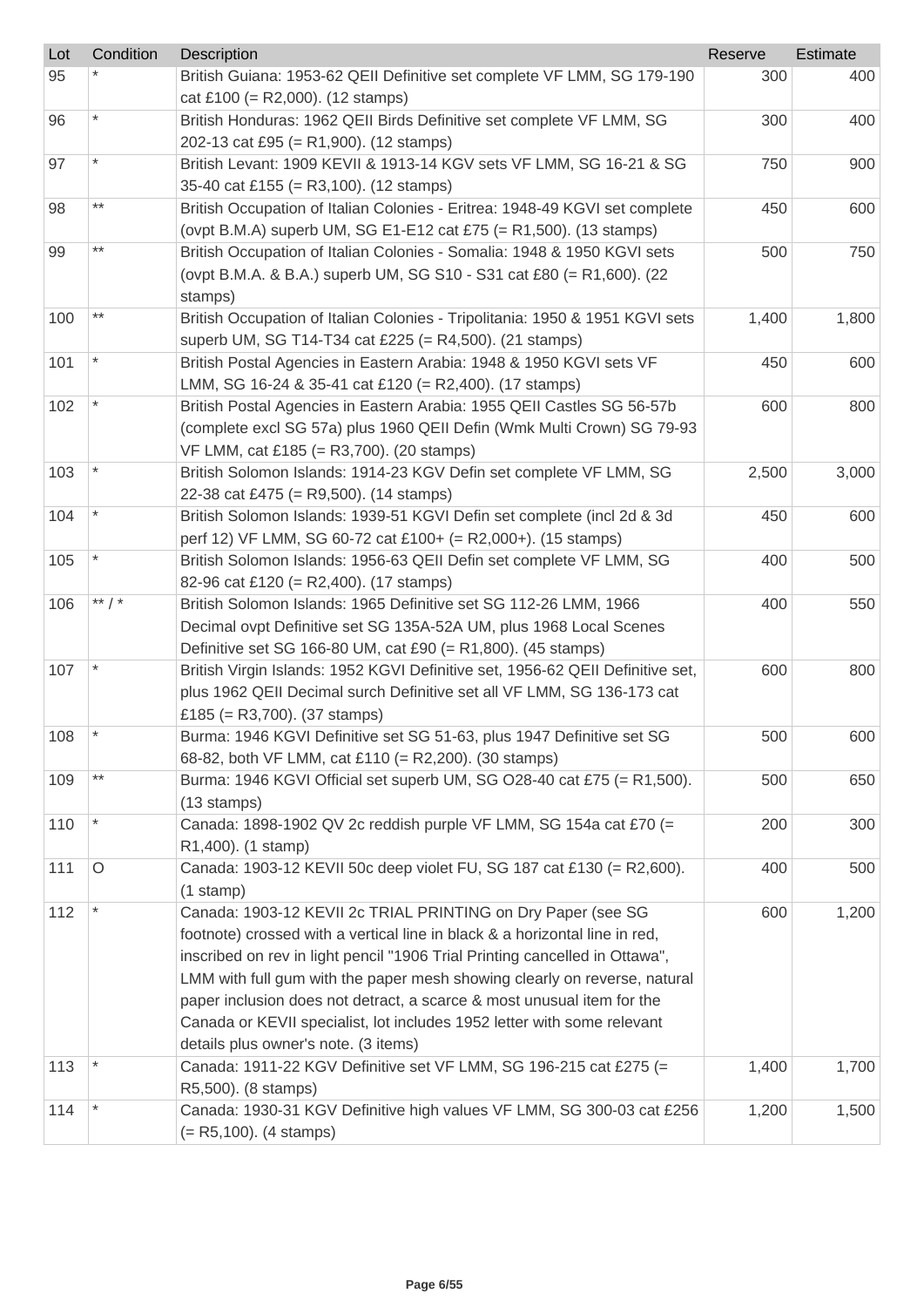| Lot | Condition | Description                                                                                                                                                                                                                                                                                                                                              | Reserve | Estimate |
|-----|-----------|----------------------------------------------------------------------------------------------------------------------------------------------------------------------------------------------------------------------------------------------------------------------------------------------------------------------------------------------------------|---------|----------|
| 115 | ** $/$ *  | Canada: 1935 KGV Definitive top values (10c to \$1) plus coil stamps                                                                                                                                                                                                                                                                                     | 750     | 900      |
|     |           | complete VF LMM/UM, SG 347-54 cat £145+ (= R2,900+). (8 stamps)                                                                                                                                                                                                                                                                                          |         |          |
| 116 | $***$     | Canada: 1937-38 KGVI definitive 3c coil pair VF UM, SG 370 cat £70 (=<br>R1,400). (pair)                                                                                                                                                                                                                                                                 | 400     | 500      |
| 117 |           | Canada: 1942-48 KGVI War Effort Definitive set complete VF LMM, SG<br>375-88 cat £150 (= R3,000). (14 stamps)                                                                                                                                                                                                                                            | 600     | 800      |
| 118 | $***$     | Canada: 1942-48 War Effort 14c Ram Tank, VF UM, SG 385 cat £29 (=<br>R600). (1 stamp)                                                                                                                                                                                                                                                                    | 150     | 200      |
| 119 | $***$     | Canada: 1942-43 War Effort Special Air Delivery stamps 16c & 17c values<br>VF UM, SG S13-14 cat £10+ (= R300+). (2 stamps)                                                                                                                                                                                                                               | 60      | 80       |
| 120 | [X]       | Cape of Good Hope: Undated letter wrapper (paper watermarked ?Bevan<br>& Co 1833?) addressed to the Secretary of the Supreme Court in Cape<br>Town, endorsed ?On Service? with the POST OFFICE/ UITENHAGEN<br>crown in circle h/s, rated ?10? in red manuscript. (wrapper)                                                                               | 900     | 1,200    |
| 122 | $\circ$   | Cape of Good Hope: 1853 Triangular 1d deep brick-red on deeply blued<br>paper FU, with large margins all around but cut close at SE, SG 1a cat<br>£475 (= $R9,500$ ). (1 stamp)                                                                                                                                                                          | 1,000   | 1,500    |
| 123 | $\circ$   | Cape of Good Hope: 1853 Triangular 4d deep blue VFU, with fine margins<br>all around, SG 6 cat £95 (= $R2,000$ ). (1 stamp)                                                                                                                                                                                                                              | 400     | 500      |
| 121 | O         | Cape of Good Hope: 1853 Triangular 4d deep blue pair VFU, with good<br>margins all around, a fine multiple, SG 6 cat £190 (= $R3,800$ ). (pair)                                                                                                                                                                                                          | 750     | 1,000    |
| 124 | $\circ$   | Cape of Good Hope: 1853 4d Triangular - slightly blued paper FU, SG 4 cat<br>£170 (= R3,400), SACC 4 cat R2,700. (1 stamp)                                                                                                                                                                                                                               | 850     | 1,200    |
| 125 | $\circ$   | Cape of Good Hope: 1853 Triangular 1s bright yellow-green G/FU, with<br>good margins all around but cut close at SW with faint red colour intrusion,<br>SG 8 cat £300 (= R6,000). (1 stamp)                                                                                                                                                              | 600     | 900      |
| 126 | [X]       | Cape of Good Hope: 1867 Official pre-printed CIRCULAR headed<br>EXECUTORS' ACCOUNT ACT etc & 'Master of the Supreme Court.' at<br>base, folded into a wrapper for postal dispatch, inscribed "On His Majesty's<br>Service" at top & "Master's Office" at SW, addressed to "Mr Paul Carolus<br>Kilian, Cape Town", a VF intact document/wrapper. (1 item) | 400     | 500      |
| 127 |           | Cape of Good Hope: 1871-76 1/2d & 1d values fresh MM, SG 28-29 cat<br>£100 (= R2,000). (2 stamps)                                                                                                                                                                                                                                                        | 400     | 550      |
| 128 |           | Cape of Good Hope: 1880 THREEPENCE on 4d fresh MM, SG 35 cat<br>£150 (= R3,000). (1 stamp)                                                                                                                                                                                                                                                               | 600     | 750      |
| 129 | [X]       | Cape of Good Hope: 1896 (27 JU) Cover from Commercial Union<br>Assurance Co (imprint on backflap, posted from PORT ELIZABETH to<br>GRAAFF REINET/29 JU 96 truncated cds b/s, minor handling evident.<br>(cover)                                                                                                                                          | 150     | 200      |
| 130 | $***$     | Cape of Good Hope: 1900 1d Table Mountain/ Arms issue in a block of 10<br>superb UM, SG 69 cat £120+ as LMM (= $R2,400+$ ). (block)                                                                                                                                                                                                                      | 700     | 900      |
| 131 | O         | Cape of Good Hope - Officials: 1904 KEVII 4d, 6d & 1s values VFU, SG<br>O13-15 cat £148 (= R3,000). (3 stamps)                                                                                                                                                                                                                                           | 750     | 1,000    |
| 132 | [X]       | Cape of Good Hope: 1908 Madeira post card (scenic view) with COGH<br>1902-04 KEVII 1d tied by CAPE COLONY OCEAN POST OFFICE/ FE 24<br>08 s/c cds to MOWBRAY/ MR 10 08 arrival cds, minor handling evident.<br>(card)                                                                                                                                     | 150     | 200      |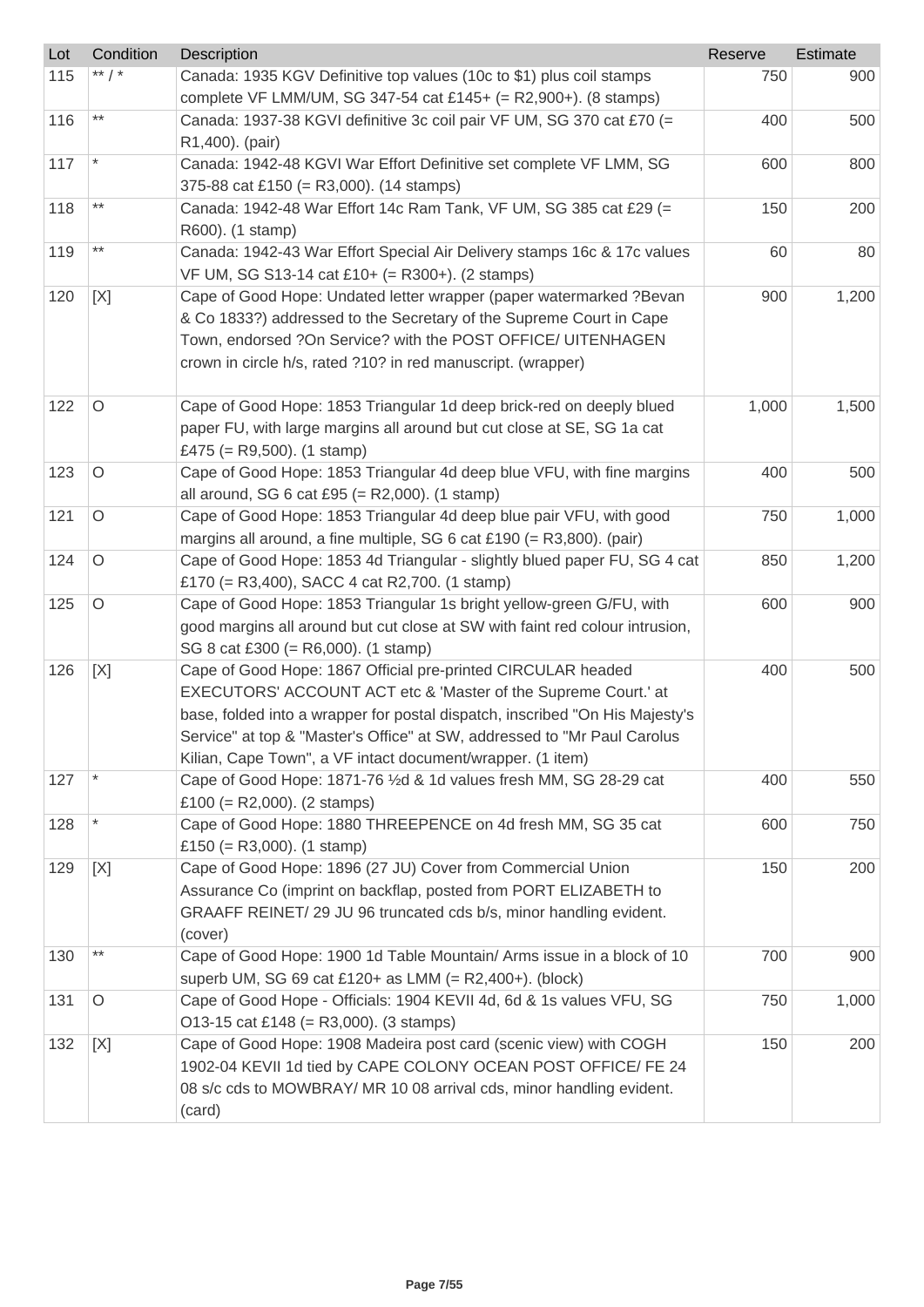| 133 | $\circ$ | Cape of Good Hope - Mafeking: 1900 Sergeant-Major Goodyear 1d G/FU,<br>slightly nibbled perf at NW, light patch at top (may be faded or a printing<br>fault), SG 18 cat £350 (= $R7,000$ ). (1 stamp)                      | 500   | 700   |
|-----|---------|----------------------------------------------------------------------------------------------------------------------------------------------------------------------------------------------------------------------------|-------|-------|
| 134 | $\circ$ | Cape of Good Hope - Mafeking: 1900 General Baden-Powell 3d G/FU, 2nd<br>perf at right top is short & thinned, light patches at middle right (may be<br>faded or a printing fault), SG 20 cat £450 (= $R9,000$ ). (1 stamp) | 700   | 1,000 |
| 135 |         | Cayman Islands: 1938-48 KGVI Pictorial Defin set complete VF LMM, SG<br>115-26 cat £100 (= R2,000). (14 stamps)                                                                                                            | 500   | 650   |
| 136 | $***$   | Cayman Islands: 1950 KGVI definitive set complete superb UM, SG 135-47<br>cat £85 (= R1,700). (13 stamps)                                                                                                                  | 500   | 650   |
| 137 | $\star$ | Cayman Islands: 1953-62 QEII Definitive set plus 1962-64 Definitive set<br>both VF LMM, SG 148--61a & 165-79 cat £215 (= R4,300). (30 stamps)                                                                              | 650   | 800   |
| 138 |         | Ceylon: 1912-25 KGV Definitive set complete VF LMM, SG 301-18 cat<br>£290 (= $R5,800$ ). (17 stamps)                                                                                                                       | 1,500 | 2,000 |
| 139 |         | Ceylon: 1935-36 KGV Defin set (SG 368-78), 1938-49 KGVI Defin set (incl<br>both Rs2, SG 386-97) plus 1950 Local Scenes set (SG 413-18), all VF<br>LMM, cat £174 (= R3,500). (31 stamps)                                    | 900   | 1,200 |
| 140 |         | Cook Islands - Aitutaki: 1917-20 AITUTAKI ovpt on 1d New Zealand (SG<br>405) VFU, SG 20 cat £38 (= R750). (1 stamp)                                                                                                        | 150   | 200   |
| 142 |         | Cook Islands: 1932-61 3 sets complete 1) 1932 KGV defin 2) KGVI defin 3)<br>1949 Local scenes defin, VF LMM, SG 99-105, SG 127-29 & SG 150-59<br>cat £205 (= $R4,100$ ). (20 stamps)                                       | 950   | 1,200 |
| 141 |         | Cook Islands: 1932-61 3 sets 1) 1932 KGV defin 2) 1938 KGVI defin 3)<br>1949-61 defin, VF LMM, SG 99-105, SG 127-29 & SG 150-59 cat £205 (=<br>R4,100). (20 stamps)                                                        | 1,000 | 1,500 |
| 143 |         | Cook Islands: 1938 KGVI 2s Native Village & 3s Native Canoe, SG 128-29<br>VF LMM, cat £85 (= R1,700). (2 stamps)                                                                                                           | 280   | 350   |
| 144 |         | Cook Islands: 1963 Defin (SG 163-73), 1967 Decimal ovpt Defin (SG<br>205-18) plus 1967 Defin (SG 227A-48A) all VF LMM, cat £130 (= R2,600).<br>(46 stamps)                                                                 | 400   | 600   |
| 145 |         | Cyprus: 1912-15 KGV Definitive set complete VF LMM, SG 74-84 cat £275<br>$(= R5,500)$ . (11 stamps)                                                                                                                        | 1,400 | 1,700 |
| 146 | $\star$ | Cyprus: 1928 KGV 50th Anniversary set complete VF LMM, SG 123-32 cat<br>£300 (= $R6,000$ ). (10 stamps)                                                                                                                    | 1,500 | 2,000 |
| 147 | $\ast$  | Cyprus: 1934 KGV Definitive set complete VF LMM, SG 133-43 cat £200 (=<br>R4,000). (11 stamps)                                                                                                                             | 1,000 | 1,500 |
| 148 |         | Cyprus: 1938-51 KGVI Definitive £1 (top value) superb LMM, SG 163 cat<br>£65 (= R1,300). (1 stamp)                                                                                                                         | 300   | 450   |
| 149 | $***$   | Cyprus: 1955-60 QEII Definitive set complete superb UM, SG 173-87 cat<br>£110 (= R2,200). $(15 \text{ stamps})$                                                                                                            | 550   | 700   |
| 150 | $***$   | Cyprus: 1960-61 QEII Republic Definitive set superb UM, SG 188-202 cat<br>£130 (= R2,600). $(15 \text{ stamps})$                                                                                                           | 650   | 800   |
| 151 |         | Dominica: 1923-33 KGV Portrait & Ship Definitive set (excl 3s & £1 Wmk<br>Crown CA) but incl extra unlisted shades of 1s (2) & 2s values VF LMM,<br>SG 71-90 cat £180 (= R3,600). (22 stamps)                              | 900   | 1,200 |
| 152 |         | Dominica: 1938-47 & 1952 KGVI Definitives complete VF LMM, SG 99-109<br>& SG 120-34 cat £135 (= R2,700). (30 stamps)                                                                                                       | 650   | 800   |
| 153 |         | Dominica: 1951 KGVI Definitive set complete including shades to 24c VF<br>LMM, SG 120-34 cat £57 (= R1,150). (22 stamps)                                                                                                   | 250   | 350   |
| 154 |         | Dominica: 1954-62 QEII Pictorial Definitive set complete LMM, SG 140-58<br>cat £85 (= $R1,700$ ). (19 stamps)                                                                                                              | 250   | 350   |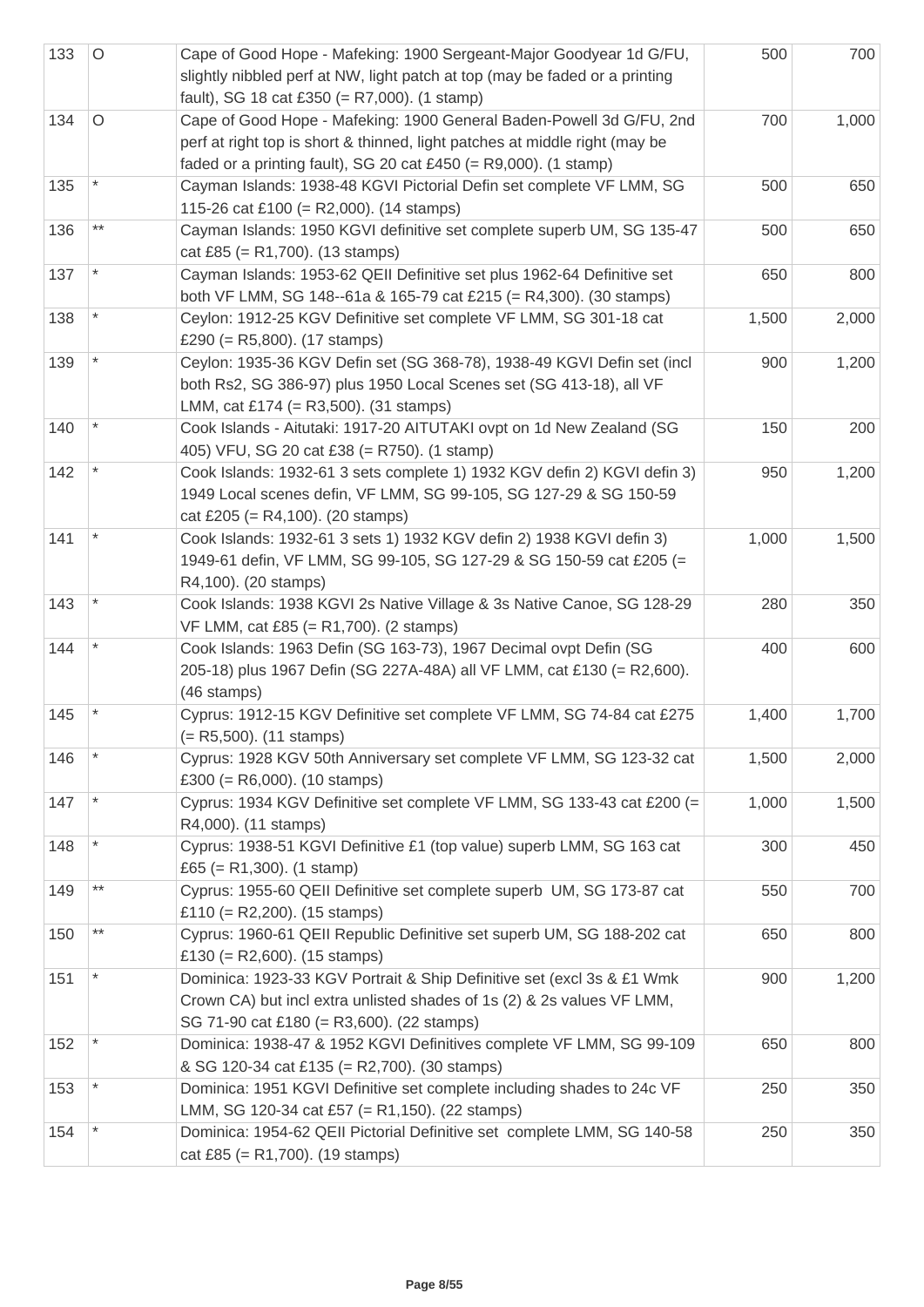| Lot | Condition       | Description                                                                                                                                                                                                                                          | Reserve | Estimate |
|-----|-----------------|------------------------------------------------------------------------------------------------------------------------------------------------------------------------------------------------------------------------------------------------------|---------|----------|
| 155 |                 | Dominica: 1954-62 QEII Definitive set complete superb UM, SG 140-58 cat<br>£85 (= R1,700). $(19 \text{ stamps})$                                                                                                                                     | 450     | 600      |
| 156 |                 | Egypt: 1933 Aviation Congress set fine LMM, Mi 186-90 cat ?85 (=<br>R1,500). (5 stamps)                                                                                                                                                              | 350     | 450      |
| 157 |                 | Falkland Islands: 1938-50 KGVI Definitive set complete VF LMM, SG<br>146-63 cat £475 (= R9,500). (18 stamps)                                                                                                                                         | 2,300   | 3,000    |
| 158 | $^{\star\star}$ | Falkland Islands: 1952 KGVI Definitive set complete superb UM, SG<br>172-85 cat £180 (= R3,600). (14 stamps)                                                                                                                                         | 900     | 1,200    |
| 159 | [X]             | Falkland Islands: 1959 QEII 1d Postal Card (only 1,000 printed) plus<br>matching 1d+1d Reply-paid pair (only 500 printed) VF unused, extremely<br>low print run for QEII issues. (2 items)                                                           | 1,200   | 1,500    |
| 160 | $***$           | Falkland Islands: 1960-66 QEII Bird Definitive set superb UM, SG 193-207<br>cat £170 (= $R3,400$ ). (15 stamps)                                                                                                                                      | 850     | 1,000    |
| 161 | ** $/$ *        | Falkland Islands Dependencies: 1944-45 KGVI Overprint sets complete for<br>all 4 islands LMM (South Georgia & South Orkney sets are UM), SG A1-D8<br>cat £88 (= $R1,800$ ). (32 stamps)                                                              | 450     | 600      |
| 162 | $***$           | Falkland Islands Dependencies: 1946-49 KGVI Maps, both sets superb<br>UM, SG G1-16 cat £103 (= R2,000+). (17 stamps)                                                                                                                                 | 550     | 700      |
| 163 | $***$           | Falkland Islands Dependencies: 1954-62 QEII Ship Definitive set complete<br>superb UM, SG G26-39 cat £200 (= R4,000). (15 stamps)                                                                                                                    | 1,000   | 1,300    |
| 164 | $^{\star\star}$ | Falkland Islands Dependencies - South Georgia: 1963-69 Fauna definitive<br>set complete including both £1 values superb UM, SG 1-16 cat £200 (=<br>R4,000). (16 stamps)                                                                              | 1,000   | 1,400    |
| 165 | * $/$ **        | Fiji: 1912-23 KGV Definitive set complete VF LMM (£1 value is UM), SG<br>125-137 cat £300 (= R6,000). (12 stamps)                                                                                                                                    | 2,000   | 3,000    |
| 166 |                 | Fiji: 1938-55 KGVI Definitive set complete VF LMM, SG 249-66b cat £275<br>$(= R5,500)$ . (22 stamps)                                                                                                                                                 | 1,300   | 1,500    |
| 167 |                 | Fiji: 1954-59 QEII Defin set (incl 2/6d listed shade) plus 1959-63 Defin set<br>complete, both VF LMM, SG 280-95 & SG 298-310 cat £120 (= R2,400).<br>(29 stamps)                                                                                    | 350     | 500      |
| 168 | $***$           | French Colonies - Polynesia: 1958 Definitive set complete superb UM, Mi<br>1-9 cat $?26 (= R440)$ . (9 stamps)                                                                                                                                       | 100     | 150      |
| 169 | $***$           | French Colonies - Polynesia: 1958 Definitive set complete superb UM, Mi<br>10-13 cat $?75 (= R1,300)$ . (4 stamps)                                                                                                                                   | 300     | 400      |
| 170 | $^{\star\star}$ | French Antarctic Territories: 1956-63 Birds, Penguins, Sea Lions & Seals<br>sets almost complete & mostly superb UM, Mi 2-7, 14-17 & 19-22 (excl 21)<br>cat $?123 (= R2,100)$ . (14 stamps)                                                          | 500     | 650      |
| 171 | O               | French Antarctic Territories: 1956-63 Group of issues tied to "du Gallieni"<br>ship stationery & cancelled ARCHIPEL-DES-CROZET/ 15-1-1968,<br>between Mi 3-37 cat $?680 (= R11,600)$ as used stamps, minor handling not<br>affecting value. (sleeve) | 2,000   | 3,000    |
| 172 | $***$           | French Antarctic Territories: 1963 Year of the Quiet Sun - Adelie Penguins,<br>right marginal single superb UM, Mi 30 cat $?100 (= R1,700)$ . (1 stamp)                                                                                              | 400     | 550      |
| 173 |                 | Gabon: 1932 Count de Brazza part set (excl 1c, 65c & 20Fr values) VF<br>LMM, Mi 140-49 cat ?120 (= R2,000). (10 stamps)                                                                                                                              | 400     | 500      |
| 174 |                 | Gambia: 1898-1902 QV Definitive set complete fresh MM, SG 37-44 cat<br>£130 (= R2,600). (8 stamps)                                                                                                                                                   | 600     | 750      |
| 175 |                 | Gambia: 1912-22 KGV Definitive set complete including shades of 1/2d, 1d,<br>2½d, 3d, 10d & 1s values fine MM, SG 86-102 cat £255 (= R5, 100). (26<br>stamps)                                                                                        | 1,200   | 1,600    |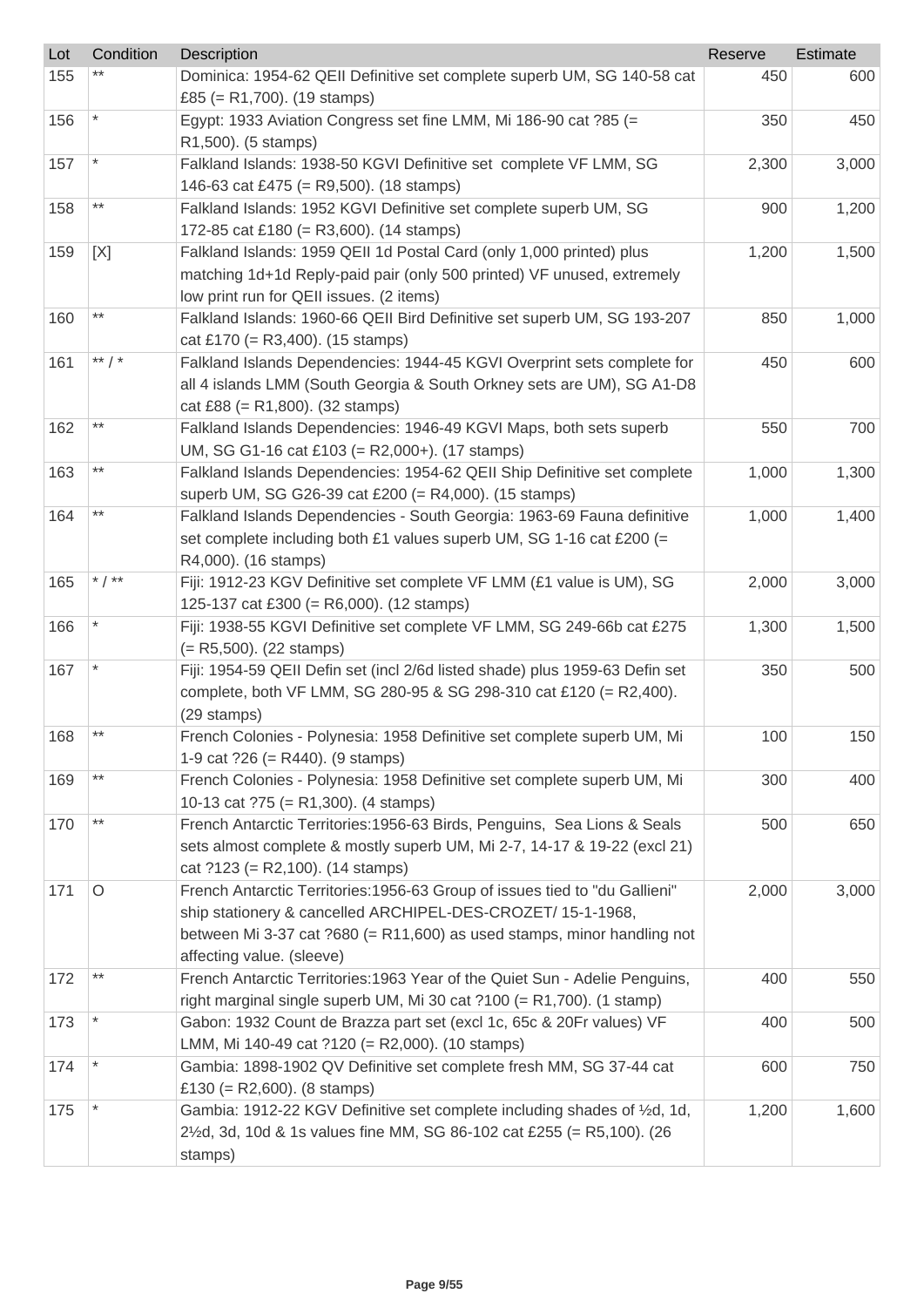| Lot | Condition  | Description                                                                                | Reserve | <b>Estimate</b> |
|-----|------------|--------------------------------------------------------------------------------------------|---------|-----------------|
| 176 |            | Gambia: 1921-22 KGV definitive set complete VF MM, SG 108-17 cat £110                      | 550     | 700             |
|     |            | $(= R2,200)$ . 10 stamps)                                                                  |         |                 |
| 177 |            | Gambia: 1921-22 KGV Definitive 4s value (wmk Multi Script CA) VF LMM,                      | 500     | 600             |
|     |            | SG 117 cat £100 (= R 2,000). (stamp)                                                       |         |                 |
| 178 | ** $/$ *   | Gambia 1938-46 KGVI Elephant & Palm Definitive set complete VF LMM/                        | 950     | 1,300           |
|     |            | UM, SG 150-61 cat £170 (= R3,400). (16 stamps)                                             |         |                 |
| 179 | $\star$    | Gambia: 1953-59 QEII Definitive set complete VF LMM, SG 171-85 cat                         | 350     | 450             |
|     |            | £110 (= R2,200). $(15 \text{ stamps})$                                                     |         |                 |
| 180 | $***$      | Gambia: 1963 QEII Birds Definitive set complete superb UM, SG 193-205                      | 450     | 550             |
|     |            | cat £85 (= $R1,700$ ). (13 stamps)                                                         |         |                 |
| 181 | [X]        | Germany: 1872 (15/4) Entire franked with 2gr blue ?small shield? tied by                   | 750     | 1,000           |
|     |            | DANZIG cds with sender's h/s at NW, sent to Copenhagen with part arrival                   |         |                 |
|     |            | b/s. (cover)                                                                               |         |                 |
| 182 | Cind       | Germany: 1912 25pf International Reply-Paid Coupon inscribed                               | 350     | 450             |
|     |            | 'Allemagne- Deutschland' at base, with GLASHUTTE/ 20.1.12 cds. (1 item)                    |         |                 |
| 183 | O          | Germany - Reich: 1923 8 Tausend surcharge on 30pf green, VFU vertical                      | 750     | 900             |
|     |            | strip of 3, bottom stamp with ?Keil? flaw & expertised with INFLA h/s on                   |         |                 |
|     |            | rev, stated to be Mi 278 IV & the variety is cat $?130 (= R2,200)$ . (1 item)              |         |                 |
| 184 | [X]        | German Reich: 1942-43 Range of issues VFU on post cards all with special                   | 250     | 350             |
|     |            | MUNSTER (WESTF) 6.2.1943 cancels, Mi 813-30 cat ?25 (= R425) as<br>used stamps. (11 cards) |         |                 |
| 185 | [X]        | German Reich: 1944 POW pre-printed postcard sent by South African                          | 100     | 150             |
|     |            | POW from STALAG VIIB, Germany to Johannesburg, with dual censorship.                       |         |                 |
|     |            | (card)                                                                                     |         |                 |
| 186 | [X]        | German Colonies - Kamerun: 1912 (23/12) 5pf green Postal Card (wmk                         | 550     | 700             |
|     |            | lozenges) used with BUEA / KAMERUN cds, minor handling not detracting.                     |         |                 |
|     |            | (post card)                                                                                |         |                 |
| 187 | [X]        | German Allied Occupation: 1946 set complete on 2 sheets tied by                            | 350     | 450             |
|     |            | EXPORT SCHAU/ 1 SEP 1946 cds's. Mi 911-37 cat ?80+ as used stamps                          |         |                 |
|     |            | $(= R1, 350+).$ (2 items)                                                                  |         |                 |
| 188 | O          | East Germany: 1950 Bach set VFU on piece with special LEIPZIG 30.7.50                      | 350     | 450             |
|     |            | cds's (not 1st day cancels but for reference, FDC price is ?1,400), Mi                     |         |                 |
|     |            | 256-59 cat ?75+ as used set (= R1,275+). (4 stamps)                                        |         |                 |
| 189 | <b>FDC</b> | East Germany: 1961 1st Manned Space Flight set in blocks of 4 on plain                     | 200     | 300             |
|     |            | FDC with special cds's, Mi 822-24 cat $?48+$ as used stamps (= R800+),                     |         |                 |
|     |            | couple of handling bends not affecting stamps or appearance. (cover)                       |         |                 |
| 190 | [X]        | Germany - Berlin: 1951 Liberty Bell 30pf value (clapper left) tied to special              | 400     | 500             |
|     |            | card commemorating RICHARD WAGNER FESTSPIELE with special                                  |         |                 |
|     |            | cancel, light vertical crease from top margin does not detract from an                     |         |                 |
|     |            | attractive item, Mi 78 cat ?90+ as used stamp (= R1,500+). (card)                          |         |                 |
| 191 | [X]        | Germany - Berlin: 1952 Stamp Day Exhibition set tied to special                            | 350     | 500             |
|     |            | FRANKFURTER MESSE card with special 12.3.52 cancels in VF condition,                       |         |                 |
|     |            | Mi 80-81 cat ?70+ as used $(= R1,200+)$ . (card)                                           |         |                 |
| 192 | [X]        | Germany - Berlin: 1954 Popular Uprising set of 1953 on special card                        | 200     | 300             |
|     |            | commemorating RICHARD WAGNER FESTSPIELE with special 23.7.1954                             |         |                 |
|     |            | cancels. Mi 110-111 cat ?40+ as used stamps (= R680+). (card)                              |         |                 |
| 193 | [X]        | Germany - Berlin: 1954 Stamp Day Exhibition set (of 1951) on special card                  | 250     | 350             |
|     |            | commemorating GERMAN SPRING & DRIVE DERBY with special cancels,                            |         |                 |
|     |            | minor handling bends otherwise VF, Mi 80-1 cat $?55+$ as used stamps (=                    |         |                 |
|     |            | R900+). (card)                                                                             |         |                 |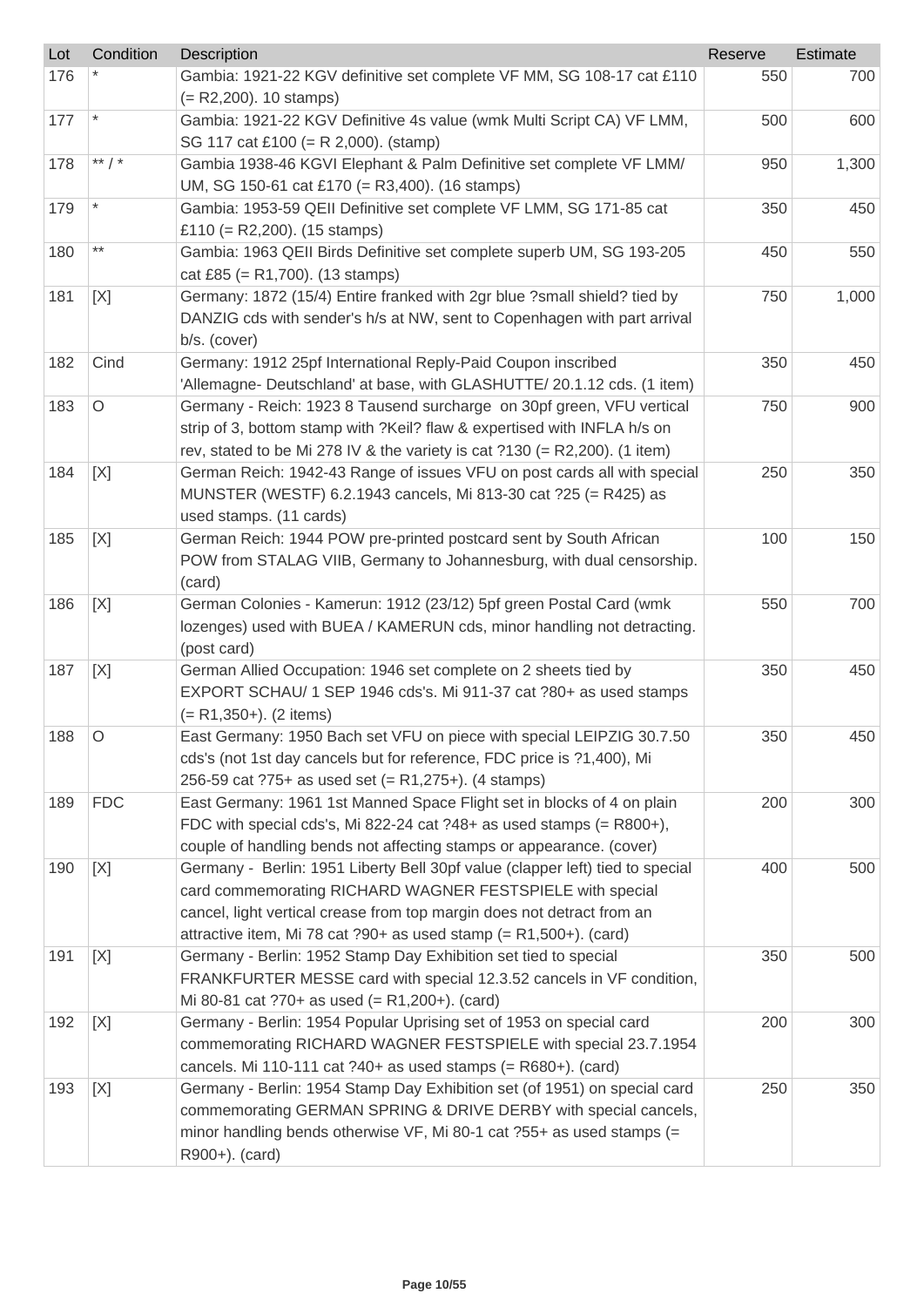| Lot | Condition | Description                                                                                                                                                                                                                                                       | Reserve | Estimate |
|-----|-----------|-------------------------------------------------------------------------------------------------------------------------------------------------------------------------------------------------------------------------------------------------------------------|---------|----------|
| 194 | [X]       | Germany - Berlin: 1956 Special WAGNER FESTSPIELE card with Mi 124<br>& 128 tied by special cancels dated 11.8.56, the 2 stamps as used cat<br>$?30+ (= R500+).$ (card)                                                                                            | 150     | 200      |
| 195 | $\circ$   | Germany West: 1949 Stamp Centenary 30Pf value VFU, Mi 115 cat ?70 (=<br>R1,200). (1 stamp)                                                                                                                                                                        | 250     | 350      |
| 196 | O         | Germany West: 1950 Bach Bicentenary 20+3Pf value VFU, printed on<br>creased paper & most unusual thus, Mi 122 cat $?55 (= R950)$ . (1 stamp)                                                                                                                      | 250     | 350      |
| 197 | $\circ$   | Germany West: 1951-54 Range of commems VFU, between Mi 147-99 cat<br>$?148 (= R2,500)$ . (13 stamps)                                                                                                                                                              | 500     | 600      |
| 198 |           | Gibraltar: 1931 KGV Rock of Gibraltar set plus 1938-51 KGVI Definitive<br>complete VF LMM, SG 110-113 & SG 121-131 cat £206 (= R4,100). (18<br>stamps)                                                                                                            | 1,000   | 1,400    |
| 199 | O         | Gibraltar: 1935 KGV Silver Jubilee set complete FU, SG 114-17 cat £48 (=<br>R950). (4 stamps)                                                                                                                                                                     | 250     | 350      |
| 200 | $\star$   | Gibraltar: 1938-51 KGVI Definitive set complete including many extra perf<br>& wmks VF LMM, SG 121-31 cat £745 (= R15,000). (32 stamps)                                                                                                                           | 3,500   | 4,500    |
| 201 |           | Gibraltar: 1938-51 KGVI Definitive 1d (perf 14) VF LMM, SG 122 cat £30 (=<br>R600). (1 stamp)                                                                                                                                                                     | 140     | 180      |
| 202 |           | Gibraltar: 1953-59 QEII Defintive set complete VF LMM, SG 145-58 cat<br>£180 (= $R3,600$ ). (14 stamps)                                                                                                                                                           | 550     | 700      |
| 203 | $***$     | Gibraltar: 1960-62 Definitive set & 1967-69 Ship Definitive set both superb<br>UM, SG 160-73 & SG 200-13 cat £110 (= R2,200). (29 stamps)                                                                                                                         | 550     | 700      |
| 204 |           | Gilbert & Ellice Islands: 1939-55 KGVI Definitive set complete including<br>2½d, 5d & 1s listed shades plus 3d & 1s (perf 12) VF LMM, SG 43-54 plus<br>47a, 48a, 49a & b and 51a & ab, cat £108 (= R2,150). (18 stamps)                                           | 550     | 700      |
| 205 |           | Gilbert & Ellice Islands: 1956-62 QEII Definitive set plus 1968 Ethnic<br>Definitive set both VF LMM, SG 64-75 & SG 135-49 cat £89 (= R1,800).<br>(27 stamps)                                                                                                     | 300     | 400      |
| 206 | $\circ$   | Gold Coast: 1884-91 QV set complete FU, SG 11-19 cat £42 (= R840). (9<br>stamps)                                                                                                                                                                                  | 200     | 300      |
| 207 |           | Gold Coast: 1907-13 KEVII Definitive VF LMM, SG 59-68 cat £200 (=<br>R4,000). (10 stamps)                                                                                                                                                                         | 1,000   | 1,500    |
| 208 |           | Gold Coast: 1938-43 KGVI Definitive set plus 1948 Definitive set both VF<br>LMM, SG 120-32 & SG 135-46 cat £125 (= R2,500). (25 stamps)                                                                                                                           | 600     | 750      |
| 209 | $***$     | Gold Coast 1952-54 QEII Pictorial Definitive set superb UM, SG 153-64 cat<br>£70 (= R1,400). $(12 \text{ stamps})$                                                                                                                                                | 350     | 450      |
| 210 | $\star$   | Great Britain: 1867-80 QV 3d rose SG 103 (Plates 7, 8 & 9) FU, cat £200<br>$(= R4,000)$ . (3 stamps)                                                                                                                                                              | 750     | 900      |
| 211 | $\circ$   | Great Britain: 1867-83 QV 5s pale rose (Plate 2) G/FU, SG 127-2 cat<br>£1,500 (= R30,000), a useful example of a scarce stamp. (1 stamp)                                                                                                                          | 2,500   | 3,500    |
| 212 |           | Great Britain: 1870 QV 1/2d rose red (Plate 3) fine LMM, SG 49 cat £240 (=<br>R4,800). (1 stamp)                                                                                                                                                                  | 950     | 1,200    |
| 213 | O         | Great Britain: 1883 (FE 14) Balance sheet ex HOUGHTON-LE-SPRING<br>TOWN'S HALL AND MARKET COMPANY folded & posted with 1880-81<br>QV 1/2d deep green tied by FENCE HOUSES/ BONC 092 duplex cancel,<br>minor handling but attractive, cat £30 (= $R600$ ). (cover) | 150     | 200      |
| 214 | O         | Great Britain: 1902-10 KEVII definitive 5s deep bright carmine, cancelled<br>"28 Oct 03" VFU, SG 264 cat £220 (= R4,400). (1 stamp)                                                                                                                               | 1,100   | 1,500    |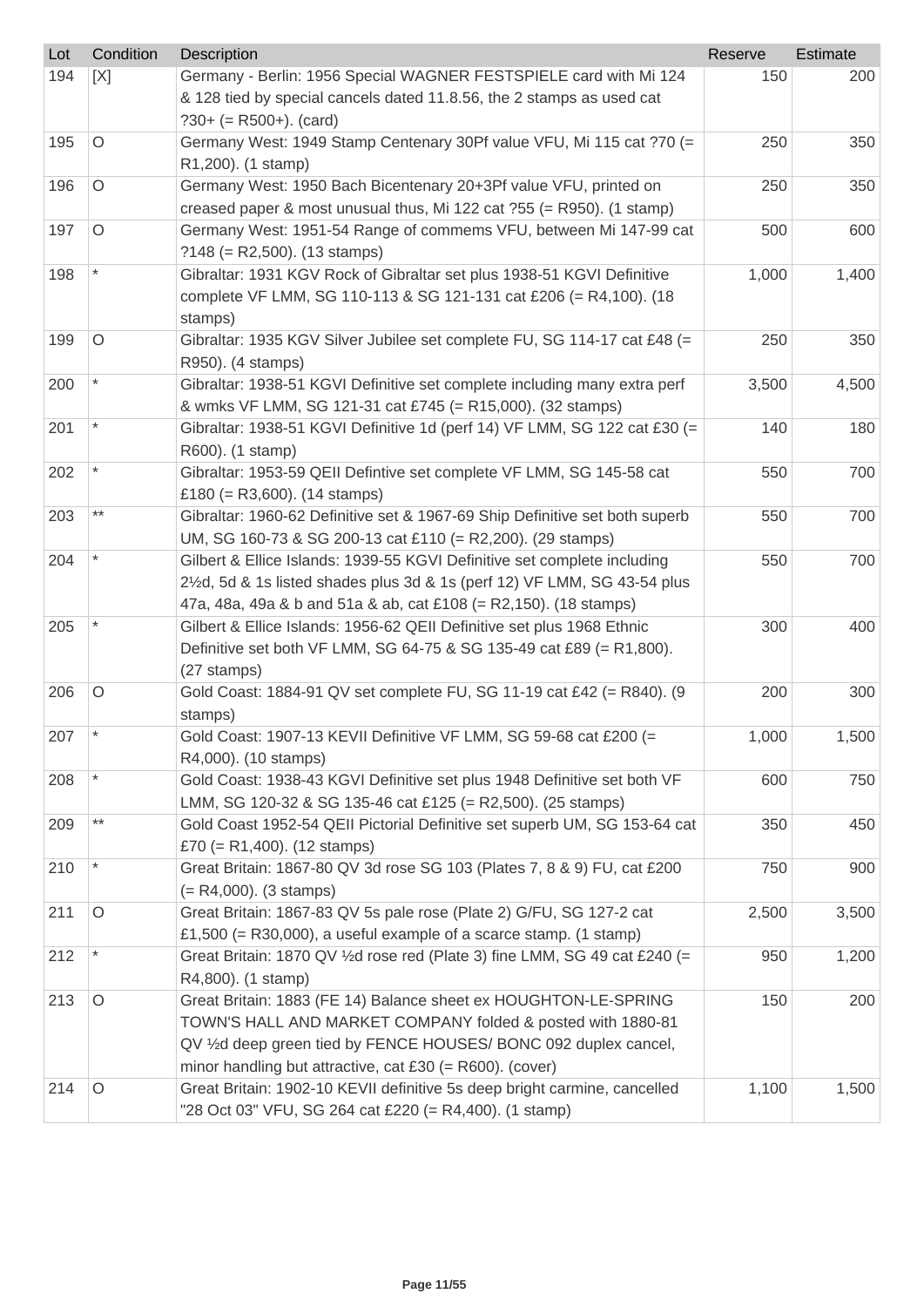| Lot | Condition     | Description                                                                     | Reserve | Estimate |
|-----|---------------|---------------------------------------------------------------------------------|---------|----------|
| 215 | O             | Great Britain: 1902-10 & 1911 KEVII 3d's lot of 11 copies mostly G/FU on        | 500     | 750      |
|     |               | piece, including 2 perfins plus single on registered cover, useful for study,   |         |          |
|     |               | shades & identification, cat $\pm$ £180 (= R3,600). (12 items)                  |         |          |
| 216 | $***$         | Great Britain: 1912 KGV Downey Head 1d with INV WMK (with part                  | 250     | 350      |
|     |               | selvedge ex booklet) superb UM, SG 336Wi cat £30+ as LMM (= R600+).             |         |          |
|     |               | $(1$ stamp)                                                                     |         |          |
| 217 | Doc           | Great Britain - Document: 1918 Member of the British Empire (MBE)               | 750     | 1,500    |
|     |               | Certificate made out to to Jane Selina Henry (who served as a nurse with        |         |          |
|     |               | distinction during WWI & thereafter), signed by KGV on front at top             |         |          |
|     |               | (autopen) with embossed seal at NW, also signed by hand by Prince               |         |          |
|     |               | Edward (KEVIII) on 2nd page, minor stain on back hardly detracts, a most        |         |          |
|     |               | attractive item. (sleeve)                                                       |         |          |
| 218 | $\circ$       | Great Britain: 1918-19 KGV Seahorses - 5s rose-red VFU with                     | 400     | 500      |
|     |               | NOTTINGHAM cds, SG 416 cat £135 (R2,700). (1 stamp)                             |         |          |
| 219 | $\circ$       | Great Britain: 1934 KGV Seahorses - Re-engraved 5s FU, SG 451 cat £85           | 300     | 400      |
|     |               | $(= R1,700)$ . (1 stamp)                                                        |         |          |
| 220 | $*$ / $\circ$ | Great Britain 1935-57 Duplicated range of KGV-KGVI sets UM or LMM &             | 300     | 400      |
|     |               | FU, cat £90+ (= $R1,800$ ). (stock leaf)                                        |         |          |
| 221 | $***$         | Great Britain: 1937-47 KGVI 2d orange single with WATERMARK                     | 350     | 450      |
|     |               | SIDEWAYS superb UM, SG 465a cat £75 (= R1,500). (1 stamp)                       |         |          |
| 222 | $\circ$       | Great Britain: 1939-48 KGVI Definitive 10s dark blue VFU, SG 478 cat £22        | 140     | 200      |
|     |               | $(= R440)$ . (1 stamp)                                                          |         |          |
| 223 | <b>FDC</b>    | Great Britain: 1949 KGVI Olympic Games illustrated FDC with special             | 300     | 400      |
|     |               | WEMBLEY cancel (addressed to Stanley Gibbons) in VF condition, SG               |         |          |
|     |               | 495-98 cat £45 (= R900). (FDC)                                                  |         |          |
| 224 | $***$         | Great Britain: 1951 KGVI Festival High Value set complete superb UM, SG         | 650     | 900      |
|     |               | 509-12 cat £100 (= R2,000). (4 stamps)                                          |         |          |
| 225 | $***$         | Great Britain: 1951 KGVI Festival High Value set complete superb UM, SG         | 650     | 950      |
|     |               | 509-12 cat £100 (= R2,000). (4 stamps)                                          |         |          |
| 226 |               | Great Britain: 1952-54 QEII Wilding Definitive (Tudor wmk) set fresh MM,        | 250     | 350      |
|     |               | SG 515-31 cat £100 as UM (= R2,000). (17 stamps)                                |         |          |
| 227 | $\ast$        | Great Britain: 1953-58 QEII Coronation, 1955 Waterlow Castles, 1957             | 750     | 900      |
|     |               | Scouts & 1958 Commonwealth Games VF LMM, between SG 532-69 cat                  |         |          |
|     |               | £265 (= $R5,300$ ) as UM. (14 stamps)                                           |         |          |
| 228 | Doc           | Great Britain - Document: 1957 Petrol Rationing booklet virtually unused        | 200     | 300      |
|     |               | with only front stub removed upon registration, with GRAYS ESSEX/1 AP           |         |          |
|     |               | 57 cds at left, issued during the Suez Crisis, petrol rationing was introduced  |         |          |
|     |               | & ran from 17 Dec 1956 to 14 May 1957, an attractive & historic item.           |         |          |
|     |               | (booklet)                                                                       |         |          |
| 229 |               | Great Britain: 1958-61 Graphite set 1959 Phosphor Graphite set both VF          | 600     | 750      |
|     |               | LMM, SG 587-94 & SG 599-609 cat £210 as UM (= R4,200). (16 stamps)              |         |          |
| 230 | <b>FDC</b>    | Great Britain: 1963 Nature Week ordinary & phosphor both on 1 illustrated       | 250     | 350      |
|     |               | FDC superb unaddressed, cat £65 (= $R1,300$ ). (cover)                          |         |          |
| 231 | <b>FDC</b>    | Great Britain: 1964 Geographical Congress ordinary & phosphor sets on           | 200     | 300      |
|     |               | separate illustrated FDC's VF unaddressed, cat £60 (= R1,300). (2 covers)       |         |          |
| 232 | <b>FDC</b>    | Great Britain: 1964 Botanical Congress ordinary & phosphor sets on              | 250     | 350      |
|     |               | separate illustrated FDC's VF unaddressed, cat £70 (= R1,400). (2 covers)       |         |          |
| 233 | <b>FDC</b>    | Great Britain: 1965 Battle of Britain part set on illustrated FDC signed by Sir | 1,000   | 1,500    |
|     |               | Douglas Bader (an illustrious RAF flying ace during WWII), superb &             |         |          |
|     |               | scarce. (FDC)                                                                   |         |          |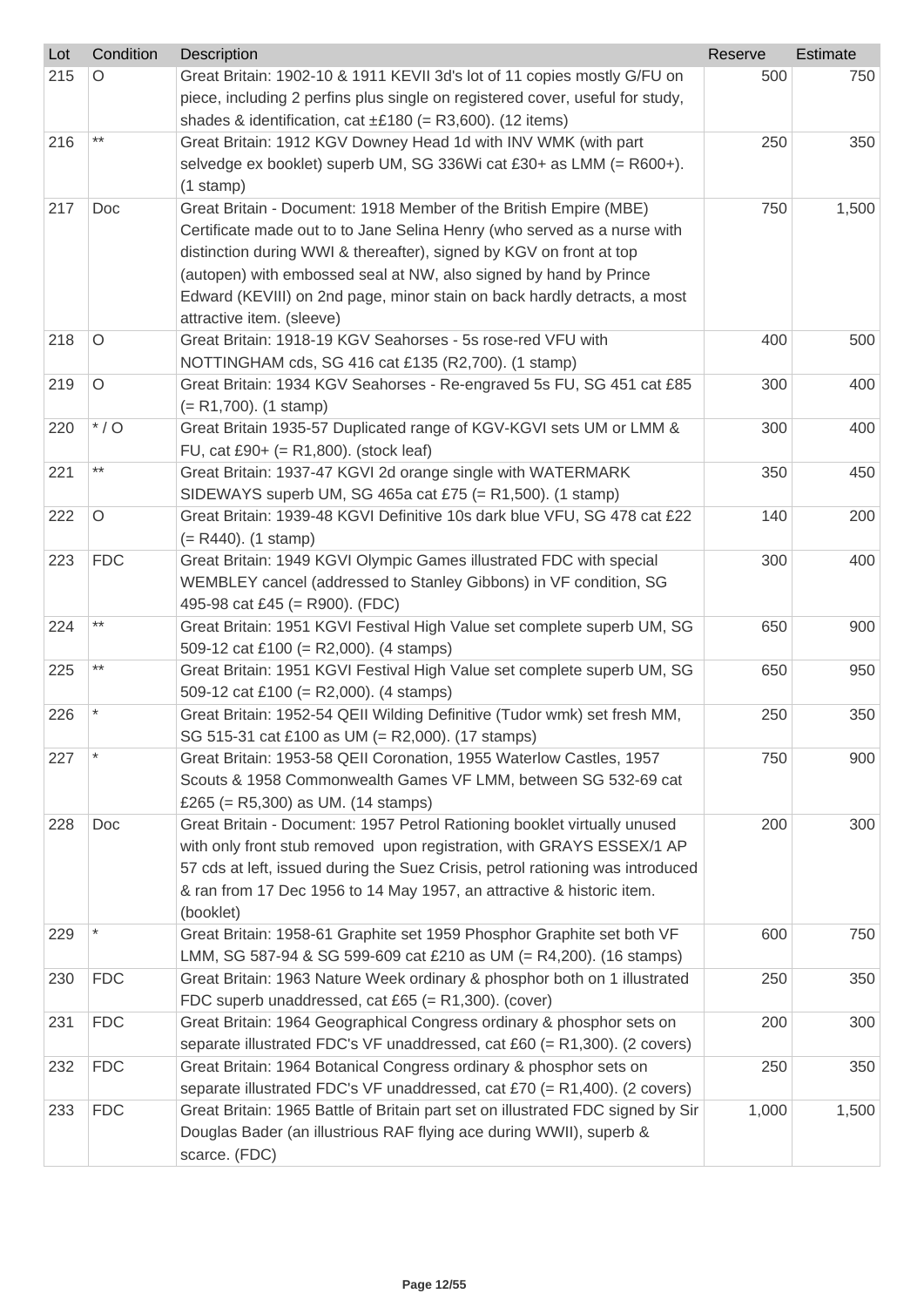| Lot | Condition  | Description                                                                                                                                                                                                                                                                                                                                                                                                                            | Reserve | Estimate |
|-----|------------|----------------------------------------------------------------------------------------------------------------------------------------------------------------------------------------------------------------------------------------------------------------------------------------------------------------------------------------------------------------------------------------------------------------------------------------|---------|----------|
| 234 | <b>FDC</b> | Great Britain: 1966-67 Range of ordinary & phosphor sets on illustrated<br>FDC's, 1966 Landscapes & Football World Cup phos (latter with<br>WEMBLEY cds), 1966 Flowers, Technology, Battle of Hastings (both with<br>BATTLEFIELD cds's) plus 1967 Flowers ord & phos on separate FDC's,<br>plus 1966 Christmas & 1967 EFTA ord & phos sets together on 2 FDC's, all<br>superb unaddressed, cat £160 (= $R3,200$ ), a VF group. (cover) | 450     | 600      |
| 235 |            | Great Britain - Army Officials: 1896 1/2d vermillion (odd nibbled perf), 1d &<br>$2\frac{1}{2}$ d values LMM, SG 41-44 cat £68 (= R1,400). (3 stamps)                                                                                                                                                                                                                                                                                  | 300     | 400      |
| 236 |            | Great Britain - Army Officials: 1896 21/2d block of 4 LMM on top pair, lower<br>pair UM, SG O44 cat £200+ as LMM (= R4,000+). (block)                                                                                                                                                                                                                                                                                                  | 1,000   | 1,500    |
| 237 |            | Great Britain, Officials - Govt Parcels: 1902 KEVII 1s value fine LMM, SG<br>O78 cat £1,350 (= R27,000), a VERY SCARCE stamp (1d & 2d values with<br>faults included gratis). (3 stamps)                                                                                                                                                                                                                                               | 5,000   | 7,500    |
| 238 |            | Great Britain - Admiralty Officials: 1903 KEVII 1d to 3d values complete<br>MM with odd handling creases, plus 1903-04 1/2d (toned) & 1d LMM, SG<br>O102-08 cat £1,365 (= R27,500), a VERY SCARCE group. (6 stamps)                                                                                                                                                                                                                    | 2,000   | 3,000    |
| 239 | $***$      | Great Britain: 1968-69 Postage Due sets complete including 2d shade<br>superb UM, SG D69-76 cat £23 (= R450). (9 stamps)                                                                                                                                                                                                                                                                                                               | 120     | 180      |
| 240 | <b>Bkl</b> | Great Britain - Booklets: 1954 QEII 3/9d booklets (dated Jan & March<br>respectively, panes with upr wmks) superb mint, SG G2 & 3 cat £115 (=<br>R2,300). (2 booklets)                                                                                                                                                                                                                                                                 | 500     | 700      |
| 241 | <b>Bkl</b> | Great Britain - Booklets: QEII range of 8 booklets - 1961 2s SG N3, 1973<br>50p SG DT10, 1988 56p SG GB1 x 2, 1988 76p SG GD1 x 2, 1988 £1.08<br>SG GF1 & 1996 £1.64 SG GN3, all superb mint, cat £70 (= R1,400). (8<br>booklets)                                                                                                                                                                                                      | 300     | 400      |
| 242 |            | Grenada: 1895-99 QV set complete mostly VF LMM (3d & 6d values with<br>odd pulled perf & not included in valuations), SG 48-55 cat £90 (= $R1,800$ ).<br>(8 stamps)                                                                                                                                                                                                                                                                    | 400     | 600      |
| 243 |            | Grenada: 1934-36 KGV 5s (top value of the set) superb LMM, SG 144 cat<br>£48 (= R1,000). (1 stamp)                                                                                                                                                                                                                                                                                                                                     | 250     | 350      |
| 244 |            | Grenada: 1937-50 KGVI Definitive set plus 1951 Definitive set both<br>complete VF LMM, SG 152-163e & SG 172-84 cat £119 (= R2,400). (25<br>stamps)                                                                                                                                                                                                                                                                                     | 550     | 700      |
| 245 |            | Grenada: 1938-50 KGVI Definitve set complete with many extra perfs &<br>shades VF LMM, SG 153-63e cat £125 (= R2,500). (21 stamps)                                                                                                                                                                                                                                                                                                     | 600     | 700      |
| 246 |            | Grenada: 1953-59 QEII Definitive set plus 1966 Pictorial Definitive set both<br>complete VF LMM, SG 192-204 & SG 231-45 cat £72 (= R1,450). (28<br>stamps)                                                                                                                                                                                                                                                                             | 200     | 300      |
| 247 |            | Hong Kong - British Post Office in China: 1917-21 KGV 25c & 50c (on<br>emerald surface) LMM, SG $9 & 12a$ cat £85 (= R1,700). (2 stamps)                                                                                                                                                                                                                                                                                               | 350     | 450      |
| 248 | $***$      | Hong Kong: 1941 KGVI Centenary set complete (2c in pair) VF UM, SG<br>163-68 cat £90+ (= R1,800+). (6 items)                                                                                                                                                                                                                                                                                                                           | 600     | 850      |
| 249 |            | Hong Kong: 1954-62 QEII Definitive set complete VF LMM, SG 178-91 cat<br>£200 (= $R4,000$ ). (14 stamps)                                                                                                                                                                                                                                                                                                                               | 600     | 750      |
| 250 | $***$      | Hong Kong: 1962-73 QEII Definitive set complete superb UM, SG 196-210<br>cat £140 (= R2,800). (15 stamps)                                                                                                                                                                                                                                                                                                                              | 700     | 900      |
| 251 | * $/$ **   | Hong Kong: 1975 Definitive set LMM plus 1989 Definitive set superb UM,<br>SG 311-24 & SG 600-15 cat £145 (= R2,900). (34 stamps)                                                                                                                                                                                                                                                                                                       | 550     | 700      |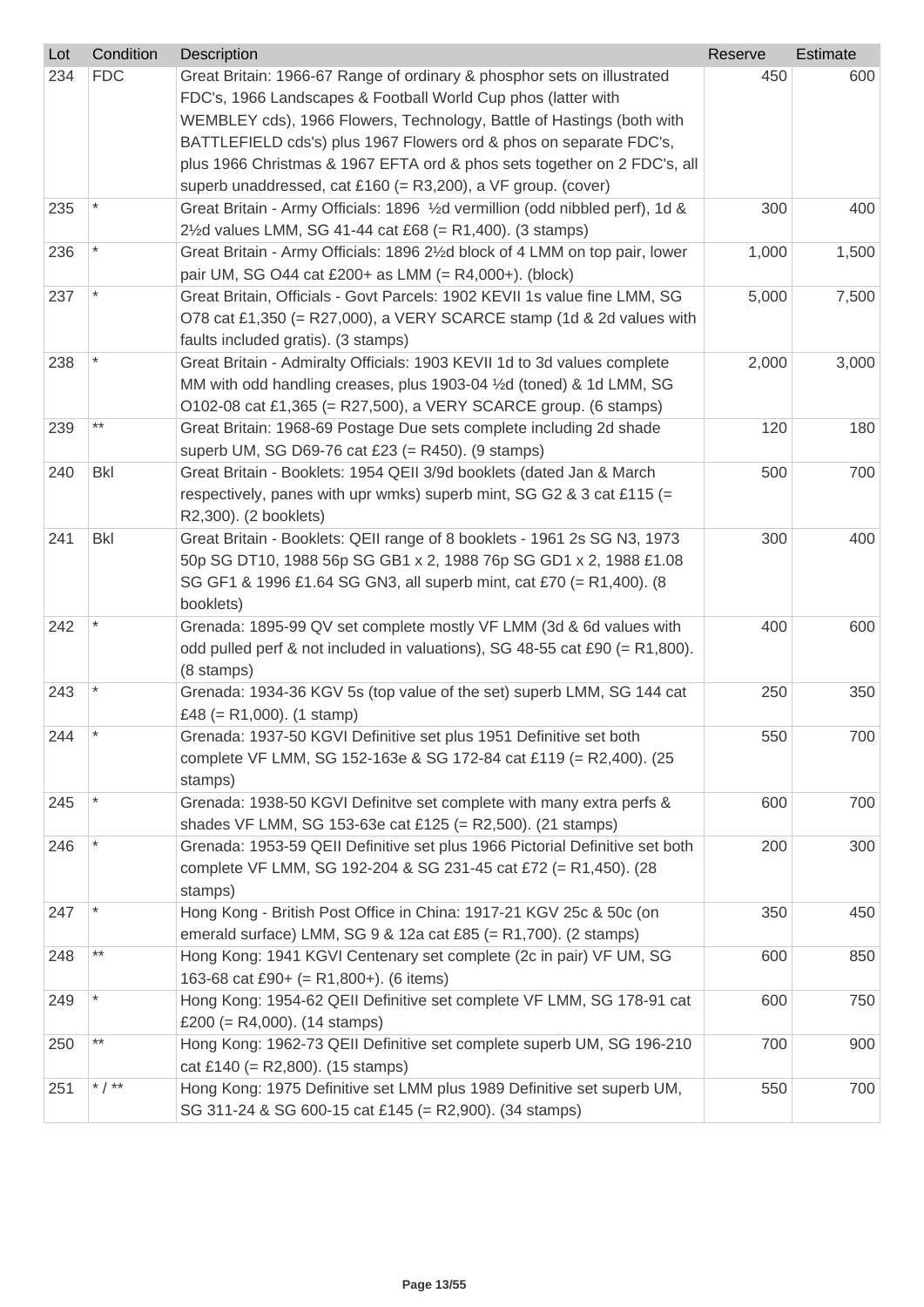| 252 |            | Iceland - Officials: 1930 set complete to 40A VF LMM/UM, Mi 44-53 cat<br>$?200 (= R3,400).$ (10 stamps)                                                                                                                                                                                      | 400    | 600    |
|-----|------------|----------------------------------------------------------------------------------------------------------------------------------------------------------------------------------------------------------------------------------------------------------------------------------------------|--------|--------|
| 253 |            | India: 1926-33 KGV Definitive set complete VF LMM, SG 201-19 cat £650<br>$(= R13,000)$ . (18 stamps)                                                                                                                                                                                         | 3,000  | 4,000  |
| 254 | $\star$    | India: 1929 KGV Airmails set complete superb UM, SG 220-225 cat £55+<br>as LMM $(= R1, 100+)$ . (6 stamps)                                                                                                                                                                                   | 400    | 500    |
| 255 |            | India: 1937-40 KGVI Definitive set complete VF LMM, SG 247-64 cat £600<br>$(= R12,000)$ . (18 stamps)                                                                                                                                                                                        | 3,000  | 4,000  |
| 256 | ** $/$ *   | India: 1940-43 KGVI Definitive set superb UM plus 1952 Saints & Poets<br>commem set LMM, SG 265-77 & SG 337-42 cat £98 (= R1,960). (20<br>stamps)                                                                                                                                            | 550    | 700    |
| 257 | * $/$ **   | India Chamba State - Officials: 1927-39 KGV VF LMM (some values UM),<br>SG O48-60 cat £200 (= R4,000). (13 stamps)                                                                                                                                                                           | 1,000  | 1,400  |
| 258 |            | India Jind State - Officials: 1927-37 KGV set VF LMM, SG O47-61 cat £140<br>$(= R2,800)$ . (15 stamps)                                                                                                                                                                                       | 750    | 1,000  |
| 259 | $\star$    | India Convention States - Patiala: 1903-06 KEVII Definitive set complete<br>VF LMM, SG 35-45 cat £50 (= R1,000). (10 stamps)                                                                                                                                                                 | 250    | 350    |
| 260 | * $/$ **   | India Patiala State: 1913-26 KGV set VF LMM (some values are UM), SG<br>O35-45 cat £65 (= R1,300). (11 stamps)                                                                                                                                                                               | 350    | 500    |
| 261 |            | India Convention States - Patiala: 1937-38 KGVI Definitive VF LMM, SG<br>80-97 cat £750 (= R15,000). (18 stamps)                                                                                                                                                                             | 4,000  | 5,000  |
| 262 |            | Indian Feudatory States - Orchha 1939-42 KGVI period set complete to 5R<br>value mostly VF LMM (odd low value with toned perf but top 3 values are<br>superb), SG 31-44 cat £650 (= R13,000), a scarce group. (14 stamps)                                                                    | 2,000  | 3,000  |
| 263 | Essay      | Israel: 1947-48 15m Yehuda ESSAY DIE PROOF, IMPERF single in black<br>between 2 vertical bars, printed on white, ungummed glazed paper, in<br>superb condition, Bale ED.7-II cat \$6,000 (= R90,000), VERY RARE. (1<br>item)                                                                 | 25,000 | 35,000 |
| 264 | Essay      | Israel: 1947-48 15m Yehuda ESSAYS COLOUR TRIALS in IMPERF<br>blocks of 4 in both red & in blue, printed on off-white, gummed paper, plus<br>another in blue but on thick, white ungummed paper, all in VF condition,<br>Bale ED.9a &9b etc cat \$750 (= R11,000+), a SCARCE GROUP. (3 items) | 3,000  | 4,000  |
| 265 | Essay      | Israel: 1947-48 Doar Ivri 3m, 5m & 15m IMPERF PLATE PROOF pairs in<br>black printed on white, glazed paper, plus another in blue but on thick,<br>white ungummed paper, all in VF condition, Bale ED.35-37 cat \$225 (=<br>R3,500). (3 pairs)                                                | 1,000  | 1,400  |
| 266 | $***$      | Israel: 1948 Doar Ivri set complete to 50m with tabs superb UM, Bale 1-6<br>cat $$340 (= R5,000)$ . (6 stamps)                                                                                                                                                                               | 1,400  | 2,000  |
| 267 | <b>FDC</b> | Israel: 1948 Doar Ivri set of singles (without tabs) complete on illustrated &<br>unaddressed FDC, very minor handling does not detract, Bale 1-9 cat \$220<br>$(= R3,500)$ . (cover)                                                                                                        | 800    | 1,000  |
| 268 | $***$      | Israel: 1948 Doar Ivri 3m value in an IMPERF PAIR superb UM (minor<br>fingerprints on gummed side), Bale 1 IMP cat $$110 (= R1,700)$ . (pair)                                                                                                                                                | 400    | 500    |
| 269 | <b>FDC</b> | Israel: 1948 Doar Ivri set of rouletted singles (without tabs) complete on<br>printed, registered, unaddressed FDC, very minor handling does not<br>detract, Bale 1c-3c cat $$50 (= R750)$ . (cover)                                                                                         | 200    | 250    |
| 270 | <b>FDC</b> | Israel: 1948 Doar Ivri 3m vertical pair with tab plus ROULETTE<br>MISPLACED DOWN, superb UM, Bale 1cv but unlisted. (pair)                                                                                                                                                                   | 300    | 400    |
| 271 | ** $/$ *   | Israel: 1948 Doar Ivri 20m & 50m values with tabs superb LMM, Bale 5-6<br>cat $$315$ as UM (= R4,800). (2 stamps)                                                                                                                                                                            | 600    | 900    |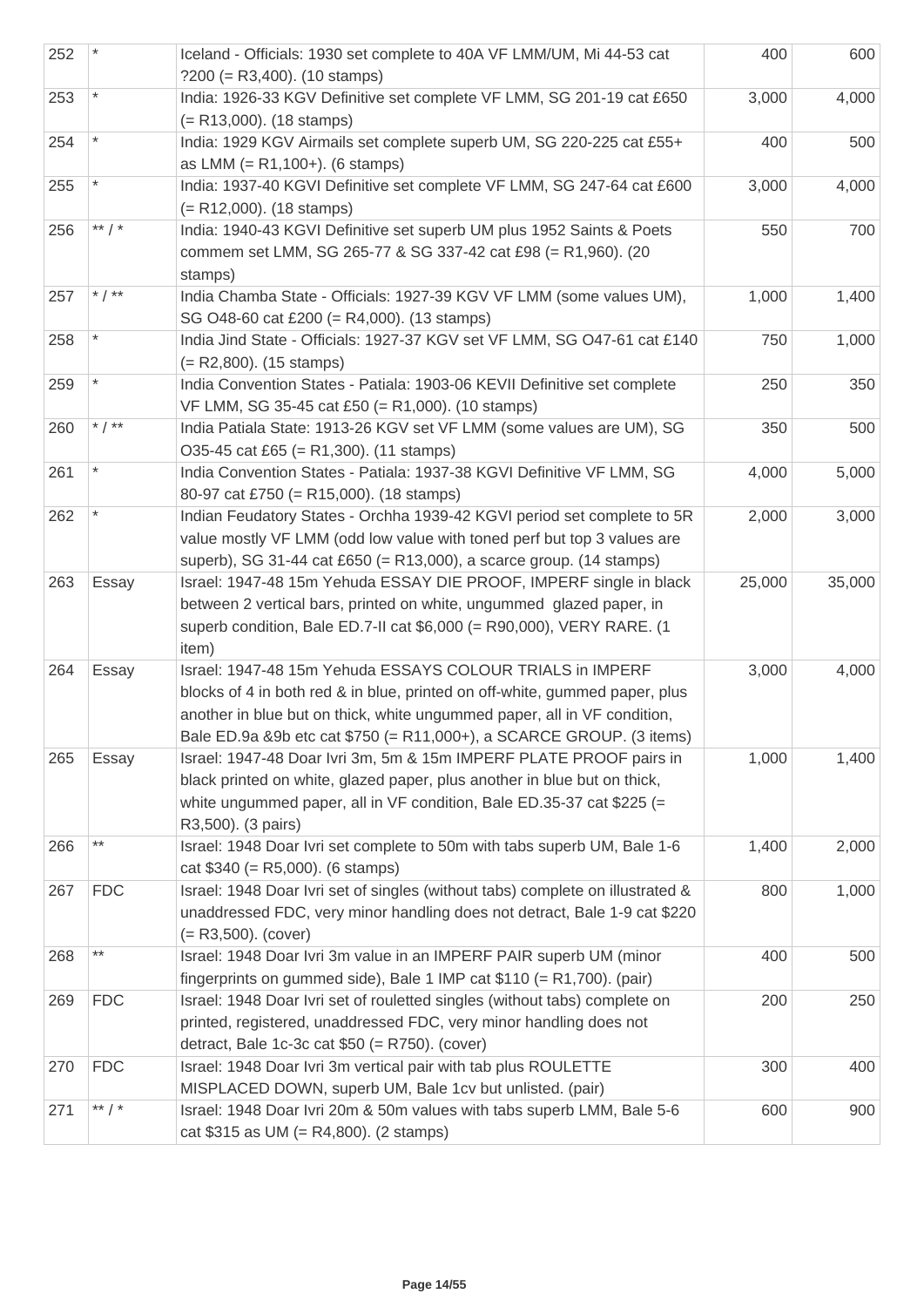| Lot | Condition  | Description                                                                                                                                           | Reserve | Estimate |
|-----|------------|-------------------------------------------------------------------------------------------------------------------------------------------------------|---------|----------|
| 272 |            | Israel: 1948 Doar Ivri the three top values all in left or right marginal singles                                                                     | 1,200   | 1,600    |
|     |            | superb UM, Bale 7-9 cat \$400 (= R6,000). (3 stamps)                                                                                                  |         |          |
| 273 | * $/$ **   | Israel: 1948 Doar Ivri the three top values all in NE corner/ Plate blocks of 4                                                                       | 8,000   | 12,000   |
|     |            | VF LMM/UM, Bale 7-9 cat \$3,000 (= R45,000). (3 blocks)                                                                                               |         |          |
| 274 | Essay      | Israel: 1947-48 Doar Ivri 5000m IMPERF PAIR in brown printed on thick,                                                                                | 9,000   | 12,000   |
|     |            | white, glazed paper, ex 1948 IMABA special printing, Bale ED.46 cat                                                                                   |         |          |
|     |            | \$2,000 (= R30,000), A SCARCE ITEM. (pair)                                                                                                            |         |          |
| 275 |            | Israel: 1948 Doar Ivri 1,000m top value in right marginal single superb UM,                                                                           | 1,000   | 1,400    |
|     | Var        | Bale 9 cat \$250 (= R3,800). (1 stamp)<br>Israel: 1947-48 Doar Ivri Postage Due 10m COLOUR TRIALS in green,                                           |         |          |
| 276 |            | indigo & red-brown all marginal singles superb UM, Bale ED 51, 54 & 57                                                                                | 900     | 1,200    |
|     |            | cat \$225 (= R3,500), A SCARCE GROUP. (3 items)                                                                                                       |         |          |
| 277 | ** $/$ *   | Israel: 1948 Postage Due set (without tabs) complete UM (only 50M is                                                                                  | 200     | 300      |
|     |            | LMM), Bale PD1-5 cat \$75 (= R1,100) as UM. (5 stamps)                                                                                                |         |          |
| 278 | Var        | Israel: 1948 Doar Ivri Postage Dues 5m, 10m, 20m & 50m complete in NW                                                                                 | 25,000  | 35,000   |
|     |            | corner IMPERF blocks of 4 superb UM, Bale PD2-I & PD5-I cat \$6,000 (=                                                                                |         |          |
|     |            | R90,000), A RARE GROUP. (4 blocks)                                                                                                                    |         |          |
| 279 | Var        | Israel: 1948 Doar Ivri Postage Dues 5m & 20m tab singles IMPERF &                                                                                     | 3,500   | 4,500    |
|     |            | WITHOUT OVERPRINT superb UM, Bale PD2d & PD4d cat \$800 (=                                                                                            |         |          |
|     |            | R12,000), SCARCE ITEMS. (2 items)                                                                                                                     |         |          |
| 280 | Var        | Israel: 1948 Doar Ivri Postage Dues 5m top marginal vertical strip of 4, 3                                                                            | 4,500   | 5,500    |
|     |            | lower stamps with OVERPRINT INVERTED, top stamp with OVERPRINT                                                                                        |         |          |
|     |            | MISSING, plus ROULETTE MISPLACED DOWN (through centre of all 4                                                                                        |         |          |
|     |            | stamps) superb UM, Bale PD2g-p & R2 cat \$1,100+ (= R17,000), A RARE                                                                                  |         |          |
|     |            | ERROR. (1 item)                                                                                                                                       |         |          |
| 281 | <b>Bkl</b> | Israel: 1948 New Year set in blocks of 4 (no tabs) mounted on special                                                                                 | 200     | 300      |
|     |            | Presentation sheet with special TEL AVIV commemorative cancel dated                                                                                   |         |          |
|     |            | 26.12.1948, Bale B10-14 cat \$14 as used stamps only (= R200+). (3 items)                                                                             |         |          |
| 282 | <b>Bkl</b> | Israel: 1949 Doar Ivri Booklet (2nd issue) exploded & superb UM, all 3<br>panes ex Plate Block position with sheet nos in right margins, Bale B.2 cat | 3,000   | 4,000    |
|     |            | \$1,100 in unexploded condition (= R17,000), A SCARCE ITEM. (3 items)                                                                                 |         |          |
| 283 | $***$      | Israel: 1952 New Year set with tabs superb UM, Bale 72-75 cat \$27 (=                                                                                 | 100     | 150      |
|     |            | R400). (4 stamps)                                                                                                                                     |         |          |
| 284 | $***$      | Israel: 1952 President Weizmann set with tabs superb UM, Bale 76-77 cat                                                                               | 40      | 50       |
|     |            | $$8 (= R120)$ . (2 stamps)                                                                                                                            |         |          |
| 285 | $***$      | Israel: 1953-56 Landscapes Airmail set complete with full tabs superb UM,                                                                             | 350     | 450      |
|     |            | cat $$95 (= R1,350)$ . (9 stamps)                                                                                                                     |         |          |
| 286 | $***$      | Israel: 1953 New Year set in tab strips of 4 complete superb UM, Bale                                                                                 | 100     | 150      |
|     |            | 88-90 cat \$24 (= R360). (3 strips)                                                                                                                   |         |          |
| 287 | [X]        | Italy: 1944 Pre-printed POW Letter sheet sent from Italy to Johannesburg,                                                                             | 100     | 150      |
|     |            | South Africa, VF condition. (cover)                                                                                                                   |         |          |
| 288 | $***$      | Italian Somaliland: 1926 2.50L surcharge on 60B, plus 19271.25 L                                                                                      | 200     | 300      |
|     |            | surcharge on 30B (perf 11) both superb UM, Mi 107 & 115a cat ?44+ (=                                                                                  |         |          |
|     |            | R750+), SG 105 & 106 cat £44+ (= R880+) both valuations as LMM. (2                                                                                    |         |          |
|     |            | stamps)                                                                                                                                               |         |          |
| 289 | $***$      | Italian Somaliland: 1932-38 Set complete (excl 7 <sup>1</sup> / <sub>2</sub> c value, a cheap stamp)                                                  | 8,000   | 10,000   |
|     |            | all perf 14 (except 35c, 2.25L & 20L are perf 12) VF UM (odd low value with                                                                           |         |          |
|     |            | minor fault but of insignificant value), Mi 171C-88C cat ?2,100+ as LMM (=                                                                            |         |          |
|     |            | R35,500+), a very scarce set in this condition. (17 stamps)                                                                                           |         |          |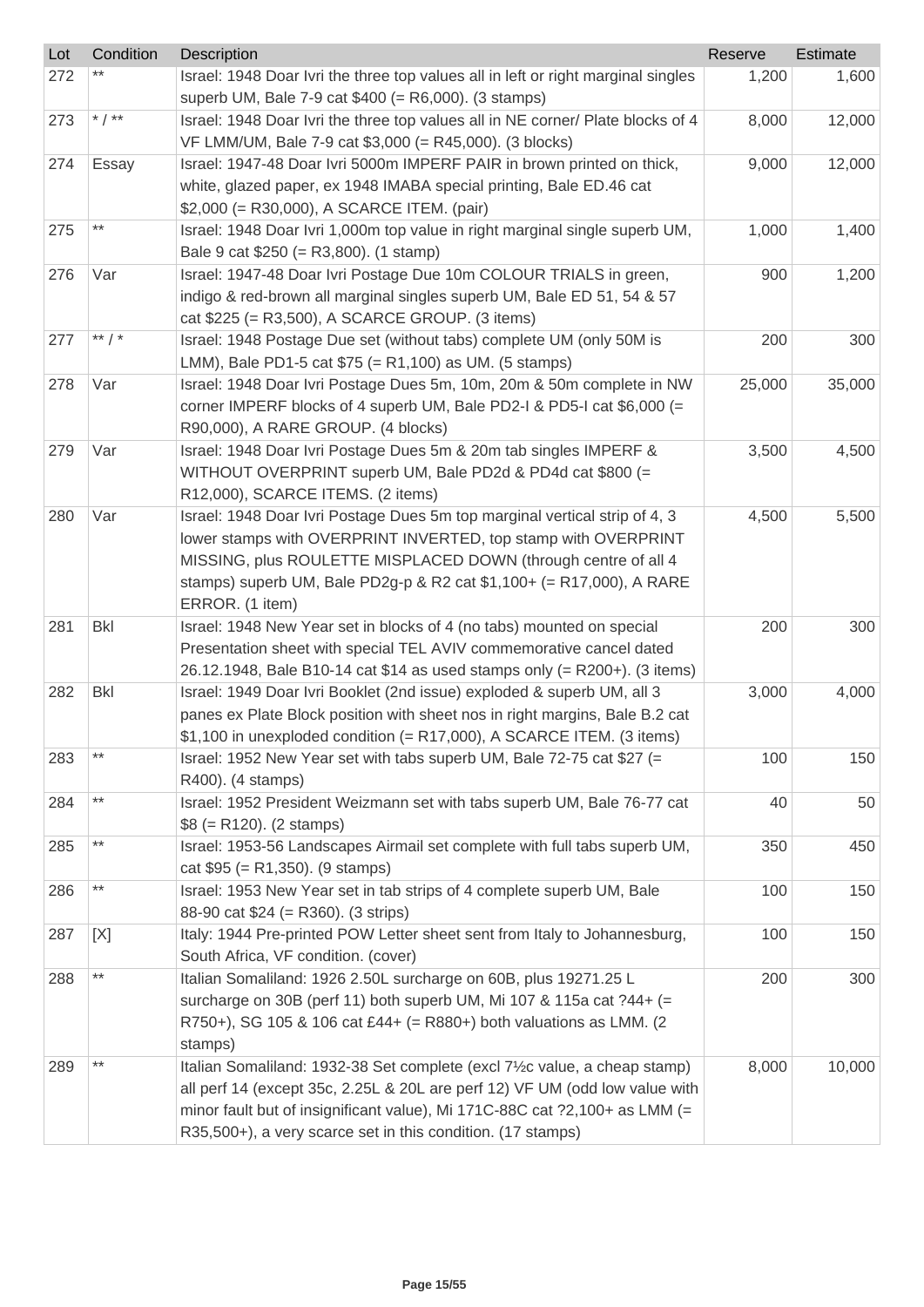| 350 |                                                                                                                              |
|-----|------------------------------------------------------------------------------------------------------------------------------|
|     | 500                                                                                                                          |
|     |                                                                                                                              |
|     |                                                                                                                              |
|     | 500                                                                                                                          |
|     |                                                                                                                              |
|     | 400                                                                                                                          |
|     |                                                                                                                              |
|     | 350                                                                                                                          |
|     |                                                                                                                              |
|     | 1,200                                                                                                                        |
|     |                                                                                                                              |
|     | 450                                                                                                                          |
|     |                                                                                                                              |
|     | 250                                                                                                                          |
|     |                                                                                                                              |
|     |                                                                                                                              |
|     | 250                                                                                                                          |
|     |                                                                                                                              |
|     | 400                                                                                                                          |
|     |                                                                                                                              |
|     | 900                                                                                                                          |
|     |                                                                                                                              |
|     | 750                                                                                                                          |
|     |                                                                                                                              |
|     |                                                                                                                              |
|     | 800                                                                                                                          |
|     |                                                                                                                              |
|     |                                                                                                                              |
|     | 250                                                                                                                          |
|     |                                                                                                                              |
|     | 1,800                                                                                                                        |
|     |                                                                                                                              |
|     | 350                                                                                                                          |
|     |                                                                                                                              |
|     | 600                                                                                                                          |
|     |                                                                                                                              |
|     |                                                                                                                              |
|     |                                                                                                                              |
|     | 800                                                                                                                          |
|     |                                                                                                                              |
|     |                                                                                                                              |
|     | 300                                                                                                                          |
|     |                                                                                                                              |
|     |                                                                                                                              |
|     | 200                                                                                                                          |
|     |                                                                                                                              |
|     | 400<br>300<br>250<br>900<br>300<br>200<br>200<br>300<br>700<br>600<br>600<br>200<br>1,200<br>250<br>400<br>600<br>250<br>140 |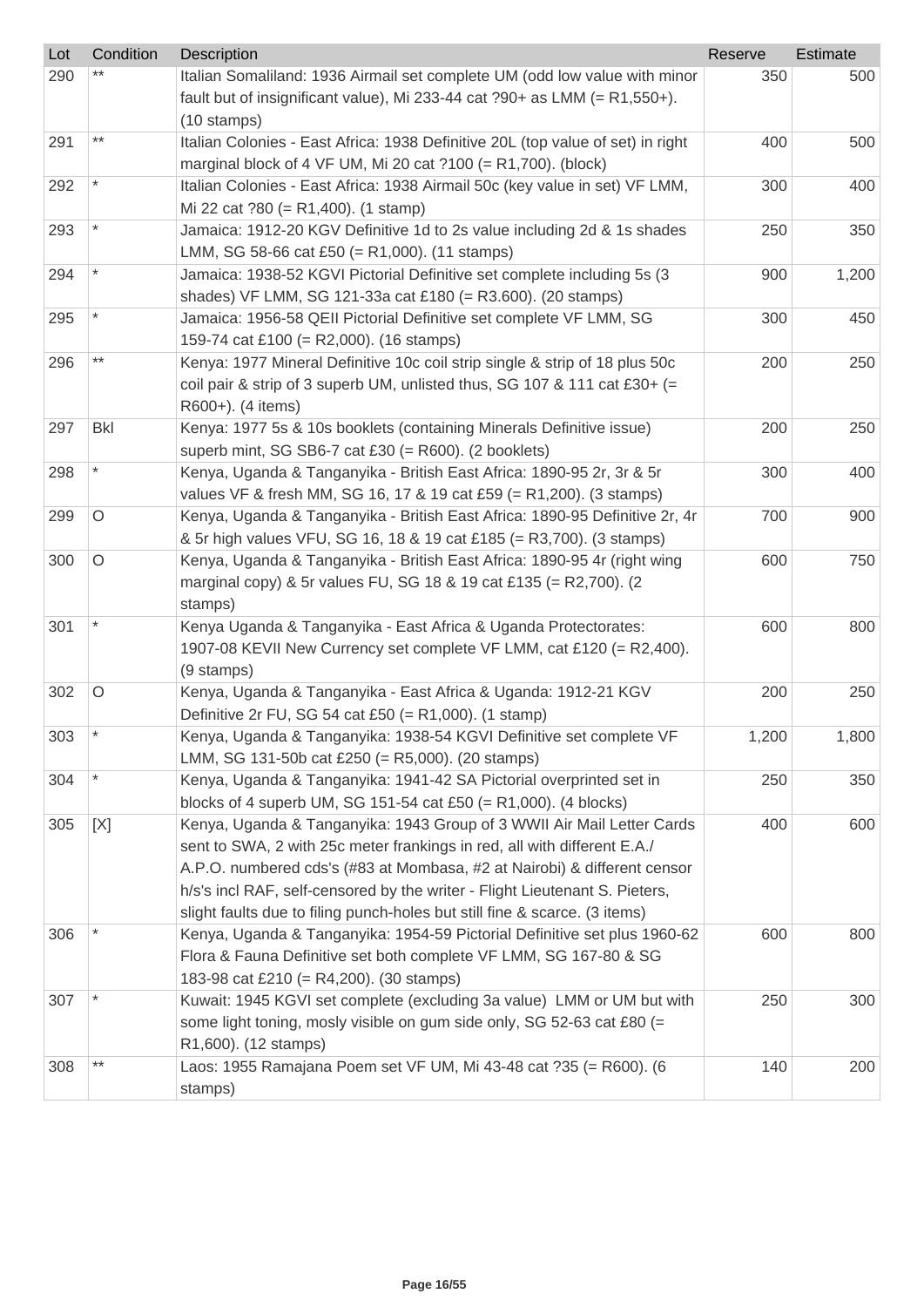| 309 | **              | Lesotho: 1966 QEII Definitive R1 SW corner block of 6 superb UM, 2nd<br>stamp with LSEOTHO for LESOTHO variety plus extra perfs in margin due<br>to paper fold-over, most unusual & possibly unique thus, SG 120Aa cat<br>£85+ (= $R1,700+$ ) but certainly worth a premium for the fold-over. (block) | 550   | 700   |
|-----|-----------------|--------------------------------------------------------------------------------------------------------------------------------------------------------------------------------------------------------------------------------------------------------------------------------------------------------|-------|-------|
| 310 | $***$           | Lesotho: 1980 Centenary of Gun War 25s value in right marginal block of 4,<br>all with BLACK ON MAP PRINTED DOUBLE, superb UM, copy of SG<br>listing included, SG 391e cat £120 (= $R2,400$ ). (block)                                                                                                 | 500   | 750   |
| 311 | $***$           | Lesotho: 1980-81 2s surcharge on 2c Tapestry (SG 402A) in a complete<br>horizontal strip, all 5 stamps with BLURRED IMAGES (due to poor colour<br>registration) superb UM. (strip)                                                                                                                     | 400   | 600   |
| 312 | $***$           | Lesotho: 1980-81 M2 on R2 pair - SURCHARGE MISPLACED over perfs<br>superb UM, SG 417A (unlisted variety). (pair)                                                                                                                                                                                       | 200   | 300   |
| 313 | $***$           | Lesotho: 1986-88 Butterfly 9s on 30s (SG 722a) pair plus single with<br>SURCHARGE MISPLACED (unlisted error) superb UM. (2 items)                                                                                                                                                                      | 200   | 300   |
| 314 | $***$           | Lesotho: 1986-88 Definitive 15s on 1s Butterfly, top marginal single with<br>SURCHARGE DOUBLE plus COMPLETE OFFSET OF SURCHARGE on<br>reverse, superb UM (ink notation on margin), listed as SG 723a but<br>unpriced. (1 stamp)                                                                        | 250   | 350   |
| 315 | $***$           | Lesotho: 1986-88 15s on 3s Butterfly (SG 726) pair with SURCHARGE<br>MISPLACED & OFFSET on reverse superb UM, variety unlisted. (pair)                                                                                                                                                                 | 250   | 350   |
| 316 | $***$           | Lesotho: 1986-88 15s on 5s Butterfly x 2 singles, 1st with SURCHARGE<br>MISPLACED (unlisted), other with SURCHARGE DOUBLE - SG 727a (plus<br>OFFSET on reverse but unlisted thus) both superb UM, cat £32++ (=<br>R680++). (2 stamps)                                                                  | 250   | 350   |
| 317 | $\circ$         | Macau: 1910-11 Group of 3 different bisects all VFU on piece, first 2 with<br>1910 cds's, the last with 1911 cds. (3 items)                                                                                                                                                                            | 600   | 900   |
| 318 | $***$           | Macau - Postage Dues: 1947 Postage Dues 4a, 8a & 20a to 1p complete<br>LMM (only missing 1a, 2a, 5a & 12a values), Mi 35, 38 & 40-43- cat ?213<br>$(= R3,600)$ . (6 stamps)                                                                                                                            | 750   | 1,000 |
| 319 |                 | Macau: 1951 Boats set complete VF LMM, Mi 383-85 cat ?650 as UM (=<br>R11,000+). (3 stamps)                                                                                                                                                                                                            | 1,000 | 1,500 |
| 320 |                 | Macau: 1956 Maps set complete VF LMM, Mi 406-13 cat ?150 (= R2,500+)<br>as UM. (8 stamps)                                                                                                                                                                                                              | 200   | 300   |
| 321 | $***$           | Macau: 1960 Henry the Navigator commem in block of 4 superb UM, Mi<br>416 cat $?60 (= R1,000+)$ . (block)                                                                                                                                                                                              | 250   | 300   |
| 322 | $^{\star\star}$ | Macau: 1962 Sport set superb UM, Mi 422-27 cat ?110 (= R1,900). (6<br>stamps)                                                                                                                                                                                                                          | 450   | 600   |
| 323 | $***$           | Macau: 1977 Legislative Assembly 2p value superb UM, Mi 468 cat ?250<br>$(= R4,250)$ . (1 stamp)                                                                                                                                                                                                       | 750   | 1,000 |
| 324 | $***$           | Macau: 1983 Flowers & 1984 Boats sets superb UM, Mi 505-10 & 528-31<br>cat $?43 (= R750)$ . (10 stamps)                                                                                                                                                                                                | 150   | 200   |
| 325 | $***$           | Macau: 1984 Stamp Centenary m/sheet superb UM, Mi 514 (Block 2) cat<br>$?70 (= R1,200)$ . (m/s)                                                                                                                                                                                                        | 300   | 400   |
| 326 | $***$           | Macau: 1997-99 Range of 6 sets & 9 m/sheets superb UM, between Mi<br>894-1015 cat ?70 (= R1,200). (2 stockcards)                                                                                                                                                                                       | 300   | 400   |
| 327 | $***$           | Malawi: 1968 Bird Definitive set complete superb UM, SG 310-23 cat £65<br>$(= R1,300)$ . (14 stamps)                                                                                                                                                                                                   | 350   | 500   |
| 328 |                 | Malaysia - Straits Settlements: 1937-41 KGVI Definitive set complete<br>(excluding 6c & 12c but with extra 4c Die II) VF LMM, SG 278-298 cat £320<br>$(= R6, 500)$ . (17 stamps)                                                                                                                       | 1,500 | 1,800 |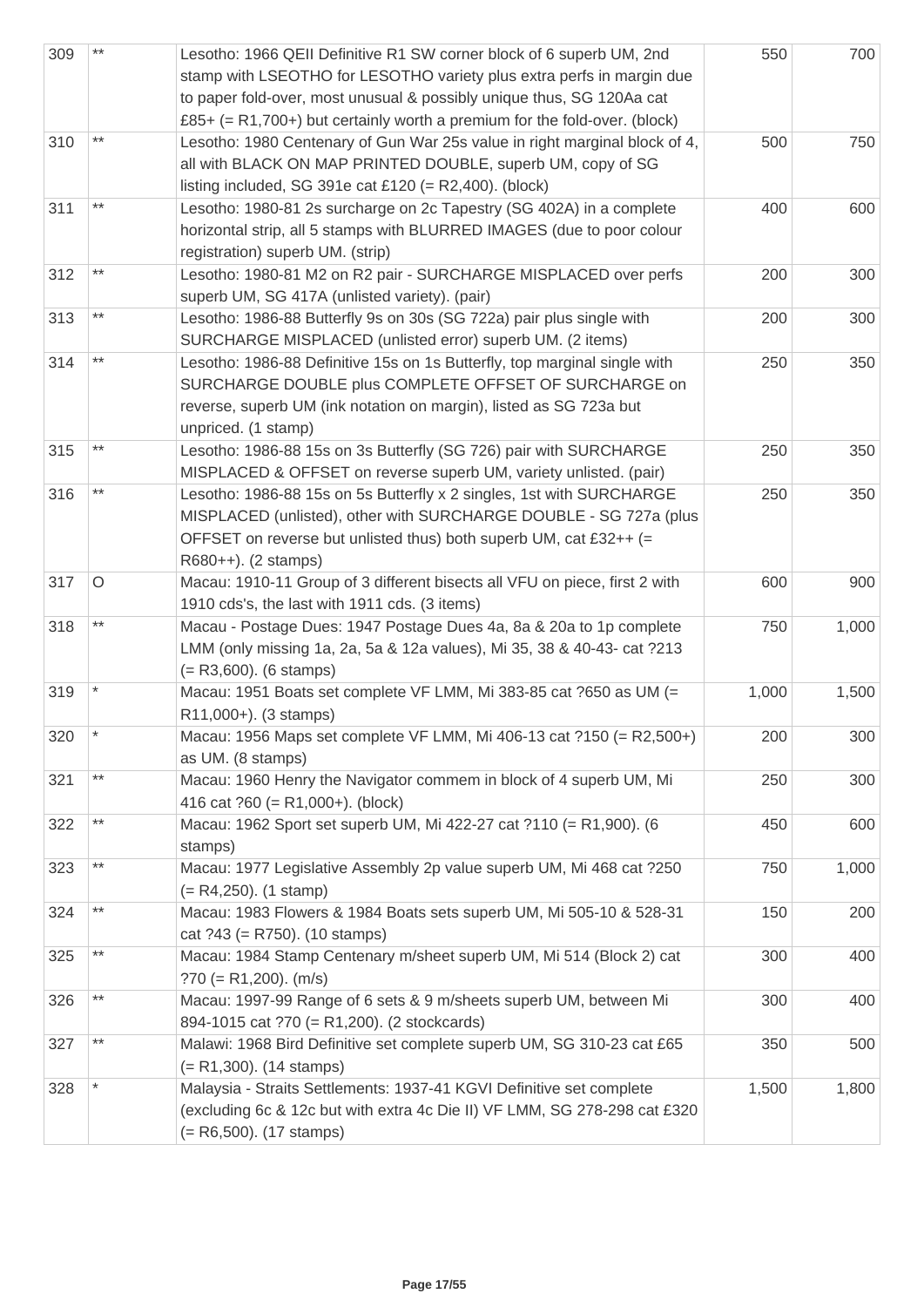| 329 | Malaya - British Military Administration: 1945-48 KGVI set complete LMM<br>incl 2c Die I & II, extra 3c shade, 10c Die I (3 shades) & 15c Die II shade,<br>SG 1-18 cat £240 (= R4,800). (20 stamps)                                   | 1,200 | 1,500 |
|-----|---------------------------------------------------------------------------------------------------------------------------------------------------------------------------------------------------------------------------------------|-------|-------|
| 330 | Malaysian States - Johore: 1949-55 Definitive set complete VF LMM, SG<br>133-47 cat £160 (= R3,200). (21 stamps)                                                                                                                      | 800   | 1,000 |
| 331 | Malaysian States - Kedah: 1950-55 Definitive set complete VF LMM, SG<br>76-90 cat £160 (= R3,200). (21 stamps)                                                                                                                        | 750   | 900   |
| 332 | Malaysian States - Kedah: 1957 Sultan Badlishah Definitive & 1959-62<br>Sultan Abdul Halim Shah Definitive sets complete (latter with extra 50c &<br>\$5 perf vars) VF LMM, SG 92-102 & SG 104-14 cat £215 (= R4,300). (25<br>stamps) | 650   | 800   |
| 333 | Malaysian States - Kelantan: 1951-55 Definitive set complete VF LMM, SG<br>61-81 cat £200 (= R4,000). (21 stamps)                                                                                                                     | 900   | 1,200 |
| 334 | Malaysian States - Kelantan: 1957-63 Sultan Ibrahim Definitive (with all<br>shades & perfs) plus 1961-63 Sultan Yahya Petra Definitive set complete<br>VF LMM, SG 83-94 & SG 96-102 cat £175 (= R3,500). (23 stamps)                  | 500   | 650   |
| 335 | Malaysian States - Malacca: 1954-57 QEII Definitive, 1957 QEII Pictorial<br>Definitive plus 1960 Melaka Tree Definitive sets complete VF LMM, SG<br>23-38, SG 39-49 & SG 50-60 cat £160 (= R3,200). (38 stamps)                       | 500   | 650   |
| 336 | Malaysian States - Negri Sembilan: 1949-55 Definitive set complete VF<br>LMM, SG 42-62 cat £130 (= R2,600). (21 stamps)                                                                                                               | 650   | 800   |
| 337 | Malaysian States - Negri Sembilan: 1957-63 Arms Definitive set complete<br>(incl 10c shade, 50c & \$5 perf vars) VF LMM, SG 68-79 cat £112 (=<br>R2,250). (15 stamps)                                                                 | 350   | 450   |
| 338 | Malaysian States - Pahang: 1950-56 Sultan Sir Abu Bakar Definitive set<br>complete VF LMM, SG 53-73 cat £120 (= R2,400). (21 stamps)                                                                                                  | 550   | 700   |
| 339 | Malaysian States - Pahang: 1957-62 Sultan Sir Abu Bakar Definitive set<br>complete incl all shade& perf vars VF LMM, SG 75-86 cat £155 (= $R3,100$ ).<br>(16 stamps)                                                                  | 450   | 600   |
| 340 | Malaysian States - Penang: 1954 QEII Definitive, 1957 QEII Pictorial<br>Definitive plus 1960 Arms of Penang Definitive sets complete VF LMM, SG<br>28-43, SG 44-54 & SG 55-65 cat £180 (= R3,600). (38 stamps)                        | 550   | 700   |
| 341 | Malaysian States - Perak: 1938-41 Sultan Iskandar Definitive set complete<br>VF LMM, SG 103-21 cat £1,100 (= R22,000), a scarce KGVI period set. (19<br>stamps)                                                                       | 5,500 | 7,500 |
| 342 | Malaysian States - Perak: 1950-56 Sultan Yussuf Izzuddin Shah Definitive<br>set plus 1957-61 Sultan Yussuf Izzuddin Shah Definitive (incl extra 10c<br>shade) set VF LMM, SG 128-48 & SG 150-61 cat £186 (= R3,700). (23<br>stamps)   | 750   | 900   |
| 343 | Malaysian States - Perlis: 1951-55 Raja Syed Putra Definitive set complete<br>VF LMM, SG 7-27 cat £180 (= R3,600). (21 stamps)                                                                                                        | 750   | 900   |
| 344 | Malaysian States - Perlis: 1957-62 Raja Syed Putra Definitive set complete<br>VF LMM, SG 29-40 cat £75 (= R1,500). (12 stamps)                                                                                                        | 240   | 350   |
| 345 | Malaysian States - Sabah: 1964-65 QEII Ovpt set VF LMM, SG 408-23 cat<br>£85 (= R1,700). (16 stamps)                                                                                                                                  | 300   | 400   |
| 346 | Malaysian States - Selangor: 1949-55 Sultan Hisamud-din Alam Shah<br>Definitive set complete VF LMM, SG 90-110 cat £110 (= R2,200). (21<br>stamps)                                                                                    | 550   | 750   |
| 347 | Malaysian States - Selangor: 1957-61 Sultan Hisamud-din Alam Shah<br>Definitive set complete VF LMM, SG 116-27 cat £55 (= R1,100). (12<br>stamps)                                                                                     | 150   | 200   |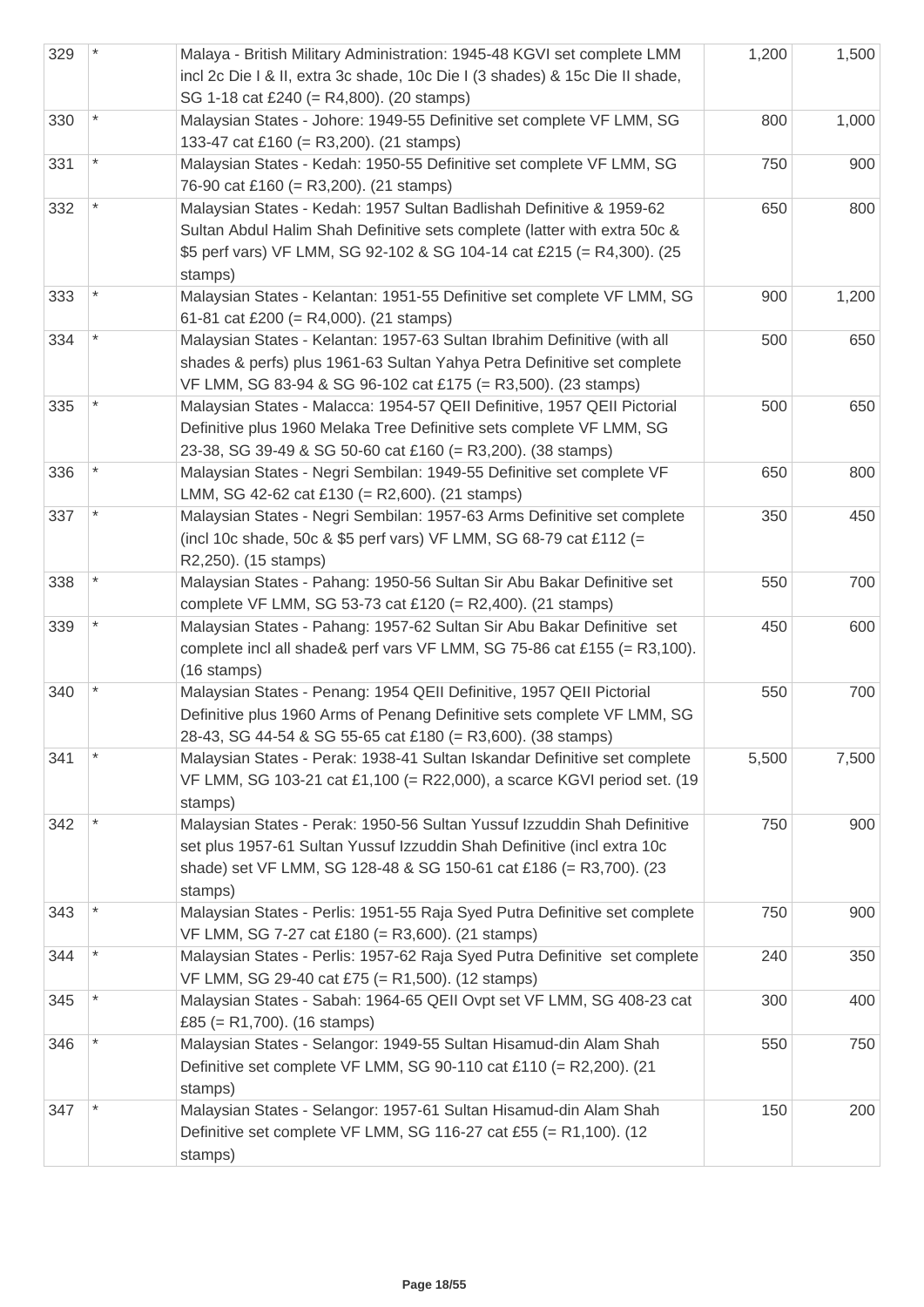| 348 |                 | Malaysian States - Trengganu: 1949-55 Sultan<br>Ismail Definitive set complete VF LMM, SG 67-87 cat £160 (= R3,200). (21<br>stamps)                                                                                                                                                     | 750   | 900   |
|-----|-----------------|-----------------------------------------------------------------------------------------------------------------------------------------------------------------------------------------------------------------------------------------------------------------------------------------|-------|-------|
| 349 |                 | Malaysian States - Trengganu: 1957-63 Sultan Ismail Definitive set<br>complete (incl shade & perf vars) VF LMM, SG 89-99 cat £125 (= R2,500).<br>(15 stamps)                                                                                                                            | 400   | 500   |
| 350 |                 | Malta: 1930 KGV Pictorial set complete VF LMM, SG 193-209 cat £225 (=<br>R4,500). (17 stamps)                                                                                                                                                                                           | 1,100 | 1,500 |
| 351 |                 | Malta: 1938-43 KGVI Definitive set complete VF LMM, SG 217-31 cat £75<br>$(= R1,500)$ . (21 stamps)                                                                                                                                                                                     | 350   | 500   |
| 352 | $^{\star\star}$ | Malta: 1948-53 KGVI New Constitution set complete superb UM, SG<br>234-48 cat £90 (= R1,800). (21 stamps)                                                                                                                                                                               | 550   | 750   |
| 353 | $^{\star\star}$ | Malta: 1948-53 KGVI New Constitution Definitive 2s to 10s values superb<br>UM, SG 245-48 cat £82 (= R1,650). (4 stamps)                                                                                                                                                                 | 500   | 600   |
| 354 |                 | Malta: 1956-58 QEII Definitive set complete VF LMM, SG 266-82 cat £130<br>$(= R2,600)$ . (17 stamps)                                                                                                                                                                                    | 400   | 550   |
| 355 | Pc              | Mauritius: 1895 QV 2c Postal Card, HG 3 VF unused. (1 card)                                                                                                                                                                                                                             | 150   | 200   |
| 356 | $***$           | Mauritius: 1935 KGV Silver Jubilee set UM, 12c value with DIAGONAL<br>LINE BY TURRET variety, SG 246f cat £150 (= $R3,000$ ), must be very<br>scarce in UM condition. (4 stamps)                                                                                                        | 900   | 1,200 |
| 357 |                 | Mauritius 1938-49 KGVI Definitive set complete VF LMM, SG 252-63 cat<br>£120 (= R2,400). (12 stamps)                                                                                                                                                                                    | 600   | 800   |
| 358 |                 | Mauritius 1950 KGVI Pictorial Definitive set complete LMM, SG 276-90 cat<br>£75 (= R1,500). (15 stamps)                                                                                                                                                                                 | 300   | 400   |
| 359 |                 | Mauritius: 1953-58 QEII Pictorial Definitive plus 1969-73 QEII Marine Life<br>Definitive sets complete VF LMM, SG 293-306 & SG 382-99 cat £90 (=<br>R1,800). (33 stamps)                                                                                                                | 250   | 350   |
| 360 | $***$           | Mauritius: 1969-73 Marine Life Definitive set complete superb UM, SG<br>382-99 cat £27 (= R540). (18 stamps)                                                                                                                                                                            | 150   | 200   |
| 361 |                 | Monserrat: 1876-83 QV 6d fine MM, SG 2 cat £75 (= R1,500). (1 stamp)                                                                                                                                                                                                                    | 250   | 350   |
| 362 |                 | Montserrat: 1916-22 KGVI Definitive set complete VF LMM, SG 49-59 cat<br>£130 (= R2,600). $(11 \text{ stamps})$                                                                                                                                                                         | 700   | 850   |
| 363 |                 | Montserrat: 1938-48 KGVI Pictorial Definitive, a VF set (including all perf 14<br>varieties) superb LMM, SG 101-12 cat £180 (= R3,600). (22 stamps)                                                                                                                                     | 900   | 1,200 |
| 364 | $***$           | Montserrat: 1951 KGVI Definitive set complete superb UM, SG 123-35 cat<br>£75 (= R1,500). $(13 \text{ stamps})$                                                                                                                                                                         | 450   | 600   |
| 365 |                 | Montserrat: 1953-62 QEII Pictorial Definitive set complete (including 1/2c,<br>3c, 6c & \$4.80 Type II issues) VF LMM, SG 123-135 + SG 136b, 139a,<br>142a & 149a cat £107 (= R2,150). (19 stamps)                                                                                      | 350   | 450   |
| 366 | * $/$ **        | Morocco Agencies - British Currency: 1949 KGVI Definitive set VF LMM<br>(high values UM) plus 1951 KGVI set VF LMM, SG 77-93 & SG 94-100 cat<br>£112 (= R2,250). (24 stamps)                                                                                                            | 500   | 700   |
| 367 | $***$           | Morocco Agencies - Spanish Currency: 1937-52 KGVI set plus 1951-52 set<br>both superb UM, SG 165-71 & SG 182-86 cat £57 (= R1,150). (12 stamps)                                                                                                                                         | 350   | 450   |
| 368 |                 | Morocco Agencies - Tangier: 1949 KGVI Definitive set VF LMM, SG 261-75<br>cat £120 (= R2,400). (15 stamps)                                                                                                                                                                              | 600   | 800   |
| 369 | [X]             | Mozambique: 1895 cover ex Portugal to Lourenzo Marques (then<br>re-addressed to Inhambane) franked 50 Reis tied by ?rounded box? cancel<br>(uncommon), plus 1941 80c single franking cover (horizontal crease) to<br>Pretoria with Union 'UC8 / Small' censor label at left. (2 covers) | 800   | 1,100 |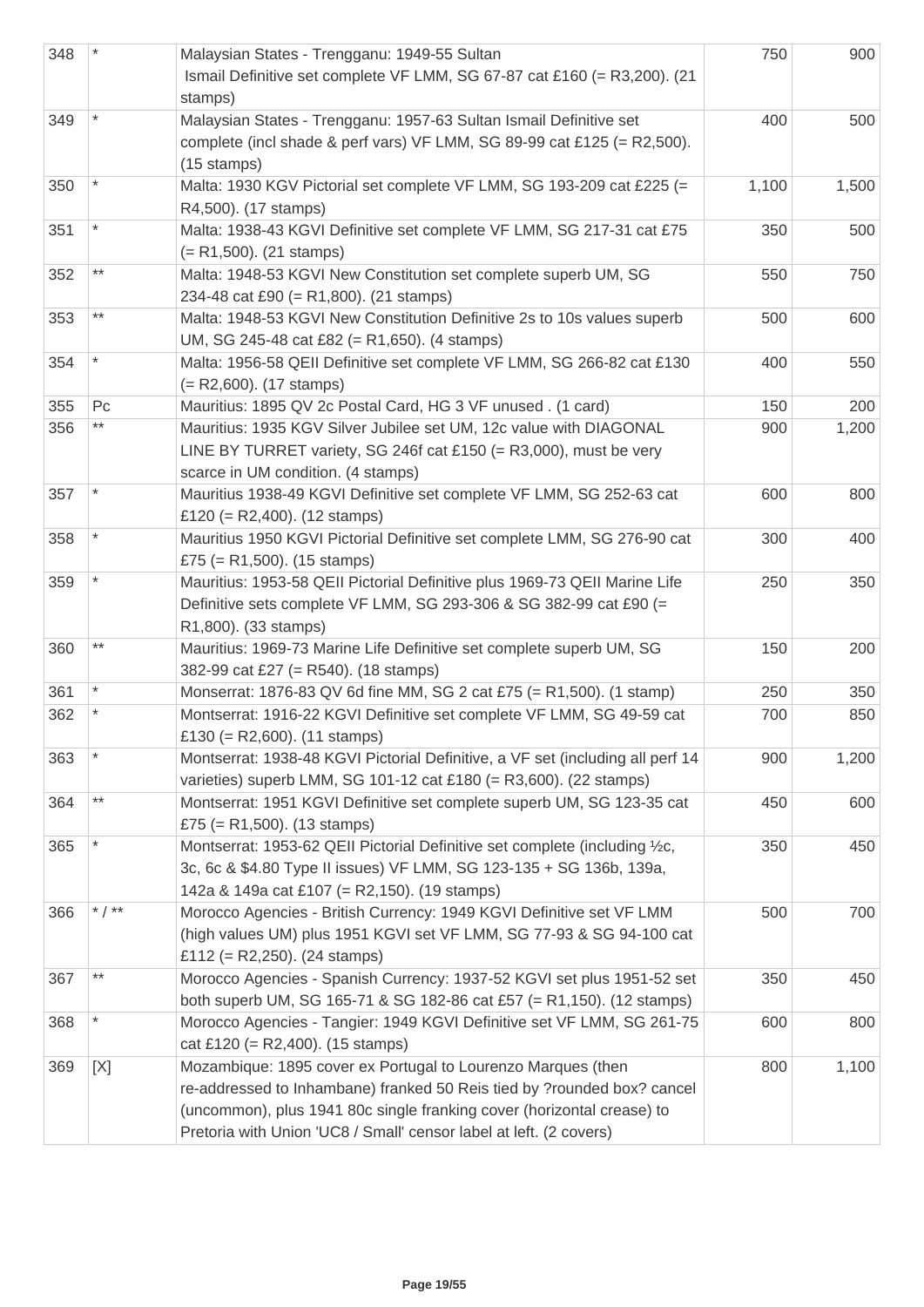| Lot        | Condition | <b>Description</b>                                                                                                                                                                                                                                                                                                                                                                                                                                                                                                  | Reserve    | Estimate   |
|------------|-----------|---------------------------------------------------------------------------------------------------------------------------------------------------------------------------------------------------------------------------------------------------------------------------------------------------------------------------------------------------------------------------------------------------------------------------------------------------------------------------------------------------------------------|------------|------------|
| 370        |           | Mozambique: 1928 Compulsory Surtax stamps complete LMM/UM, Mi<br>25-36 cat $?55 (= R950)$ . (10 stamps)                                                                                                                                                                                                                                                                                                                                                                                                             | 200        | 300        |
| 371        | $\circ$   | Mozambique: 1938-61 Range of issues in complete sets (1951 Fish set<br>missing E4.50 value only) mostly FU, between Mi 297-476 cat ?118 (=<br>R2,000). (2 stockcards)                                                                                                                                                                                                                                                                                                                                               | 300        | 400        |
| 372        | $(*)$     | Mozambique: 1948 Landscapes 2S value in IMPERF strip of 3 fine unused<br>Mi 365(I), unlisted in our library. (1 item)                                                                                                                                                                                                                                                                                                                                                                                               | 600        | 900        |
| 373        | $***$     | Mozambique: 1951 Fish Definitive \$30 value VF UM, Mi 407 cat ?26 (=<br>R440). (1 stamp)                                                                                                                                                                                                                                                                                                                                                                                                                            | 120        | 160        |
| 374        |           | Mozambique: 1953 Butterflies set complete LMM, Mi 417-36 cat ?100 (=<br>R1,700). (1 item)                                                                                                                                                                                                                                                                                                                                                                                                                           | 200        | 300        |
| 375        | $***$     | Mozambique: 1954 Maps set x 3 superb UM, Mi 441-48 cat ?25 (= R450).<br>(24 stamps)                                                                                                                                                                                                                                                                                                                                                                                                                                 | 100        | 150        |
| 376        | $***$     | Mozambique: 1962 Sport set x 5 superb UM, Mi 477-82 cat ?30 (= R500).<br>(30 stamps)                                                                                                                                                                                                                                                                                                                                                                                                                                | 100        | 150        |
| 377        | $***$     | Mozambique: 1963 Ships set complete superb UM, Mi 494-513 cat ?35 (=<br>R600). (20 stamps)                                                                                                                                                                                                                                                                                                                                                                                                                          | 150        | 200        |
| 378        | $***$     | Mozambique: 1975 Lusaka Accord m/sheet x 40 UM, Mi 574 (Block 1) cat<br>$?220 (= R3,800).$ (sleeve)                                                                                                                                                                                                                                                                                                                                                                                                                 | 400        | 600        |
| 379        | $***$     | Mozambique: 1975 Independence overprint set (on various issues)<br>complete UM, Mi 575-93 cat ?30 (= R500). (19 stamps)                                                                                                                                                                                                                                                                                                                                                                                             | 150        | 200        |
| 380        | **        | Mozambique: 1976 Presidential Visit set in corner/ imprint blocks of 4 (Mi<br>606-08) all with INVERTED OVERPRINTS, VF UM, odd tone spot hardly<br>detracts, unrecorded in our library. (3 blocks)                                                                                                                                                                                                                                                                                                                  | 500        | 1,000      |
| 381        | $***$     | Mozambique: 1976 Presidential Visit S3.50 in SW corner/ imprint block of 4<br>(Mi 607) all with MISSING VALUE superb UM, unrecorded in our library.<br>(block)                                                                                                                                                                                                                                                                                                                                                      | 500        | 750        |
| 382        | $***$     | Mozambique: 1982 PHILEXFRANCE Gauguin Painting m/sheet x 34 UM,<br>Mi 890 (Block 14) cat ?221 (= R3,800). (sleeve)                                                                                                                                                                                                                                                                                                                                                                                                  | 400        | 600        |
| 383        | $\circ$   | Mozambique: 1987 100MT surch on 4.50MT (Sugar Cane) with<br>OVERPRINT INVERTED with normal for comparison superb UM,<br>unrecorded in our library. (2 stamps)                                                                                                                                                                                                                                                                                                                                                       | 200        | 400        |
| 384        | $\circ$   | Mozambique: 1994 100MT surch on 12.50MT (Flower - Mi 1305) with<br>OVERPRINT INVERTED superb UM, unrecorded in our library. (1 stamp)                                                                                                                                                                                                                                                                                                                                                                               | 200        | 400        |
| 385        | $\circ$   | Mozambique: 1994 250MT surch on 12.50MT (Lobster - Mi 1307) with<br>OVERPRINT INVERTED superb UM, unrecorded in our library. (1 stamp)                                                                                                                                                                                                                                                                                                                                                                              | 200        | 400        |
| 386        | Doc       | Natal: 1860 Printed SCRIP CERTIFICATE OF SHARE document for the<br>'Commercial & Agricultural BANK OF NATAL' (which failed in 1867), signed<br>by Robert Acutt (1814-94) a Natal pioneer & 1st Acting Manager, another<br>endorsement signed by the future Sir Lewis Lloyd Mitchell (1842-1928) who<br>had an illustrious career in banking & government, plus numerous other<br>endorsements & signatures (full details accompany the item), some<br>handling not detracting from a most attractive item. (sleeve) | 300        | 400        |
| 387<br>388 | [X]       | Natal: 1864 Cover with 2 x 6d lilac SG 23 making up required 1s rate to UK<br>(1 with damaged corner), tied by indistinct cancels plus PAID DAVENPORT<br>CAPE PACKET/ 3 AP 64 circular h/s in red, with LEEDS/ AP 4 64 arrival<br>b/s, minor handling evident but still a scarce item, SG 23 rated by SG from<br>£50+ (= $R1,000+$ ) on cover. (cover)<br>Natal: 1882 QV 1/2d blue-green (wmk Crown CA), left marginal single fine                                                                                  | 400<br>200 | 600<br>300 |
|            |           | LMM but for light horizontal crease, SG 97 cat £100 (= $R2,000$ ). (1 stamp)                                                                                                                                                                                                                                                                                                                                                                                                                                        |            |            |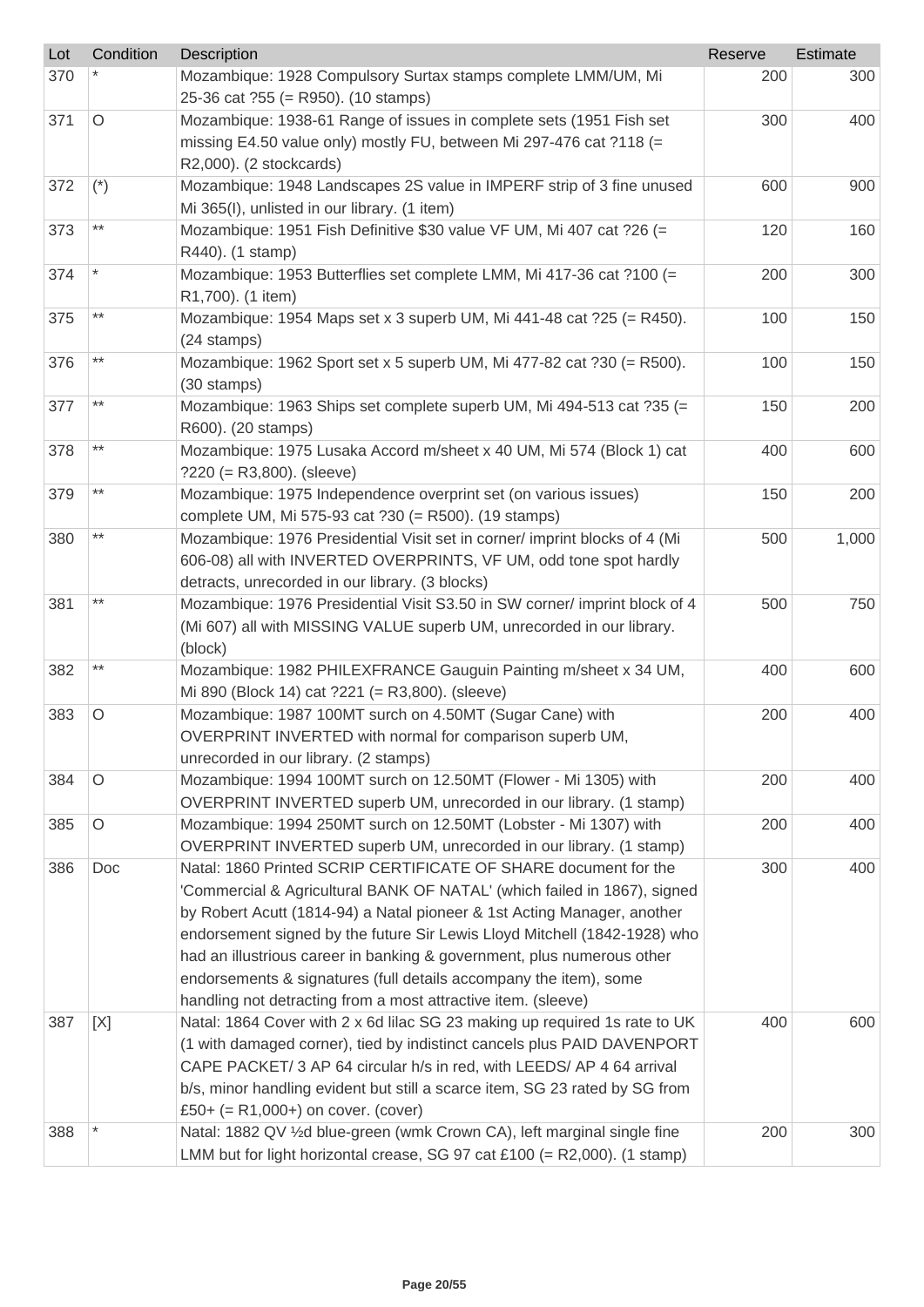| Lot | Condition       | Description                                                                                  | Reserve | Estimate |
|-----|-----------------|----------------------------------------------------------------------------------------------|---------|----------|
| 389 | O               | Natal: 1902 KEVII Definitive £1.10 value VFU, lightly cancelled DURBAN,                      | 600     | 750      |
|     |                 | SG 143 cat £130 (= R2,600), SACC 125 cat R3,500. (1 stamp)                                   |         |          |
| 390 | [X]             | Natal: 1910 (JU 24) Stampless ON HER MAJESTY'S SERVICE. envelope                             | 300     | 400      |
|     |                 | (with black border & 'Postmaster General?s Office / Natal' imprint at SW,                    |         |          |
|     |                 | facsimile signature h/s in violet & crest on backflap, from                                  |         |          |
|     |                 | PIETERMARITZBURG addressed to Emil Tamsen in NYLSTROOM/                                      |         |          |
|     |                 | TRANSVAAL/26 JUN 10 arrival b/s, odd faults but a scarce survivor.                           |         |          |
|     |                 | (Presumably contained material ordered for Tamsen's stamp approval                           |         |          |
|     |                 | service - unfortunately no longer present!). (cover)                                         |         |          |
| 391 | $\circ$         | Natal - Officials: 1904 KEVII set complete to 6d FU, SG O1-5 cat £100+ (=                    | 300     | 400      |
|     | $^{\star\star}$ | R2,000). (5 stamps)                                                                          |         |          |
| 392 |                 | Nauru: 1954-65 Definitive set complete superb UM, SG 48-56 cat £15 (=                        | 75      | 100      |
|     |                 | R300). (9 stamps)                                                                            |         |          |
| 393 | O               | Netherlands: 1913 Jubilee 5gld value VFU, NVPH 100B cat ?45 (= R750).                        | 200     | 300      |
| 394 | $***$           | $(1$ stamp)                                                                                  | 250     | 350      |
|     |                 | Netherlands: 1936 Child Welfare set superb UM, NVPH 289-92 cat ?65 (=<br>R1,100). (4 stamps) |         |          |
| 395 | $^{\star\star}$ | Netherlands: 1955 Child Portraits set superb UM, NVPH 666-70 cat ?19 (=                      | 80      | 120      |
|     |                 | R325). (5 stamps)                                                                            |         |          |
| 396 | $\circ$         | Netherlands: 1940-47 Queen Wilhelmina Definitive set complete including                      | 300     | 400      |
|     |                 | later high values FU, NVPH 332-49 cat ?100 (= R1.700). (18 stamps)                           |         |          |
| 397 | $***$           | Netherlands: 1940-47 Queen Wilhelmina 5c, 10c 121/2c & 15c values in                         | 100     | 150      |
|     |                 | IMPERF marginal blocks of 4 superb UM, NVPH 332-37v cat ?16 (= R290).                        |         |          |
|     |                 | (4 blocks)                                                                                   |         |          |
| 398 | $***$           | Netherlands: 1952 Jan van Riebeeck commemorative set superb UM,                              | 80      | 100      |
|     |                 | NVPH 578-81 cat ?22 (= R375). (4 stamps)                                                     |         |          |
| 399 | $***$           | Netherlands: 1952 Van Riebeeck set in matched SW corner B4's superb                          | 400     | 500      |
|     |                 | UM, NVPH 578-81 cat ?104 (= R1,800). (4 blocks)                                              |         |          |
| 400 | [X]             | Nederland Indies: 1939 cover with 5-colour combination franking totalling                    | 400     | 550      |
|     |                 | 15c, all tied by BATAVIA cds?s, addressed to Mozambique with Lourenco                        |         |          |
|     |                 | Marques arrival b/s, a very uncommon destination. (cover)                                    |         |          |
| 401 |                 | New Guinea: 1939 Airmail set (excluding scarce 10s value, 1d with small                      | 2,000   | 3,000    |
|     |                 | rust mark) others VF LMM, SG 212-25 (excluding 213 & 224) cat £495 (=                        |         |          |
|     |                 | R9,900). (11 stamps)                                                                         |         |          |
| 402 |                 | New Zealand: 1940 KGVI Centenary set, 1953-59 QEII Definitive set plus                       | 750     | 1,000    |
|     |                 | 1960-66 Pictorials Definitive set all complete VF LMM, SG 613-25, SG                         |         |          |
|     |                 | 723-36 & SG 781-802 cat £218 (= R4,400). (52 stamps)                                         |         |          |
| 403 |                 | New Zealand: 1946 Peace Issue, 3d value with COMPLETED RUDDER                                | 100     | 150      |
|     |                 | variety VF LMM, SG 671a cat £19 (= R380). (1 stamp)                                          |         |          |
| 404 |                 | New Zealand: 1953-59 Definitive 5s & 10s high values FU, SG 735-36 cat                       | 80      | 100      |
|     |                 | £21 (= R420). (2 stamps)                                                                     |         |          |
| 405 |                 | New Zealand - Officials: 1940 KGVI Centenary set VF LMM, SG O141-151                         | 1,000   | 1,400    |
|     |                 | cat £225 (= $R4,500$ ). (11 stamps)                                                          |         |          |
| 406 |                 | New Zealand - Postal Fiscals: 1940-58 surcharges, 3/6 (Type II), 5/6 & 11/-                  | 600     | 750      |
|     |                 | LMM, SG F213-15 cat £190 (= R3,800). (3 stamps)                                              |         |          |
| 407 |                 | Nigeria: 1914-29 KGV Definitive set complete incl shades of 1d, 2d, 21/2d,                   | 3,000   | 4,000    |
|     |                 | 3d, 4d, 1s, 5s & 10s values fine MM, also includes 3d, 4d & 1s values FU                     |         |          |
|     |                 | (but not included in valuation), SG 1-12 cat £560 (= R11,200). (31 stamps)                   |         |          |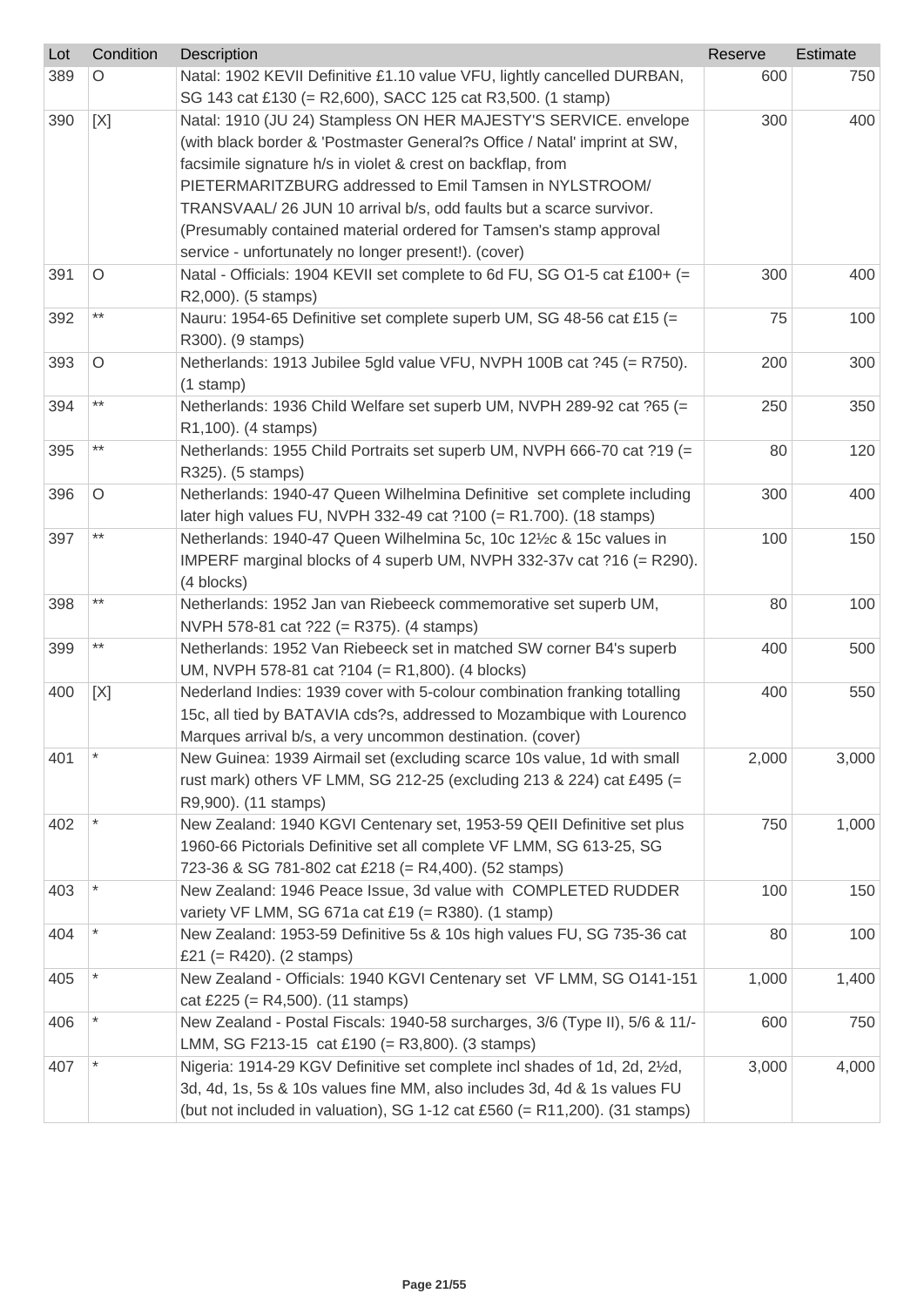| Lot | Condition | Description                                                                   | Reserve | Estimate |
|-----|-----------|-------------------------------------------------------------------------------|---------|----------|
| 408 |           | Nigeria: 1921-32 KGV Definitive set complete including Dies I & II, colours   | 1,600   | 2,500    |
|     |           | & shades of 1/2d, 1d, 2d, 3d, 4d, 6d & 10s values, fine MM, SG 15-29 cat      |         |          |
|     |           | £315 (= $R6,300$ ). (24 stamps)                                               |         |          |
| 409 |           | Nigeria: 1936 KGV Pictorial Definitive set complete LMM, SG 34-45 cat         | 1,300   | 1,600    |
|     |           | £250 (= $R5,000$ ). (12 stamps)                                               |         |          |
| 410 | $\circ$   | Nigeria: 1938-51 KGVI Definitive 2s/6d value (perf 13 x 11½) VFU, SG 58       | 120     | 180      |
|     |           | cat £26 (= R500). $(1 \text{ stamp})$                                         |         |          |
| 411 |           | Nigeria: 1953-58 QEII Definitive set complete (except additional 2d slate     | 300     | 400      |
|     |           | violet - SG 72c) VF LMM, SG 69-80 cat £87 (= R1,750). (12 stamps)             |         |          |
| 412 |           | Niue: 1938 KGVI Pictorial Definitive, 1940 3d surch on 11/2d plus 1950        | 350     | 450      |
|     |           | Pictorial Definitive all VF LMM, SG 75-77, SG 78 & SG 113-22 cat £75 (=       |         |          |
|     |           | R1,500). (14 stamps)                                                          |         |          |
| 413 |           | Niue: 1938 KGVI Definitive 3s value VF LMM, SG 77 cat £35 (= R700). (1        | 150     | 200      |
|     |           | stamp)                                                                        |         |          |
| 414 |           | Norfolk Island: 1947-59 Definitive plus 1953 Pictorial Definitive set         | 200     | 300      |
|     |           | complete VF LMM, SG 1-12a & SG 13-18 cat £67 (= R1,340). (20 stamps)          |         |          |
| 415 |           | Norfolk Island: 1953 Definitive 5s value VF LMM, SG 18 cat £30 (= R600).      | 100     | 140      |
|     |           | $(1$ stamp)                                                                   |         |          |
| 416 |           | North Borneo: 1947 Overprinted Definitive set complete LMM, SG 335-49         | 500     | 650      |
|     |           | cat £100 (= R2,000). (15 stamps)                                              |         |          |
|     |           |                                                                               |         |          |
| 417 |           | North Borneo: 1950-52 KGVI Pictorial Definitive set complete VF LMM, SG       | 550     | 700      |
|     |           | 356-70 cat £140 (= R2,800). (16 stamps)                                       |         |          |
| 418 | $***$     | North Borneo: 1961 QEII Definitive set complete superb UM, SG 391-406         | 900     | 1,200    |
|     |           | cat £180 (= $R3,600$ ). (16 stamps)                                           |         |          |
| 419 |           | Northern Rhodesia: 1925-29 KGVI Elephant & Giraffe Definitive set             | 4,000   | 5,000    |
|     |           | complete fine MM, SG 1-17 cat £800 (= $R16,000$ ). (17 stamps)                |         |          |
| 420 |           | Northern Rhodesia: 1925-29 KGV Giraffe & Elephants Definitive set             | 900     | 1,200    |
|     |           | complete to 1s plus 5s & 7/6d values VF LMM, top 2 values with odd blunt      |         |          |
|     |           | perf, SG 1-9, 14 & 15 cat ?310 (= R6,200). (12 stamps)                        |         |          |
| 421 |           | Northern Rhodesia: 1938-52 KGVI Elephants & Giraffe Definitive set            | 1,200   | 1,800    |
|     |           | complete VF LMM (includes 1/2d perf 121/2 x 14 used - not incl in valuation), |         |          |
|     |           | cat £250 (= $R5,000$ ). (21 stamps)                                           |         |          |
| 422 |           | Northern Rhodesia: 1938-52 KGVI Definitive 11/2d carmine VF LMM, SG 29        | 250     | 350      |
|     |           | cat £50 (= $R1,000$ ). (1 stamp)                                              |         |          |
| 423 | Var       | Northern Rhodesia: 1938-52 KGVI 11/2d yellow-brown single VFU with            | 300     | 400      |
|     |           | TICKBIRD FLAW (cancel clear of variety), SG 30b cat £75 (= R1,500). (1        |         |          |
|     |           | stamp)                                                                        |         |          |
| 424 |           | Northern Rhodesia: 1938-52 KGVI Elephants & Giraffe Definitive 2d             | 250     | 300      |
|     |           | yellow-brown (one of the key low values in set) VF LMM, cat £50 (=            |         |          |
|     |           | R1,000). (1 stamp)                                                            |         |          |
| 425 |           | Northern Rhodesia: 1948 KGVI Royal Silver Wedding set VF LMM, SG              | 500     | 650      |
|     |           | 48-9 cat £120 (= R2,400). (2 stamps)                                          |         |          |
| 426 | $***$     | Norther Rhodesia: 1953 QEII Elephants & Giraffe Definitive set superb UM,     | 500     | 700      |
|     |           | SG 61-74 cat £90 (= R1,800). (14 stamps)                                      |         |          |
| 427 |           | Northern Rhodesia: 1953 QEII Elephants & Giraffe Definitive set VF LMM,       | 300     | 400      |
|     |           | SG 61-74 cat £90 (= R1,800). (14 stamps)                                      |         |          |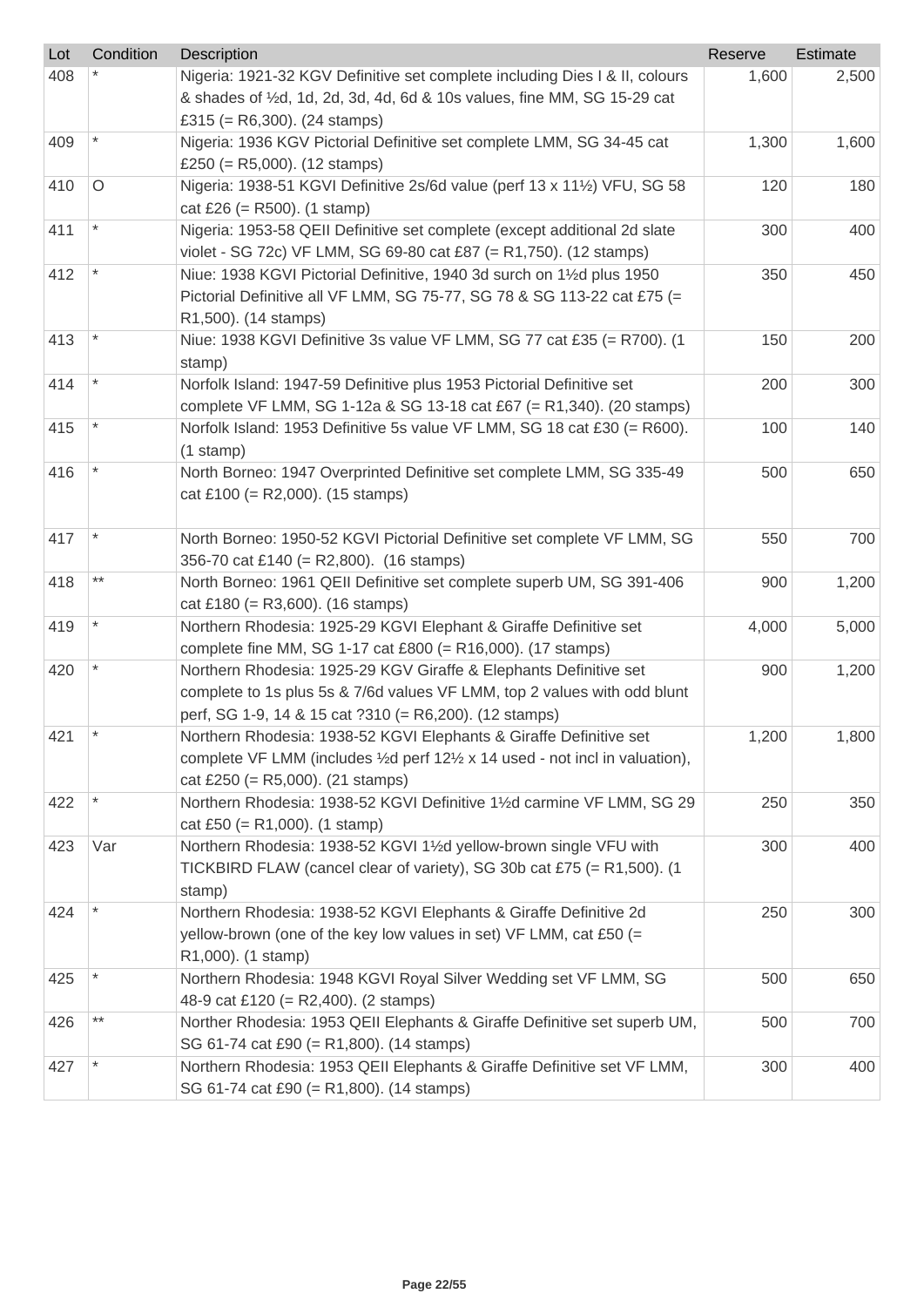| Lot | Condition       | Description                                                                                                                                                                                                                                                                                                                                                                                                                                                                                          | Reserve | Estimate |
|-----|-----------------|------------------------------------------------------------------------------------------------------------------------------------------------------------------------------------------------------------------------------------------------------------------------------------------------------------------------------------------------------------------------------------------------------------------------------------------------------------------------------------------------------|---------|----------|
| 428 | [X]             | Northern Rhodesia: 1957 (12.V) Pre-addressed cover to a company in<br>South Africa, dispatched without any franking from FORT JAMESON to<br>JOHANNESBURG/ 24 IV 57 arrival b/s, inscribed 'T5d' in blue m/s plus<br>local 'T5D' circular h/s applied although no evidence of tax having been<br>collected, which is often the case for mail-order companies who pay tax<br>collectively on a number of individual incoming items, light handling hardly<br>detracts from an attractive item. (cover) | 180     | 240      |
| 429 | $***$           | Northern Rhodesia: 1963 Arms Definitive set complete superb UM, SG<br>75-88 cat £60 (= R1,200). (14 stamps)                                                                                                                                                                                                                                                                                                                                                                                          | 300     | 450      |
| 430 | $\circ$         | Nyasaland - British Central Africa: 1891 3s VFU with fine FORT LISTER<br>cds, SG 10 cat £95 (= $R1,900$ ). (1 stamp)                                                                                                                                                                                                                                                                                                                                                                                 | 400     | 500      |
| 431 |                 | Nyasaland: 1921-33 KGV definitive set complete fine MM, SG 100-13 cat<br>£275 (= R5,500). $(13 \text{ stamps})$                                                                                                                                                                                                                                                                                                                                                                                      | 1,400   | 1,800    |
| 432 |                 | Nyasaland 1934-35 KGV Leopard Definitive set VF LMM, SG 114-22 cat<br>£48 (= R1,000). (9 stamps)                                                                                                                                                                                                                                                                                                                                                                                                     | 250     | 350      |
| 433 | $***$           | Nyasaland: 1935 KGV Silver Jubilee set complete superb UM, SG 123-26<br>cat £40 (= $R800$ ). (4 stamps)                                                                                                                                                                                                                                                                                                                                                                                              | 300     | 400      |
| 434 |                 | Nyasaland: 1938-44 KGVI definitive set complete (including 5s printing on<br>ordinary paper) VF LMM, SG 130-43 + 141a cat £305 (= R6,100). (19<br>stamps)                                                                                                                                                                                                                                                                                                                                            | 1,500   | 2,000    |
| 435 | $\circ$         | Nyasaland - Revenues: 1921-33 KGV 10s (SG 113) with faults), 1938-55<br>KGVI 2/6d (SG 140) both fiscally used, 1953 & 1954 2d Revenues<br>(Barefoot 9 & 15 cat £60) plus 1955 2d (2, Barefoot 22 cat £4) mostly FU.<br>(6 stamps)                                                                                                                                                                                                                                                                    | 400     | 500      |
| 436 | ** $/$ *        | Nyasaland: 1945 KGVI Definitive set complete VF LMM/ UM (some lower<br>values are LMM), SG 144-57 cat £85 (= R1,700). (14 stamps)                                                                                                                                                                                                                                                                                                                                                                    | 450     | 550      |
| 437 |                 | Nyasaland - Postage Dues: 1950 KGVI set complete VF LMM, SG D1-5 cat<br>£100 (= R2,000). (5 stamps)                                                                                                                                                                                                                                                                                                                                                                                                  | 450     | 600      |
| 438 | $^{\star\star}$ | Nyasaland: 1953-54 QEII Definitive set complete superb UM, SG 173-87<br>cat £70 (= $R1,400$ ). (15 stamps)                                                                                                                                                                                                                                                                                                                                                                                           | 350     | 500      |
| 439 |                 | Orange Free State: 1868-97 Range of issues MM/LMM comprising SG 6,<br>18, 36, 49, 51, 55, 68, 74, 77, 78 & 85 cat £180 (= R3,600), lot includes 7<br>other stamps but with faults (on their sides in scan & excluded from<br>valuation). (18 stamps)                                                                                                                                                                                                                                                 | 650     | 800      |
| 440 | $***$           | Orange Free State: 1894 1d purple in block of 4 superb UM, SG 68 cat<br>£20+ $(= R400+)$ . (block)                                                                                                                                                                                                                                                                                                                                                                                                   | 150     | 200      |
| 441 | $\star$         | Orange Free State: 1903-04 KEVII Definitive set complete VF LMM, SG<br>139-47 cat £275 (= R5,500). (9 stamps)                                                                                                                                                                                                                                                                                                                                                                                        | 1,400   | 1,800    |
| 442 | $\circ$         | Orange Free State: 1903-04 KEVII Definitive 1s & 5s values FU, SG<br>146-47 cat £36 (= R720). (2 stamps)                                                                                                                                                                                                                                                                                                                                                                                             | 150     | 200      |
| 443 | Rev             | Orange Free State - Revenues: 1878-82 6d, 10s & £2 (latter may well be<br>postally used & if so, cat £140!) plus 1900 6d & 1s (level stops), 6s (raised<br>stops) & 10s x 2 (both mixed stops & different), G/FU few with odd minor<br>fault, Barefoot cat £65 (= $R1,300$ ). (8 stamps)                                                                                                                                                                                                             | 300     | 400      |
| 444 | ** $/$ *        | Pakistan - Officials: 1947 KGVI set complete LMM to 8a, top 4 values VF<br>UM, SG O1-13 cat £150+ (= $R3,000+$ ). (13 stamps)                                                                                                                                                                                                                                                                                                                                                                        | 900     | 1,200    |
| 445 | $\circ$         | Pakistan - Bahawalpur Officials: 1945 set complete G/FU, SG O1-6 cat<br>£120 (= R2,400). (6 stamps)                                                                                                                                                                                                                                                                                                                                                                                                  | 500     | 600      |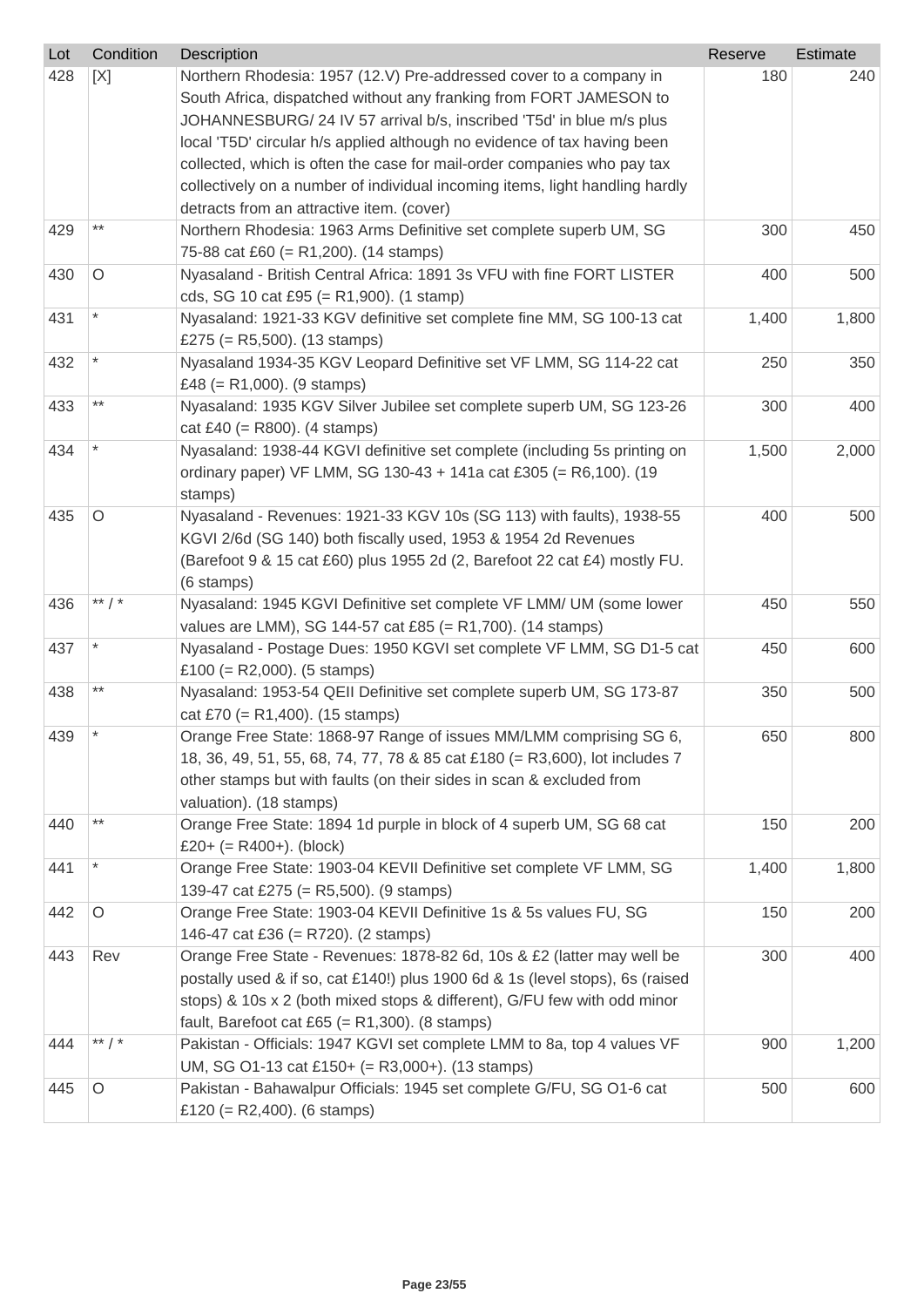| 446 |                 | Palestine: 1921-22 First Definitive set complete VF MM, SG 60-70 cat £150<br>$(= R3,000)$ . (11 stamps)                                                                                                                                    | 700      | 900   |
|-----|-----------------|--------------------------------------------------------------------------------------------------------------------------------------------------------------------------------------------------------------------------------------------|----------|-------|
| 447 |                 | Papua (British New Guinea): 1931-32 set VF LMM, SG 055-66 cat £130 (=<br>R2,600). (12 stamps)                                                                                                                                              | 650      | 800   |
| 448 |                 | Papua New Guinea: 1952-58 Pictorial Definitive set complete VF LMM, SG<br>1-15 cat £90 (= $(R1,800)$ . (16 stamps)                                                                                                                         | 350      | 500   |
| 449 | $***$           | Pitcairn Islands: 1940-51 KGVI Pictorial Definitive set superb UM, SG 1-8<br>cat £75 (= R1,500). (10 stamps)                                                                                                                               | 400      | 500   |
| 450 |                 | Pitcairn Islands: 1957-63 QEII Pictorial Definitive set, 1964-65 Birds<br>Definitive set plus 1967 Birds Decimal surch set all complete VF LMM, SG<br>18-28, SG 36-48 & SG 69-81 cat £70 (= R1,400). (38 stamps)                           | $\Omega$ | 300   |
| 451 | $***$           | Portugal: Europa issues for 1965 & 1968-71 superb UM, between Mi<br>990-1129 cat ?140 (= R2,400). (15 stamps)                                                                                                                              | 500      | 650   |
| 452 | $^{\star\star}$ | Portuguese Colonies - Guinea: 1953 Malaria to 1973 IMO/WMO, fine run of<br>commem issues all UM, between Mi 280-344 cat ?25 (= R450). (stockcard)                                                                                          | 100      | 150   |
| 453 | $***$           | Portuguese Colonies - India: 1959 Coinage set complete superb UM, Mi<br>563-82 cat ?30 (= R500). (stockcard)                                                                                                                               | 120      | 180   |
| 454 | $\star\star$    | Portuguese Colonies: 1962 Malaria & 1965 ITU Omnibus issues complete<br>UM, cat ?40 (= R700). (15 stamps)                                                                                                                                  | 150      | 200   |
| 455 |                 | Rhodesia BSA Company: 1892 Arms surcharges set fine MM, SG 14-17<br>cat £700 (= R14,000). (4 stamps)                                                                                                                                       | 3,500    | 5,000 |
| 456 |                 | Rhodesia BSA Company: 1896-97 Large Arms (Die I) set complete LMM,<br>SG 29-37 cat £375 (= R7,500). (9 stamps)                                                                                                                             | 1,800    | 2,500 |
| 457 |                 | Rhodesia - BSA Company: 1896-97 Large Arms (Die II) set fine MM, SG<br>41-50 cat £400 (= R8,000). (9 stamps)                                                                                                                               | 1,800    | 2,500 |
| 458 |                 | Rhodesia - BSA Company: 1896 Ovpts on Cape of Good Hope set<br>complete fine MM, SG 58-64 cat £325 (= R6,500). (7 stamps)                                                                                                                  | 1,500    | 2,200 |
| 459 |                 | Rhodesia - BSA Company: 1897 Small Arms set fine MM, SG 66-73 cat<br>£500 (= R10,000). (8 stamps)                                                                                                                                          | 2,500    | 4,000 |
| 460 |                 | Rhodesia BSA Company: 1905 Victoria Falls set complete LMM (1s with<br>faults & excluded from valuation), SG 94-99 cat £305 (= $R6,100$ ). (6<br>stamps)                                                                                   | 1,500    | 2,000 |
| 461 | Pmk             | Rhodesia BSA Company: 1910-13 Double Heads (perf 14) 1/2d's (4, plus<br>pair) & 1d's (5) all with useful readable postmarks, comprising BELINGWE,<br>FILABUSI, GADZEMA, BROKEN HILL, LIVINGSTONE, VICTORIA &<br>WEST NICHOLSON. (10 items) | 250      | 350   |
| 462 |                 | Rhodesia BSA Company: 1910-13 Double Heads (perf 14) £1 rose-scarlet<br>& bluish black shade VFU with clear 2008 PFSA Certificate, cat £375 (=<br>R7,500). (2 items)                                                                       | 2,500    | 3,500 |
| 463 | $\circ$         | Rhodesia BSA Company: 1913 Admirals 10s (Type IIIA) in strip of 4 VF<br>fiscally used, SG 255q, SACC 277 cat R1,200 (as per 2008 edition). (strip<br>of $4)$                                                                               | 300      | 400   |
| 464 | $\circ$         | Rhodesia BSA Company: 1913 Admiral 3s (Die IIIB) FU, SG 274c cat £350<br>$(= R7,000)$ . (1 stamp)                                                                                                                                          | 1,500    | 2,000 |
| 465 | Cind            | Rhodesia UDI: 1965 (circa?) Poppy Day label in a vertical strip of 4 superb<br>UM, a fine uncommon Cinderella. (1 item)                                                                                                                    | 100      | 200   |
| 466 | Proof           | Rhodesia UDI - Railway Stamps: 1965 (circa) IMPERF PLATE PROOF<br>pairs of the frames only (without values or station codes) in orange & light<br>green respectively, superb UM & most unusual. (2 pairs)                                  | 400      | 600   |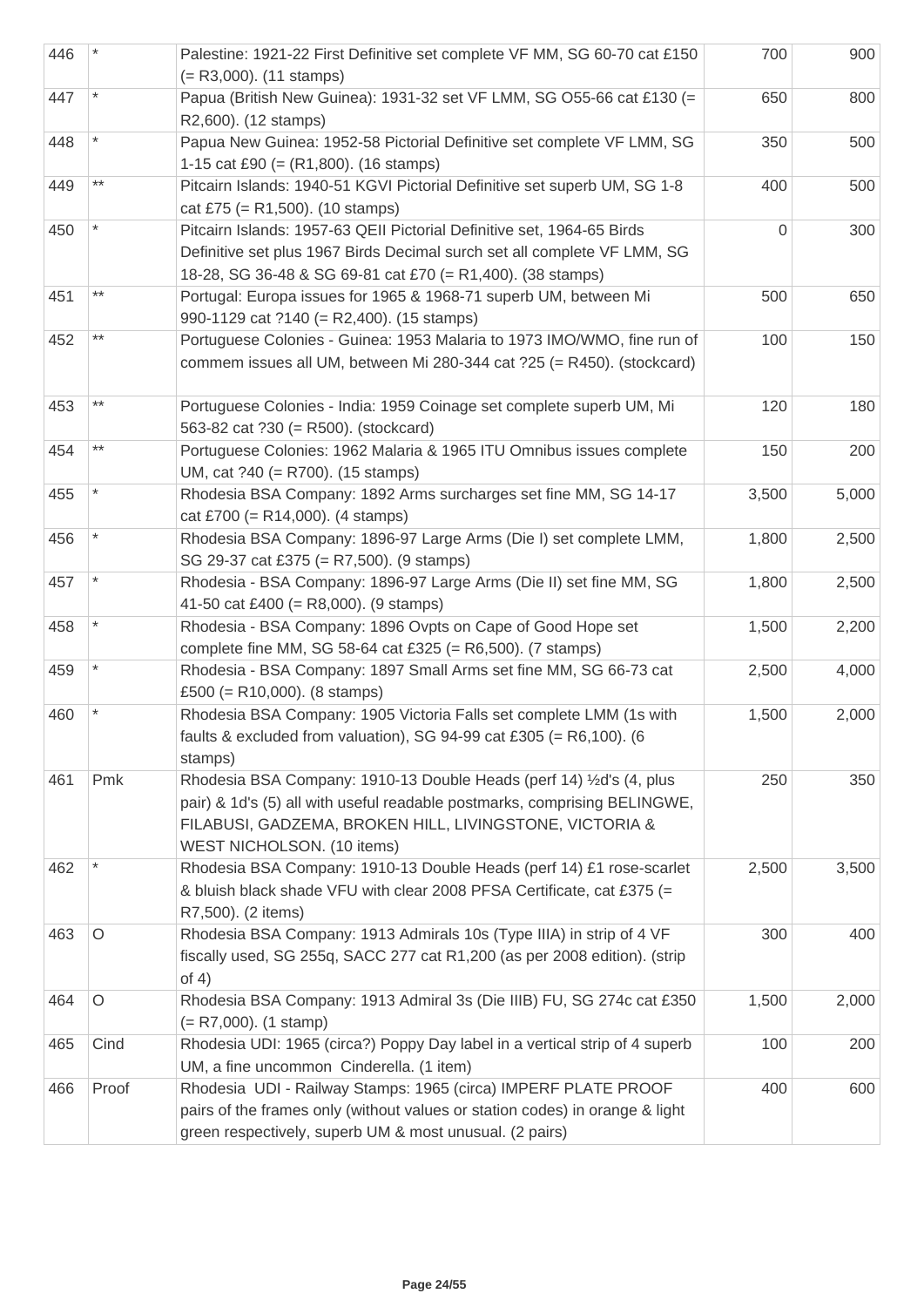| Lot | Condition | Description                                                                                                                                                                                                                                                                                                                                                                            | Reserve | Estimate |
|-----|-----------|----------------------------------------------------------------------------------------------------------------------------------------------------------------------------------------------------------------------------------------------------------------------------------------------------------------------------------------------------------------------------------------|---------|----------|
| 467 |           | Rhodesia UDI: 1966 Independence Definitive 1/2d Maize in a vertical<br>extended 1A cyl block of 18 with 3 varieties; (i) BROKEN 'R' in RHODESIA<br>(R15/12, SACC 116b); (ii) MISSING GRAIN of MAIZE (R17/12, SACC<br>116a); (iii) PARTIAL OVERPRINT OFFSETS on all right marginal stamps,<br>superb UM. (1 item)                                                                       | 300     | 450      |
| 468 | $***$     | Rhodesia - UDI: 1967-79 Christmas Stamps issued by Rhodesia<br>Association for the Prevention of Tuberculosis (R.A.P.T.) complete<br>(excluding 1972-73 only) in panes of 30 (1967-69) or 25 (1970-79)<br>depicting various different se-tenant designs (Flora, Fauna etc) mostly<br>superb UM with odd fault or split perf affecting few panes only, a difficult<br>group. (11 items) | 750     | 1,000    |
| 469 | $***$     | Rhodesia - UDI: 1967 Christmas Stamps issued by Rhodesia Association<br>for the Prevention of Tuberculosis (R.A.P.T.) complete sheet of 60 with full<br>margins all around (2 panes of 30 different designs se-tenant, depicting<br>Aspects of Rhodesian Life, superimposed on Map of Rhodesia), perforated<br>with full gum, superb UM. (sheet)                                       | 350     | 450      |
| 470 | $***$     | Rhodesia - UDI: 1968 Christmas Stamps issued by Rhodesia Association<br>for the Prevention of Tuberculosis (R.A.P.T.) complete sheet of 60 with full<br>margins all around (2 panes of 30 different designs se-tenant, depicting<br>different Minerals, superimposed on Map of Rhodesia), perforated with full<br>gum, superb UM. (sheet)                                              | 400     | 500      |
| 471 | $***$     | Rhodesia - UDI: 1969 Christmas Stamps issued by Rhodesia Association<br>for the Prevention of Tuberculosis (R.A.P.T.) complete sheet of 60 with full<br>margins all around (2 panes of 30 different designs se-tenant, depicting<br>Insects, Moths & Butterflies, superimposed on Map of Rhodesia),<br>perforated with full gum, superb UM. (sheet)                                    | 400     | 500      |
| 472 |           | Rhodesia UDI: 1970 (25 JUN) 8c Decimal Defin tied by SALISBURY<br>machine cancel on air cover to the UK, with label affixed regarding 'illegal<br>stamps' plus unframed '1/9 TO PAY/ F.S.' h/s in green, tax paid by applying<br>3 x GB Postage Dues, VF & neat. (cover)                                                                                                               | 200     | 300      |
| 473 | $***$     | Rhodesia - UDI: 1972 Christmas Stamps issued by Rhodesia Association<br>for the Prevention of Tuberculosis (R.A.P.T.) complete sheet of 50 with full<br>margins all around (2 panes of 25 different designs se-tenant, depicting<br>Birds, superimposed on Map of Rhodesia), perforated with full gum, superb<br>UM. (sheet)                                                           | 400     | 500      |
| 474 | $***$     | Rhodesia - UDI: 1973 Christmas Stamps issued by Rhodesia Association<br>for the Prevention of Tuberculosis (R.A.P.T.) complete sheet of 50 with full<br>margins all around (2 panes of 25 different designs se-tenant, depicting<br>Birds, Reptiles, Fish & other water animals, superimposed on Map of<br>Rhodesia), perforated with full gum, superb UM. (sheet)                     | 350     | 450      |
| 475 | **        | Rhodesia - UDI: 1975 Christmas Stamps issued by Rhodesia Association<br>for the Prevention of Tuberculosis (R.A.P.T.) complete sheet of 50 with full<br>margins all around (2 panes of 25 different designs se-tenant, depicting<br>various Trees), perforated with full gum (on white paper with white gum,<br>also exists on toned paper with brown gum), superb UM. (sheet)         | 300     | 400      |
| 476 | $***$     | Rhodesia UDI: 1975 14c Occupational Safety left marginal pair, 2nd stamp<br>with broken 'ON' of 'OCCUPATIONAL' flaw (R10/2) superb UM. (pair)                                                                                                                                                                                                                                          | 100     | 150      |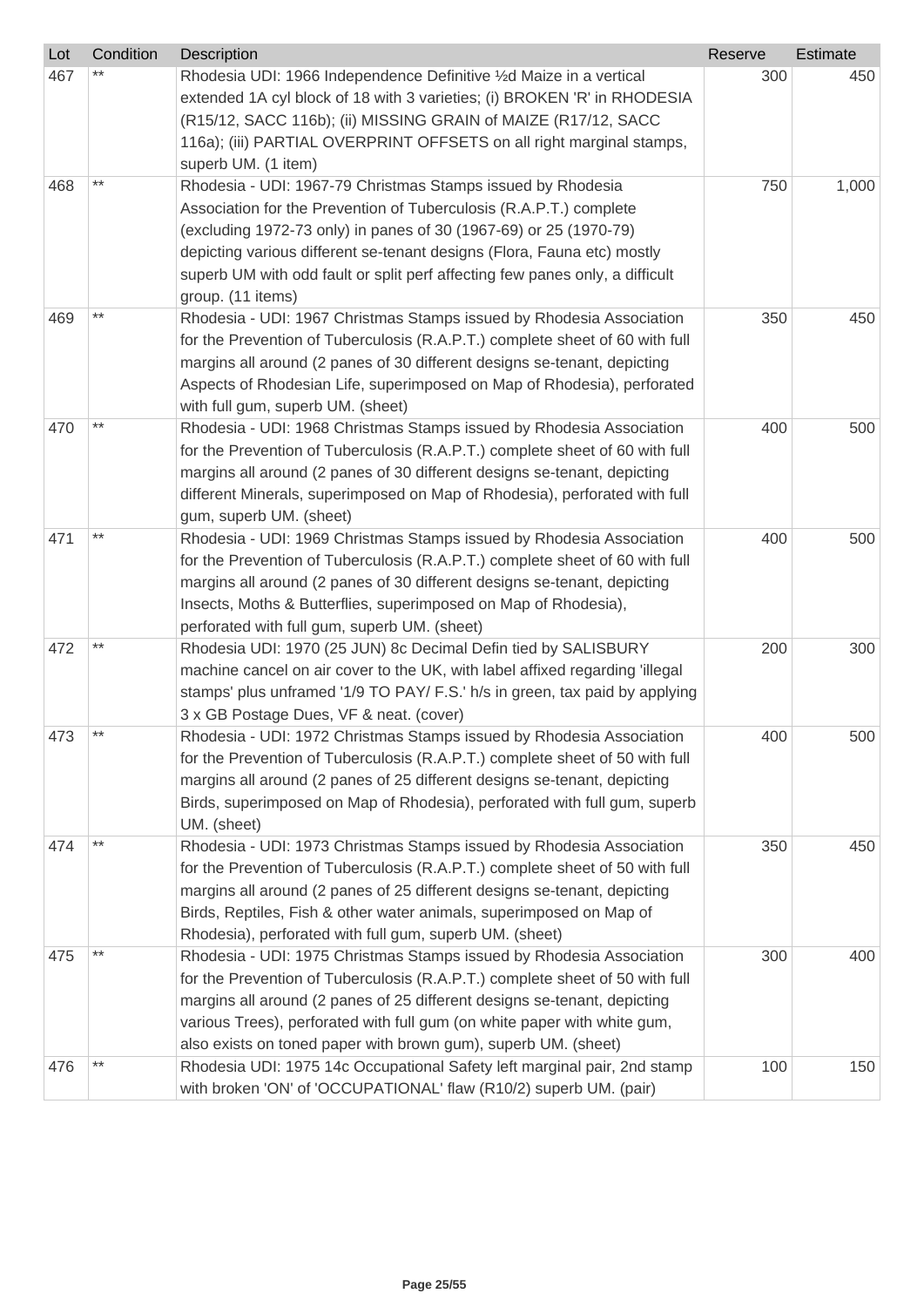| Lot | Condition | Description                                                                                                                                  | Reserve | Estimate |
|-----|-----------|----------------------------------------------------------------------------------------------------------------------------------------------|---------|----------|
| 477 |           | Rhodesia - UDI: 1976 Christmas Stamps issued by Rhodesia Association                                                                         | 300     | 400      |
|     |           | for the Prevention of Tuberculosis (R.A.P.T.) complete sheet of 50 with full                                                                 |         |          |
|     |           | margins all around (2 panes of 25 different designs se-tenant, depicting                                                                     |         |          |
|     |           | various Rhodesia Scenes), perforated with full gum (on toned paper with                                                                      |         |          |
|     |           | brown gum, also exists on white paper with clear gum), superb UM. (sheet)                                                                    |         |          |
| 478 | $***$     | Rhodesia - UDI: 1977 Christmas Stamps issued by Rhodesia Association                                                                         | 300     | 400      |
|     |           | for the Prevention of Tuberculosis (R.A.P.T.) complete sheet of 50 with full                                                                 |         |          |
|     |           | margins all around (2 panes of 25 different designs se-tenant, depicting                                                                     |         |          |
|     |           | Wildlife), perforated with full gum (on toned paper with brown gum, also                                                                     |         |          |
|     |           | exists on white paper with clear gum), superb UM. (sheet)                                                                                    |         |          |
| 479 | $***$     | Rhodesia - UDI: 1977 Landscape Paintings 3c value in right marginal block                                                                    | 100     | 150      |
|     |           | of 4, 2nd stamp with RED FLAW UNDER TREE (R5/5, B pane) superb UM.                                                                           |         |          |
|     | $***$     | (block)                                                                                                                                      |         |          |
| 480 |           | Rhodesia - UDI: 1978 Christmas Stamps issued by Rhodesia Association                                                                         | 300     | 400      |
|     |           | for the Prevention of Tuberculosis (R.A.P.T.) complete sheet of 50 with full                                                                 |         |          |
|     |           | margins all around (2 panes of 25 different designs se-tenant, depicting                                                                     |         |          |
|     |           | Reptiles), perforated on white paper with clear gum, superb UM. (sheet)                                                                      |         |          |
| 482 | <b>BN</b> | Rhodesia - UDI: 1978 \$1 Banknote (dated 18TH APRIL 1978, wmk                                                                                | 300     | 450      |
| 481 | <b>BN</b> | Rhodes) superb uncirculated. (banknote)<br>Rhodesia - UDI: 1978 \$5 Banknote (dated 20TH OCTOBER 1978, wmk                                   | 250     | 350      |
|     |           | Rhodes) in VF lightly used condition. (banknote)                                                                                             |         |          |
| 483 | $***$     | Rhodesia UDI: 1978 Trade Fair 4c in a NE corner block of 4, 3rd stamp                                                                        | 75      | 100      |
|     |           | with CRACKED SPIRE flaw (R2/9, B pane) superb UM. (block)                                                                                    |         |          |
| 484 | $***$     | Rhodesia - UDI: 1979 Christmas Stamps issued by Rhodesia Association                                                                         | 300     | 400      |
|     |           | for the Prevention of Tuberculosis (R.A.P.T.) complete sheet of 50 with full                                                                 |         |          |
|     |           | margins all around (2 panes of 25 different designs se-tenant, depicting                                                                     |         |          |
|     |           | each issue from 1955-78 with tab alongside, one of a very few items issued                                                                   |         |          |
|     |           | during the short Zimbabwe-Rhodesia Interim period & imprinted as such in                                                                     |         |          |
|     |           | the top margin of the upper pane only), perforated on white paper with clear                                                                 |         |          |
|     |           | gum, superb UM. (sheet)                                                                                                                      |         |          |
| 485 | <b>BN</b> | Rhodesia - UDI: 1978 \$1 Banknote (dated 10TH APRIL 1979, wmk                                                                                | 350     | 500      |
|     |           | Zimbabwe Bird) superb uncirculated. (banknote)                                                                                               |         |          |
| 487 | $\circ$   | Rhodesia - UDI: 1965 Postage Due set (1d is roulette 9) VFU, SG D8-11                                                                        | 250     | 350      |
|     |           | cat £48 (= $R960$ ). (4 stamps)                                                                                                              |         |          |
| 486 | O         | Rhodesia - UDI: 1965 Postage Due set including 1d both roulettes, with                                                                       | 450     | 600      |
|     |           | extra 1d roulette 9 & 2d value both on fluorescent paper (unlisted thus) plus                                                                |         |          |
|     |           | 6d lighter shade, all VFU, SG D8-11 cat £94+ $(= R1,900)$ , a scarce group.                                                                  |         |          |
|     | $***$     | (8 stamps)                                                                                                                                   |         |          |
| 488 |           | Rhodesia - Zimbabwe: 1980 Christmas Stamps issued by Rhodesia<br>Association for the Prevention of Tuberculosis (R.A.P.T.) complete sheet of | 300     | 400      |
|     |           | 50 with full margins all around (2 panes of 25 different designs se-tenant,                                                                  |         |          |
|     |           | depicting various Fruits), perforated on white paper with clear gum, superb                                                                  |         |          |
|     |           | UM. (sheet)                                                                                                                                  |         |          |
| 489 | $***$     | Rhodesia - Zimbabwe: 1981 Christmas Stamps issued by Rhodesia                                                                                | 300     | 400      |
|     |           | Association for the Prevention of Tuberculosis (R.A.P.T.) complete sheet of                                                                  |         |          |
|     |           | 50 with full margins all around (2 panes of 25 different designs se-tenant,                                                                  |         |          |
|     |           | depicting various Butterflies), perforated on white paper with clear gum,                                                                    |         |          |
|     |           | superb UM. (sheet)                                                                                                                           |         |          |
|     |           |                                                                                                                                              |         |          |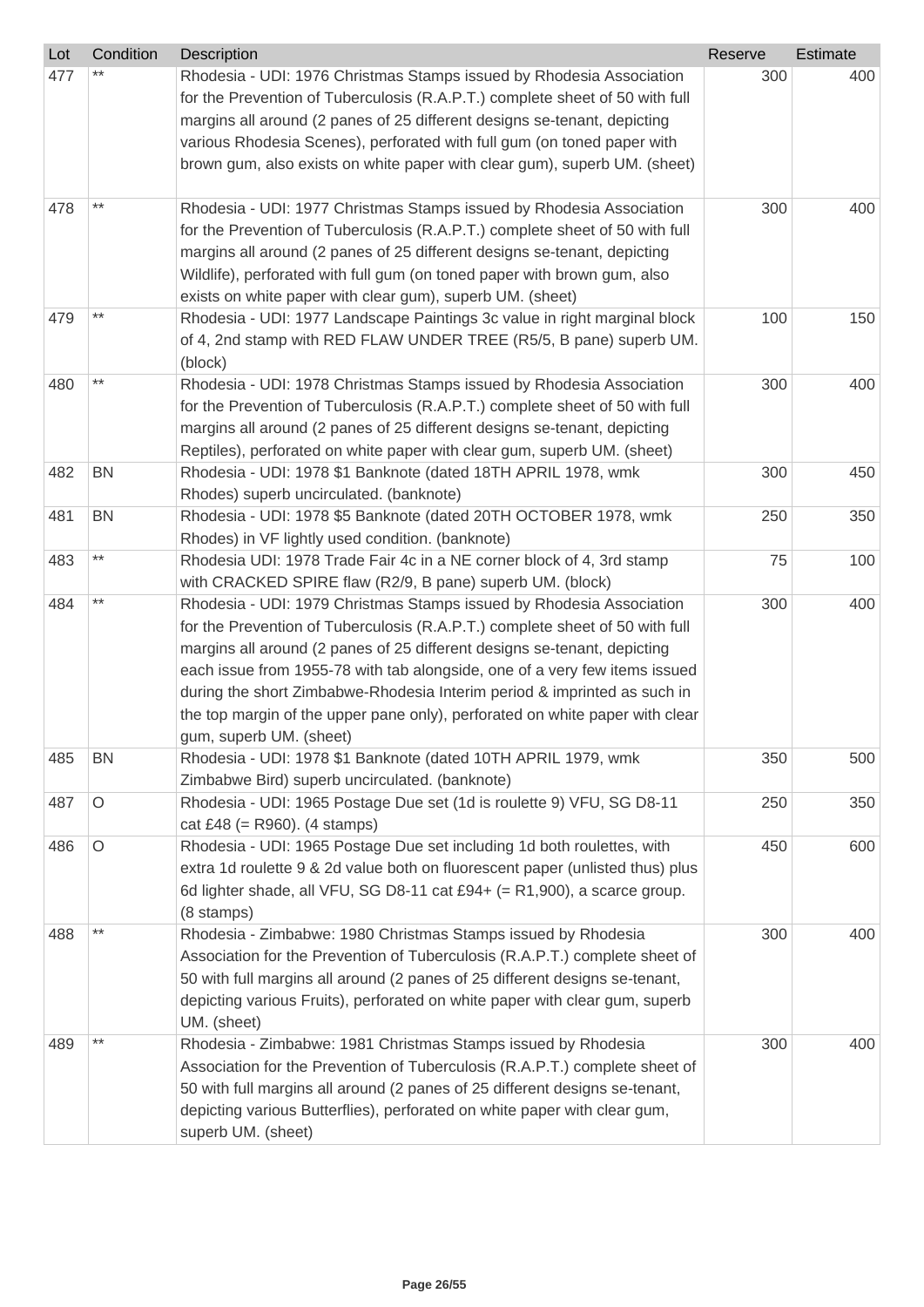| Lot | Condition       | Description                                                                                                                                                                                                                                                                                                                                    | Reserve | Estimate |
|-----|-----------------|------------------------------------------------------------------------------------------------------------------------------------------------------------------------------------------------------------------------------------------------------------------------------------------------------------------------------------------------|---------|----------|
| 490 |                 | Rhodesia - Zimbabwe: 1982 Christmas Stamps issued by Rhodesia<br>Association for the Prevention of Tuberculosis (R.A.P.T.) complete sheet of<br>50 with full margins all around (2 panes of 25 different designs se-tenant,<br>depicting various Towns & Cities Coat-of-Arms), perforated on white paper<br>with clear gum, superb UM. (sheet) | 250     | 350      |
| 491 | **              | Rhodesia - Zimbabwe: 1984 Christmas Stamps issued by Rhodesia<br>Association for the Prevention of Tuberculosis (R.A.P.T.) complete sheet of<br>50 with full margins all around (2 panes of 25 different designs se-tenant,<br>depicting various Fish), perforated on white paper with clear gum, superb<br>UM. (sheet)                        | 300     | 400      |
| 492 |                 | Rhodesia & Nyasaland: 1954-56 QEII Portrait Definitive set complete VF<br>LMM, SG 1-15 cat £120 (= R2,400). (16 stamps)                                                                                                                                                                                                                        | 350     | 500      |
| 493 | $^{\star\star}$ | Rhodesia & Nyasaland: 1954-56 QEII Portrait Definitive set complete<br>superb UM, SG 1-15 cat £120 (= R2,400). (15 stamps)                                                                                                                                                                                                                     | 600     | 900      |
| 494 | $***$           | Rhodesia & Nyasaland: 1954-56 QEII Definitive 10s & £1 high values<br>superb UM, SG 14-15 cat £72 (= R1,450). (2 stamps)                                                                                                                                                                                                                       | 350     | 450      |
| 495 | O               | Rhodesia & Nyasaland: 1954-56 QEII Portrait Definitive 10/- & £1 (top<br>values) VFU. SG 14-15 cat £43 (= R850). (2 stamps)                                                                                                                                                                                                                    | 200     | 300      |
| 496 | $\circ$         | Rhodesia & Nyasaland: 1954-56 QEII Definitive 10s & £1 high values FU,<br>SG 14-15 cat £43 (= $R$ 850). (2 stamps)                                                                                                                                                                                                                             | 150     | 250      |
| 497 | <b>Bkl</b>      | Rhodesia & Nyasaland: 1955 QEII Portrait Definitive 5s booklet superb<br>mint, SG SB1 cat £40 (= $R800$ ), SACC B6 cat $R1,000$ . (booklet)                                                                                                                                                                                                    | 250     | 350      |
| 498 | $***$           | Rhodesia & Nyasaland: 1956-63 Christmas T/B Stamps issued by<br>Rhodesia Association for the Prevention of Tuberculosis (R.A.P.T.)<br>complete in blocks of 4 depicting Flowers, Roan Antelope & Rock Art,<br>1961-63 in strips of 6 with different designs (Animals, Birds & Flowers),<br>superb UM. (8 items)                                | 500     | 750      |
| 499 |                 | Rhodesia & Nyasaland: 1959-62 QEII Pictorial Definitive set complete<br>including $\frac{1}{2}$ d & 1d coils VF LMM, SG 18-31 cat £120 (= R2,400). (17<br>stamps)                                                                                                                                                                              | 350     | 450      |
| 500 | $***$           | Rhodesia & Nyasaland: 1959-62 QEII Pictorial Definitive set complete<br>including 1/2d & 1d coils superb UM, SG 18-31 cat £120 (= R2,400). (17<br>stamps)                                                                                                                                                                                      | 600     | 800      |
| 501 | $\circ$         | St. Helena: 1864-80 QV 3d (Type B overprint) VFU, SG 11 cat £50 (=<br>R1,000). (1 stamp)                                                                                                                                                                                                                                                       | 250     | 350      |
| 502 | $\star$         | St. Helena: 1912-16 KGV set complete VF LMM, SG 72-81 cat £150 (=<br>R3,000). (10 stamps)                                                                                                                                                                                                                                                      | 750     | 1,000    |
| 503 | $^{\star\star}$ | St. Helena: 1938-49 KGVI Definitive set complete VF LMM, SG 131-40 cat<br>£140 (= R2,800). $(14 \text{ stamps})$                                                                                                                                                                                                                               | 700     | 950      |
| 504 | $**/O$          | St. Helena: 1953-59 QEII Definitive set complete UM (1d & 3d values are<br>FU), SG 153-65 cat £79 (= R1,600). (13 stamps)                                                                                                                                                                                                                      | 350     | 450      |
| 505 | $***$           | St. Helena: 1961-65 QEII Definitive set complete superb UM, SG 176-89<br>cat £60 (= $R1,200$ ). (14 stamps)                                                                                                                                                                                                                                    | 300     | 450      |
| 506 | * $/$ **        | St. Kitts-Nevis: 1938-50 KGVI Definitive set VF LMM (10s & £1 values are<br>UM), SG 68-77f cat £85 (= R1,700+), (12 stamps)                                                                                                                                                                                                                    | 500     | 650      |
| 507 |                 | St. Kitts-Nevis: 1954-63 QEII Definitive set plus 1963-69 Pictorial Definitive<br>set both complete VF LMM, SG 106a-118 & SG 129-144 cat £123 (=<br>R2,450). (31 stamps)                                                                                                                                                                       | 400     | 500      |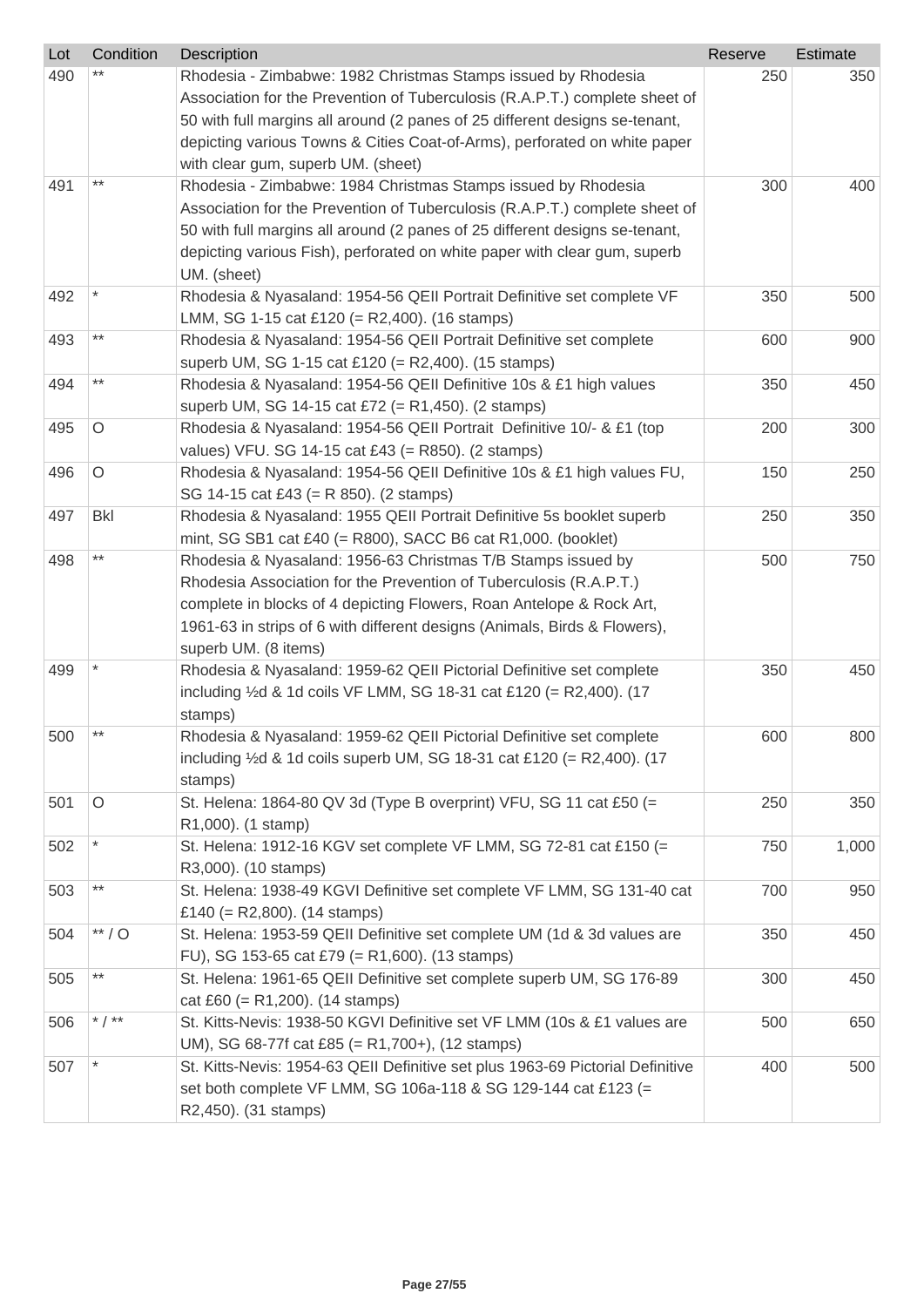| 508 |                 | St. Lucia: 1936 KGV Pictorial Definitive set VF LMM, SG 113-124 cat £100<br>$(= R2,000)$ . (12 stamps)                                                                                                          | 500   | 700   |
|-----|-----------------|-----------------------------------------------------------------------------------------------------------------------------------------------------------------------------------------------------------------|-------|-------|
| 509 |                 | St. Lucia: 1938-48 KGVI Definitive set including 1/2d, 1d, 11/2d, 2d, 21/2d, 3d,<br>6d & 1s perf vars & 6d carmine-lake shade VF LMM, SG 128-41 cat £138<br>$(= R2,750)$ . (17 stamps)                          | 700   | 850   |
| 510 | $\circ$         | St. Vincent: 1899 QV 6d value FU, SG 73 cat £50 (= R1,000). (1 stamp)                                                                                                                                           | 200   | 250   |
| 511 | $***$           | St. Vincent: 1938-47 KGVI Definitive set complete superb UM, SG 149-59<br>cat £60 (= R1,200). (15 stamps)                                                                                                       | 400   | 600   |
| 512 | $***$           | St. Vincent: 1938-47 KGVI Definitive 5s value in a block of 4 superb UM,<br>SG 158 cat £80+ (= R1,600+). (block)                                                                                                | 300   | 400   |
| 513 |                 | Samoa: 1877-80 Small group of values LMM, sold "as is", may be forgeries<br>or reprints, useful for study, specialist or reference. (5 stamps)                                                                  | 200   | 300   |
| 514 | $***$           | Samoa - New Zealand Occupation: 1914 G.R.I. 1/2d ovpt on Yacht 5pf VF<br>UM, SG 102 cat £65+ (= R1,300+). (1 stamp)                                                                                             | 400   | 500   |
| 515 |                 | Samoa: 1939 Anniversary set & 1952 Definitive set complete VF LMM, SG<br>195-98 & SG 219-228 cat £30 (= R600). (14 stamps)                                                                                      | 120   | 180   |
| 516 |                 | Samoa: 1955 Postal Fiscal set VF LMM, SG 232-35 cat £90 (= R1,800). (4<br>stamps)                                                                                                                               | 250   | 350   |
| 517 | $\circ$         | Sarawak: 1888-97 Definitive 4c value VFU, SG 11 cat £65 (= R1,300). (1<br>stamp)                                                                                                                                | 200   | 300   |
| 518 |                 | Sarawak: 1918 Definitive \$1 {top value of set) fine MM, SG 61 cat £48 (=<br>R950). (1 stamp)                                                                                                                   | 200   | 300   |
| 519 |                 | Sarawak: 1950 KGVI Pictorial Definitive set complete VF LMM, SG 171-85<br>cat £120 (= $R2,400$ ). (15 stamps)                                                                                                   | 500   | 650   |
| 520 |                 | Sarawak: 1955-59 QEII Pictorial Definitive set complete VF LMM, SG<br>188-202 cat £100 (= R2,000). (15 stamps)                                                                                                  | 300   | 450   |
| 521 |                 | Serbia: 1905 King Peter set complete (1pa, 25pa & 30pa toned & not<br>included in valuation) fine MM, Mi 84-94 cat ?30 (= R500). (11 stamps)                                                                    | 100   | 150   |
| 522 |                 | Seychelles: 1906 KEVII Definitive set complete VF LMM, SG 60-70 cat<br>£130 (= R2,600). $(11 \text{ stamps})$                                                                                                   | 650   | 850   |
| 523 |                 | Seychelles: 1912-16 KGV Definitive set complete VF LMM, SG 71-81 cat<br>£110 (= R2,200). $(11 \text{ stamps})$                                                                                                  | 550   | 700   |
| 524 | * $/$ **        | Seychelles: 1917-22 KGV Definitive set complete including 8c, 25c & 75c<br>Die II, VF LMM/ UM, SG 82-97 + 88c, 89b & 93a cat £240 (= R4,800). (19<br>stamps)                                                    | 1,400 | 1,800 |
| 525 | * $/$ **        | Seychelles: 1921-32 KGV Definitive set complete including 12c & 1R Die I<br>issues VF LMM/ UM, SG 98-123 + 107a & 119a cat £248 (= R5,000). (26<br>stamps)                                                      | 1,500 | 1,800 |
| 526 |                 | Seychelles: 1938-49 KGVI Definitive set complete VF LMM, SG 135-49 cat<br>£550 (= R11,000). (25 stamps)                                                                                                         | 2,800 | 3,500 |
| 527 | $^{\star\star}$ | Seychelles: 1952 KGVI Definitive set complete superb UM, SG 158-72 cat<br>£90 (= R1,800). $(15 \text{ stamps})$                                                                                                 | 450   | 600   |
| 528 |                 | Seychelles: 1954-61 Definitive, 1962-68 Pictorial Definitive, 1969-75<br>Pictorial Definitive plus 1972 Birds sets all VF LMM, SG 174-88, SG<br>196-212, SG 262-79 & SG 308-13 cat £190 (= R3,800). (61 stamps) | 550   | 700   |
| 529 |                 | Sierra Leone: 1938-44 KGVI Definitive set complete VF LMM, SG 188-200<br>cat £140 (= $R2,800$ ). (16 stamps)                                                                                                    | 700   | 900   |
| 530 |                 | Sierra Leone: 1938-44 KGVI Definitive 11/2d scarlet & 2d mauve values (2<br>key low values in the set) VF LMM, SG 190-91 cat £70 (= R1,400), (2<br>stamps)                                                      | 300   | 400   |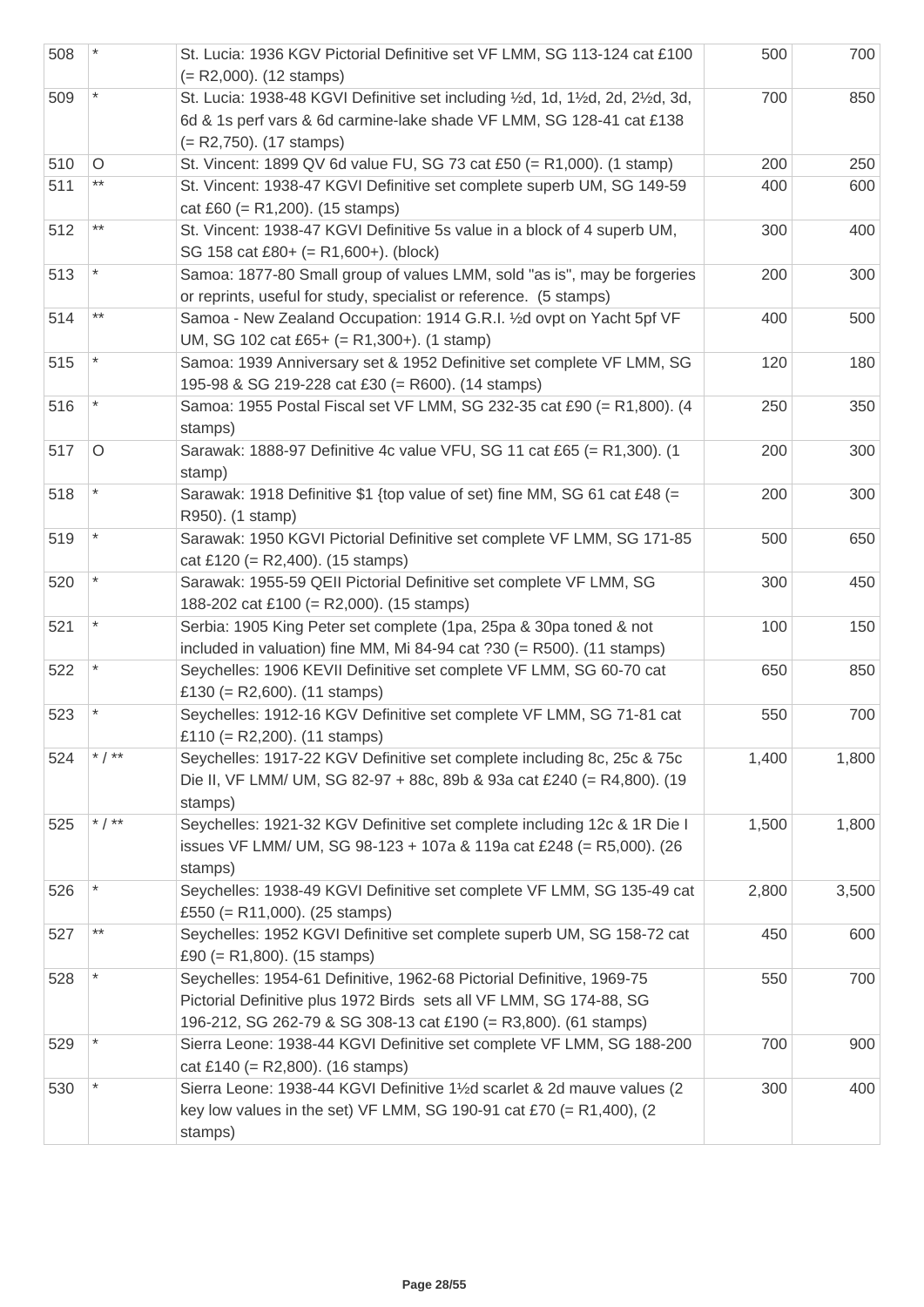| Lot | Condition | Description                                                                                                                                 | Reserve | Estimate |
|-----|-----------|---------------------------------------------------------------------------------------------------------------------------------------------|---------|----------|
| 531 | [X]       | Sierra Leone: 1942-43 Two censored covers both posted ex FREETOWN,                                                                          | 700     | 850      |
|     |           | 1st by air to South Africa franked 3d & 1s with censor h/s; 2nd franked 1d &                                                                |         |          |
|     |           | 2d to UK then re-addressed, with PC.90 ? QQ/18 Examiner label affixed. (2                                                                   |         |          |
|     |           | covers)                                                                                                                                     |         |          |
| 532 | ** $/$ *  | Sierra Leone: 1956-61 QEII Pictorial Definitive VF LMM, 1961                                                                                | 400     | 550      |
|     |           | Independence Definitive VF UM plus 1963 Flowers Definitive VF UM, all                                                                       |         |          |
|     |           | complete, SG 210-22, SG 223-35 & SG 242-55 cat £114 (= R2,300). (39                                                                         |         |          |
|     |           | stamps)                                                                                                                                     |         |          |
| 533 |           | Singapore: 1948-52 KGVI Definitive set complete VF LMM, SG 1-15 cat                                                                         | 800     | 1,000    |
|     |           | £180 (= R3,600). $(15 \text{ stamps})$                                                                                                      |         |          |
| 534 |           | Singapore: 1962-66 Birds, Fish & Flowers Definitive set complete VF LMM,                                                                    | 180     | 250      |
|     |           | SG 63-77 cat £60 (= R1,200). (16 stamps)                                                                                                    |         |          |
| 535 |           | Somaliland Protectorate: 1921 KGV Definitive set complete VF LMM, SG<br>73-85 cat £300 (= R6,000). (13 stamps)                              | 1,500   | 2,000    |
| 536 |           | Somaliland Protectorate: 1938 KGVI Animal & Map Definitive set VF LMM,                                                                      | 750     | 900      |
|     |           | SG 93-104 cat £150 (= R3,000). (12 stamps)                                                                                                  |         |          |
| 537 |           | Somaliland Protectorate: 1942 Definitive plus 1951 the New Currency sets                                                                    | 550     | 700      |
|     |           | complete VF LMM, SG 105-16 & SG 125-35 cat £110 (= R2,200). (23                                                                             |         |          |
|     |           | stamps)                                                                                                                                     |         |          |
| 538 |           | Somaliland Protectorate: 1953-58 QEII Definitive set VF LMM, SG 137-48                                                                      | 360     | 500      |
|     |           | cat £120 (= $R2,400$ ). (12 stamps)                                                                                                         |         |          |
| 539 | ** $/$ *  | South Africa Union: 1913-24 KGV range of blocks all WMK INV ex booklets                                                                     | 600     | 750      |
|     |           | & mostly UM, comprising 1/2d & 1d panes of 6 (without binding margins)                                                                      |         |          |
|     |           | plus 1d (2) & 2d in blocks of 4, SACC cat R3,450+. (5 blocks)                                                                               |         |          |
| 540 |           | South Africa Union: 1926-27 Springbok 1/2d (Pretoria printing) in block of 8,                                                               | 300     | 400      |
|     |           | 3rd stamp with WHITE PATCH under R & MISSING FRACTION BAR                                                                                   |         |          |
|     |           | (stamps 2 & 4), plus vertical strip of 4 (from clearly different printing) with                                                             |         |          |
|     |           | MISSING FRACTION BAR (stamps 2 & 4) VF LMM, SG 6, SACC 29P. (2)                                                                             |         |          |
|     |           | items)                                                                                                                                      |         |          |
| 541 |           | South Africa Union: 1930-44 Roto Unhyphenated 1d Ship (Type I, wmk inv)                                                                     | 300     | 400      |
|     |           | in booklet pane of 6 without binding margin & VIGNETTES SHIFTED                                                                             |         |          |
|     | ** $/$ *  | DOWN, VF LMM, SG 43cw, SACC 43a. (block)                                                                                                    |         |          |
| 542 |           | South Africa Union: 1930-44 Roto Unhyphenated 3d blue & deep blue top                                                                       | 600     | 750      |
|     |           | marginal arrow block of 4 (wmk upr, ex Issue 2) LMM in margin only, SG<br>45c cat £50+ as LMM pairs (= R1,000+), SACC 46b cat R1,200+, both |         |          |
|     |           | valuations excluding premium for this difficult control piece. (block)                                                                      |         |          |
| 543 | $***$     | South Africa Union: 1930-44 Roto Unhyphenated Pictorials - 4d Redrawn                                                                       | 500     | 600      |
|     |           | (purple-brown shade) pair, 2nd stamp with "MONKEY" IN TREE variety                                                                          |         |          |
|     |           | (UHB V3, R2/2) VF UM, SG 46ca cat £50+ as LMM (= R1,000+), SACC                                                                             |         |          |
|     |           | cat R1,800 as UM. (pair)                                                                                                                    |         |          |
| 544 |           | South Africa Union: 1930-44 Roto Unhyphenated Pictorials - 4d Redrawn                                                                       | 250     | 350      |
|     |           | (ochre-brown shade) pair VF LMM, 1st stamp with "NEST" IN TREE variety                                                                      |         |          |
|     |           | (unrecorded & position unknown but apparently a constant flaw). (pair)                                                                      |         |          |
| 545 |           | South Africa Union: 1930-44 Roto Unhyphenated 1s pair (wmk upr) fine                                                                        | 500     | 600      |
|     |           | LMM, SG 48 cat £120 (= R2,400), SACC 49 cat R1,400 & underrated thus.                                                                       |         |          |
|     |           | (pair)                                                                                                                                      |         |          |
| 546 |           | South Africa Union: 1930-44 Roto Unhyphenated 1s pair (wmk upr, SG 48/                                                                      | 1,000   | 1,500    |
|     |           | SACC 49), 2nd stamp with COLLAR ON NECK variety (UHB V12, R20/6)                                                                            |         |          |
|     |           | VF LMM, as scarce as any of the other listed varieties. (pair)                                                                              |         |          |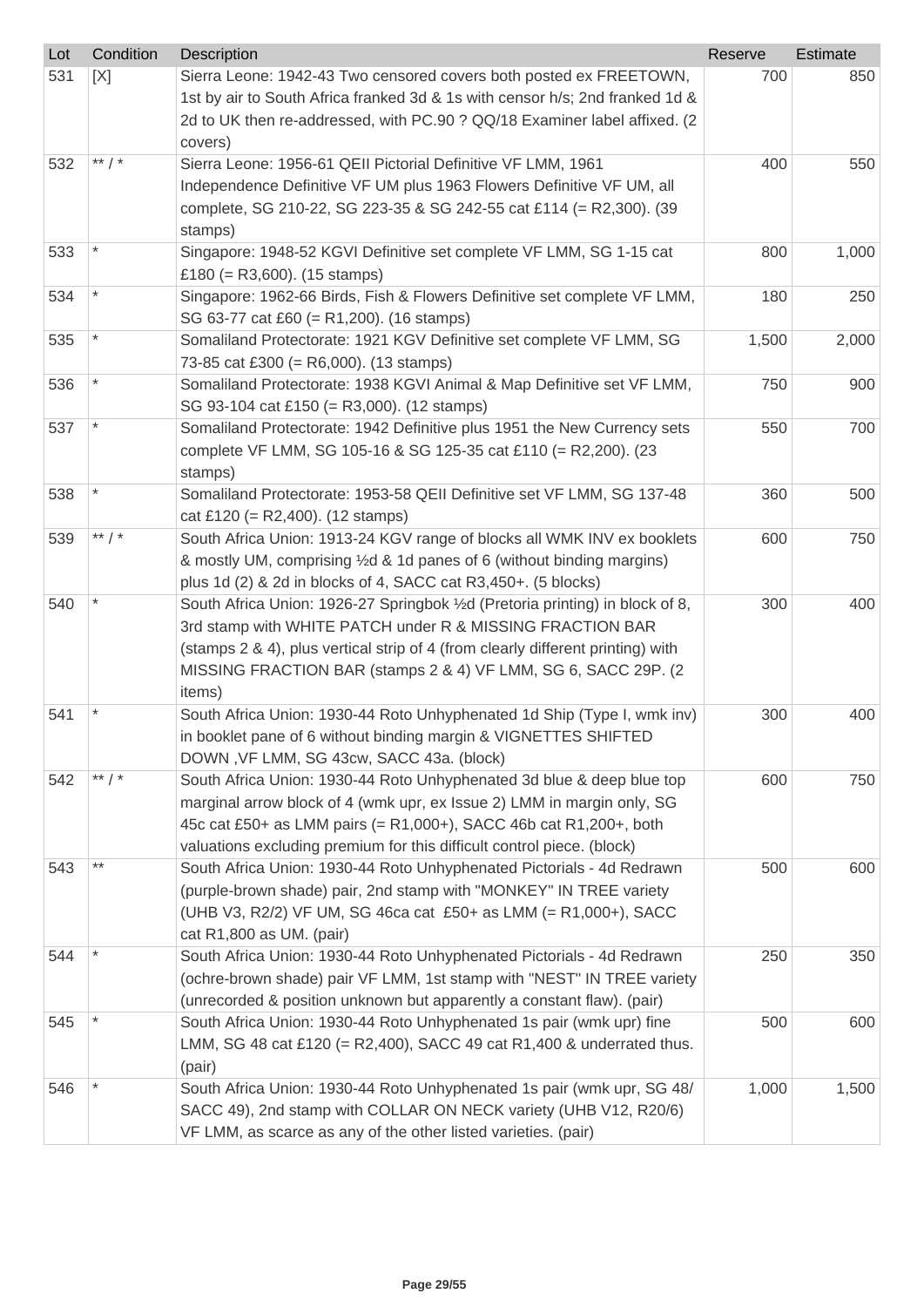| Lot | Condition | Description                                                                                                                                                                                                                                                                                                                                     | Reserve | Estimate |
|-----|-----------|-------------------------------------------------------------------------------------------------------------------------------------------------------------------------------------------------------------------------------------------------------------------------------------------------------------------------------------------------|---------|----------|
| 547 |           | South Africa Union: 1930-44 Roto Unhyphenated 2/6d green & brown pair<br>VF LMM. SG 49 cat £100 (= R2,000), SACC 37 cat 2,000. (pair)                                                                                                                                                                                                           | 500     | 650      |
| 548 | ** $/$ *  | South Africa Union: 1933-48 Hyphenated Unscreened Pictorials - 1/2d grey<br>& green (perf 131/2 x 14, wmk upr) block of ex coil sheets (UHB R14S) with<br>MISSING PERF HOLES in various places (UHB V9), LMM on top pair only,<br>SG 54b cat £80+ (= R1,600+), SACC 55a cat R820+ both valuations<br>excluding premium for the variety. (block) | 500     | 750      |
| 549 |           | South Africa Union: 1933-48 Unscreened Hyphenated Pictorials - 11/2d<br>Mines (shiny gold, wmk upright) pair, 2nd stamp with FLAG ON SMALL<br>CHIMMNEY variety (UHB V6, R20/2) superb UM, SG 57c cat £29+ (=<br>R600+), SACC 57d R800+ but usually seen on inv wmk, far more difficult to<br>find on upright wmk. (block)                       | 300     | 400      |
| 550 | $***$     | South Africa Union: 1933-48 Hyphenated Unscreened Pictorials - 1s pair,<br>2nd stamp with VERTICAL BLUE LINE through 'H' of SOUTH & 'S' of<br>POSTAGE (UHB V1) superb UM, SG 62 cat £55+ (= R1,100+), SACC cat<br>R750+, both valuations excluding premium for variety. (pair)                                                                  | 600     | 750      |
| 551 | O         | South Africa Union: 1935 KGV Silver Jubilee 3d pair VFU, SG 67 cat £60<br>(= R1,200), SACC 66 cat R750. (pair)                                                                                                                                                                                                                                  | 200     | 300      |
| 552 | $***$     | South Africa Union: 1937 KGVI Coronation 1s pair (wmk facing left), 1st<br>stamp with HYPHEN OMITTED variety superb UM, SG 75a cat £80 (=<br>R1,600), SACC 74a cat R1,300 but somewhat under-priced thus. (pair)                                                                                                                                | 400     | 500      |
| 553 | $***$     | South Africa Union: 1937 KGVI Coronation 1s pair (wmk facing right), 1st<br>stamp with HYPHEN OMITTED variety superb UM, SG 75a (but unlisted<br>on both wmks) cat £80 (= R1,600), SACC 74a cat R1,300 but somewhat<br>under-priced thus. (pair)                                                                                                | 400     | 500      |
| 554 | [X]       | South Africa Union: 1933-36 Voortrekker Memorial Fund set in pairs on<br>1938 Trek Centenary cover tied by ALIWAL NORTH/ 13 OCT 38 cds's, to<br>VOORTREKKER MONUMENT/ PRETORIA special arrival b/s, only 682<br>covers were posted here, small tear at top left otherwise fine. (cover)                                                         | 500     | 800      |
| 555 | [X]       | South Africa Union: 1933-36 Voortrekker Memorial Fund set in pairs on<br>1938 Trek Centenary cover tied by BLOEMFONTEIN / 23 X 38 cds's, to<br>VOORTREKKER MONUMENT/ PRETORIA special arrival b/s, only 3100<br>covers were posted here, few foxing spots but still useful. (cover)                                                             | 200     | 300      |
| 556 | [X]       | South Africa Union: 1933-36 Voortrekker Memorial Fund set in pairs on<br>1938 Trek Centenary cover (cachet has been painted in with watercolour)<br>carried on Natal Trek, tied by special VEGKOP / 1 NOV 38 cds's to<br>BLOEDRIVIER MONUMENT special arrival b/s, only 2713 covers were<br>posted here, very attractive. (cover)               | 300     | 400      |
| 557 | [X]       | South Africa Union: 1933-36 Voortrekker Memorial Fund set in pairs on<br>1938 Trek Centenary cover carried on Natal Trek, tied by special<br>DANSKRAAL / 7 XII 38 cds's to BLOEDRIVIER MONUMENT special<br>arrival b/s, only 1385 covers were posted here, scarce & underrated.<br>(cover)                                                      | 450     | 550      |
| 558 | ** $/$ *  | South Africa Union: 1938 Voortrekker Commemoration set in sheet no<br>blocks of 4 UM, 1d is LMM on 1 stamp only, SG 80-81 cat £43+ (= R850+),<br>SACC cat R550+ but underrated thus, scarce control pieces. (2 blocks)                                                                                                                          | 300     | 400      |
| 559 | $***$     | South Africa Union: 1941-48 Medium Gold Mines 11/2d block of 4 in bottle<br>green & buff shade, 2nd stamp (Afrikaans) with GOLD BLOB in<br>HEADGEAR variety (ex Issue 6 UHB V5, R3/4) superb UM, SG 87b cat<br>£45 (= $R900$ ). (block)                                                                                                         | 250     | 350      |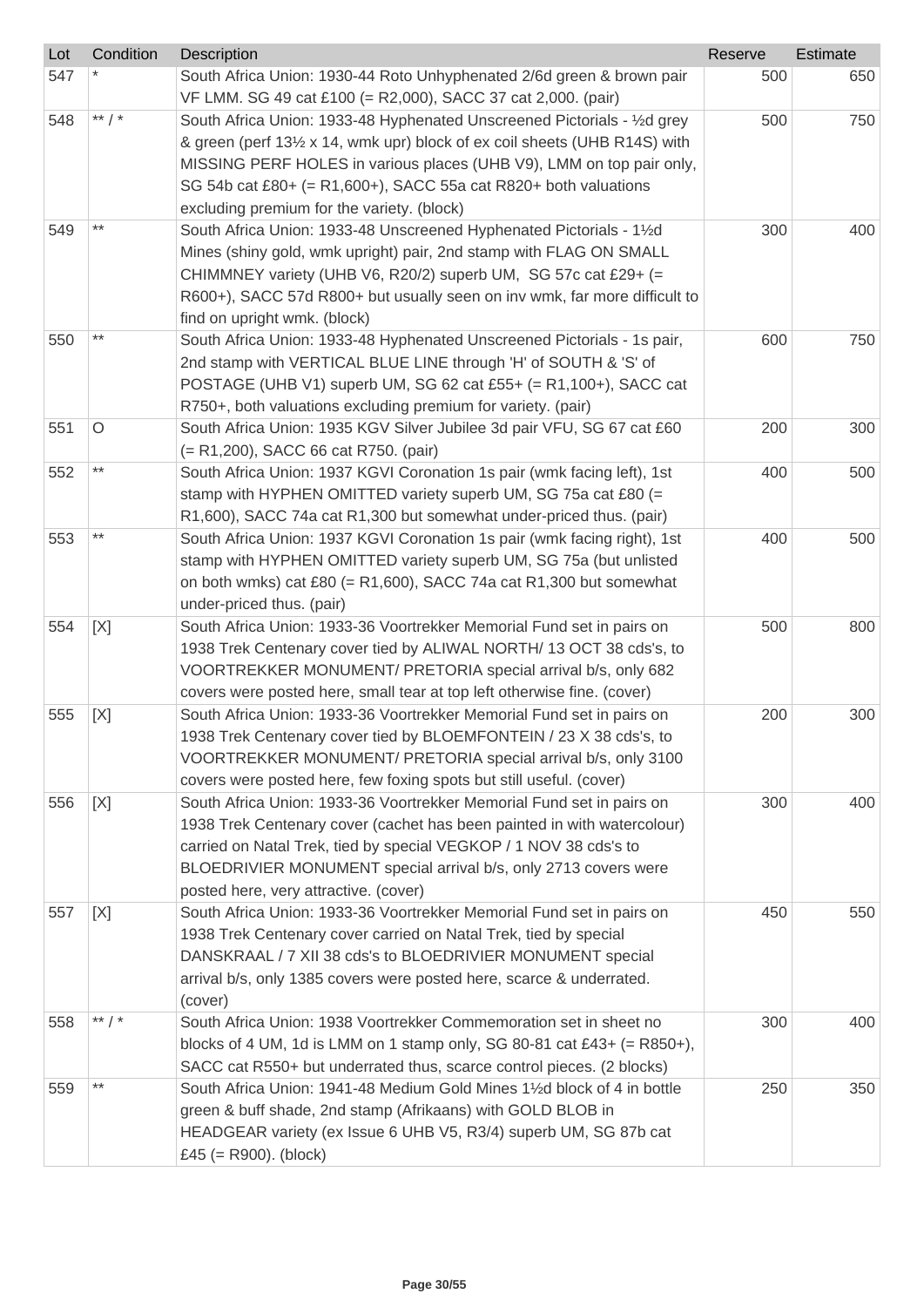| Lot | Condition | <b>Description</b>                                                             | Reserve | <b>Estimate</b> |
|-----|-----------|--------------------------------------------------------------------------------|---------|-----------------|
| 560 |           | South Africa Union: 1941-48 Medium Gold Mines 11/2d block of 4 in              | 250     | 350             |
|     |           | bluish-green & buff shade, 2nd stamp (Afrikaans) with GOLD BLOB in             |         |                 |
|     |           | HEADGEAR variety (ex Issue 6 UHB V5, R3/4) superb UM, SG 87b cat               |         |                 |
|     |           | £45 (= $R900$ ). (block)                                                       |         |                 |
| 561 | $***$     | South Africa Union: 1941-42 Large War Effort set in (excl 1943 1/3d) in        | 700     | 900             |
|     |           | corner blocks of 4 superb UM (few LMM in margins only), SG 88-96 cat           |         |                 |
|     |           | £100 (= R2,000), SACC 87-94 cat R1,900 both valuations excluding               |         |                 |
|     |           | premium for these uncommon positional pieces. (8 blocks)                       |         |                 |
| 562 | O         | South Africa Union: 1941-46 Large War Effort set (incl 1/3d Signaller) in      | 750     | 1,000           |
|     |           | blocks of 4 FU, SG 88-96 cat £220 (= R4,400), SACC 87-94 + 103a cat            |         |                 |
|     |           | R2,500 & rather underrated thus, a scarce group in blocks. (9 blocks)          |         |                 |
| 563 | [X]       | South Africa Union: 1941 (17 SE) ?On Active Service? censored air cover        | 700     | 900             |
|     |           | to Johannesburg (ex-Lt Col Horak (Union Police) correspondence, franked        |         |                 |
|     |           | Large War 3d block of 4 tied by EGYPT POSTAGE PREPAID/ 59 cds's,               |         |                 |
|     |           | eye-catching franking! (cover)                                                 |         |                 |
|     |           |                                                                                |         |                 |
| 564 |           | South Africa union: 1941-46 Large War Effort 3d pair, 2nd stamp with           | 500     | 600             |
|     |           | CIGARETTE FLAW, VF LMM, SG 91a cat £120 (= R2,500), SACC 90a cat               |         |                 |
|     |           | R3,000. (pair)                                                                 |         |                 |
| 565 | $***$     | South Africa Union: 1941-42 Large War Effort 4d pair in orange-brown           | 300     | 400             |
|     |           | shade, 1st stamp with SMUDGE ON FRAME above 'UI' of SUID (UHB V2)              |         |                 |
|     |           | superb UM, SG 92 cat £27+ (= R550+), SACC 91 cat R350+ (both values            |         |                 |
|     |           | as normal pair excluding premium for variety). (pair)                          |         |                 |
| 566 | $\circ$   | South Africa Union: 1942-44 Bantam War Effort set in blocks of 4 or 6 (as      | 280     | 350             |
|     |           | required) VFU, SG 97-104 cat £76 (= R1,500), SACC 95-102 cat R800+ &           |         |                 |
|     |           | very underrated thus, VF multiples. (8 blocks)                                 |         |                 |
| 567 | $***$     | South Africa Union: 1942-44 Bantam War Effort 2d pair in reddish-violet        | 450     | 600             |
|     |           | shade, 1st stamp with APOSTROPHE FLAW (UHB V4) superb UM, SG                   |         |                 |
|     |           | 100c cat £75 (= R1,500), SACC 98d cat R2,000. (pair)                           |         |                 |
| 568 | ** $/$ *  | South Africa Union: 1942-44 Bantam War Effort 2d violet, right marginal        | 500     | 650             |
|     |           | part arrow block of 4 LMM on top normal pair only, 3rd stamp with LINE ON      |         |                 |
|     |           | CAP variety (UHB V6), SG 100d cat £75 (= R1,500), SACC 98e cat                 |         |                 |
|     |           | R2,000. (block)                                                                |         |                 |
| 569 | $***$     | South Africa Union: 1942-44 Bantam War Effort 1s pair superb UM, 2nd           | 600     | 800             |
|     |           | stamp with BURSTING SHELL variety (UHB V5), SG 104a cat £95 (=                 |         |                 |
|     |           | R1,900), SACC 102a cat R2,700. (pair)                                          |         |                 |
| 570 | $***$     | SA Union: 1948 1/2d "Economy" printing ex 1927 Plates, an almost               | 250     | 350             |
|     |           | complete m/sheet comprising all 4 corners (incl SE corner control with 2       |         |                 |
|     |           | cuts in jubilee line) plus top & left arrows all in blocks of 4, also includes |         |                 |
|     |           | right arrow (split) plus bottom part central pair, superb UM, a very           |         |                 |
|     |           | underrated issue especially the arrow pieces that are usually split due to     |         |                 |
|     |           | use of old & brittle paper stock, cat £35+ $(= R700+)$ as pairs. (9 items)     |         |                 |
| 571 | $***$     | South Africa Union: 1949 British Settlers 11/2d x 2 UM blocks (both ex cyl     | 250     | 350             |
|     |           | 29) with both listed varieties - left arrow block of 10, last stamp with       |         |                 |
|     |           | EXTENDED RIGGING FLAW plus SE corner/ cyl block of 10, 3rd stamp               |         |                 |
|     |           | with PENANT FLAW, SG 127a & b cat £32+ (= R650+), SACC 126b & e                |         |                 |
|     |           | cat R950+. (2 blocks)                                                          |         |                 |
| 572 | $***$     | South Africa Union: 1949 UPU set in matched sheet no blocks of 8, 3d           | 200     | 300             |
|     |           | value with WHITE FLAW under 'UNIE' (UHB V6, R6/15) superb UM. (3               |         |                 |
|     |           | blocks)                                                                        |         |                 |
|     |           |                                                                                |         |                 |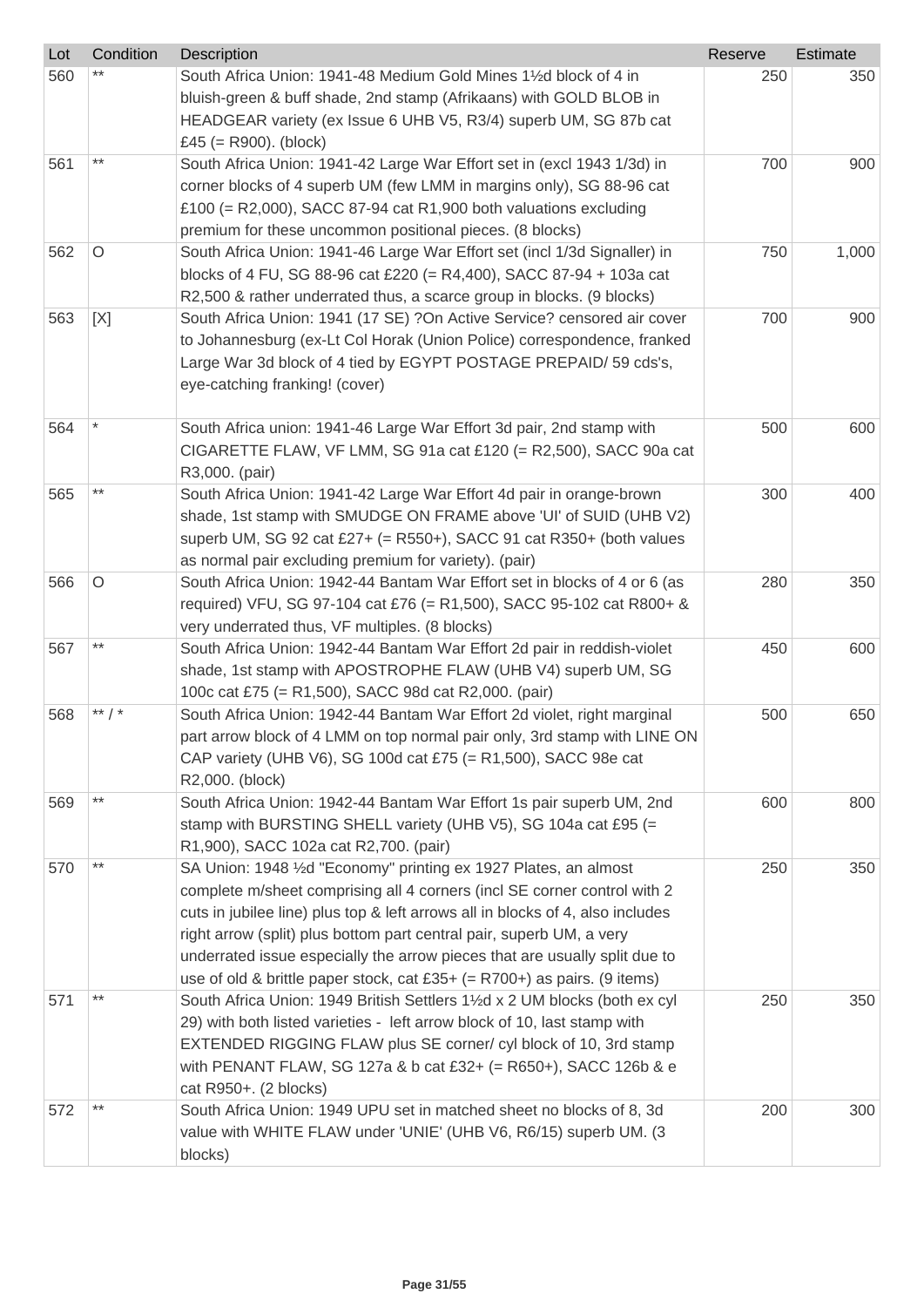| Lot | Condition | Description                                                                                                                                                                                                                                                                                                                                                                                                                                                                          | Reserve | Estimate |
|-----|-----------|--------------------------------------------------------------------------------------------------------------------------------------------------------------------------------------------------------------------------------------------------------------------------------------------------------------------------------------------------------------------------------------------------------------------------------------------------------------------------------------|---------|----------|
| 573 |           | South Africa Union: 1953 QEII Coronation 2d pair, 1st stamp with SCAR<br>ON NECK variety superb UM (LMM on normal stamp only), SG 145a cat<br>£10+ (= R100) but very underrated thus, plus SE corner single UM with<br>PERFS MISPLACED to NE (unusual thus). (2 items)                                                                                                                                                                                                               | 150     | 200      |
| 574 | $***$     | South Africa Union: 1953 QEII Coronation 2d ultramarine shade in a comp<br>sheet of 120 (2 panes of 60 with vertical central gutter, cyl 98) including all<br>listed UHB varieties V1-9 & SG 149b) superb UM but for slight fault at SE<br>corner & folded along gutter, SG 143 cat £60+ (= $R1,200+$ ), SACC cat<br>R240+ but underrated thus, both valuations excluding premium for control<br>pieces, gutters & varieties. (1 item)                                               | 350     | 450      |
| 575 |           | South Africa Union: 1953 QEII Coronation 2d deep violet-blue shade in a<br>comp sheet of 120 (2 panes of 60 with vertical central gutter, cyl 66)<br>including all listed UHB varieties V13 & V10-12 (but excl SG 143b, superb<br>UM but for slight fault in NE & NW corners & partly splitting along gutter<br>perfs, SG 143 cat £60+ (= $R1,200+$ ), SACC cat R240+ but underrated thus,<br>both valuations excluding premium for control pieces, gutters & varieties. (1<br>item) | 300     | 400      |
| 576 | $***$     | South Africa Union: 1953 QEII Coronation 2d ultramarine shade in a comp<br>sheet of 120 (2 panes of 60 with vertical central gutter, cyl 66) including all<br>listed UHB varieties V13 & V10-12 (but excl SG 143b), superb UM with<br>gutters unfolded, SG 143a cat £70+ (= R1,400+), SACC cat R240+ but<br>underrated thus, both valuations excluding premium for control pieces,<br>gutters & varieties. (1 item)                                                                  | 400     | 500      |
| 577 | $***$     | South Africa Union: 1953 Cape Triangular Centenary 4d bottom arrow<br>block of 4, last stamp with BROKEN KNEE variety superb UM, SG 145a<br>cat £10+ (= R200+), SACC 144a cat R250+ but underpriced in our opinion.<br>(block)                                                                                                                                                                                                                                                       | 90      | 120      |
| 578 | $***$     | South Africa Union: 1953 Cape Triangular 4d in SE cylinder block of 6, 4th<br>stamp with BROKEN KNEE variety superb UM, SG 145a cat £10+ (=<br>R200+), SACC 144a cat R250+ but underpriced in our opinion. . (block)                                                                                                                                                                                                                                                                 | 100     | 150      |
| 579 | $***$     | South Africa Union: 1953 4d Cape Triangle Centenary, SE corner/cyl block<br>of 12, 1st stamp in bottom row with BROKEN KNEE variety superb UM, SG<br>145a cat £10+ (= R200), SACC 144a cat R250+ as a pair, but underpriced<br>in our opinion. (block)                                                                                                                                                                                                                               | 150     | 200      |
| 580 | $***$     | South Africa Union: 1954 OFS Centenary set in complete sheets of 120 (2<br>panes of 60 folded along horizontal central gutters) including all listed UHB<br>varieties superb UM, SG 149-50 cat £36+ (R720+), SACC 148-49 cat<br>R480+ excluding premium for varieties, control & arrow blocks & gutter<br>pieces. (2 items)                                                                                                                                                          | 300     | 400      |
| 581 | $***$     | South Africa Union: 11954 OFS Centenary 2d value in a complete sheet of<br>120 (2 panes of 60 folded along horizontal central gutters) from the<br>TRANSPOSITION OF CYLS & CUTTING issue (as listed in the UHB 121<br>Cc) including all listed UHB varieties V1-6 superb UM with minor handling<br>evident, a scarce item that is little-known & seldom seen or offered. (1 item)                                                                                                    | 1,500   | 2,000    |
| 582 | $***$     | South Africa Union: 1954 Animal Definitive set complete (incl 1d coil) UM,<br>cat £32 (= R640), SACC 150-63 cat R460. (14 stamps)                                                                                                                                                                                                                                                                                                                                                    | 150     | 200      |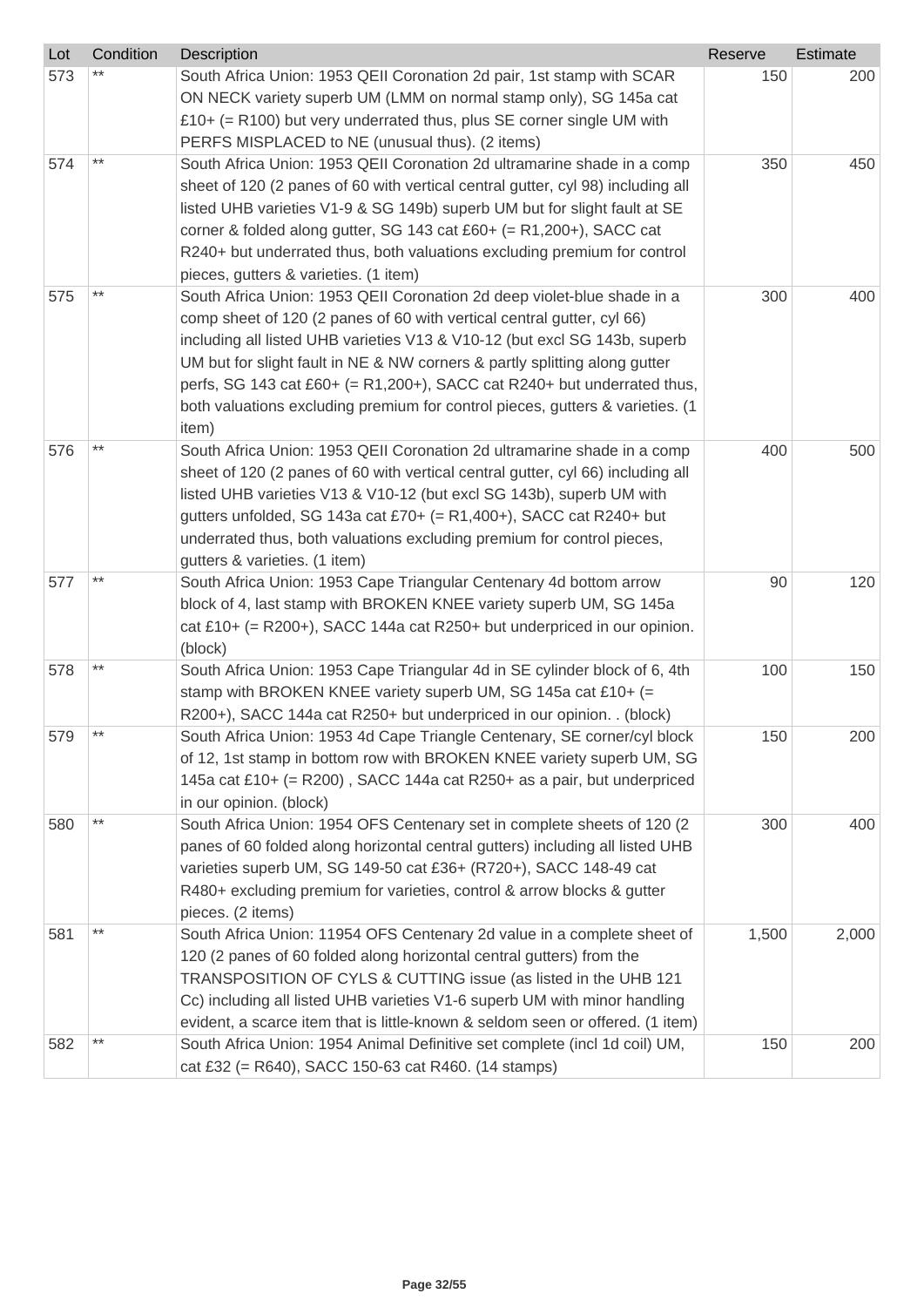| 583 | $***$    | South Africa Union - Postage Dues: 1922-26 6d value OFFSET of value<br>(UHB D16, V15, rated 2.5 x normal) superb UM, SG D16 cat £10++ as<br>LMM $(= R200++)$ , SACC 16 cat R300+, both valuations as normal stamp,<br>excluding premium for variety. (1 stamp)                                                               | 300 | 400 |
|-----|----------|------------------------------------------------------------------------------------------------------------------------------------------------------------------------------------------------------------------------------------------------------------------------------------------------------------------------------|-----|-----|
| 584 | $***$    | South Africa Union - Postage Dues: 1932-42 6d green & bright orange,<br>bottom marginal block of 4 VF UM, SG D29a cat £64+ as LMM (=<br>R1,350+), SACC 28a cat R1,800. (block)                                                                                                                                               | 350 | 450 |
| 585 | * $/$ ** | South Africa Union - Postage Dues: 1932-42 6d green & bright orange, SW<br>corner block of 4 LMM on top pair only, SG D29a cat £64+ $(= R1,350+)$ ,<br>SACC 28a cat R1,500. (block)                                                                                                                                          | 250 | 350 |
| 586 | $***$    | South Africa Union - Postage Dues: 1943-44 Bantam set comp including<br>shade of 2d superb UM, SG D30-33 cat £90+ (= R1,800+), SACC 29-32<br>cat R2,000+. (5 units)                                                                                                                                                          | 500 | 650 |
| 587 | $***$    | South Africa Union - Postage Dues: 1948-49 3d top marginal block of 4<br>superb UM, SG D37 cat £60 (= R1,200), SACC 36 cat R1,200. (block of 4)                                                                                                                                                                              | 200 | 300 |
| 588 |          | South Africa Union - Officials: 1935-49 Hyphenated 2d blue & violet pair VF<br>LMM, SG O23 cat £150 (= R3,200), SACC 28 cat R3,000. (pair)                                                                                                                                                                                   | 600 | 800 |
| 589 | $***$    | South Africa Union - Officials: 1949 1½d Medium Mines pair (overprint<br>reading up) superb UM, SG O34 cat £65 (= $R1,300$ ), SACC 39 cat $R1,600$ .<br>(pair)                                                                                                                                                               | 300 | 400 |
| 590 | O        | South Africa Union - Officials: 1949-50 1½d pair overprint reading upwards<br>with OFFICIAL at left VFU, SG O34 cat £85 (= $R1,700$ ), SACC 39 cat<br>R1,600. (pair)                                                                                                                                                         | 400 | 600 |
| 591 | $***$    | South Africa Union - Officials: 1950-54 2/6d cyl 6919/17 block of 4<br>LMM/UM, SG O48 cat £17+ (= R350+), SACC 47 cat R300+, both<br>valuations as 2 pairs only, cyl blocks are scarce. (block)                                                                                                                              | 250 | 350 |
| 592 |          | South Africa Union - Officials: 1950-54 Stereo ovpt 10s blue & charcoal pair<br>VF LMM, SG O49 cat £80 (= R1,600), SACC 48 cat R1,600. (pair)                                                                                                                                                                                | 350 | 450 |
| 593 | [X]      | South Africa Union - Revenues: 1952 (14 X) Incoming cover from United<br>Kingdom bearing KGVI 11/2d Defin with SA 1947-54 Customs 1/2d single<br>(Barefoot 50) affixed below (contrary to regulations) & tied by DURBAN cds<br>on arrival & most unusual thus, minor handling evident does not detract.<br>(cover)           | 200 | 300 |
| 594 | $***$    | South Africa Republic: 1961-74 Definitives range of 41 cyl blocks of 4<br>including 50c & R1 A & B blocks ex final set mostly UM (only 4 minor items<br>are LMM), SACC cat R1,750. (stock cards)                                                                                                                             | 400 | 600 |
| 595 | P/P      | South Africa Republic: 1961-63 Official Presentation Folder containing<br>1961-63 RSA & SWA First Definitive sets superb UM & signed by the<br>Postmaster General, in superb condition, very limited edition for<br>presentation to delegates at a UPU or ITU Conference, stamps alone cat<br>$\pm$ £75 (= R1,500). (folder) | 400 | 500 |
| 596 |          | South Africa Republic: 1964 Rugby 121/2c value in a SW corner block of 4<br>(ex B pane) with 2 varieties: (i) BLACK FLAW behind player's head (R20/1,<br>RHB V6); (ii) WEAK ENTRY of bottom frames (R20/1-2 & most unusual<br>thus) superb UM. (block)                                                                       | 250 | 350 |
| 597 | $* *$    | South Africa Republic: 1974 2nd Defins with varieties - (i) 5c left marginal<br>strip of 3, top stamp with MISSING SHADING ON WING; (ii) 7c pair both<br>stamps with BULLET HOLE FLAWS; (iii) 10c in right arrow block of 8, 1st<br>stamp with SPEARED FISH flaw, all VF UM. (3 items)                                       | 250 | 350 |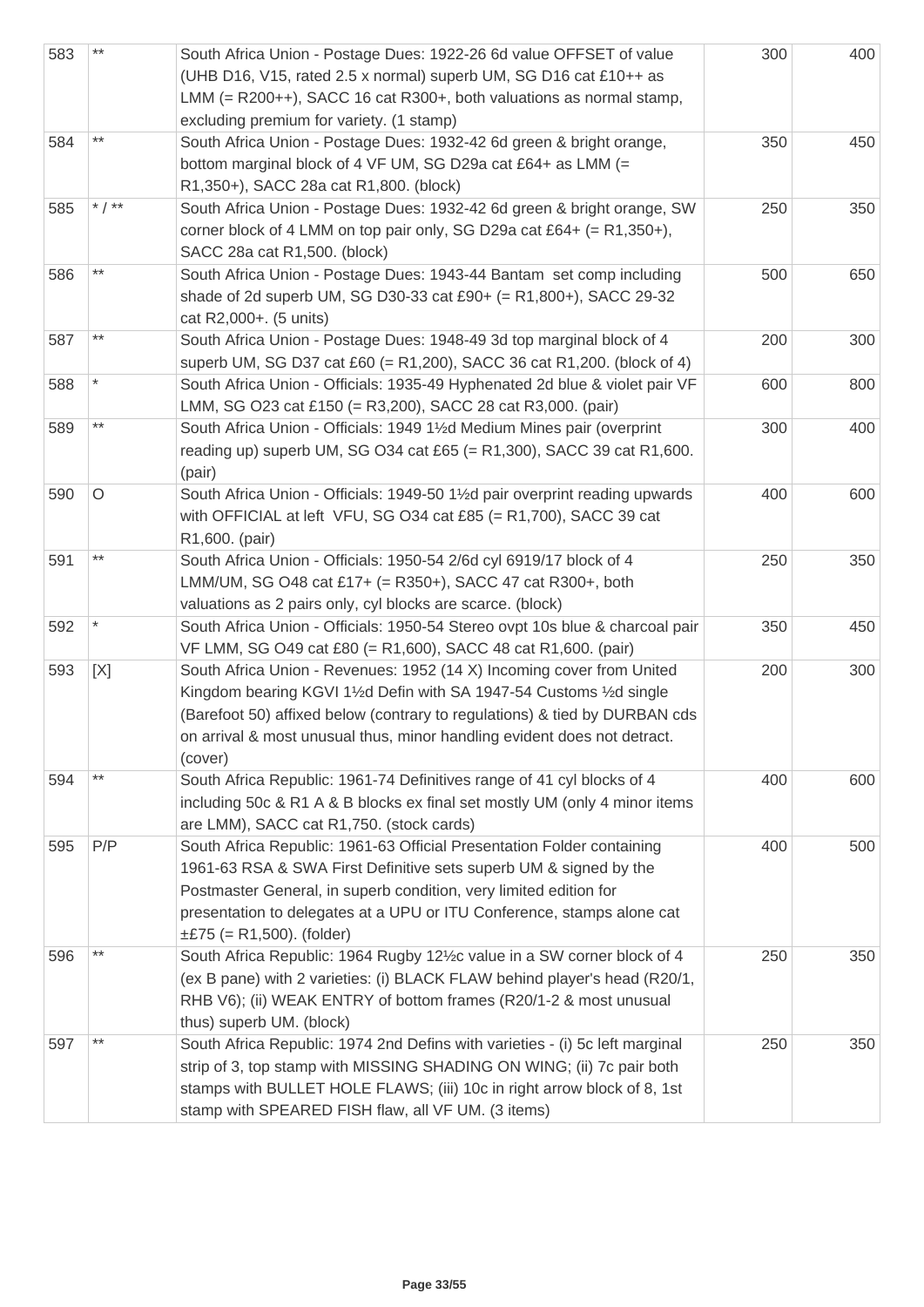| Lot | Condition | Description                                                                                                                                                                                                                                                        | Reserve | <b>Estimate</b> |
|-----|-----------|--------------------------------------------------------------------------------------------------------------------------------------------------------------------------------------------------------------------------------------------------------------------|---------|-----------------|
| 598 |           | South Africa Republic: 1974-76 Definitive 2c Erica (original printing) in a<br>complete cyl/ proving strip of 20 with NO DATE or SHEET NOS, neatly                                                                                                                 | 400     | 600             |
|     |           | folded across arrow for display, superb UM, rated RARE in SACC & was<br>last priced at R850 in 2008-09 edition. (1 item)                                                                                                                                           |         |                 |
| 599 | $***$     | South Africa Republic: 1974-76 Definitive 4c cyl 660-663 A '2' printing with                                                                                                                                                                                       | 700     | 1,000           |
|     |           | DATE ERROR 02.12.75 superb UM, rated VERY RARE in SACC & HAS<br>NEVER BEEN PRICED. (block)                                                                                                                                                                         |         |                 |
| 600 | $***$     | South Africa Republic: 1982-87 Building Definitive set complete including<br>coil stamps & all later printings & shades superb UM, SG 511-31 cat £30 (=<br>R600), SACC 515-624 cat R180. (49 stamps)                                                               | 100     | 150             |
| 601 | $***$     | South Africa Republic: 1982 Buildings Definitive 4c (recess) in left marginal<br>block of 20 with variety - row with MISSING '28' accounting number in left<br>margin; superb UM. (block)                                                                          | 150     | 200             |
| 602 | P/P       | South Africa Republic: 2008 Mandela's 90th Birthday m/sheets on official<br>FDC 7.130 & signed by him, in superb condition with certificate & housed in<br>neat folder, very limited edition. (folder)                                                             | 4,500   | 6,000           |
| 603 | $***$     | South Africa Republic - Postage Dues: 1971 2c & 4c (perf 14) set complete<br>on Harrison paper, 2c with both languages on top, 4c issued with English<br>only, superb UM, SG D71-74 cat £85 (= R1,850), SACC 57aH & 58aH cat<br>R1,600, a scarce group. (3 stamps) | 400     | 500             |
| 604 | $***$     | South West Africa - German: 1906-19 Kaizer Wilhelm Yacht (Lozenges<br>watermark) 5Pf block of 6 & 10Pf pair from booklet (top stamps imperf) VF<br>UM, Mi 25-26 cat ?26 (= R440), SACC 27-28 cat R650, all valuations as<br>singles. (block & pair)                | 200     | 300             |
| 605 |           | South West Africa: 1923 (Ovpt Type Ia - Litho) KGV 2/6d left gutter<br>marginal pair VF LMM, SG 9b cat £150 (= R3,000), SACC 9L cat R3,500.<br>(pair)                                                                                                              | 750     | 1,000           |
| 606 |           | South West Africa: 1923-26 (Ovpt Type III - bold) 1/3d pair LMM with OVPT<br>MISPLACED DOWN, SG 23 cat £28+ (= R560+), SACC 22 cat R600+ both<br>valuations as normal pair. (pair)                                                                                 | 180     | 250             |
| 607 | $***$     | South West Africa: 1923-26 (Ovpt Type III - bold) KGV 2/6d left marginal<br>pair superb UM. SG 24 cat £50+ as LMM (= R2,000+), SACC 23 cat<br>R3,000 as UM. (pair)                                                                                                 | 600     | 800             |
| 608 |           | South West Africa: 1923-26 (Ovpt Type III - bold) KGV 5s pair VF LMM, SG<br>25 cat £75 (= R1,500), SACC 24 R3,500 but apparently overvalued thus. (2<br>pairs)                                                                                                     | 450     | 700             |
| 609 |           | South West Africa: 1924 KGV (Ovpt Type IV) 2/6d pair VF LMM, SG 28 cat<br>£90 (= R1,800), SACC 38 cat R2,500. (pair)                                                                                                                                               | 500     | 750             |
| 610 | $***$     | South West Africa: 1924-26 (Ovpt Type VI - 'South West' 16mm long) KGV<br>3d pair with variety - OVERPRINT SHIFTED TO BOTTOM superb UM, SG<br>32v, SACC 44e R3,000. (pair)                                                                                         | 700     | 900             |
| 611 | $***$     | South West Africa: 1924-26 (Ovpt Type VIa - 'South West' 161/2 mm long)<br>KGV 1s gutter block of 8 VF UM, light gum crease on 2nd vertical pair does<br>not detract from this exceptional piece, SG 35v, SACC 58 R45,000. (block)                                 | 7,000   | 10,000          |
| 612 |           | South West Africa: 1924-26 (Ovpt Type VI - 'South West' 16mm long) 5s<br>pair VF LMM, SG 38 cat £60 (= R1,200), SACC 49 cat R2,300. (pair)                                                                                                                         | 350     | 500             |
| 613 |           | South West Africa: 1924-26 (Ovpt Type VIa - 'South West' 161/2mm long)<br>10s pair VF LMM, SG 39 cat £95 (= R1,900), SACC 62 cat R4,500. (pair)                                                                                                                    | 750     | 1,000           |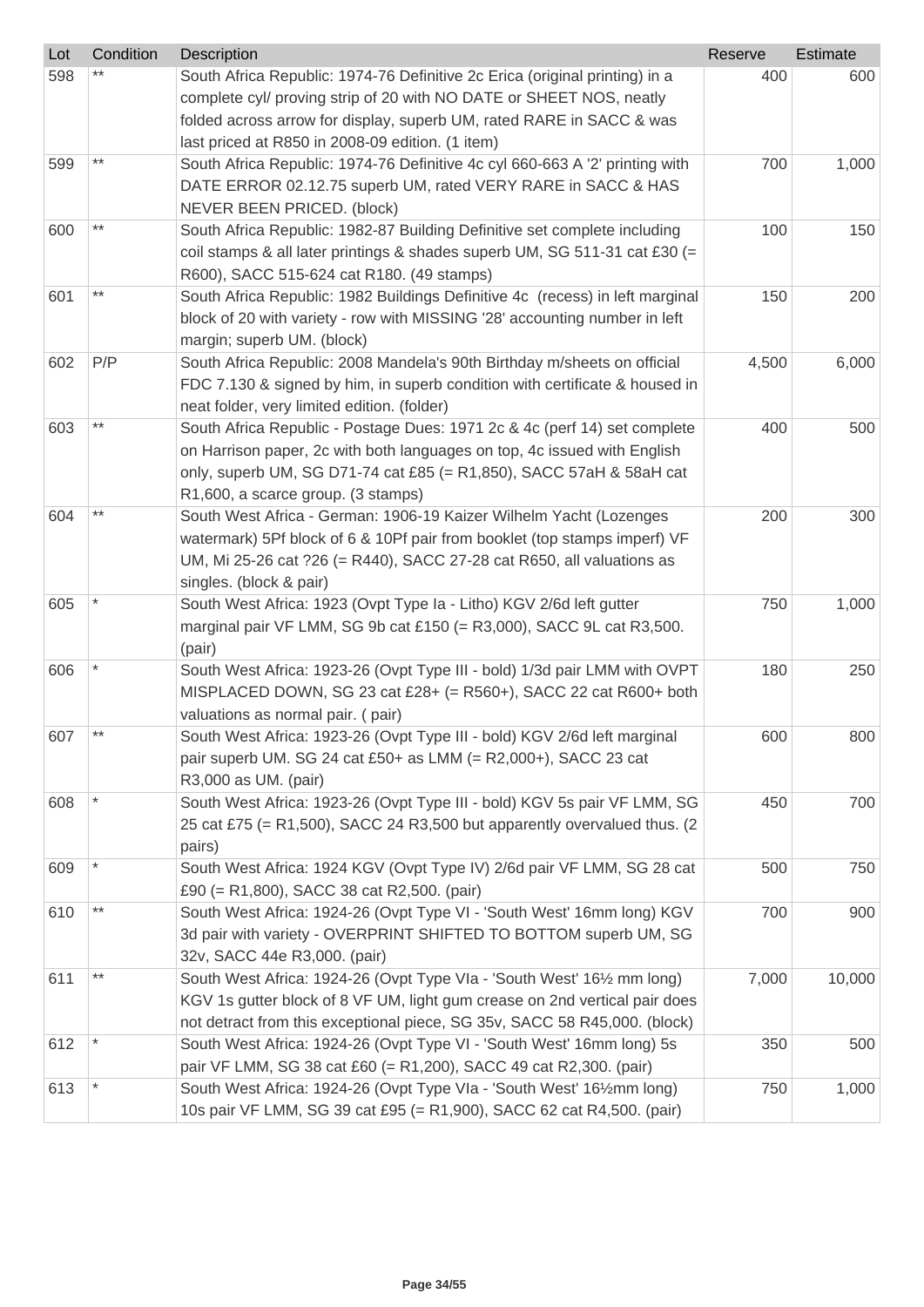| Lot | Condition  | Description                                                                 | Reserve | Estimate |
|-----|------------|-----------------------------------------------------------------------------|---------|----------|
| 614 | Ppc        | SWA 1926 (14. 9) Photographic post card (view - loading passengers,         | 150     | 200      |
|     |            | published by Ottmar Spaeth, Windhoek), 2d King's Head single tied by        |         |          |
|     |            | KOLMANNSKOP cds (Putzel B3) to Germany, fine & attractive. (postcard)       |         |          |
| 615 | * $/$ **   | South West Africa: 1927 London Pictorials 2d, 3d & 1s values in blocks of   | 350     | 500      |
|     |            | 4, top pairs LMM, bottom pairs UM, SG 49-51 cat £57+ (= R1,100+), SACC      |         |          |
|     |            | 75-77 cat R1,860. (3 blocks)                                                |         |          |
| 616 | * $/$ **   | South West Africa: 1927-30 London Pictorials 2d & 3d values in blocks of    | 200     | 250      |
|     |            | 4, top pairs LMM, bottom pairs UM, SG 60-61 cat £28+ (= R550+), SACC        |         |          |
|     |            | 83-84 cat R1,050. (2 blocks)                                                |         |          |
| 617 |            | South West Africa: 1931 3d Airmail pair VF LMM, SG 86 cat £29 (= R580),     | 150     | 180      |
|     |            | SACC 101 cat R450. (pair)                                                   |         |          |
| 618 |            | South West Africa: 1935 KGV Silver Jubilee 1d, 3d & 6d values in blocks of  | 250     | 350      |
|     |            | 4 VF LMM, SG 88, 90-91 cat £46 (= R920), SACC 115,117-118 cat               |         |          |
|     |            | R1,368. (3 blocks)                                                          |         |          |
| 619 | $***$      | South West Africa: 1941-42 Large War Effort 11/2d in block of 8 with        | 150     | 250      |
|     |            | constant unlisted variety - R1/3 showing SCREENING FLAW at top VF UM,       |         |          |
|     |            | SG 116 cat £11 (= R220) as normal pairs, SACC 143. (block of 8)             |         |          |
| 620 | [X]        | South West Africa: 1948 (1 XI) Unfranked advertising cover from CARE        | 200     | 300      |
|     |            | (h/s at left) posted from LUDERITZ S.W.A./ HEALTH RESORT cds to             |         |          |
|     |            | WINDHOEK/ 5 XI 48 arrival b/s, boxed 'T.' tax h/s at top with 1931 1d       |         |          |
|     |            | Postage Due (SG 48/ SACC 47) tied on same day by different WINDHOEK         |         |          |
|     |            | cds (rated from £25+ on cover, i.e. R500+), minor handling does not         |         |          |
|     |            | detract. (cover)                                                            |         |          |
| 621 | $***$      | South West Africa: 1949 UPU 3d pair, 1st stamp with LAKE FLAW superb        | 400     | 500      |
|     |            | UM, SG 140b cat £65 (= R1,300), SACC 168b cat R2,000. (pair)                |         |          |
| 622 | <b>FDC</b> | South West Africa: 1954 Definitive set to 1s valueon registered illustrated | 150     | 200      |
|     |            | FDC with USAKOS cds's, also with pair of South Africa 1954 Christmas        |         |          |
|     |            | stamps sealing envelope flap. (cover)                                       |         |          |
| 623 | $\circ$    | South West Africa: 1954 Definitive 6d value with WMK REVERSED, VFU,         | 250     | 350      |
|     | $***$      | SG 159w cat £40 (= R800), SACC 187a cat R1,200. (1 stamp)                   |         |          |
| 624 |            | South West Africa: 1961-63 Decimal Definitive set (Arms wmk) superb UM,     | 200     | 300      |
|     |            | SG 171-85 cat £48 (= R1,000), SACC 199-213 cat R695. (15 stamps)            |         |          |
| 625 | O          | South West Africa: 1968-72 Definitive (wmk RSA téte-béche, Swiss paper)     | 100     | 150      |
|     |            | 10c Diamonds single ex coils FU, unlisted by SG, SACC 208ca cat R350.       |         |          |
|     |            | $(1$ stamp)                                                                 |         |          |
| 626 | <b>FDC</b> | South West Africa: 1970-72 Official FDC's nos 1-4, 1970 Water & Biblia,     | 150     | 200      |
|     | $***$      | 1971 RSA 10, plus 1972 SPCA, cat R690. (4 covers)                           |         |          |
| 627 |            | South West Africa: 1980 Animals Definitive set (original printing) complete | 9,000   | 12,000   |
|     |            | in PROOF GUTTER PAIRS superb UM, previously cat R17,000 in the              |         |          |
|     |            | SACC 2008-09 edition, ex Namibian archival material sold via Sotheby's      |         |          |
|     | $***$      | auction of 24/10/2001, only 15 sets exist, RARE thus. (17 pairs)            |         |          |
| 628 |            | South West Africa: 1980 Animals Definitive 1c Black Backed Jackal in        | 6,000   | 9,000    |
|     |            | bottom marginal strip of 5 IMPERF AT RIGHT SIDE superb UM, SG 349v,         |         |          |
|     | $***$      | SACC 358b cat R16,000, only 5 strips exist & this piece is UNIQUE. (strip)  |         |          |
| 629 |            | South West Africa: 1980 Animals Definitive 5c Gemsbok in top marginal       | 6,000   | 9,000    |
|     |            | strip of 5, 1st stamp IMPERF ON 3 SIDES superb UM, SG 353v, SACC            |         |          |
|     |            | 362b cat R16,000, only 1 sheet (5 strips) exists & this piece is UNIQUE.    |         |          |
|     |            | (strip)                                                                     |         |          |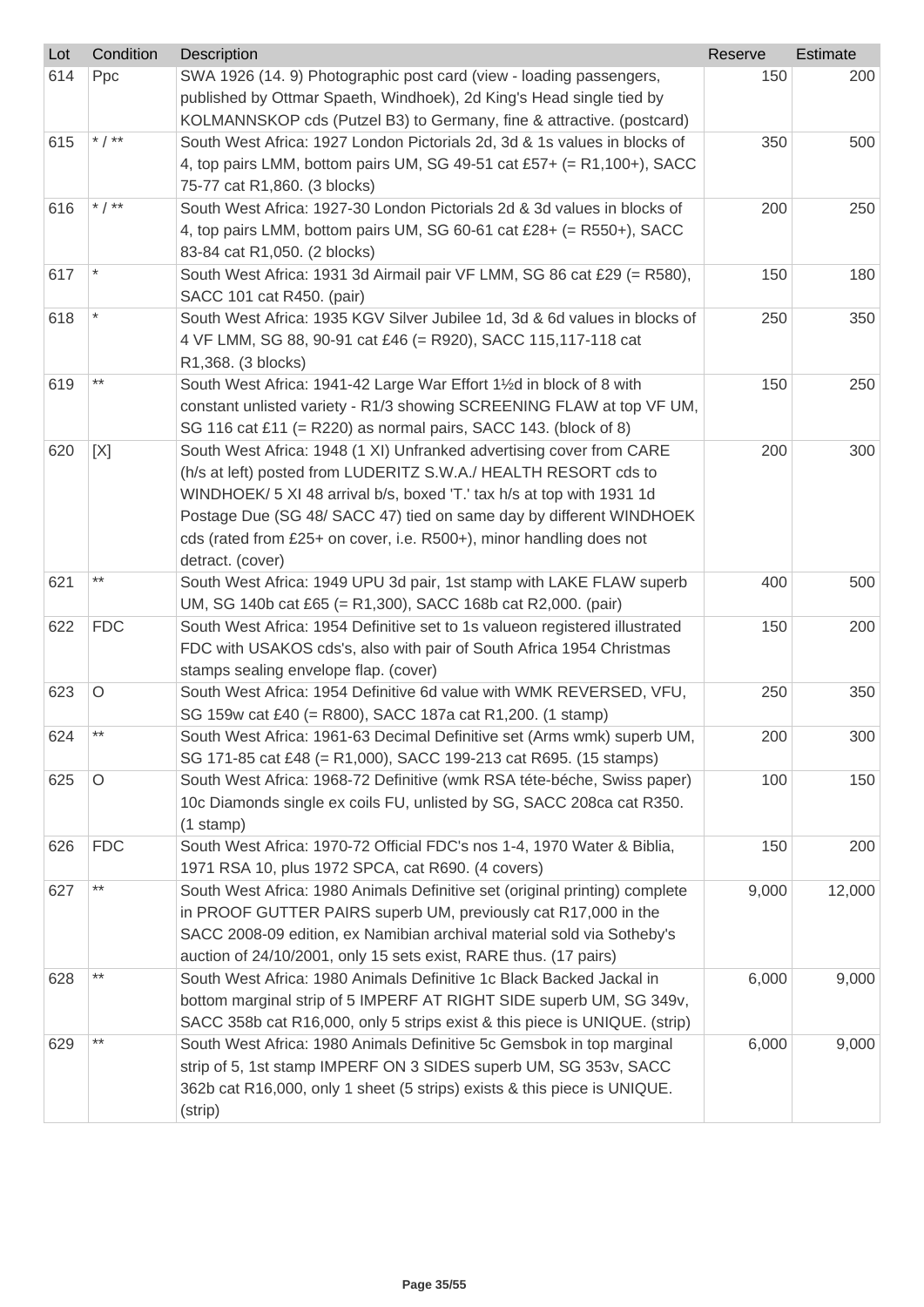| Lot | Condition | <b>Description</b>                                                                   | Reserve | <b>Estimate</b> |
|-----|-----------|--------------------------------------------------------------------------------------|---------|-----------------|
| 630 |           | South West Africa: 1980-89 Animals Definitive coils 1c, 2c & 5c (original            | 7,500   | 10,000          |
|     |           | printings) PROOFS in top marginal blocks of 6, IMPERF HORIZONTALLY                   |         |                 |
|     |           | between pairs superb UM, previously cat R9,000 in the SACC 2008-09                   |         |                 |
|     |           | edition, ex Namibian archival material sold via Sotheby's auction of                 |         |                 |
|     |           | 24/10/2001, only 60 sets in pairs exist, must be RARE in multiples. (3               |         |                 |
|     | $***$     | blocks)                                                                              |         |                 |
| 631 |           | South West Africa: 1980-89 Animals Definitive coils 1c, 2c & 5c (1st                 | 7,500   | 10,000          |
|     |           | reprints) PROOFS in top marginal blocks of 6, IMPERF HORIZONTALLY                    |         |                 |
|     |           | between pairs superb UM, previously cat R9,000 in the SACC 2008-09                   |         |                 |
|     |           | edition, ex Namibia archival material sold via Sotheby's auction of                  |         |                 |
|     |           | 24/10/2001, only 60 sets in pairs exist, must be RARE in multiples. (3               |         |                 |
| 632 | $***$     | blocks)<br>South West Africa: 1980-89 Animals Definitive 14c African Lynx additional | 1,000   | 1,500           |
|     |           | value, SW corner single with BLACK OMITTED (missing inscription & no in              |         |                 |
|     |           | margin), SG 358v, SACC 472a cat R2,500, with normal for display, a VERY              |         |                 |
|     |           | SCARCE item & appears to be underrated thus. (2 stamps)                              |         |                 |
| 633 |           | South West Africa - Postage Dues: 1927 (ovpt 'Suidwes') 11/2d & 2d pairs             | 200     | 300             |
|     |           | VFU, SG D34-35 cat £37 (= R750), SACC D34-35 cat R500 but very                       |         |                 |
|     |           | underrated thus. (2 pairs)                                                           |         |                 |
| 634 | O         | South West Africa - Postage Dues: 1928-29 S.W.A. ovpt set complete                   | 500     | 600             |
|     |           | VFU, SG D40-46 cat £113 (= R2,300), SACC 39-45 cat R1,500 but                        |         |                 |
|     |           | undervalued thus. (7 stamps)                                                         |         |                 |
| 635 | O         | South West Africa - Officials: 1931 1d pair VFU, SG 014 cat £19 (= R380),            | 100     | 150             |
|     |           | SACC 14 cat R230 but underrated thus. (pair)                                         |         |                 |
| 636 | $***$     | South West Africa - Officials: 1938 1½d Mail Train in top marginal block of          | 250     | 300             |
|     |           | 4 superb UM, SG O17 cat £64 (= R1,280), SACC 17 cat R1,200. (block)                  |         |                 |
| 637 | $***$     | South West Africa - Officials: 1938 1½d Mail Train in block of 12 (6 pairs)          | 650     | 800             |
|     |           | superb UM, SG O17 cat £190 (= R3,800), SACC 17 cat R3,600. (block)                   |         |                 |
| 638 | $***$     | South West Africa - Officials: 1945-50 11/2d Mail Train with dark red                | 350     | 450             |
|     |           | overprint (valued at 25% more than the 1st printing in red, see SACC                 |         |                 |
|     |           | footnote, or Murray Payne KGVI cat), in a top marginal block of 4 superb             |         |                 |
|     |           | UM. SG O20 cat £70+ (= R1,400+), SACC 20v R1,375. (block)                            |         |                 |
| 639 |           | Southern Rhodesia: 1924-29 KGV Admiral set VF LMM, SG 1-14 cat £225                  | 1,200   | 1,800           |
|     |           | $(= R4,500)$ . (14 stamps)                                                           |         |                 |
| 640 | $\circ$   | Southern Rhodesia: 1924-29 KGV Admirals 8d & 10d values G/FU, both                   | 400     | 500             |
|     |           | key values in the set, SG 8-9 cat £105 (R2,000+). (2 stamps)                         |         |                 |
| 641 |           | Southern Rhodesia 1931-37 KGV Field Marshall set complete (including                 | 1,100   | 1,500           |
|     |           | 1½d both perfs), VF LMM, SG 15-27 + 16c cat £225 (= R4,500). (16                     |         |                 |
| 642 | $\circ$   | stamps)<br>Southern Rhodesia: 1931-37 KGV Field Marshalls - 4d (perf 14) VFU, SG     | 350     | 450             |
|     |           | 19b cat 70 (= R1,400). (1 stamp)                                                     |         |                 |
| 643 | $***$     | Southern Rhodesia: 1935-41 KGV/ KGVI 2d Victoria Falls (comb perf 14) in             | 400     | 600             |
|     |           | a left positional block of 12 superb UM, stamp no 6 with GREEN SMUDGE                |         |                 |
|     |           | on 'S' of RHODESIA, SG 35b cat £33+ (= R700+) as normal LMM stamps,                  |         |                 |
|     |           | this flaw is probably unique. (block)                                                |         |                 |
| 644 | $***$     | Southern Rhodesia: 1937 KGVI Coronation set in blocks of 6 UM, SG                    | 150     | 200             |
|     |           | 36-39 cat £33 (= R650+), SACC 38-41 cat R675. (4 blocks)                             |         |                 |
| 645 |           | Southern Rhodesia: 1937 KGVI Definitive set complete VF LMM, SG 40-52                | 400     | 550             |
|     |           | cat £85 (= R1,700). (13 stamps)                                                      |         |                 |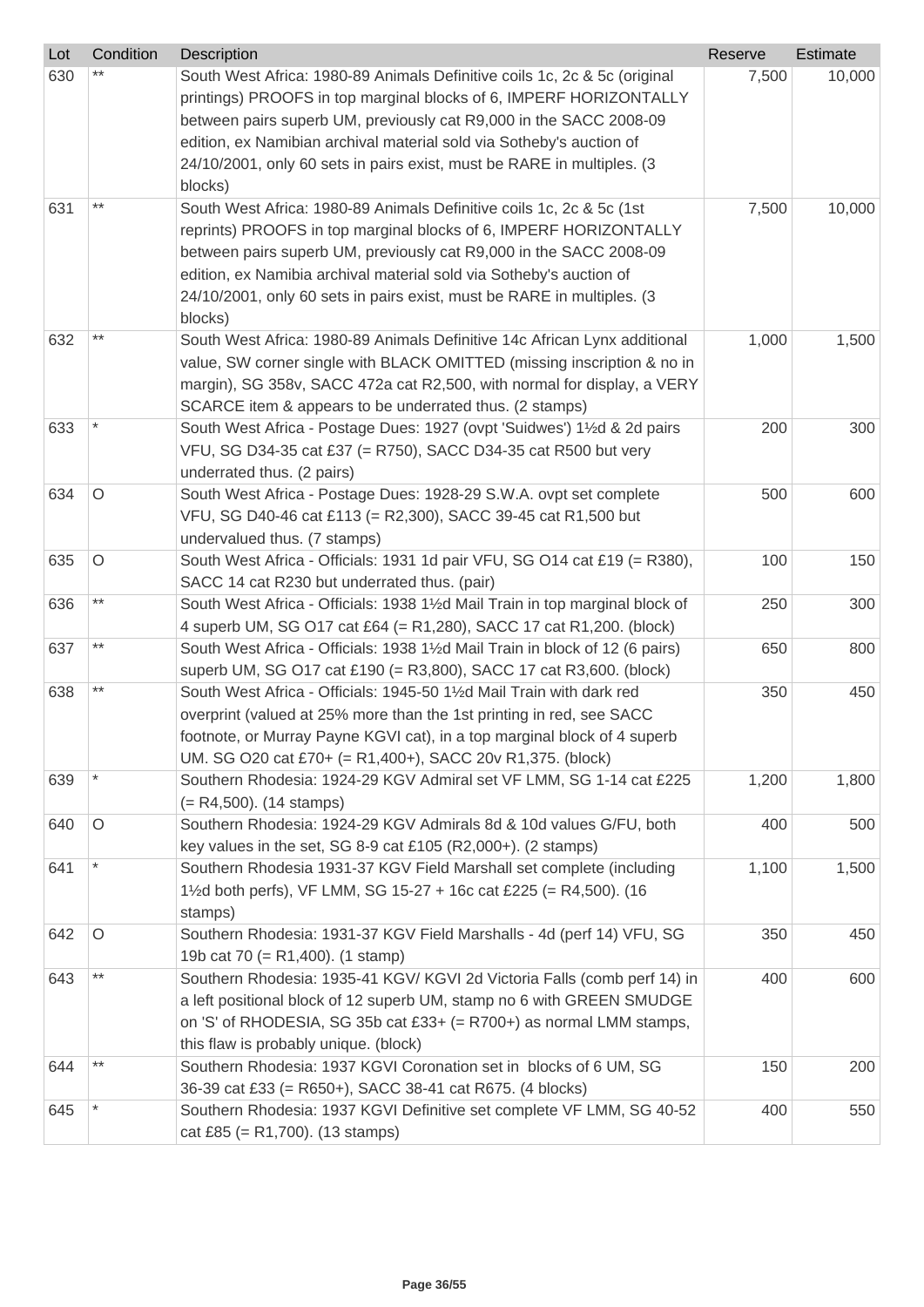| Lot | Condition | Description                                                                                                                                                                                                                                                                                                                                                                    | Reserve | Estimate |
|-----|-----------|--------------------------------------------------------------------------------------------------------------------------------------------------------------------------------------------------------------------------------------------------------------------------------------------------------------------------------------------------------------------------------|---------|----------|
| 646 | [X]       | Southern Rhodesia: 1937-52 KGVI 4d Registered Envelopes x 6 (size G)<br>all sent from WANKIE during 1954, plus another headed FEDERATION OF<br>RHODESIA AND NYASALAND but with S. Rhodesia 1964 1/3d Aloe, ex<br>SINOIA in 1965, all sent to a shoe company in SA, opened on 3 sides on<br>receipt & with staple/pin holes from order dept, an interesting group. (7<br>items) | 300     | 450      |
| 647 | Proof     | Southern Rhodesia: 1940 BSA Company Jubilee - PRINTER'S FILE<br>EXAMPLES ex Waterlow archives of $\frac{1}{2}d$ , 1d, 1 $\frac{1}{2}d$ & 1s complete designs<br>in IMPERF singles, 1/2d, 1d & 1s in PERF singles, 11/2d IMPERF FRAME<br>only, plus 1s IMPERF VIGNETTE only, mostly on gummed paper with<br>usual security punch-holes, a most attractive group. (9 proofs)     | 700     | 900      |
| 648 | $***$     | Southern Rhodesia: 1953 Rhodes Birth Centenary set, top 3 rows of sheet<br>with sheet nos at NE, VF UM, SG 71-75 cat £80+ (= $R1,600+$ ) as single<br>sets & excluding any premium for positional pieces. (5 items)                                                                                                                                                            | 500     | 650      |
| 649 | $***$     | Southern Rhodesia: 1953 Rhodes Centenary Exhibition 6d top 5 rows of<br>sheet with sheet no at NE & printer's guides in top, left & right margins VF<br>UM, SG 76 cat £30+ (= $R600+$ ) as singles excluding premium for positional<br>pieces etc, a VF multiple. (block)                                                                                                      | 200     | 300      |
| 650 |           | Southern Rhodesia: 1953 QEII Pictorial Definitive set complete VF LMM,<br>SG 78-91a cat £100 (= R2,000), SACC 80-93 cat R2,400. (14 stamps)                                                                                                                                                                                                                                    | 300     | 450      |
| 651 | $***$     | Southern Rhodesia: 1953 QEII Pictorial Definitive set complete UM, SG 78-<br>91a cat £100 (= R2,000), SACC 80-93 cat R2,400. (14 stamps)                                                                                                                                                                                                                                       | 550     | 700      |
| 652 | Air       | Southern Rhodesia: 1953 QEII 6d Airletter superb unused (cover)                                                                                                                                                                                                                                                                                                                | 100     | 150      |
| 653 | **        | Southern Rhodesia: 1964-65 Christmas T/B Stamps issued by Rhodesia<br>Association for the Prevention of Tuberculosis (R.A.P.T.) complete - 1964<br>block of 12 depicting Native Tribes & 1965 block of 10 depicting Butterflies,<br>superb UM. (2 items)                                                                                                                       | 250     | 350      |
| 654 |           | Sudan: 1941 Tuti Island Definitive set complete (6p has some toning &<br>excluded from valuation), otherwise VF LMM, SG 81-95 cat £300 (=<br>R6,000). (15 stamps)                                                                                                                                                                                                              | 1,400   | 1,800    |
| 655 |           | Sudan: 1948 Camel Definitive set complete VF LMM, SG 96-111 cat £75 (=<br>R1,500). (16 stamps)                                                                                                                                                                                                                                                                                 | 350     | 450      |
| 656 | O         | Swaziland: 1894 Official Government reprint (ovpts on ZAR, but with stop<br>after Swazieland.) - 1/2d grey FU with 2012 PFSA Certificate of authenticity<br>(with reservations regarding the cancel that may or may not be an<br>over-inked squared circle cancel that was in use at the time), only 600<br>printed & scarce thus. (2 items)                                   | 750     | 1,000    |
| 657 | O         | Swaziland: 1894 Official Government reprint (ovpts on ZAR but with stop<br>after Swazieland) - 1d carmine FU with 2017 PFSA Certificate of<br>authenticity (noting a light, ironed out crease), only 600 printed & scarce<br>thus. (2 items)                                                                                                                                   | 750     | 1,000    |
| 658 |           | Swaziland: 1894 Official Government reprint (ovpts on ZAR but with stop<br>after Swazieland) - 2d olive-bistre LMM with 2012 PFSA Certificate of<br>authenticity (noting "thinned"), only 600 printed & scarce thus. (2 items)                                                                                                                                                 | 750     | 1,000    |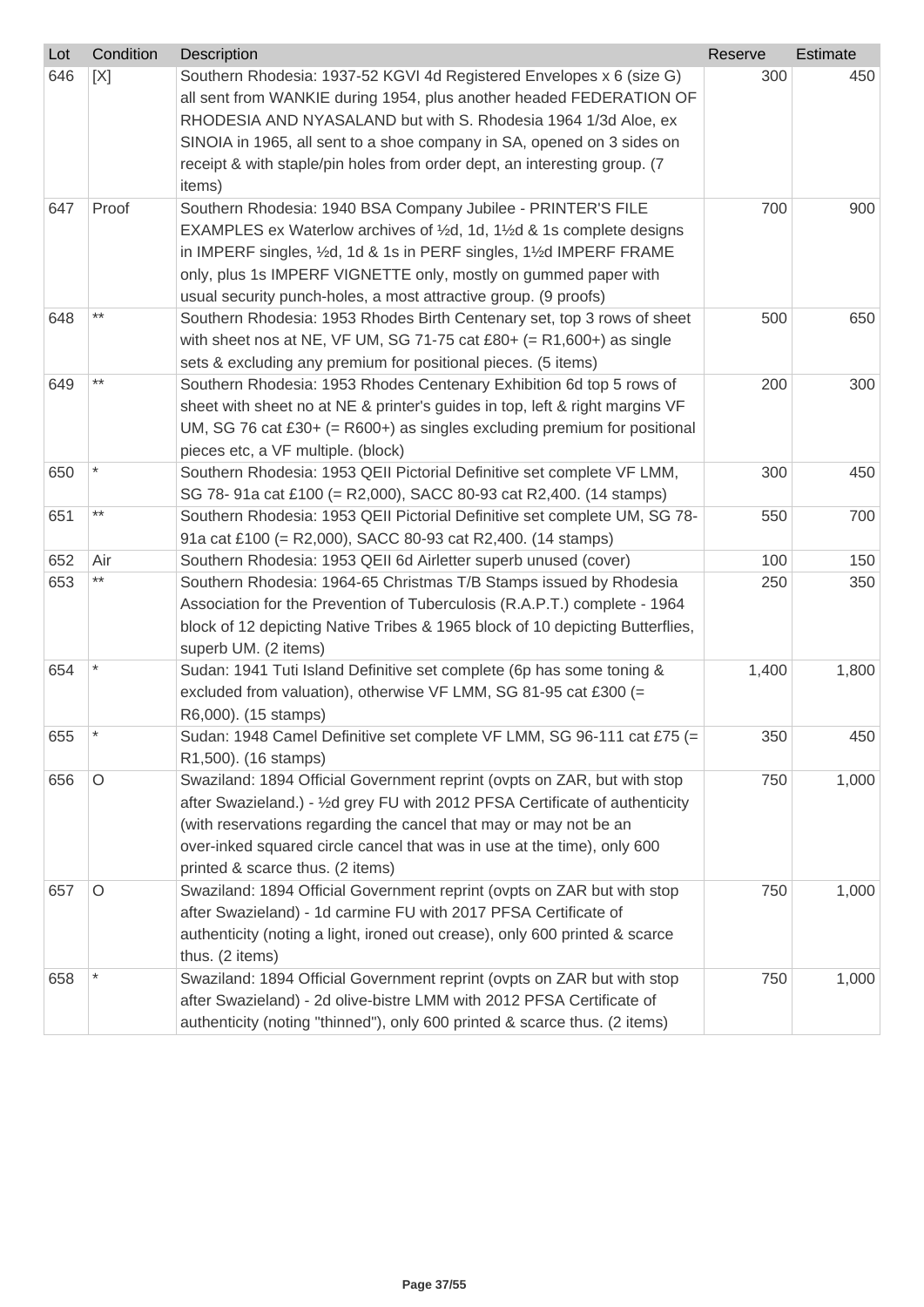| Lot | Condition | Description                                                                                                         | Reserve | Estimate |
|-----|-----------|---------------------------------------------------------------------------------------------------------------------|---------|----------|
| 659 | O         | Swaziland: 1894 Official Government reprint (ovpts on ZAR but with stop                                             | 750     | 1,000    |
|     |           | after Swazieland) - 2d olive-bistre FU with 2012 PFSA Certificate of                                                |         |          |
|     |           | authenticity (noting small thin & that "it cannot be certified as having been                                       |         |          |
|     |           | postally used" neither that I fully agree with; the "thin" could reasonably be                                      |         |          |
|     |           | a paper flaw as there is no clear evidence of any thinning & the cancel is a                                        |         |          |
|     |           | part DARKTON squared circle cds, which was valid at the time), only 600                                             |         |          |
|     |           | printed & scarce thus. (2 items)                                                                                    |         |          |
| 660 |           | Swaziland: 1938-54 KGVI Definitive set (perf 131/2 x 13) complete LMM, SG                                           | 1,400   | 1,700    |
| 661 |           | 28-38 cat £285 (= R5,700). (11 stamps)<br>Swaziland: 1938-54 KGVI Definitive set (perf 131/2 x 14) complete LMM, SG |         |          |
|     |           | 28a-38a cat £95 (= R1,900). (11 stamps)                                                                             | 450     | 600      |
| 662 |           | Swaziland: 1938-54 KGVI Definitive 10s perf 131/2 x 13 (two shades) VF                                              | 600     | 800      |
|     |           | LMM, SG 38 cat £160 (= $R3,200$ ). (2 stamps)                                                                       |         |          |
| 663 |           | Swaziland: 1956 QEII Pictorial Definitive, 1961 Decimal ovpt Definitive &                                           | 650     | 800      |
|     |           | 1961 Decimal Definitive all VF LMM, SG 53-64, SG 65-77a & SG 78-89 cat                                              |         |          |
|     |           | £218 (= R4,350). (37 stamps)                                                                                        |         |          |
| 664 |           | Swaziland: 1962 Pictorial Definitive plus 1968 INDEPENDENCE Definitive,                                             | 250     | 400      |
|     |           | both complete VF LMM, SG 90-105 & SG 142-60 cat £82 (= R1,650). (35                                                 |         |          |
|     |           | stamps)                                                                                                             |         |          |
| 665 | O         | Swaziland - Postage Dues: 1933 2d value VFU, SG D2 cat £40 (= R800).                                                | 150     | 200      |
|     |           | $(1$ stamp)                                                                                                         |         |          |
| 666 | [X]       | Switzerland: 1872 (23 III) Mourning cover bearing 30c (ZUM 41) tied by                                              | 300     | 450      |
|     |           | VEVEY cds's plus GRAND HOTEL/ VEVEY hotel postal h/s at left, sent via                                              |         |          |
|     |           | BASEL to "The Earl of Durham" with FENCE HOUSES/ MR 26 72 arrival                                                   |         |          |
|     |           | b/s, minor handling evident but still attractive. (cover)                                                           |         |          |
| 667 | $\circ$   | Switzerland: 1932 Disarmament Conference set VFU. Mi 256-58 cat ?50 (=                                              | 180     | 250      |
|     | $\circ$   | R850). (3 stamps)                                                                                                   |         | 500      |
| 668 |           | Switzerland: 1945 PAX 3Fr value VFU, Mi 457 cat ?110 (= R1,870). (1<br>stamp)                                       | 400     |          |
| 669 |           | Tanganyika - British Occupation of German East Africa: 1921 KGV East                                                | 1,800   | 2,500    |
|     |           | Africa & Uganda Protectorate set ovpt G.E.A., VF LMM, SG 63-68 cat £350                                             |         |          |
|     |           | $(= R7,000)$ . (6 stamps)                                                                                           |         |          |
| 670 |           | Tanganyika: 1922-24 Giraffe Definitive set plus 1925 New colours set VF                                             | 3,800   | 4,500    |
|     |           | LMM, SG 74-88 & SG 89-92 cat £740 (= R14,800). (19 stamps)                                                          |         |          |
| 671 |           | Tanganyika: 1927-31 KGV Definitive set complete VF LMM, SG 93-107 cat                                               | 2,500   | 3,500    |
|     |           | £500 (= R10,000). (16 stamps)                                                                                       |         |          |
| 672 |           | Tonga: 1897 definitive set complete VF LMM, SG 38a-53a cat £225 (=                                                  | 1,200   | 1,800    |
|     |           | R4,500). (14 stamps)                                                                                                |         |          |
| 673 |           | Tonga: 1938 20th Anniversary set, 1942-49 Pictorial Definitive & 1951 50th                                          | 500     | 650      |
|     |           | Anniversary set all VF LMM, SG 71-73, SG 74-82 & SG 95-100 cat £112 (=                                              |         |          |
|     |           | R2,240). (18 stamps)                                                                                                |         |          |
| 674 |           | Tonga: 1953 Pictorial Definitive set & 1967 Decimal Currency ovpt                                                   | 250     | 350      |
|     |           | Definitive set, both VF LMM, SG 101-14 & SG 185-201 cat £88 (= R1,750).                                             |         |          |
|     |           | (31 stamps)                                                                                                         |         |          |
| 675 |           | Transjordan: 1920 Palestine overprinted set (perf 14) VF LMM, SG 9-19 cat                                           | 550     | 650      |
| 676 | $***$     | £110 (= R2,200). (11 stamps)<br>Transvaal: 1878-80 QV 6d black-brown shade in a complete sheet of 60                | 8,000   | 10,000   |
|     |           | superb UM, SG 137a cat £1,440+ (= R29,000+) as LMM singles, must be                                                 |         |          |
|     |           | rare in sheet form, a wonderful exhibition item. (1 item)                                                           |         |          |
|     |           |                                                                                                                     |         |          |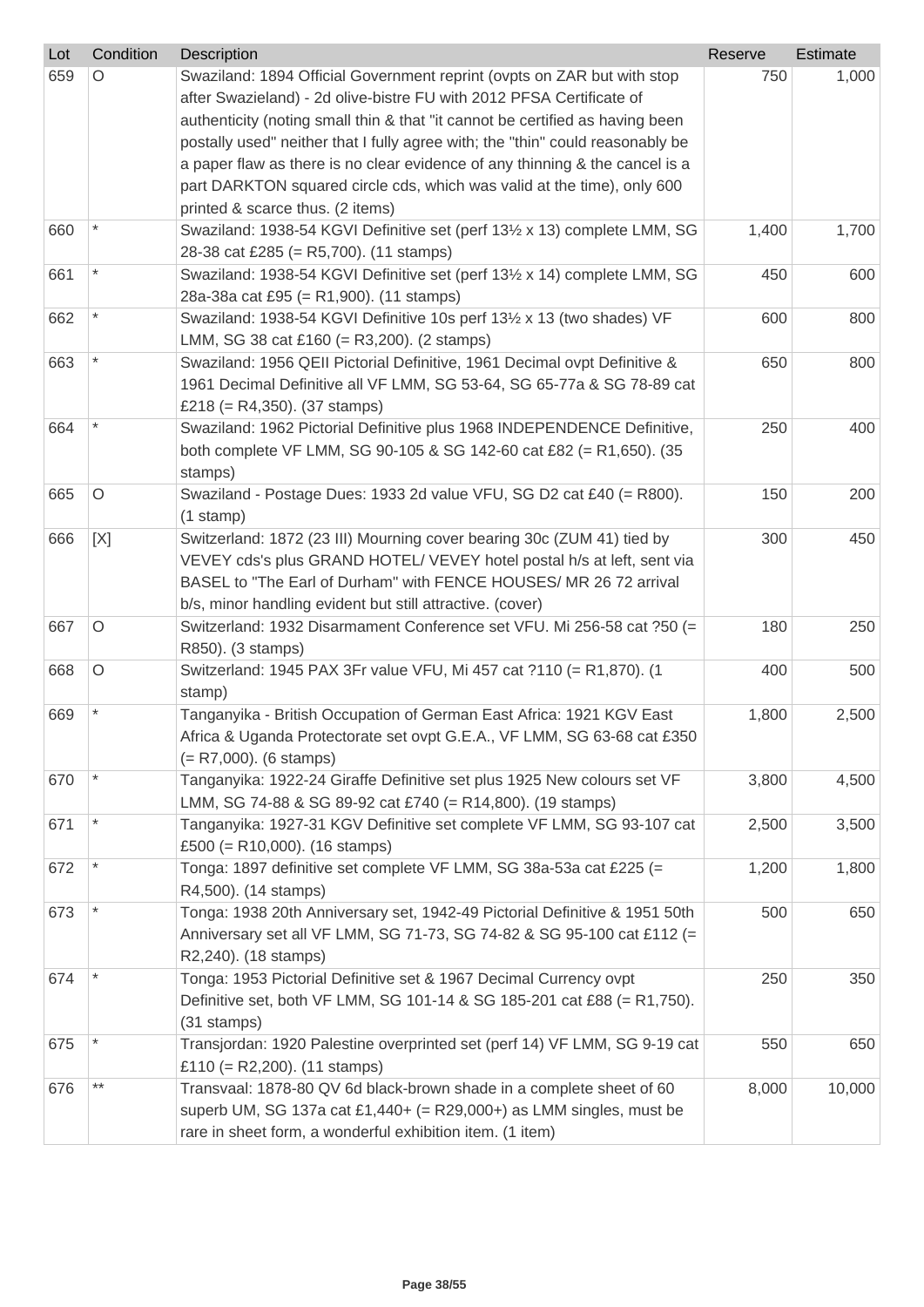| Lot | Condition       | Description                                                                                                                                                                                                                                                                                                      | Reserve | Estimate |
|-----|-----------------|------------------------------------------------------------------------------------------------------------------------------------------------------------------------------------------------------------------------------------------------------------------------------------------------------------------|---------|----------|
| 677 |                 | Transvaal: 1895 Penny Postage commem with bogus 1d V.R.I. INVERTED<br>OVERPRINT, fine LMM, not the first time we have come across this<br>interesting item. (1 stamp)                                                                                                                                            | 100     | 200      |
| 678 | [X]             | Transvaal: 1896-97 21/2d used on Cape of Good Hope QV 1/2d Postal Card                                                                                                                                                                                                                                           | 150     | 200      |
|     |                 | from JOHANNESBURG/26 JUN 1899 to NEUMUNSTER (Germany)/<br>17.7.99 arrival cds, most unusual usage. (card)                                                                                                                                                                                                        |         |          |
| 679 | [X]             | Transvaal: 1900 J.H. DE BUSSY illustrated post card with views of                                                                                                                                                                                                                                                | 150     | 200      |
|     |                 | 'Waterval bij Nelsspruit' & 'Elands Vallei' FU from DORDRECHT (Holland)/<br>20 FEB 00 to LESSING/ 21 FEVR 1900 arrival cds, very light ageing does<br>not detract from an attractive item. (card)                                                                                                                |         |          |
| 680 |                 | Transvaal: 1900 V.R.I. 4d in SE corner strip of 3, 2nd stamp with - LARGE<br>STOP after 'I' variety VF LMM, SG 231v cat £12 (= R240) as normal<br>stamps. (1 item)                                                                                                                                               | 120     | 160      |
| 681 | [X]             | Transvaal: 1902 KEVII 4d Registered Envelope (Quik R5D) with additional<br>KEVII 1d (3) & 2d affixed & cancelled HEIDELBERG/ TVAAL/ 14 OCT 04<br>cds's via JOHANNESBURG/ 14 OCT 04 transit b/s, to UTRECHT<br>(Holland)/ 6 NOV 04 arrival b/s, some ageing apparent. (cover)                                     | 100     | 150      |
| 682 | $^{\star\star}$ | Transvaal: 1904-09 KEVII Definitive 4d pair superb UM, SG 265 cat £15+<br>as LMM $(= R300+)$ . (pair)                                                                                                                                                                                                            | 100     | 150      |
| 683 | O               | Transvaal: 1904-09 KEVII Definitive £1 on chalky paper VFU, SG 272a cat<br>£25 (= R500). $(1 \text{ stamp})$                                                                                                                                                                                                     | 120     | 180      |
| 684 | Pmk             | Transvaal: 1909 Advertising cover (WOLFF & ELIAS) qith KEVII 1/2d tied by<br>JOHANNESBURG machine cancel to Emil Tamsen NYLSTROOM/<br>TRANSVAAL/ 5 FEB 09 arrival cds, reverse with full illustrated ?Blue<br>Falcon Steel Plows" advertisement, scarce & unusual. (cover)                                       | 400     | 600      |
| 685 | [X]             | Transvaal: (1905) KEVII 4d Postal Stationery Registered Envelope used to<br>Johannesburg with no additional postage added but imprinted stamp<br>cancelled by COLONIAL SECRETARY./ OFFICIAL/ VOTERS'<br>REGISTRATION h/s in violet, slightly roughly but remains presentable, a<br>very scarce survivor. (cover) | 900     | 1,200    |
| 687 | $***$           | Transvaal: 1905-09 KEVII Definitive 1d & 21/2d values VF UM, SG 274 &<br>276 cat £26+ as LMM (= R520+), SACC 280 & 282 cat R730 as UM. (2<br>stamps)                                                                                                                                                             | 150     | 200      |
| 686 | $***$           | Transvaal: 1905-09 KEVII Definitive 1d in strip of 4 VF UM, SG 274 cat £6+<br>$(= R120+).$ (strip)                                                                                                                                                                                                               | 50      | 60       |
| 688 |                 | Trinidad & Tobago: 1896 QV 1/2d surcharge on 4d with SPACE BETWEEN<br>"/2' & 'd' VARIETY, VF LMM, SG 33a cat £140 (= R2,800). (1 stamp)                                                                                                                                                                          | 600     | 750      |
| 689 |                 | Trinidad & Tobago: 1935-37 Pictorial Definitive set complete including all<br>perf 121/ <sub>2</sub> varieties VF LMM, SG 230-38 & SG 230a-236a cat £155 (=<br>R3,100). (15 stamps)                                                                                                                              | 750     | 1,000    |
| 690 |                 | Trinidad & Tobago 1938-44 KGVI Pictorial Definitive set complete<br>including both 12c shades superb UM, SG 246-56 incl 252 & 252a cat £145<br>$(= R2,900)$ . (15 stamps)                                                                                                                                        | 1,000   | 1,300    |
| 691 |                 | Trinidad & Tobago: 1953-59 QEII Pictorial Definitive set plus 1960-67<br>Pictorial Definitive set complete both VF LMM, SG 267-78 & SG 284-97 cat<br>£92 (= R1,850). (27 stamps)                                                                                                                                 | 280     | 400      |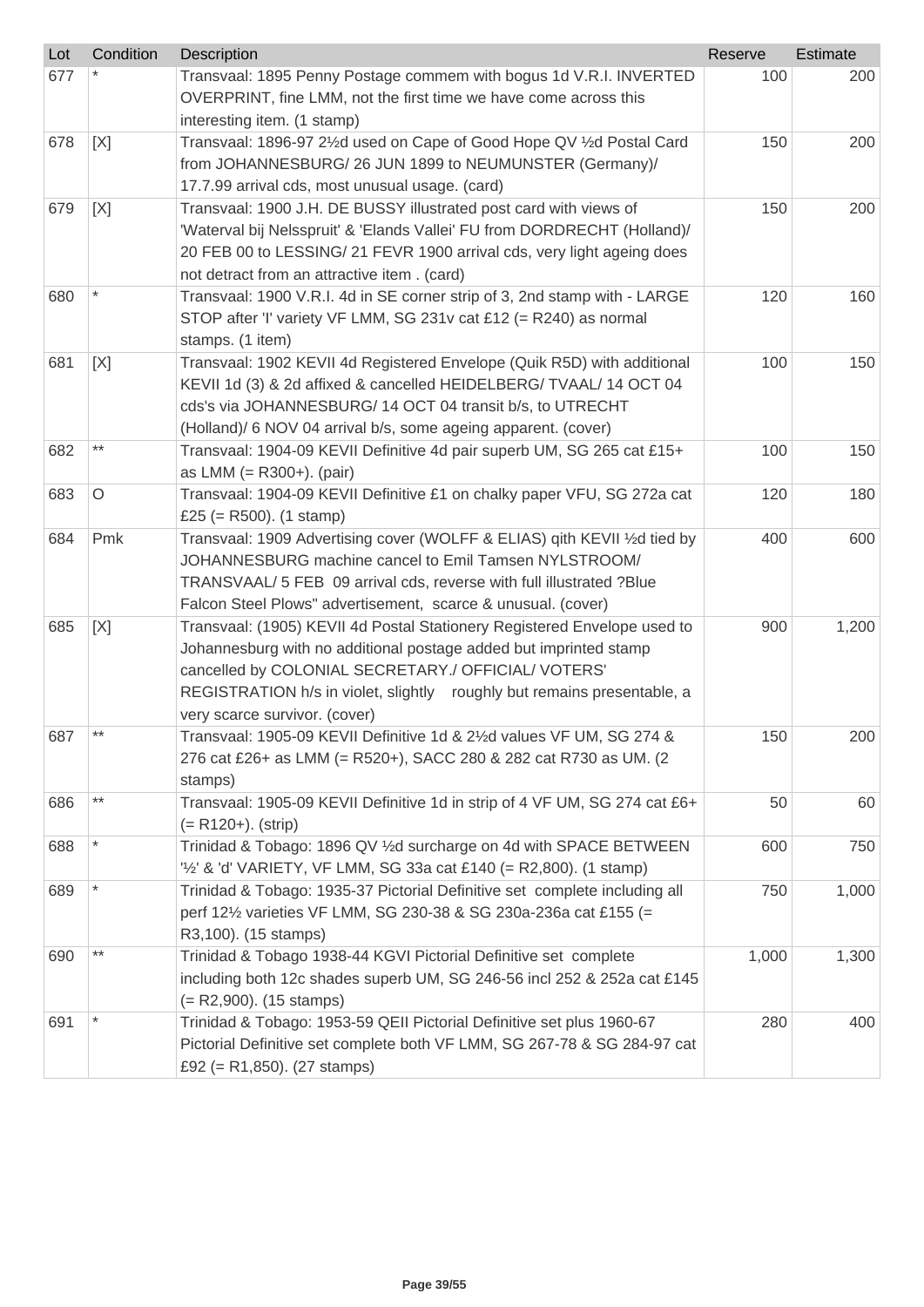| 692 | [X]             | Tristan da Cunha: 1950 (8 II) Cover with GB KEVIII 1/2d (block of 4 & pair)<br>plus KGVI 11/2d pair all tied by Cachet Type IX plus CAPE TOWN/<br>PAQUEBOT cds's, addressed to Cape Town, SG C11 cat from £55 on<br>cover $(= R1, 100)$ , neat & attractive. (cover)                                                                                                                          | 300   | 400   |
|-----|-----------------|-----------------------------------------------------------------------------------------------------------------------------------------------------------------------------------------------------------------------------------------------------------------------------------------------------------------------------------------------------------------------------------------------|-------|-------|
| 693 |                 | Tristan da Cunha: 1952 KGVI Definitive set complete VF LMM, SG 1-12 cat<br>£140 (= R2,800). $(12 \text{ stamps})$                                                                                                                                                                                                                                                                             | 700   | 850   |
| 694 | $^{\star\star}$ | Tristan da Cunha: 1954 QEII Definitive set complete superb UM, SG 14-27<br>cat £90 (= $R1,800$ ). (14 stamps)                                                                                                                                                                                                                                                                                 | 450   | 600   |
| 695 |                 | Tristan da Cunha: 1960 & 1961 Marine Life Definitive sets complete VF<br>LMM, SG 28-41 & SG 42-64 cat £155 (= R3,100). (27 stamps)                                                                                                                                                                                                                                                            | 450   | 550   |
| 696 | [X]             | Tristan da Cunha: 1960-63 Stampless cover with Cachet XII in blue,<br>addressed to Cape Town where it received a local '11/2d' tax marking, cat<br>from £30 on cover $(=$ R600), neat & attractive. (cover)                                                                                                                                                                                   | 250   | 350   |
| 697 |                 | Tristan da Cunha: 1963 Resettlement Definitive, 1965-67 Ships Definitive &<br>1971 Decimal Currency Definitive all VF LMM, SG 55-67 & SG 77-84b &<br>SG 137-48 cat £85 (= R1,700). (42 stamps)                                                                                                                                                                                                | 250   | 350   |
| 698 | [X]             | Tristan da Cunha: 1963 RETURN OF THE ISLANDERS commemorative<br>cover with VOYAGE OF M.V. BORNHOLM OCTOBER / NOVEMBER 63<br>cachet, signed by 7 settlers, an interesting item. (cover)                                                                                                                                                                                                        | 250   | 400   |
| 699 |                 | Tristan da Cunha: 1964 Red Cross Centenary 1/6d value with BROKEN<br>JEWEL flaw, (was listed in SG 1980 Elizabethan Catalogue as SG 70 V4)<br>VF LMM. (1 stamp)                                                                                                                                                                                                                               | 150   | 200   |
| 700 | $***$           | Tristan da Cunha: 1971 QEII Ships Decimal Currency ovpt Definitive set<br>superb UM, SG 137-48 cat £8 (= R160). (12 stamps)                                                                                                                                                                                                                                                                   | 50    | 75    |
| 701 | $\circ$         | Tristan da Cunha: 1971 Ships Decimal Currency ovpt Definitive set VFU,<br>SG 137-48 cat £22 (= R440). (12 stamps)                                                                                                                                                                                                                                                                             | 100   | 150   |
| 702 | $^{\star\star}$ | Tristan da Cunha: 1972 Plants Definitive 121/2p value, top marginal copy<br>with INVERTED WMK, superb UM, SG 166w cat £32 (= $R640$ ). (1 stamp)                                                                                                                                                                                                                                              | 150   | 200   |
| 703 | $\circ$         | Turkey - NEWSPAPER STAMPS: 1892 issue overprinted 'IMPRIME' VFU,<br>forgeries exist & no prices given for used so we must assume these are<br>forgeries & are offered "as is", Mi 74-78 cat ?2,600 as mint (= R49,000). (5<br>stamps)                                                                                                                                                         | 500   | 600   |
| 704 | $\circ$         | Turks Islands: 1867 QV 1s dull blue - stamp has been cut from the sheet,<br>but all perforations are intact VFU, SG 3 cat £60 (= $R1,200$ ). (1 stamp)                                                                                                                                                                                                                                        | 250   | 350   |
| 705 |                 | Turks & Caicos Islands: 1938-45 KGVI Definitive set complete VF LMM,<br>SG 194-205 cat £130 (= R2,600). (14 stamps)                                                                                                                                                                                                                                                                           | 650   | 800   |
| 706 |                 | Turks & Caicos Islands: 1948 Centenary commem set & 1950 KGVI<br>Pictorial Definitive set complete VF LMM, SG 210-16 & SG 221-33 cat<br>£100 $(= R2,000)$ . (20 stamps)                                                                                                                                                                                                                       | 500   | 650   |
| 707 |                 | Turks & Caicos Islands: 1957 QEII Pictorial Definitive set complete VF<br>LMM, SG 237-50 cat £120 (= R2,400). (15 stamps)                                                                                                                                                                                                                                                                     | 350   | 500   |
| 708 | [X]             | United States: 1963-64 (circa) Stampless cover (with mourning lines on<br>rev) from & signed by Jacqueline Kennedy (by autopen) with POSTAGE<br>AND FEES PAID h/s to South Africa, card inside thanking addressee for<br>their condolences (probably on the death of President J.F. Kennedy), light<br>tone spotting on envelope, card is superb, a wonderful, historical cover. (2<br>items) | 500   | 600   |
| 709 | $***$           | Venda: 1979 Flowers Definitive 7c ORIGINAL ESSAY signed by the artist<br>& designer of the issued set Dick Findlay, (essay shows proposed value as<br>9c, which was adopted for the issued 7c stamp), most attractive. (1 item)                                                                                                                                                               | 1,000 | 2,000 |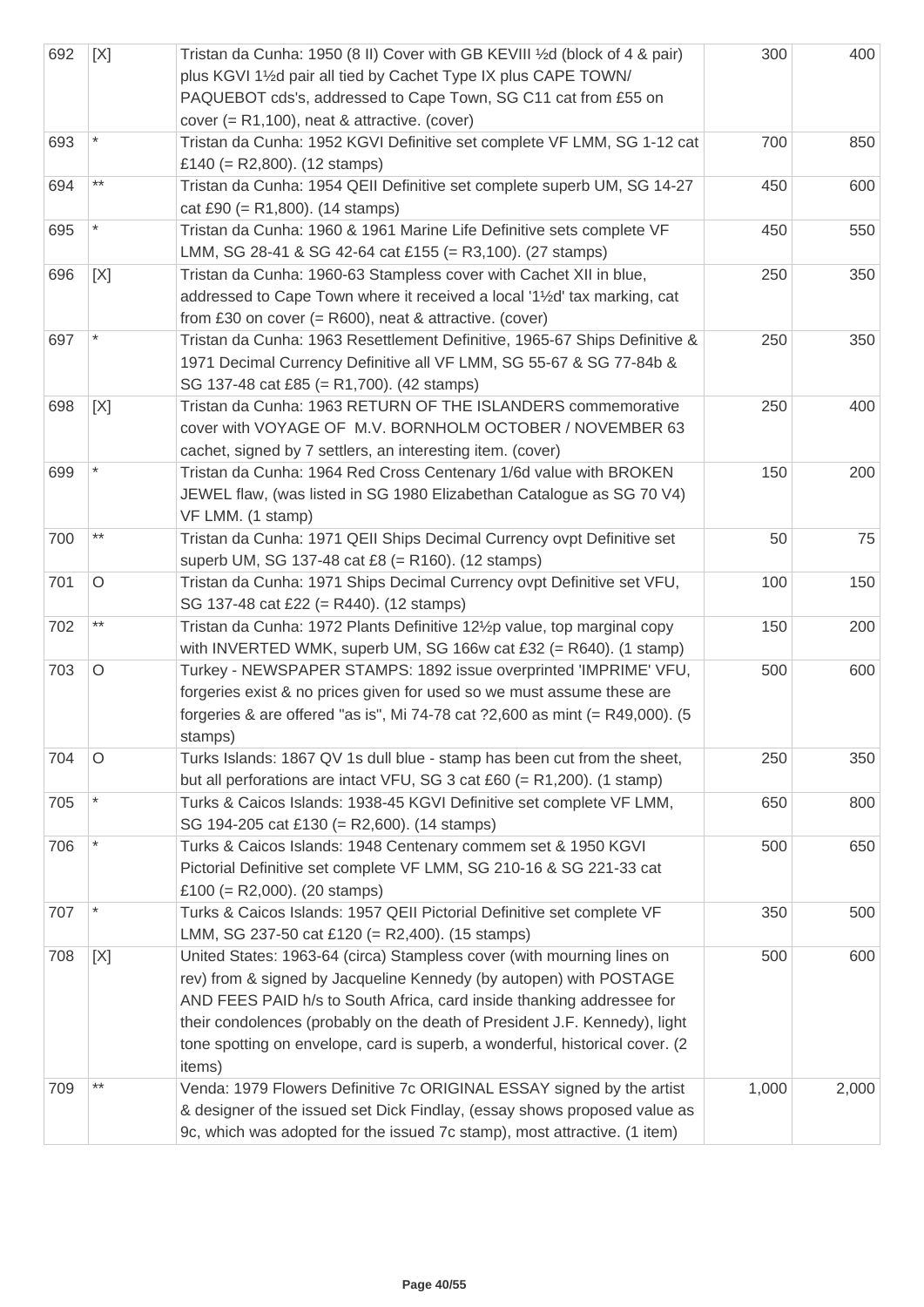| Lot | Condition       | Description                                                                                                                                                                                                                              | Reserve | Estimate |
|-----|-----------------|------------------------------------------------------------------------------------------------------------------------------------------------------------------------------------------------------------------------------------------|---------|----------|
| 710 |                 | Venda: 1981 Sunbirds 15c strip of 5 with IMPERF RIGHT MARGIN & left<br>stamp with EXTRA STRIKE OF PERF COMB (through centre of stamp)<br>superb UM, SACC 39a cat R7,000+, a VERY RARE ERROR. (1 item)                                    | 4,000   | 5,000    |
| 711 | $***$           | Venda: 1991 Indigenous Trees complete set of PROOFS in matched right                                                                                                                                                                     | 5,500   | 7,500    |
|     |                 | marginal copies (with ORIGINAL FACE VALUES, which were amended on<br>the issued set) superb UM, SACC 230a-33a cat R12,000, a VERY<br>SCARCE GROUP. (4 stamps)                                                                            |         |          |
| 712 | O               | Zambia: 1973 25th Ann of WHO commemorative on FDC (incl scarce 4n<br>value), SG 199-202 cat £30 (= $R600$ ) as used stamps. (cover)                                                                                                      | 150     | 200      |
| 713 | $^{\star\star}$ | Zambia: 1989 Surcharges, K3 on 5n Cisticola SG 588v x 3 pairs with<br>unlisted varieties; (i) with SHORT BENT UPPER BAR; (ii) with SHORT<br>UPPER BAR plus BROKEN '3'; (iii) as (ii) but OVERPRINT SHIFTED<br>DOWN, superb UM. (3 pairs) | 300     | 450      |
| 714 | $^{\star\star}$ | Zambia: 1989 Surcharges, K2 on 28n Royal Barge Paddler SG 344 superb<br>UM, SG 658 cat £35 (= R700) (1 stamp)                                                                                                                            | 150     | 200      |
| 715 |                 | Zanzibar: 1936 Sultan Khalifa bin Harub Definitive set complete VF LMM,<br>SG 310-22 cat £120 (= R2,400). (13 stamps)                                                                                                                    | 600     | 750      |
| 716 |                 | Zanzibar: 1936 Silver Jubilee set, 1952 Sultan Khalifa bin Harub Definitive<br>set & 1961 Sultan Seyyid Sir Abdullah bin Khalifa Definitive set all VF LMM,<br>SG 323-26, SG 339-52 & SG 373-88 cat £130 (= R2,600). (34 stamps)         | 500     | 650      |
| 717 | $\circ$         | Zululand: 1888-93 QV Definitive 1/2d to 6d incl 2 x extra 1/2d's mostly FU. lot<br>also includes further duplicates with faults (not included in valuation but<br>useful for study purposes), SG 1-8 cat £270 (= $R5,400$ ). (20 stamps) | 900     | 1,200    |
| 718 |                 | Zululand: 1888-93 Ovpts on GB 2d, 4d & 6d values LMM, SG 3, 6 & 8 cat<br>£115 (= R2,300). (3 stamps)                                                                                                                                     | 500     | 700      |
| 719 |                 | Zululand: 1888-93 Ovpt on Natal 1/2d (with & without stops) VF LMM, SG 12<br>& 13 cat £84 (= R1,700). (2 stamps)                                                                                                                         | 400     | 600      |
| 720 |                 | Zululand: 1894-96 QV Key Type set 1/2d to 6d values VF LMM, SG 20-24<br>cat £57 (= $R1,200$ ). (5 stamps)                                                                                                                                | 250     | 350      |
| 721 |                 | Zululand: 1894-96 QV Key Type 21/2d value (SG 22) with almost complete<br>R.M. OFFICE/ HLABISA/ 19 DEC 1896 single circle cds in violet, a superb<br>example of a scarce strike. (1 stamp)                                               | 400     | 600      |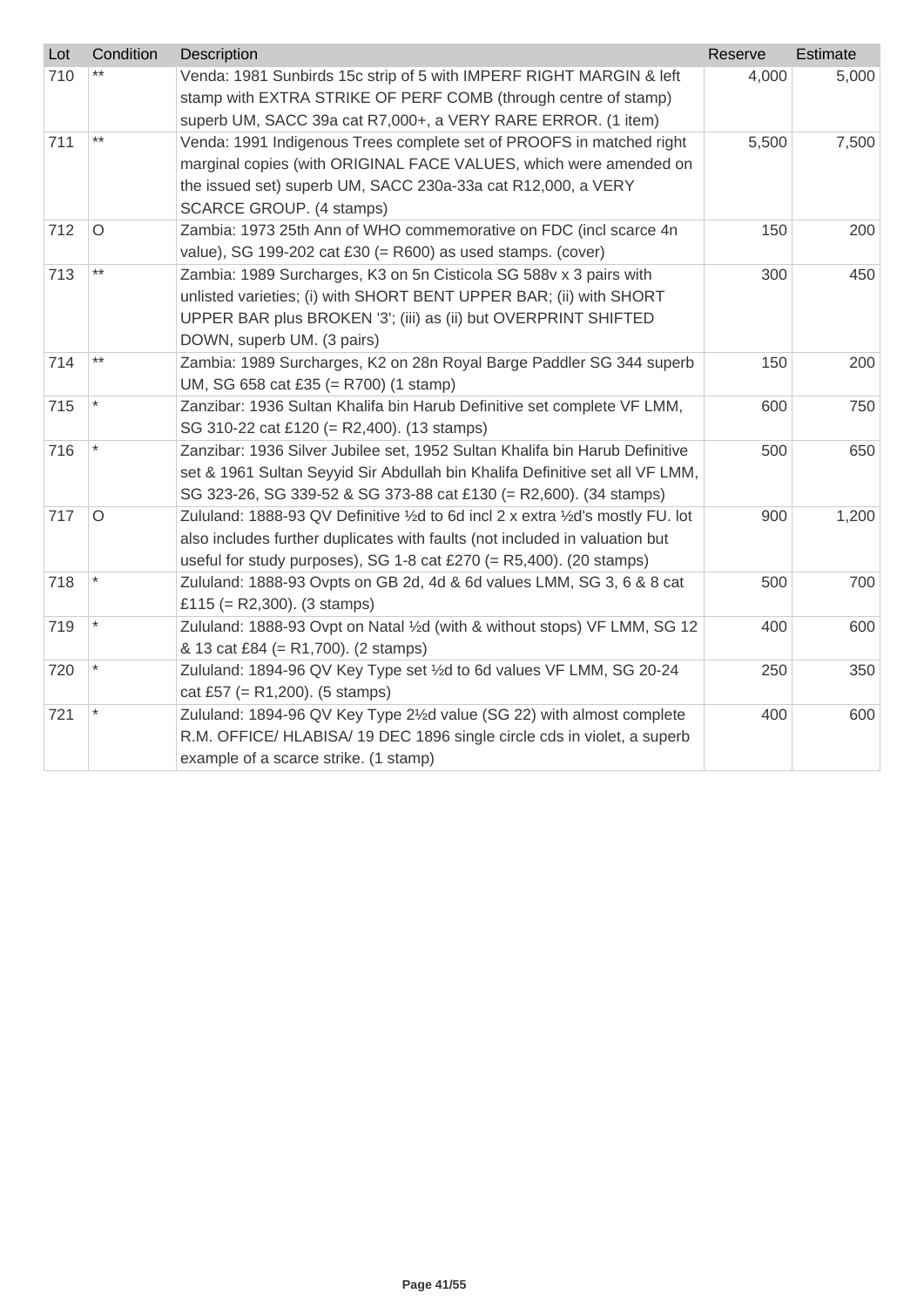## **Auction terms index**

**Animals, Wildlife:**

Page:1, Abu Dhabi, row 1 Page:3, Australia, row 2 Page:3, Australia, row 3 Page:4, Basutoland, row 1 Page:4, Bechuanaland Protectorate, row 4 Page:4, Bechuanaland Protectorate, row 5 Page:4, Bechuanaland Protectorate, row 7 Page:4, Bechuanaland Protectorate, row 8 Page:4, Bechuanaland Protectorate, row 9 Page:9, Falkland Islands, row 1 Page:9, Falkland Islands Dependencies, row 4 Page:9, French Antarctic Territories, row 1 Page:9, French Antarctic Territories, row 2 Page:9, Gambia, row 5 Page:9, Gambia, row 6 Page:15, Italian Colonies, row 2 Page:16, Kenya, Uganda & Tanganyika, row 2 Page:16, Kenya, Uganda & Tanganyika, row 4 Page:18, Malaysian States - Sabah, row 1 Page:22, North Borneo, row 1 Page:22, North Borneo, row 3 Page:22, Northern Rhodesia, row 3 Page:22, Northern Rhodesia, row 4 Page:22, Northern Rhodesia, row 6 Page:22, Northern Rhodesia, row 8 Page:22, Northern Rhodesia, row 9 Page:23, Nyasaland, row 2 Page:23, Orange Free State, row 3 Page:23, Orange Free State, row 4 Page:24, Papua New Guinea, row 2 Page:24, Rhodesia BSA Company, row 3 Page:24, Rhodesia BSA Company, row 5 Page:29, Somaliland Protectorate, row 2 Page:29, Somaliland Protectorate, row 3 Page:29, Somaliland Protectorate, row 4 Page:29, South Africa Union, row 2 Page:29, South Africa Union, row 7 Page:29, South Africa Union, row 8 Page:29, South Africa Union, row 44 Page:34, South West Africa, row 18 Page:34, South West Africa, row 22 Page:34, South West Africa, row 23 Page:34, South West Africa, row 24 Page:34, South West Africa, row 25 Page:34, South West Africa, row 26 Page:34, South West Africa, row 27 Page:34, South West Africa, row 28 Page:37, Swaziland, row 8 Page:37, Swaziland, row 9 Page:38, Tanganyika / Tanzania, row 2 Page:39, Tristan da Cunha, row 3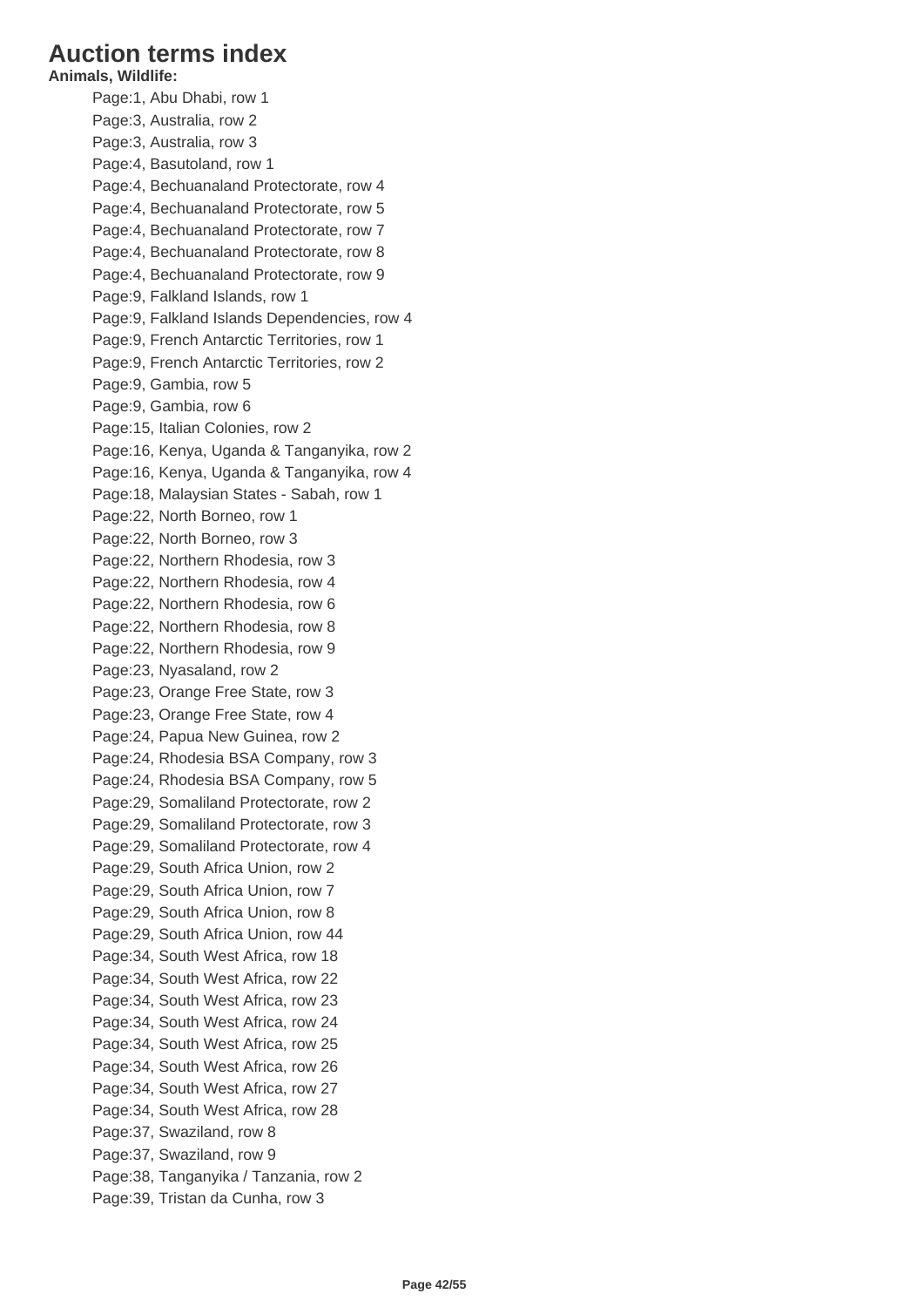Page:39, Tristan da Cunha, row 4 **King George VI:** Page:1, Aden, row 1 Page:2, Antigua, row 3 Page:2, Antigua, row 4 Page:3, Ascension, row 4 Page:3, Bahamas, row 2 Page:3, Bahamas, row 3 Page:3, Bahamas, row 4 Page:4, Bahrain, row 1 Page:4, Bahrain, row 2 Page:4, Bahrain, row 3 Page:4, Basutoland, row 1 Page:4, Bechuanaland Protectorate, row 5 Page:5, Bermuda, row 2 Page:5, Bermuda, row 3 Page:5, Bermuda, row 4 Page:5, Bermuda, row 5 Page:5, Bermuda, row 6 Page:5, Bermuda, row 7 Page:5, British Guiana, row 2 Page:5, British Honduras, row 1 Page:6, British Occupation of Italian Colonies, row 1 Page:6, British Occupation of Italian Colonies, row 2 Page:6, British Occupation of Italian Colonies, row 3 Page:6, British PA's in Eastern Arabia, row 1 Page:6, British Solomon Islands, row 2 Page:6, British Virgin Islands, row 1 Page:6, Burma / Myanmar, row 1 Page:6, Canada, row 7 Page:6, Canada, row 8 Page:8, Cayman Islands, row 1 Page:8, Cayman Islands, row 2 Page:8, Ceylon /Sri Lanka, row 2 Page:8, Cook Islands - Aitutaki, row 2 Page:8, Cook Islands - Aitutaki, row 3 Page:8, Cook Islands - Aitutaki, row 4 Page:8, Dominica, row 2 Page:8, Dominica, row 3 Page:9, Falkland Islands, row 1 Page:9, Falkland Islands, row 2 Page:9, Falkland Islands Dependencies, row 1 Page:9, Falkland Islands Dependencies, row 2 Page:9, Fiji, row 2 Page:11, Gibraltar, row 1 Page:11, Gibraltar, row 3 Page:11, Gibraltar, row 4 Page:11, Gilbert & Ellice Islands /Tuvalu, row 1 Page:11, Gold Coast, row 3 Page:11, Great Britain, row 13 Page:11, Great Britain, row 14 Page:11, Great Britain, row 15 Page:11, Great Britain, row 16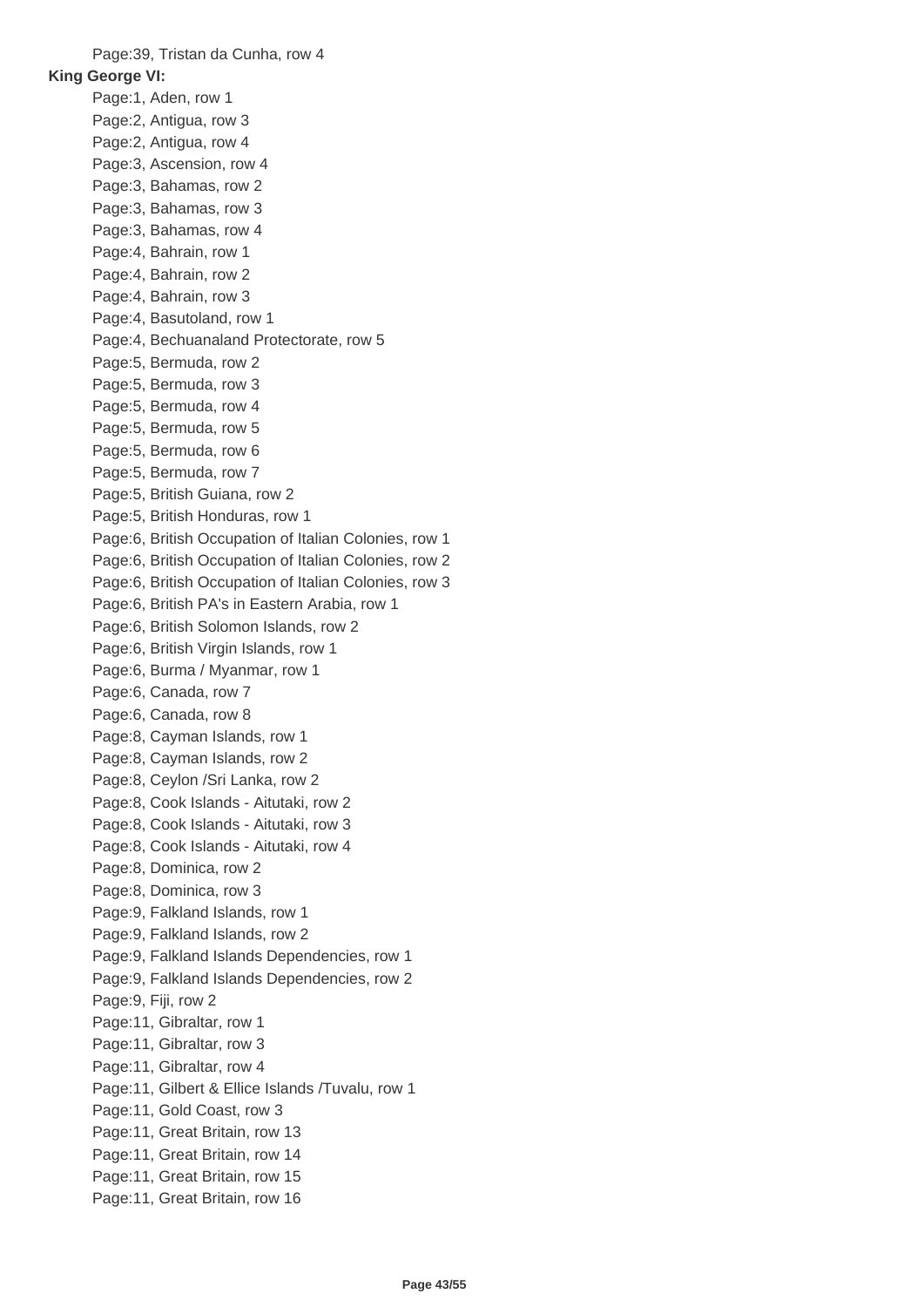Page:13, Grenada, row 3 Page:13, Grenada, row 4 Page:13, Hong Kong, row 2 Page:14, India, row 3 Page:14, India, row 4 Page:14, Indian Convention States - Patiala, row 3 Page:16, Jamaica, row 2 Page:16, Kenya, Uganda & Tanganyika, row 1 Page:17, Malaysia - Straits Settlements, row 1 Page:19, Malta, row 2 Page:19, Malta, row 3 Page:19, Malta, row 4 Page:19, Mauritius, row 3 Page:19, Mauritius, row 4 Page:19, Montserrat, row 3 Page:19, Montserrat, row 4 Page:19, Morocco Agencies, row 1 Page:19, Morocco Agencies - Spanish Currency, row 1 Page:19, Morocco Agencies - Tangier, row 1 Page:21, Nigeria, row 4 Page:22, Niue, row 1 Page:22, Niue, row 2 Page:22, North Borneo, row 2 Page:22, Northern Rhodesia, row 3 Page:22, Northern Rhodesia, row 4 Page:22, Northern Rhodesia, row 5 Page:22, Northern Rhodesia, row 7 Page:23, Nyasaland, row 4 Page:23, Nyasaland, row 5 Page:23, Nyasaland, row 6 Page:24, Pitcairn Islands, row 1 Page:27, St. Helena, row 3 Page:27, St. Kitts - Nevis, row 1 Page:27, St. Lucia, row 2 Page:28, St. Vincent , row 2 Page:28, St. Vincent , row 3 Page:28, Sarawak, row 3 Page:28, Seychelles, row 5 Page:28, Seychelles, row 6 Page:28, Sierra Leone, row 1 Page:28, Sierra Leone, row 3 Page:29, Singapore, row 1 Page:29, Somaliland Protectorate, row 2 Page:29, Somaliland Protectorate, row 3 Page:29, South Africa Union, row 14 Page:36, Southern Rhodesia, row 7 Page:37, Swaziland, row 5 Page:37, Swaziland, row 6 Page:39, Trinidad & Tobago, row 3 Page:39, Tristan da Cunha, row 2 Page:40, Turks & Caicos Islands, row 2 Page:40, Turks & Caicos Islands, row 3

**QEII:**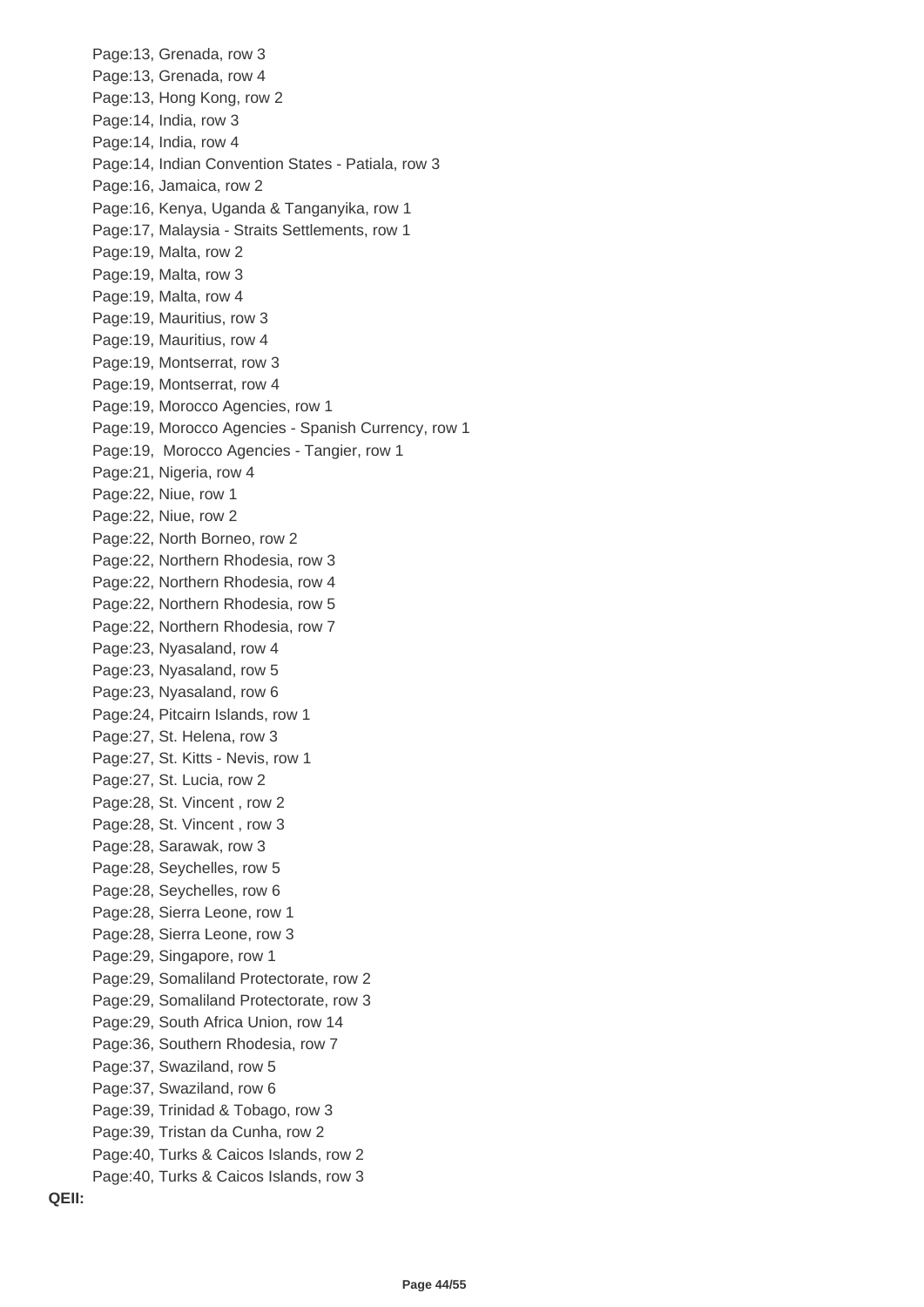Page:1, Aden, row 4 Page:2, Antigua, row 5 Page:2, Antigua, row 6 Page:3, Ascension, row 5 Page:3, Bahamas, row 5 Page:4, Basutoland, row 2 Page:4, Basutoland, row 3 Page:4, Basutoland, row 4 Page:4, Bechuanaland Protectorate, row 7 Page:4, Bechuanaland Protectorate, row 8 Page:4, Bechuanaland Protectorate, row 9 Page:5, Bermuda, row 8 Page:5, Botswana, row 1 Page:5, British Antarctic Territory, row 1 Page:5, British Antarctic Territory, row 2 Page:5, British Guiana, row 3 Page:5, British Honduras, row 3 Page:5, British Honduras, row 4 Page:6, British PA's in Eastern Arabia, row 2 Page:6, British Solomon Islands, row 3 Page:6, British Solomon Islands, row 4 Page:6, British Virgin Islands, row 1 Page:8, Cayman Islands, row 3 Page:8, Cook Islands - Aitutaki, row 5 Page:8, Cyprus, row 5 Page:8, Cyprus, row 6 Page:8, Dominica, row 4 Page:8, Dominica, row 5 Page:9, Falkland Islands, row 3 Page:9, Falkland Islands, row 4 Page:9, Falkland Islands Dependencies, row 3 Page:9, Fiji, row 3 Page:9, Gambia, row 6 Page:9, Gambia, row 7 Page:11, Gibraltar, row 5 Page:11, Gibraltar, row 6 Page:11, Gilbert & Ellice Islands /Tuvalu, row 2 Page:11, Gold Coast, row 4 Page:11, Great Britain, row 17 Page:11, Great Britain, row 18 Page:13, Grenada, row 5 Page:13, Hong Kong, row 3 Page:13, Hong Kong, row 4 Page:13, Hong Kong, row 5 Page:16, Jamaica, row 3 Page:16, Kenya, Uganda & Tanganyika, row 4 Page:16, Lesotho, row 1 Page:16, Lesotho, row 6 Page:18, Malaysian States - Malacca, row 1 Page:18, Malaysian States - Penang, row 1 Page:18, Malaysian States - Sabah, row 1 Page:19, Malta, row 5 Page:19, Mauritius, row 5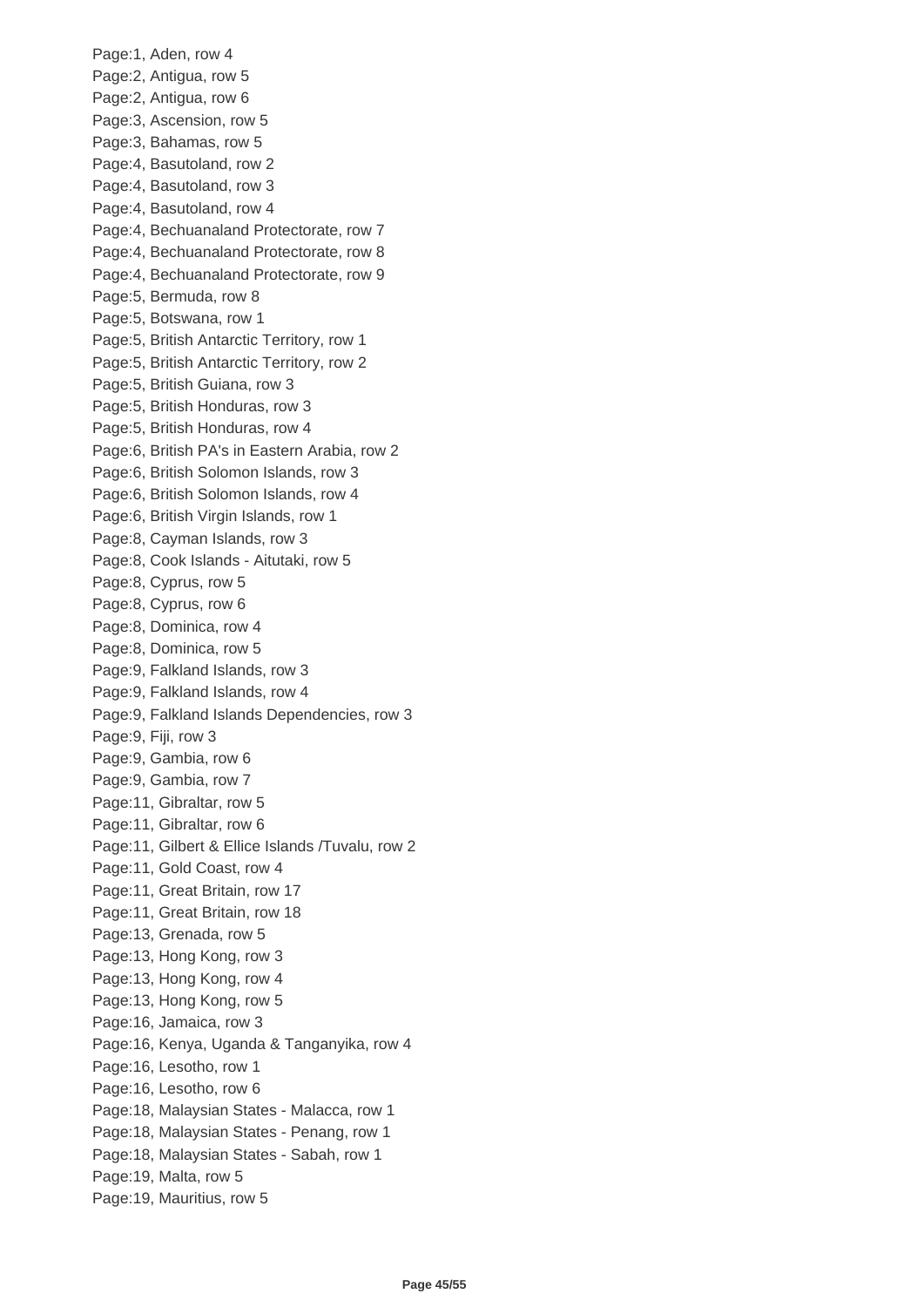Page:19, Mauritius, row 6 Page:19, Montserrat, row 5 Page:21, New Zealand, row 1 Page:21, New Zealand, row 3 Page:21, Nigeria, row 5 Page:22, North Borneo, row 3 Page:22, Northern Rhodesia, row 8 Page:22, Northern Rhodesia, row 9 Page:22, Northern Rhodesia, row 11 Page:23, Nyasaland, row 5 Page:23, Nyasaland, row 8 Page:24, Pitcairn Islands, row 2 Page:27, Rhodesia & Nyasaland, row 1 Page:27, Rhodesia & Nyasaland, row 2 Page:27, Rhodesia & Nyasaland, row 3 Page:27, Rhodesia & Nyasaland, row 4 Page:27, Rhodesia & Nyasaland, row 5 Page:27, Rhodesia & Nyasaland, row 6 Page:27, Rhodesia & Nyasaland, row 8 Page:27, Rhodesia & Nyasaland, row 9 Page:27, St. Helena, row 4 Page:27, St. Helena, row 5 Page:27, St. Kitts - Nevis, row 2 Page:28, Seychelles, row 7 Page:28, Sierra Leone, row 4 Page:29, Somaliland Protectorate, row 4 Page:36, Southern Rhodesia, row 12 Page:36, Southern Rhodesia, row 13 Page:37, Swaziland, row 8 Page:37, Swaziland, row 9 Page:39, Trinidad & Tobago, row 4 Page:39, Tristan da Cunha, row 3 Page:39, Tristan da Cunha, row 4 Page:39, Tristan da Cunha, row 6 Page:39, Tristan da Cunha, row 7 Page:39, Tristan da Cunha, row 8 Page:39, Tristan da Cunha, row 9 Page:39, Tristan da Cunha, row 10 Page:40, Turks & Caicos Islands, row 4 **Miniature Sheet/s:** Page:1, Albania, row 1 **Postal history:** Page:2, Antigua, row 1 Page:7, Cape of Good Hope, row 7 Page:10, Germany, row 1 Page:20, Natal, row 2 Page:22, Northern Rhodesia, row 10 Page:28, Sierra Leone, row 3 Page:34, South West Africa, row 16 Page:36, Southern Rhodesia, row 8 Page:40, United States, row 1 **Cover/s:** Page:2, Antigua, row 1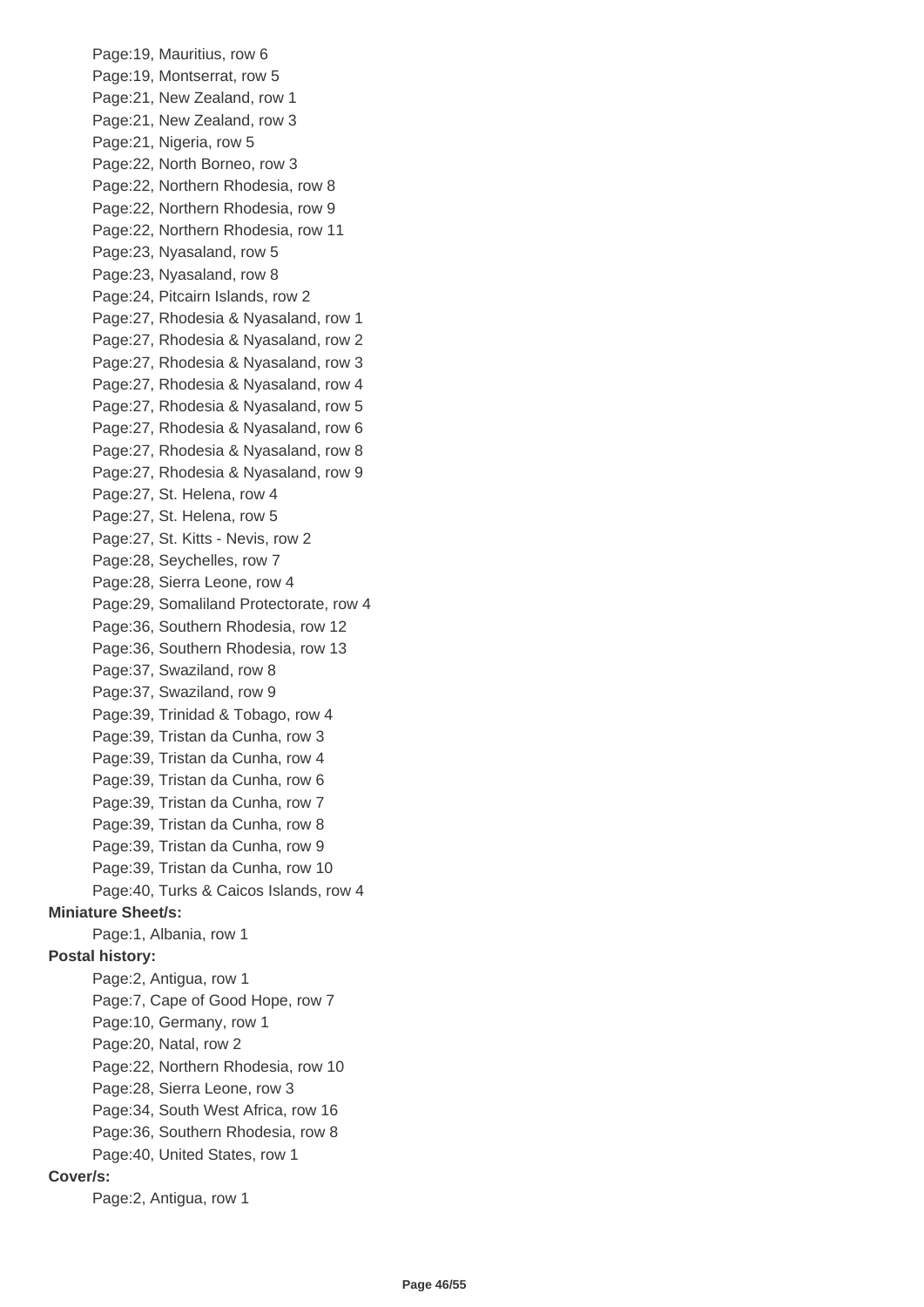Page:7, Cape of Good Hope, row 7 Page:10, Germany, row 1 Page:20, Natal, row 2 Page:28, Sierra Leone, row 3 Page:34, South West Africa, row 16 **King George V:** Page:2, Antigua, row 2 Page:3, Ascension, row 1 Page:3, Ascension, row 2 Page:3, Ascension, row 3 Page:4, Bechuanaland Protectorate, row 3 Page:4, Bechuanaland Protectorate, row 4 Page:5, Bermuda, row 1 Page:6, British Levant, row 1 Page:6, British Solomon Islands, row 1 Page:6, Canada, row 4 Page:6, Canada, row 5 Page:6, Canada, row 6 Page:8, Ceylon /Sri Lanka, row 1 Page:8, Ceylon /Sri Lanka, row 2 Page:8, Cook Islands - Aitutaki, row 2 Page:8, Cook Islands - Aitutaki, row 3 Page:8, Cyprus, row 1 Page:8, Cyprus, row 2 Page:8, Cyprus, row 3 Page:8, Dominica, row 1 Page:9, Fiji, row 1 Page:9, Gambia, row 2 Page:9, Gambia, row 3 Page:9, Gambia, row 4 Page:11, Gibraltar, row 1 Page:11, Gibraltar, row 2 Page:11, Great Britain, row 7 Page:11, Great Britain, row 9 Page:11, Great Britain, row 10 Page:14, India, row 1 Page:14, India, row 2 Page:16, Jamaica, row 1 Page:16, Kenya, Uganda & Tanganyika (EA & Uganda), row 2 Page:19, Malta, row 1 Page:19, Montserrat, row 2 Page:21, Nigeria, row 1 Page:21, Nigeria, row 2 Page:21, Nigeria, row 3 Page:22, Northern Rhodesia, row 1 Page:23, Nyasaland, row 1 Page:23, Nyasaland, row 3 Page:24, Rhodesia BSA Company, row 9 Page:24, Rhodesia BSA Company, row 10 Page:27, St. Helena, row 2 Page:27, St. Lucia, row 1 Page:28, Seychelles, row 2 Page:28, Seychelles, row 3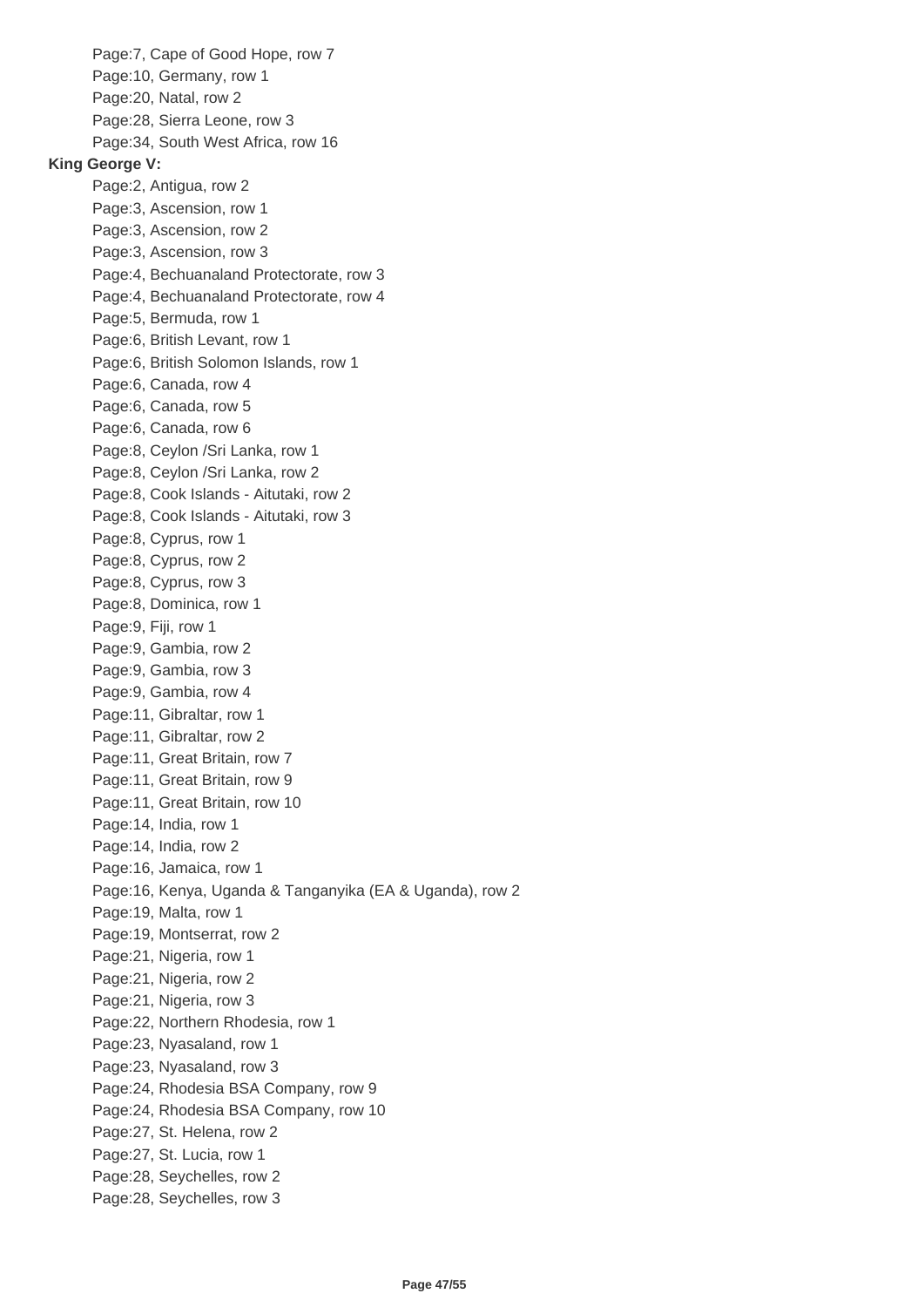Page:28, Seychelles, row 4 Page:29, Somaliland Protectorate, row 1 Page:29, South Africa Union, row 1 Page:34, South West Africa, row 1 Page:34, South West Africa, row 3 Page:34, South West Africa, row 4 Page:34, South West Africa, row 5 Page:34, South West Africa, row 6 Page:34, South West Africa, row 7 Page:34, South West Africa, row 14 Page:36, Southern Rhodesia, row 1 Page:36, Southern Rhodesia, row 3 Page:36, Southern Rhodesia, row 4 Page:36, Southern Rhodesia, row 5 Page:38, Tanganyika / Tanzania, row 1 Page:38, Tanganyika / Tanzania, row 3 **Ships:** Page:3, Ascension, row 1 Page:3, Australia, row 9 Page:5, British Guiana, row 1 Page:6, British Solomon Islands, row 3 Page:8, Cayman Islands, row 2 Page:8, Dominica, row 1 Page:9, Falkland Islands Dependencies, row 3 Page:9, Gambia, row 6 Page:11, Germany West, row 3 Page:11, Gibraltar, row 6 Page:13, Grenada, row 2 Page:13, Grenada, row 5 Page:16, Kenya, Uganda & Tanganyika, row 2 Page:20, Natal, row 2 Page:28, Samoa, row 2 Page:29, South Africa Union, row 3 Page:29, South Africa Union, row 33 Page:29, South Africa Union, row 34 Page:29, South Africa Union, row 35 Page:29, South Africa Union, row 41 Page:34, South West Africa - German Occ, row 1 Page:34, South West Africa, row 10 Page:36, South West Africa - Officials, row 4 Page:39, Tristan da Cunha, row 2 Page:39, Tristan da Cunha, row 6 Page:39, Tristan da Cunha, row 9 Page:39, Tristan da Cunha, row 10 Page:40, Turks & Caicos Islands, row 3 Page:40, Turks & Caicos Islands, row 4 **Birds:** Page:3, Ascension, row 5 Page:3, Australia, row 4 Page:4, Bechuanaland Protectorate, row 9 Page:4, Bechuanaland Protectorate, row 10 Page:5, Botswana, row 1

Page:5, British Honduras, row 4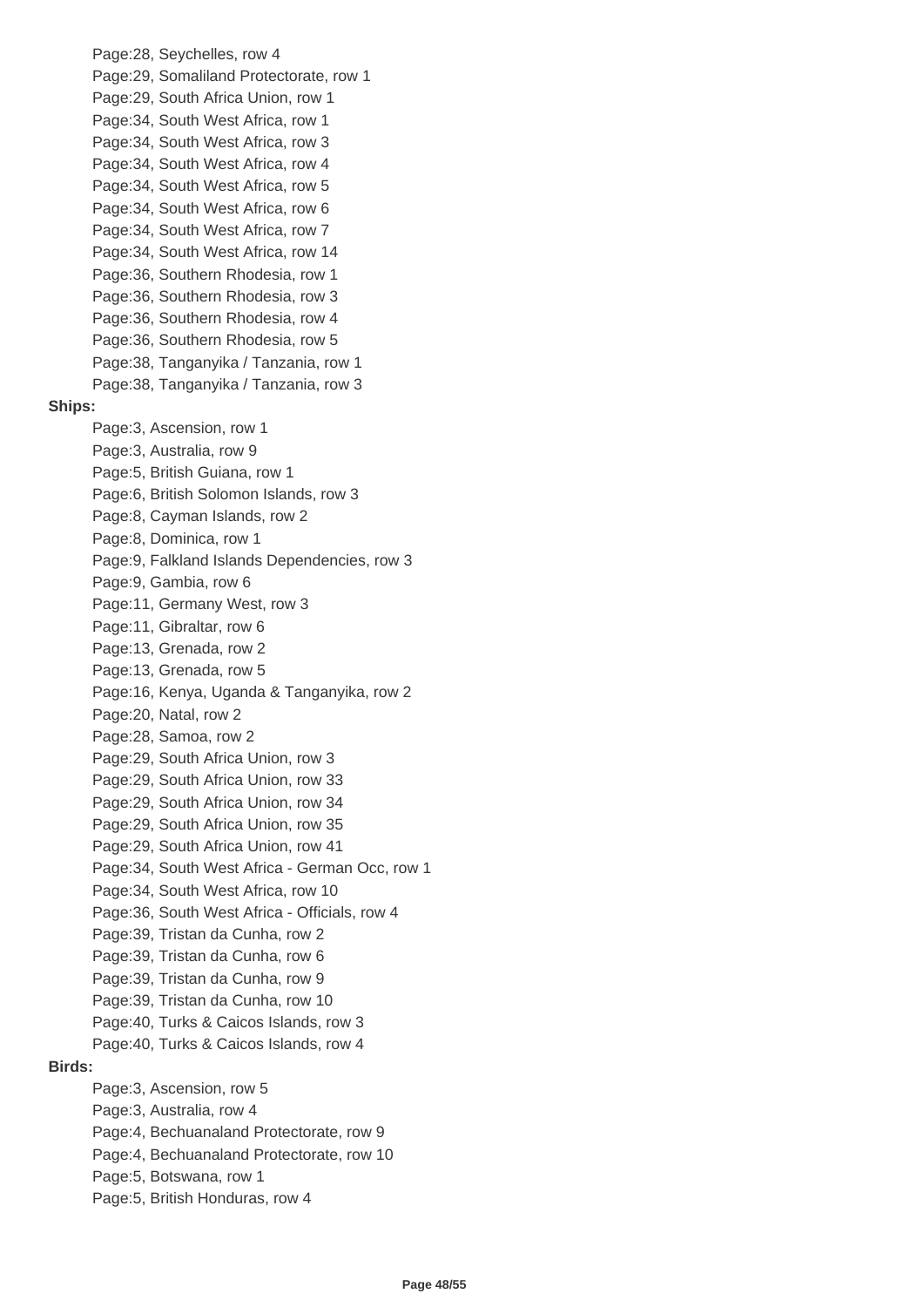Page:6, British Virgin Islands, row 1 Page:9, Falkland Islands, row 1 Page:9, Falkland Islands, row 4 Page:9, Falkland Islands Dependencies, row 4 Page:9, French Antarctic Territories, row 3 Page:9, Gambia, row 7 Page:14, Israel, row 21 Page:15, Italian Colonies, row 2 Page:17, Malawi, row 1 Page:21, Nauru, row 1 Page:22, North Borneo, row 1 Page:22, North Borneo, row 3 Page:27, St. Helena, row 5 Page:28, Samoa, row 3 Page:28, Seychelles, row 7 Page:29, Singapore, row 2 Page:29, Somaliland Protectorate, row 4 Page:34, South West Africa, row 20 Page:38, Tonga, row 1 Page:38, Tonga, row 2 Page:39, Trinidad & Tobago, row 4 Page:39, Tristan da Cunha, row 3 Page:39, Tristan da Cunha, row 4 Page:39, Tristan da Cunha, row 6 Page:40, Venda, row 2 **Fish:** Page:3, Ascension, row 5 Page:6, British Virgin Islands, row 1 Page:8, Cayman Islands, row 1 Page:8, Cayman Islands, row 2 Page:8, Cayman Islands, row 3 Page:19, Mauritius, row 5 Page:19, Mauritius, row 6 Page:19, Mozambique, row 5 Page:21, New Zealand, row 1 Page:27, St. Helena, row 4 Page:27, St. Helena, row 5 Page:29, Singapore, row 2 Page:39, Tristan da Cunha, row 6 Page:40, Turks & Caicos Islands, row 4 **Official:** Page:3, Australia, row 2 Page:3, Australia, row 3 Page:3, Australia, row 5 Page:6, Burma / Myanmar, row 2 Page:7, Cape of Good Hope, row 12 Page:13, Iceland, row 1 Page:14, Indian Convention States - Chamba, row 1 Page:14, Indian Convention States - Jind, row 1 Page:14, Indian Convention States - Patiala, row 2 Page:20, Natal, row 6 Page:21, New Zealand - Officials, row 1 Page:24, Papua New Guinea, row 1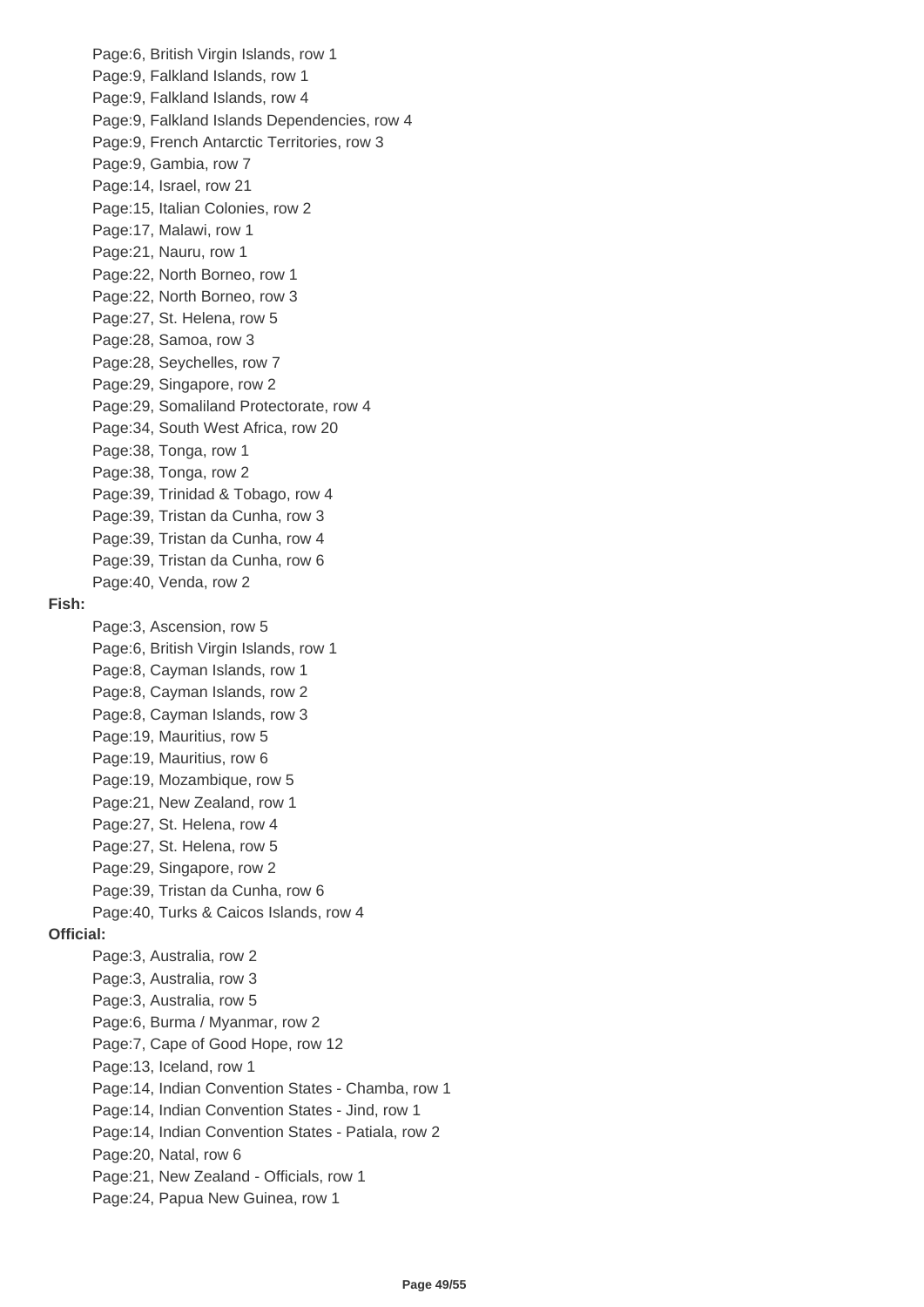Page:33, South Africa Union - Officials, row 1 Page:33, South Africa Union - Officials, row 2 Page:33, South Africa Union - Officials, row 3 Page:33, South Africa Union - Officials, row 4 Page:33, South Africa Union - Officials, row 5 Page:33, South Africa Union - Revenues, row 1 Page:36, South West Africa - Officials, row 1 Page:36, South West Africa - Officials, row 2 Page:36, South West Africa - Officials, row 3 Page:36, South West Africa - Officials, row 4 **Forgery:** Page:4, Bechuanaland, British, row 1 Page:28, Samoa, row 1 Page:38, Transvaal, row 2 Page:40, Turkey, row 1 **King Edward 7th:** Page:4, Bechuanaland Protectorate, row 2 Page:6, British Levant, row 1 Page:6, Canada, row 2 Page:7, Cape of Good Hope, row 12 Page:7, Cape of Good Hope, row 13 Page:11, Gold Coast, row 2 Page:11, Great Britain, row 5 Page:14, Indian Convention States - Patiala, row 1 Page:16, Kenya, Uganda & Tanganyika (EA & Uganda), row 1 Page:20, Natal, row 4 Page:20, Natal, row 6 Page:23, Orange Free State, row 3 Page:23, Orange Free State, row 4 Page:28, Seychelles, row 1 Page:38, Transvaal, row 7 Page:38, Transvaal, row 8 Page:38, Transvaal, row 11 Page:38, Transvaal, row 12 **Flowers:** Page:4, Bechuanaland Protectorate, row 4 Page:4, Bechuanaland Protectorate, row 5 Page:4, Bechuanaland Protectorate, row 7 Page:4, Bechuanaland Protectorate, row 8 Page:9, Fiji, row 3 Page:9, Gambia, row 5 Page:13, Grenada, row 5 Page:14, Israel, row 21 Page:16, Kenya, Uganda & Tanganyika, row 4 Page:18, Malaysian States - Malacca, row 1 Page:21, New Zealand, row 1 Page:27, St. Helena, row 4 Page:27, St. Helena, row 5 Page:27, St. Kitts - Nevis, row 2 Page:28, Sierra Leone, row 4 Page:29, Singapore, row 2 Page:37, Swaziland, row 9 Page:39, Trinidad & Tobago, row 4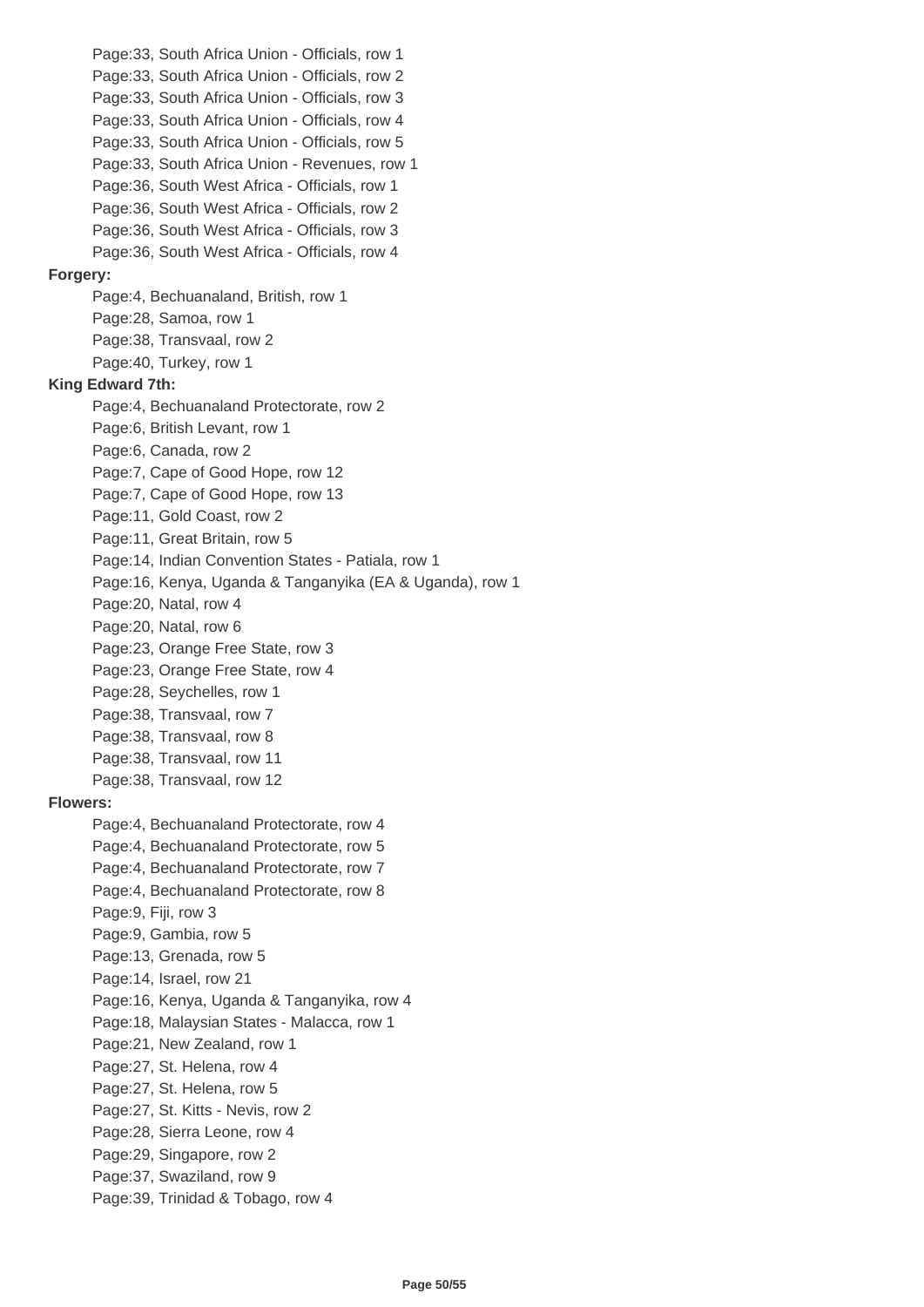Page:39, Tristan da Cunha, row 11 Page:40, Venda, row 1 Page:40, Venda, row 3 **Cinderella/s:** Page:4, Bechuanaland Protectorate, row 6 Page:10, Germany, row 2 **WWII:** Page:4, Bechuanaland Protectorate, row 6 Page:28, Sierra Leone, row 3 Page:29, South Africa Union, row 23 Page:29, South Africa Union, row 26 Page:29, South Africa Union, row 27 Page:29, South Africa Union, row 28 Page:29, South Africa Union, row 29 Page:29, South Africa Union, row 30 Page:29, South Africa Union, row 31 **Variety:** Page:4, Bechuanaland Protectorate, row 10 Page:10, Germany Reich, row 1 Page:11, Great Britain, row 21 Page:11, Great Britain, row 22 Page:11, Great Britain, row 23 Page:11, Great Britain, row 25 Page:16, Lesotho, row 1 Page:16, Lesotho, row 2 Page:16, Lesotho, row 3 Page:16, Lesotho, row 4 Page:16, Lesotho, row 5 Page:16, Lesotho, row 6 Page:16, Lesotho, row 7 Page:16, Lesotho, row 8 Page:19, Mauritius, row 2 Page:21, New Zealand, row 2 Page:22, Northern Rhodesia, row 5 Page:28, Sierra Leone, row 2 Page:29, South Africa Union, row 5 Page:29, South Africa Union, row 6 Page:29, South Africa Union, row 10 Page:29, South Africa Union, row 11 Page:29, South Africa Union, row 12 Page:29, South Africa Union, row 14 Page:29, South Africa Union, row 15 Page:29, South Africa Union, row 21 Page:29, South Africa Union, row 22 Page:29, South Africa Union, row 27 Page:29, South Africa Union, row 29 Page:29, South Africa Union, row 30 Page:29, South Africa Union, row 31 Page:29, South Africa Union, row 33 Page:29, South Africa Union, row 34 Page:29, South Africa Union, row 35 Page:29, South Africa Union, row 39 Page:29, South Africa Union, row 40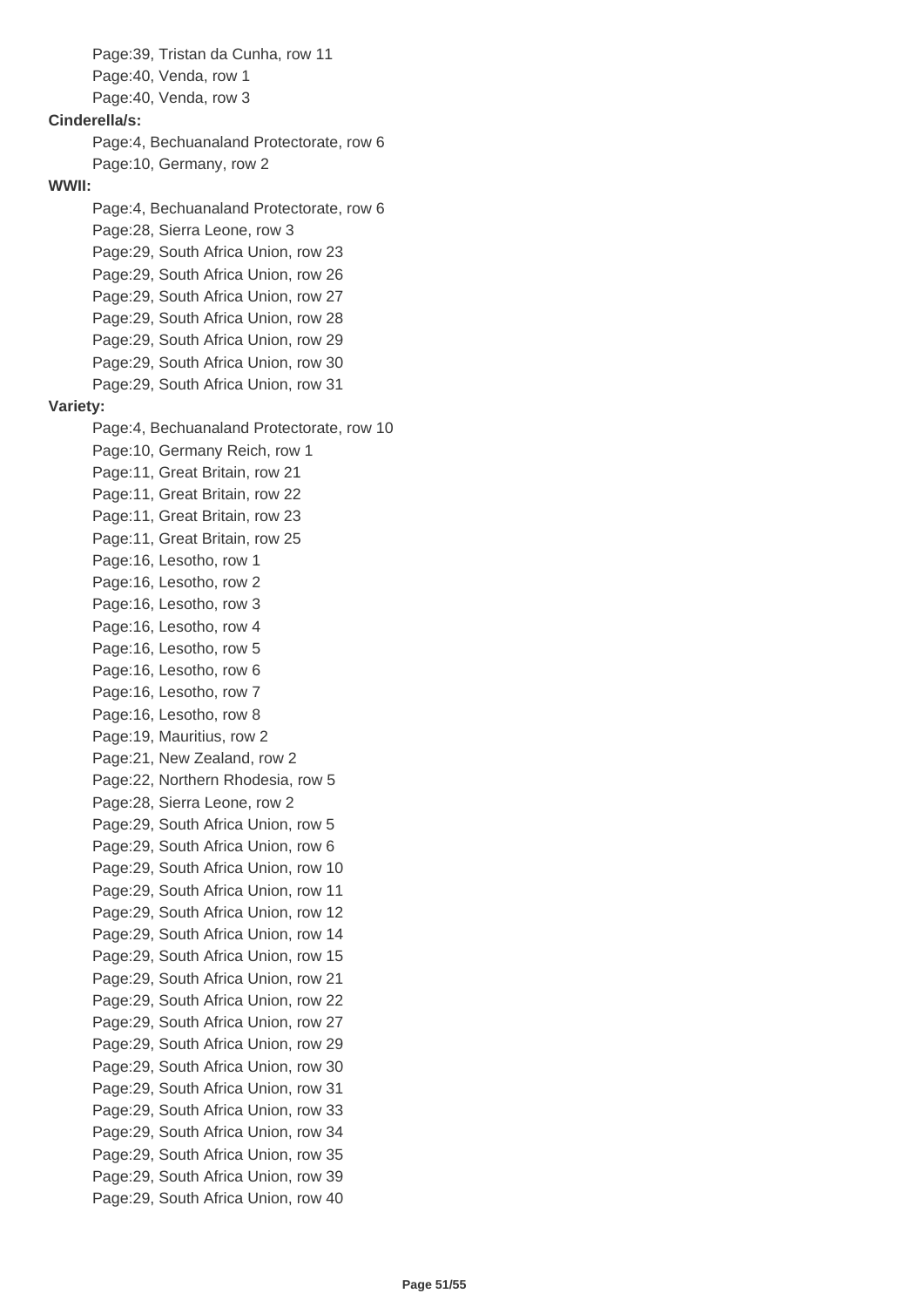Page:29, South Africa Union, row 41 Page:33, South Africa Republic, row 3 Page:33, South Africa Republic, row 4 Page:33, South Africa Republic, row 8 Page:34, South West Africa, row 1 Page:34, South West Africa, row 2 Page:34, South West Africa, row 6 Page:34, South West Africa, row 17 Page:34, South West Africa, row 19 Page:37, Swaziland, row 1 Page:37, Swaziland, row 2 Page:37, Swaziland, row 3 Page:37, Swaziland, row 4 Page:38, Transvaal, row 5 Page:39, Trinidad & Tobago, row 1 Page:39, Tristan da Cunha, row 8 Page:39, Tristan da Cunha, row 11 **Postage Due:** Page:5, Bechuanaland Protectorate - Postage Dues, row 1 Page:13, Great Britain - Postage Dues, row 1 Page:14, Israel, row 15 Page:22, Northern Rhodesia, row 10 Page:23, Nyasaland, row 7 Page:32, South Africa Union - Postage Dues, row 1 Page:32, South Africa Union - Postage Dues, row 2 Page:32, South Africa Union - Postage Dues, row 5 Page:34, South Africa Republic - Postage Dues, row 1 Page:34, South West Africa, row 16 Page:36, South West Africa - Postage Dues, row 2 Page:38, Swaziland - Postage Dues, row 1 **Mining & Minerals:** Page:5, Botswana, row 1 Page:29, South Africa Union, row 11 Page:29, South Africa Union, row 21 Page:29, South Africa Union, row 22 Page:34, South West Africa, row 20 Page:34, South West Africa, row 21 **Queen Victoria:** Page:6, Canada, row 1 Page:9, Gambia, row 1 Page:11, Gold Coast, row 1 Page:11, Great Britain, row 2 Page:19, Mauritius, row 1 Page:19, Montserrat, row 1 Page:20, Natal, row 2 Page:20, Natal, row 3 Page:27, St. Helena, row 1 Page:28, St. Vincent , row 1 Page:40, Turks & Caicos Islands, row 1 Page:41, Zululand, row 1 **coil/s:** Page:6, Canada, row 7 Page:34, South West Africa, row 21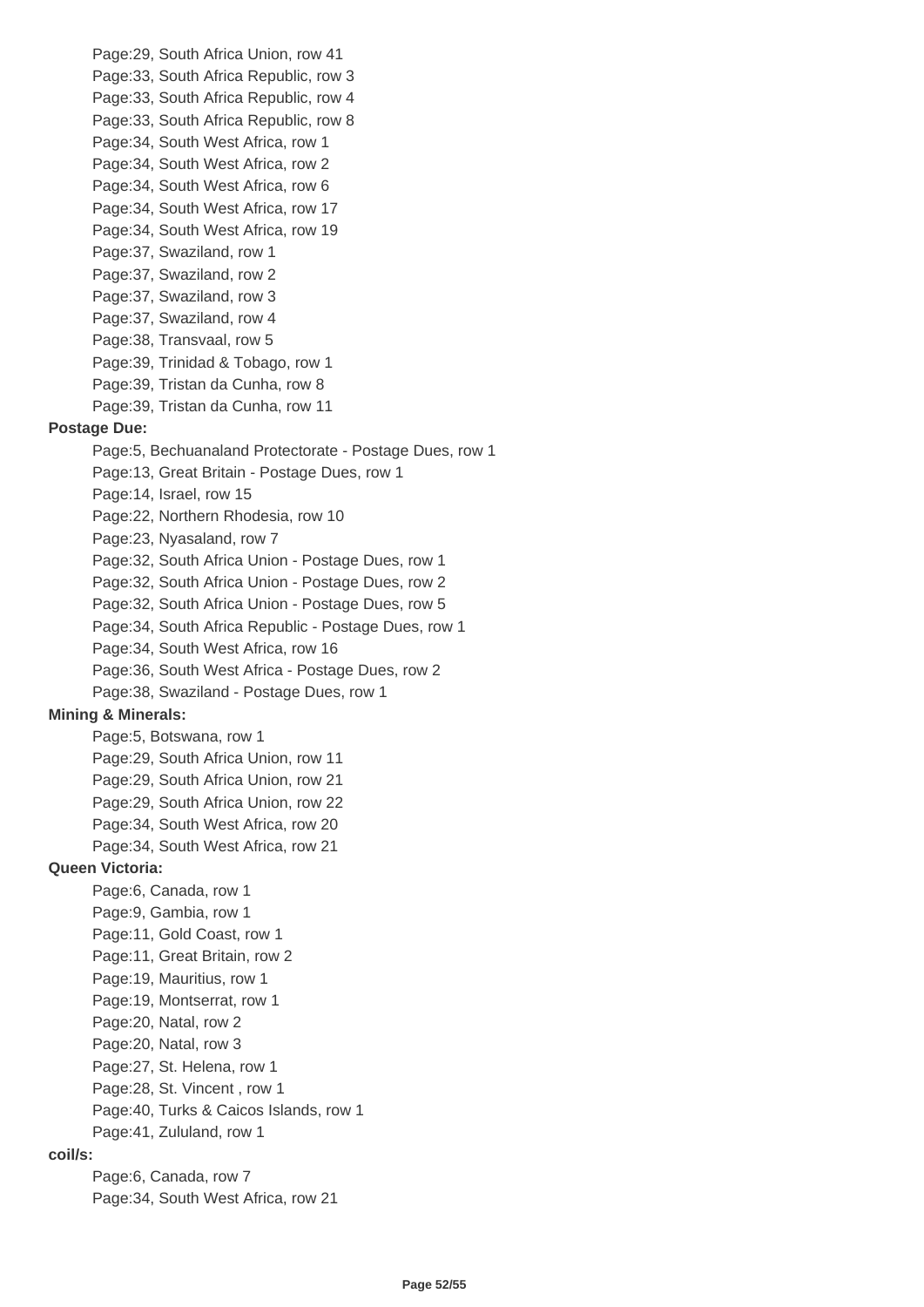Page:34, South West Africa, row 26 Page:34, South West Africa, row 27 **War:** Page:6, Canada, row 8 Page:6, Canada, row 9 Page:6, Canada, row 10 Page:15, Italy, row 1 Page:34, South West Africa, row 15 **Document:** Page:7, Cape of Good Hope, row 7 Page:10, Germany, row 2 Page:20, Natal, row 1 **Post card:** Page:7, Cape of Good Hope, row 13 Page:9, Falkland Islands, row 3 Page:10, Germany Berlin, row 1 Page:10, Germany Berlin, row 2 Page:10, Germany Berlin, row 3 Page:10, Germany Berlin, row 5 **Maps:** Page:8, Cook Islands - Aitutaki, row 2 Page:8, Cyprus, row 2 Page:9, Falkland Islands Dependencies, row 2 Page:9, Falkland Islands Dependencies, row 4 Page:13, Grenada, row 5 Page:16, Lesotho, row 2 Page:21, Nauru, row 1 Page:22, North Borneo, row 3 Page:23, Nyasaland, row 8 Page:24, Papua New Guinea, row 2 Page:27, St. Helena, row 4 Page:27, St. Kitts - Nevis, row 2 Page:28, Samoa, row 3 Page:38, Tonga, row 2 Page:39, Trinidad & Tobago, row 4 Page:40, Turks & Caicos Islands, row 3 **Postal Stationery:** Page:9, Falkland Islands, row 3 Page:10, German Colonies, row 1 Page:36, Southern Rhodesia, row 8 **Picture Post card:** Page:10, Germany Reich, row 2 Page:10, Germany Reich, row 3 Page:34, South West Africa, row 10 **Music:** Page:10, Germany East DDR, row 1 Page:11, Germany West, row 2 **FDC:** Page:10, Germany East DDR, row 2 Page:11, Great Britain, row 21 Page:11, Great Britain, row 22 Page:11, Great Britain, row 23 Page:11, Great Britain, row 25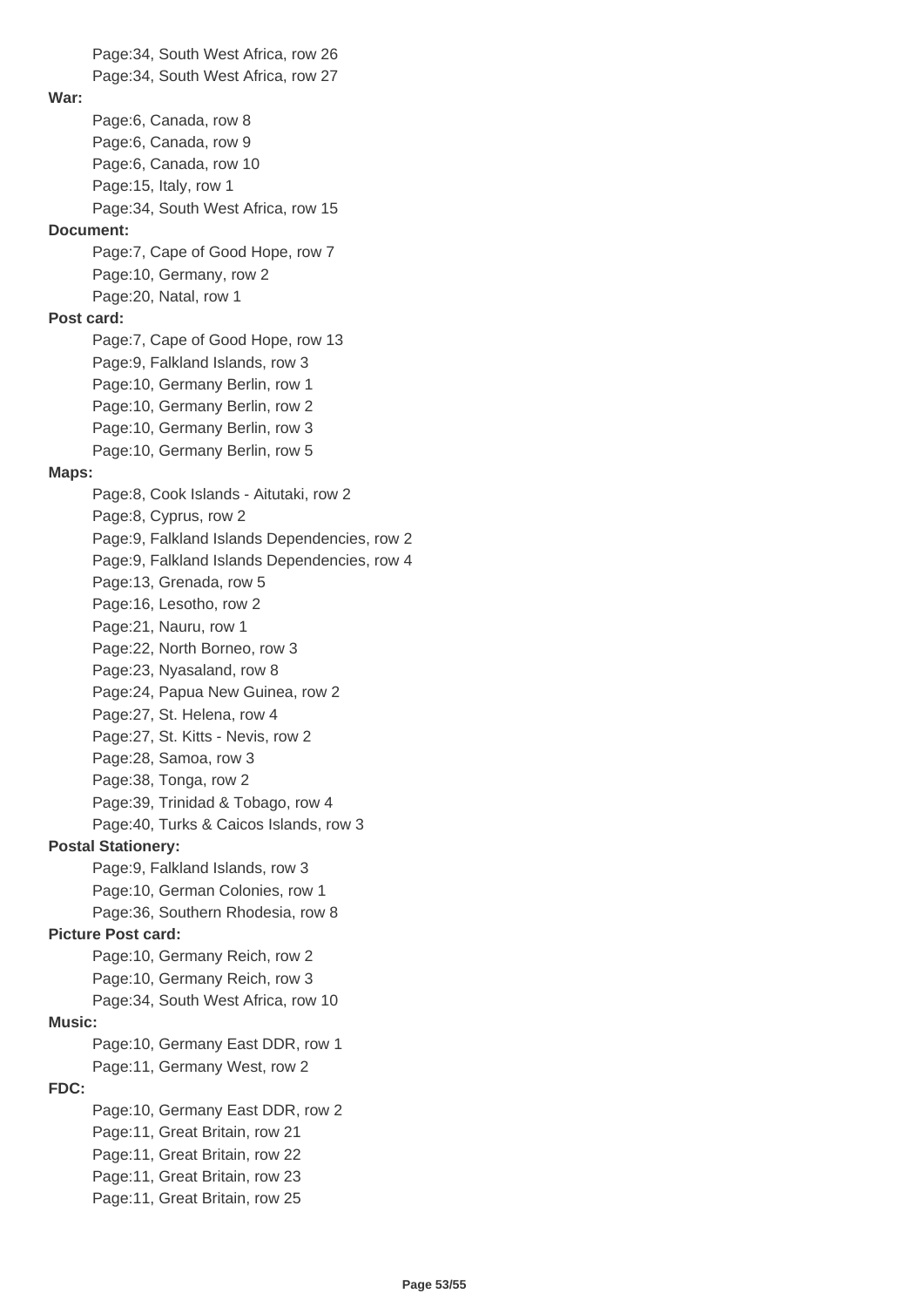Page:34, South West Africa, row 22 Page:41, Zambia, row 1 **Stamps on Stamps:** Page:10, Germany Berlin, row 4 Page:11, Germany West, row 1 **Booklet/s:** Page:13, Great Britain - Booklets, row 1 Page:13, Great Britain - Booklets, row 2 Page:27, Rhodesia & Nyasaland, row 6 **Airmail:** Page:14, India, row 2 Page:14, India, row 4 Page:14, Israel, row 23 Page:15, Italian Colonies, row 3 Page:15, Italian Colonies, row 5 Page:21, New Guinea, row 1 Page:34, South West Africa, row 13 Page:36, Southern Rhodesia, row 14 **Butterflies, Moths:** Page:16, Lesotho, row 5 Page:16, Lesotho, row 7 Page:16, Lesotho, row 8 **shells:** Page:19, Mauritius, row 5 Page:19, Mauritius, row 6 **Revenue:** Page:23, Nyasaland, row 5 **Booklet pane/s:** Page:29, South Africa Union, row 1 Page:29, South Africa Union, row 3 **Postmark/s:** Page:29, South Africa Union, row 16 Page:29, South Africa Union, row 17 Page:29, South Africa Union, row 18 Page:29, South Africa Union, row 19 **WWI:** Page:29, South Africa Union, row 24 **Proof:** Page:34, South West Africa, row 23 Page:34, South West Africa, row 26 Page:34, South West Africa, row 27 Page:36, Southern Rhodesia, row 9 **Error / Major Error:** Page:34, South West Africa, row 24 Page:34, South West Africa, row 25 Page:34, South West Africa, row 28 Page:40, Venda, row 2 Page:40, Venda, row 3 **Railways / Trains:** Page:36, South West Africa - Officials, row 2 Page:36, South West Africa - Officials, row 3 Page:36, South West Africa - Officials, row 4 Page:36, Southern Rhodesia, row 6